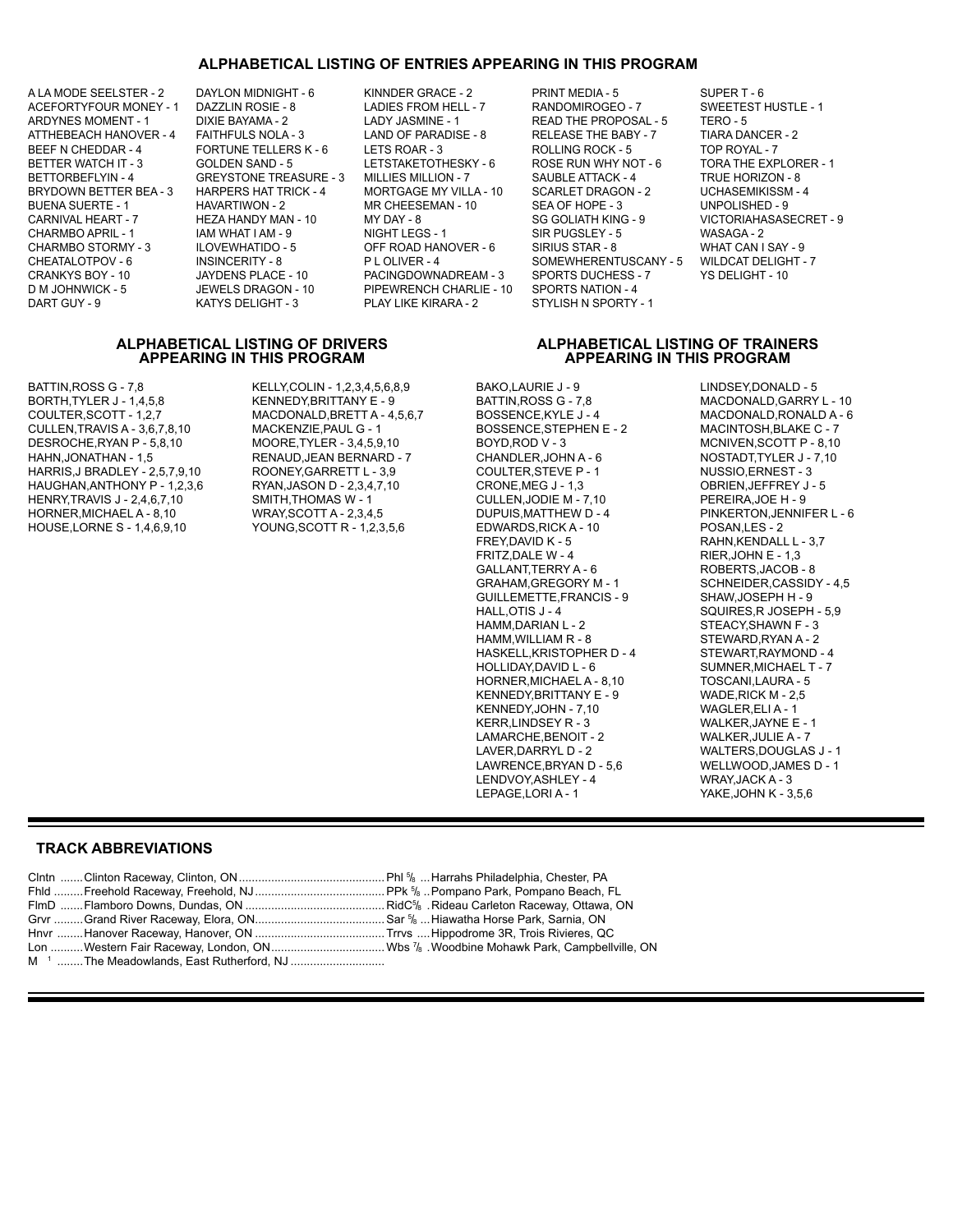|                                         |                                                                                                                                       |                            | <b>PACE</b>                                                                                                                     | & SUPERFECTA & DAILY DOUBLE (Races 1 and 2)              |                       |     |                                                                                                                                          |                     |                                        |                                                                 |                                                         |                                                                             |                                                    |                                                                  | TRIFECTA & EXACTA & PICK 5 - \$10000 GUARANTEED(1-2-3-4-5)                                                               |           |      |                        |                                                        |                                                                               |                                                |                                                                  |                                       |
|-----------------------------------------|---------------------------------------------------------------------------------------------------------------------------------------|----------------------------|---------------------------------------------------------------------------------------------------------------------------------|----------------------------------------------------------|-----------------------|-----|------------------------------------------------------------------------------------------------------------------------------------------|---------------------|----------------------------------------|-----------------------------------------------------------------|---------------------------------------------------------|-----------------------------------------------------------------------------|----------------------------------------------------|------------------------------------------------------------------|--------------------------------------------------------------------------------------------------------------------------|-----------|------|------------------------|--------------------------------------------------------|-------------------------------------------------------------------------------|------------------------------------------------|------------------------------------------------------------------|---------------------------------------|
|                                         |                                                                                                                                       | 1 MILE                     |                                                                                                                                 |                                                          |                       |     |                                                                                                                                          |                     |                                        |                                                                 |                                                         |                                                                             |                                                    |                                                                  | <b>PURSE \$7500.</b> FILLIES & MARES - N/W \$5000. LIFETIME (W-ALL) (N/W OF A RACE ALLOWED \$5000.)                      |           |      |                        |                                                        |                                                                               |                                                |                                                                  |                                       |
|                                         | <b>RED WARM-UP PAD</b>                                                                                                                |                            |                                                                                                                                 |                                                          |                       |     |                                                                                                                                          |                     |                                        |                                                                 |                                                         |                                                                             |                                                    |                                                                  |                                                                                                                          |           |      |                        |                                                        |                                                                               |                                                |                                                                  | <b>PROBABLE FAVOURITES: 3-1-7-5</b>   |
|                                         | ASK FOR HORSE BY PROGRAM NUMBER                                                                                                       |                            |                                                                                                                                 |                                                          |                       |     |                                                                                                                                          |                     |                                        |                                                                 |                                                         |                                                                             |                                                    |                                                                  |                                                                                                                          |           |      |                        |                                                        |                                                                               |                                                |                                                                  |                                       |
|                                         | Date Track °CCndVar                                                                                                                   |                            | Class                                                                                                                           |                                                          | Purse <sup>1</sup> /4 | 1/2 | Fin<br>$^{3}/_{4}$                                                                                                                       | Fld                 | PP                                     |                                                                 |                                                         |                                                                             | Str.                                               | Fin.                                                             | $L^{3/4}$                                                                                                                | $L^{1/4}$ | Time | Odds Drv               |                                                        | Trn                                                                           | First                                          | Second                                                           | Third                                 |
|                                         | $2 - 1$                                                                                                                               |                            | <b>SWEETEST HUSTLE (</b>                                                                                                        | Tyler Borth 180 Orange-Brown (606-101-87-82-.291)        | \$6,813)              |     |                                                                                                                                          |                     |                                        |                                                                 |                                                         |                                                                             |                                                    |                                                                  | Tr: Lori Lepage (5-0-0-1-.66)<br>Rebecca Williamson,Blyth,ON                                                             |           |      |                        |                                                        |                                                                               | 2022<br>2021                                   | 8<br>$\mathbf 0$<br>$\overline{2}$<br>-3<br>$0\quad0\quad0$<br>0 | \$6,813<br>\$0                        |
| red                                     | May14 <sup>2</sup> FlmD<br>$^{20}$ ft                                                                                                 |                            | B f 3 by Sportswriter-Sweet Velocity-Mach Three<br>F-nw1r5000l                                                                  |                                                          |                       |     | 7400 :293 :59 <sup>2</sup> 1:28 <sup>1</sup> 1:58                                                                                        |                     | 5                                      |                                                                 | $5^{51}h$                                               | $5^{\circ 5}$                                                               | $6^{53}$ /4                                        | $6^{41}/4$                                                       | Breeder: 9267 7327 Quebec Inc, Mont-Joli, QC Last 5 Sts - \$2,163<br>:28 <sup>4</sup> :29 <sup>3</sup> 1:58 <sup>4</sup> |           |      | $29^{30}$              |                                                        |                                                                               |                                                |                                                                  | Last 10 Sts - \$6,813                 |
| May7                                    | 10 <sub>ft</sub><br><sup>8</sup> FlmD                                                                                                 |                            | F-nw1r5000l                                                                                                                     |                                                          |                       |     | 7400 :29 2:59 1:28 1:58                                                                                                                  | $\overline{7}$      | 5                                      | 5 <sup>71</sup> h<br>$5^{61}/4$                                 | $5^{81}b$                                               | $5^{51}/4$                                                                  | $3^{31}/2$                                         | $3^{23}/4$                                                       | :284 :291 1:584                                                                                                          |           |      | $12^{45}$              | BorT LepL                                              |                                                                               | LynsBlvr                                       | BorT LepL WatchHerFly BuenaSuerte<br><b>BuenaSuerte</b>          | PerfectMia<br>SwtstHstl               |
| Apr30<br>Apr23                          | <sup>2</sup> FlmD<br><sup>8</sup> ft<br><sup>3</sup> FlmD<br>$12$ ft                                                                  |                            | F-nw1r5000l<br>Qua                                                                                                              |                                                          |                       |     | 7400 :284 :59 <sup>3</sup> 1:29 <sup>1</sup> 1:58 <sup>1</sup><br>:29 <sup>3</sup> 1:00 <sup>2</sup> 1:30 <sup>4</sup> 1:59 <sup>2</sup> | 8                   | 5                                      | $4^{81}$ / <sub>2</sub>                                         | 4 <sup>7</sup>                                          | scratched - judges(ineligible)<br>$3^{\circ 4}$ <sup>1</sup> / <sub>4</sub> | $3^{51}/4$                                         | $3^{53}/4$                                                       | :29 <sup>4</sup> :29 2:00 <sup>3</sup>                                                                                   |           |      | nb                     | HauA LepL                                              | LepL                                                                          | <b>MssMtvt</b><br>Hignett                      | JmrSprtyMl<br>TdyBIChp                                           | Rckbllyccksht<br>SwtstHstl            |
| Mar23                                   | <sup>9</sup> Lon                                                                                                                      | $5$ ad-1                   | F-nw5000lcd                                                                                                                     |                                                          |                       |     | 7500 :301 1:01 <sup>2</sup> 1:32 2:03 <sup>3</sup>                                                                                       | 6<br>8              |                                        | scratched - judges                                              |                                                         |                                                                             |                                                    |                                                                  |                                                                                                                          |           |      |                        |                                                        | WilJ                                                                          | Tmwtsnnn                                       | WtchUsPrty                                                       | Marrakech                             |
| Mar8                                    | -2 ft<br><sup>6</sup> Lon<br>$8-1$                                                                                                    |                            | F-nw5000lcd                                                                                                                     | Colin Kelly 164 Orange-Black-White (536-88-78-84-.297)   |                       |     | 7500 :294 1:01 <sup>3</sup> 1:31 <sup>1</sup> 2:024                                                                                      |                     | 6                                      | 1 <sup>2</sup>                                                  | $1^{13}$ /4                                             | $1^{11}$ / <sub>2</sub>                                                     | $3^{21}/2$                                         | $6^{93}/4$                                                       | :29 <sup>3</sup> :33 <sup>3</sup> 2:04 <sup>4</sup><br>Tr: James Wellwood (1-0-0-0-.0)                                   |           |      | $3^{30}$               | RooG WilJ                                              |                                                                               | ReadyYet<br>2022                               | $0\quad 0\quad 0$<br>1                                           | NowAndThen JMOutspoken<br>\$0         |
| $\boldsymbol{2}$<br><b>BLUE</b>         |                                                                                                                                       |                            | <b>TORA THE EXPLORER</b><br>B f 3 by Sportswriter-Jusluky Bobbi J-As Promised                                                   |                                                          |                       |     |                                                                                                                                          |                     |                                        |                                                                 |                                                         |                                                                             |                                                    |                                                                  | Jeffrey Wellwood,Toronto,ON<br>Breeder: Jeffrey Wellwood, Toronto, ON                                                    |           |      |                        | Last 5 Sts - \$0                                       |                                                                               | 2021                                           | $0\quad 0\quad 0\quad 0$                                         | \$0<br>Last 10 Sts - \$0              |
|                                         | May14 $4$ FlmD $20$ ft                                                                                                                |                            | F-nw1r5000l                                                                                                                     |                                                          |                       |     | 7400 :291 :594 1:28 <sup>2</sup> 1:57 <sup>2</sup>                                                                                       |                     |                                        | $6^{83}$ /4                                                     | 810                                                     | $8^{91}/4$                                                                  | $7^{101}$ / <sub>4</sub>                           | $8^{103}/4$                                                      | :28 <sup>2</sup> :29 <sup>2</sup> 1:59 <sup>3</sup>                                                                      |           |      |                        | 4 <sup>10</sup> KelC WelJ                              |                                                                               | lwshhdm                                        | WndsnShrz                                                        | MssSphRs                              |
| May7<br>3                               | $2$ FlmD $14$ ft<br>$7 - 5$                                                                                                           |                            | Qua                                                                                                                             | Paul MacKenzie 160 Red-Black-White (447-62-62-71-.268)   |                       |     | :301 1:001 1:294 2:001                                                                                                                   |                     |                                        | $5^{83}$ /4                                                     | $5^{111}h$                                              | $6^{\circ 9_{1/4}}$                                                         | $4^{73}$ /4                                        | $3^{51}/4$                                                       | :291 :293 2:011<br>Tr: Gregory Graham (11-0-3-0-.151)                                                                    |           |      |                        | nb MacB WelJ                                           |                                                                               | BbysBchBm<br>2022                              | PerfectTime<br>030<br>$\sqrt{5}$                                 | TrThExplrr<br>\$6,142                 |
| WHITE                                   |                                                                                                                                       |                            | <b>BUENA SUERTE</b> (\$6,142)<br>B f 3 by Luck Be Withyou-La Playa Brava-Somebeachsomewhere                                     |                                                          |                       |     |                                                                                                                                          |                     |                                        |                                                                 |                                                         |                                                                             |                                                    |                                                                  | Sherry Graham, Caledonia, Tim Gallant, Hamilton, ON<br>Breeder: Mark Graber, Daniel Lengacher, Grabill, IN               |           |      |                        |                                                        | Last 5 Sts - \$6,142                                                          | 2021                                           | 2<br>$0\,0\,0$                                                   | \$0<br>Last 10 Sts - \$6,142          |
| May14                                   | $2$ FlmD $20$ ft                                                                                                                      |                            | F-nw1r5000l                                                                                                                     |                                                          |                       |     | 7400 :293 :592 1:281 1:58                                                                                                                | $\overline{7}$      |                                        | $1^{13}$ / <sub>4</sub>                                         | 1 <sup>2</sup>                                          | 1 <sup>2</sup>                                                              | $11\frac{1}{2}$                                    | 2 <sub>h</sub>                                                   | :284 : 294 1:58                                                                                                          |           |      |                        |                                                        |                                                                               |                                                | 5 <sup>95</sup> MaPa GraG WatchHerFly BuenaSuerte                | PerfectMia                            |
| May7<br>Apr30                           | <sup>8</sup> FlmD<br>$10$ ft<br><sup>2</sup> FlmD<br>®ft                                                                              |                            | F-nw1r5000l<br>F-nw1r5000l                                                                                                      |                                                          |                       |     | 7400 :29 2:59 1:28 1:58<br>7400 :284 :593 1:291 1:58                                                                                     | 8                   | 2<br>5                                 | $2^{11}h$<br>$2^2$                                              | 3 <sup>4</sup><br>$2^{11}h$                             | $1^\circ h$<br>$3^{13}/4$                                                   | 1 <sup>1</sup><br>$2^{11}/2$                       | 2 <sub>h</sub><br>4 <sup>2</sup>                                 | :28 <sup>3</sup> :29 <sup>3</sup> 1:581<br>:29 <sup>4</sup> :29 1:58 <sup>3</sup>                                        |           |      | 235<br>$9^{05}$        |                                                        | MaPa GraG<br>MaPa GraG                                                        | LynsBlvr<br>MssMtvt                            | <b>BuenaSuerte</b><br>JmrSprtyMI                                 | SwtstHstl<br>Rckbllyccksht            |
| Apr23<br>Apr9                           | <sup>1</sup> FlmD<br>$^6$ ft<br><sup>4</sup> FlmD<br>$4$ ft                                                                           |                            | F-nw1r5000l<br>F-nw1r5000l                                                                                                      |                                                          |                       |     | 7400 :291 :593 1:291 1:583<br>7400 :30 <sup>4</sup> 1:01 <sup>2</sup> 1:31 <sup>4</sup> 2:01 <sup>4</sup>                                | 9<br>5              | [9<br>5                                | $7^{12}$ <sup>1</sup> / <sub>4</sub><br>$5^{71}/4$              | $5^{\circ 6}$ <sup>1</sup> / <sub>4</sub><br>$5^{71}/4$ | 7.51/2<br>4•11/2                                                            | 6 <sup>7</sup><br>$2^{13}/4$                       | $6^{101}$ / <sub>4</sub><br>$2^{11}/4$                           | $:29^2:30^2$ 2:00 <sup>3</sup><br>:291:30 2:02                                                                           |           |      | $7^{50}$<br>$1^{75}$   |                                                        |                                                                               | MaPa GraG DdsPrncss<br>MaPa GraG WndsnMrtn     | CIrAsGIss<br><b>BuenaSuerte</b>                                  | Rckbllyccksht<br><b>BrkdIGrc</b>      |
| Apr2                                    | <sup>1</sup> FlmD<br>$7$ ft                                                                                                           |                            | Qua                                                                                                                             |                                                          |                       |     | :294 1:01 1:30 <sup>2</sup> 1:59 <sup>2</sup>                                                                                            |                     | 2                                      | 3 <sup>4</sup>                                                  | $1^{13}$ / <sub>4</sub>                                 | 2 <sup>ns</sup>                                                             | 1 <sup>ns</sup>                                    | $2^{11}$                                                         | :29 <sup>2</sup> :29 <sup>1</sup> 1:59 <sup>3</sup>                                                                      |           |      |                        |                                                        |                                                                               | nb MaPa GraG BttrOnThnOff                      | BuenaSuerte                                                      | Ptwrsthpnts                           |
| 4                                       | $10-1$                                                                                                                                |                            | <b>ARDYNES MOMENT</b>                                                                                                           | Thomas Smith 168 Red-White (8-1-0-0-.125)                |                       |     |                                                                                                                                          |                     |                                        |                                                                 |                                                         |                                                                             |                                                    |                                                                  | Tr: Jayne Walker (8-1-0-0-.125)<br>John Lago,Guelph,ON                                                                   |           |      |                        |                                                        |                                                                               | 2022<br>2021                                   | $\overline{2}$<br>$0\quad0\quad0$<br>$\mathbf 0$<br>$0\,0\,0$    | \$0<br>\$0                            |
| <b>GREEN</b><br>May18                   | $11$ ft<br><sup>2</sup> Lon                                                                                                           |                            | Br f 3 by Control The Moment-Ardyne Phyllis-Geartogear<br>F-nw6000lcd                                                           |                                                          |                       |     | 7500 :284 1:00 <sup>2</sup> 1:30 2:00 <sup>2</sup>                                                                                       | 6                   |                                        |                                                                 |                                                         | scratched - judges (race office error)                                      |                                                    |                                                                  | Breeder: Marilynn Crow, Cambridge, ON                                                                                    |           |      |                        | Last 5 Sts - \$0                                       |                                                                               | RoyalBlush                                     | ClthsOptnl                                                       | Last 10 Sts - \$0<br>ChrmbAprl        |
| May10                                   | $^{22}$ ft<br><sup>3</sup> Lon                                                                                                        |                            | F-nw1r5000l                                                                                                                     |                                                          |                       |     | 7500 :284 1:00 <sup>2</sup> 1:29 <sup>3</sup> 1:584                                                                                      | -8                  | 7                                      | $8^{12}\%$                                                      | $8^{111}/2$                                             | $7^{91}/4$                                                                  | $8^{15}$                                           | $8^{13}$                                                         | :284:30 2:012                                                                                                            |           |      | $67^{35}$              |                                                        | SmiT WalJ                                                                     | LrjnLdybg                                      |                                                                  | LifeSpeaks DaMagicMeMe                |
| Apr30<br>Apr23                          | ®ft<br><sup>2</sup> FlmD<br>$12$ ft<br><sup>3</sup> FlmD                                                                              |                            | F-nw1r5000l<br>Qua                                                                                                              |                                                          |                       |     | 7400 :284 :593 1:291 1:581<br>$:2931:0021:3041:592$                                                                                      |                     | 3                                      | $7^{10}$<br>$3^{53}$ /4                                         | 791 <sub>b</sub><br>$3^{51}$ / <sub>2</sub>             | $7^{131}/2$<br>45                                                           | $7^{19}$<br>$4^{73}l_4$                            | $7^{243}$ / <sub>4</sub><br>$4^{10}$ <sup>1</sup> / <sub>4</sub> | :30² :31² 2:031<br>:30 <sup>2</sup> :29 <sup>3</sup> 2:01 <sup>2</sup>                                                   |           |      | 2830<br>nb             | SmiT WalJ                                              | SmiT WalJ                                                                     | MssMtvt<br>Hignett                             | TdyBIChp                                                         | JmrSprtyMI Rckbllyccksht<br>SwtstHstl |
| Jul7                                    | $^{22}$ ft<br><sup>3</sup> Grvr<br>$^{23}$ ft                                                                                         |                            | 2yr-gua                                                                                                                         |                                                          |                       |     | $:30^1:59^4$ 1:29 <sup>3</sup> 1:58 <sup>4</sup>                                                                                         | 5<br>3              | 4                                      | $4^{101}/_2$<br>3 <sup>8</sup>                                  | $4^{19}$ <sup>19</sup><br>3 <sup>8</sup>                | 4dis<br>3 <sup>11</sup>                                                     | 4 <sub>dis</sub><br>$3^{21}$                       | 4 <sub>dis</sub><br>$3^{423}$ /4                                 |                                                                                                                          |           |      | nb                     | SmiT WalJ                                              |                                                                               | SnshnLv                                        | Philthebank                                                      | SIntVcs                               |
| Jul3<br>5                               | <sup>1</sup> Hnvr<br>$4 - 1$                                                                                                          |                            | Qua-t&p                                                                                                                         | Anthony Haughan 185 Green-White-Gold (309-38-43-49-.253) |                       |     | $:31$ 1:03 <sup>4</sup> 1:35 2:05 <sup>3</sup>                                                                                           |                     |                                        |                                                                 |                                                         |                                                                             |                                                    |                                                                  | :31ª :37 2:141<br>Tr: Meg Crone (80-10-16-14-.294)                                                                       |           |      |                        | nb SmiT WalJ                                           |                                                                               | HmtwnByz<br>2022                               | MajorDoug<br>2<br>$0\quad0\quad1$                                | ArdynsMmnt<br>\$1,258                 |
| <b>BLACK</b>                            |                                                                                                                                       |                            | <b>NIGHT LEGS</b> $(2, \frac{7}{6}, 1.58^2 - Q, $5,350)$<br>B f 3 by Shadow Play-Dancingatnight-Rocknroll Hanover LEX-SEL 6,000 |                                                          |                       |     |                                                                                                                                          |                     |                                        |                                                                 |                                                         |                                                                             |                                                    |                                                                  | Hutt Racing Stable, Malvern, PA<br>Breeder: Winbak Farm, Chesapeake City, MD                                             |           |      |                        |                                                        | ft Q1:58 <sup>2</sup> Wbs <sup>7</sup> / <sub>8</sub><br>Last 5 Sts - \$1,258 | 2021                                           | $0\,0\,0$<br>7                                                   | \$4,092<br>Last 10 Sts - \$5,350      |
| May14                                   | $2$ FlmD $20$ ft                                                                                                                      |                            | F-nw1r5000l                                                                                                                     |                                                          |                       |     | 7400 :293 :592 1:281 1:58                                                                                                                | $\overline{7}$      | 6                                      | 691/4<br>1 <sup>01</sup>                                        | $6^8$                                                   | $6^{61}/4$                                                                  | 55                                                 | $5^{31}$ /2                                                      | $:28^2:29^1$ 1:58 <sup>3</sup>                                                                                           |           |      |                        |                                                        |                                                                               |                                                | 740 HauA CroM WatchHerFly BuenaSuerte                            | PerfectMia                            |
| May7<br>Apr29                           | <sup>6</sup> FlmD<br>$10$ ft<br>$11$ ft<br>$10 \text{ Wbs}$ <sup>7</sup> / <sub>8</sub>                                               |                            | F-nw1r5000l<br>Qua                                                                                                              |                                                          |                       |     | 7400 :291 1:00 <sup>2</sup> 1:30 <sup>2</sup> 1:59 <sup>3</sup><br>:29 <sup>2</sup> :59 <sup>2</sup> 1:28 <sup>4</sup> 1:56 <sup>2</sup> |                     | 6                                      | 5 <sup>6</sup>                                                  | $2^{11}h$<br>$5^7$                                      | $2^{11}/2$<br>$5^7$                                                         | $2^{11}/2$<br>6 <sup>7</sup>                       | $3^{11}/4$<br>$6^{12}$                                           | :30 :291 1:594<br>:29º :28ª 1:58ª                                                                                        |           |      | $38^{45}$<br>nb        |                                                        |                                                                               | HauA CroM Rckbllyccksht<br>HauA CroM BttrSnglt | DarbyOgill<br>ShnghSistr                                         | NightLegs<br>BornReady                |
| Oct18<br>Oct11                          | <sup>8</sup> Wbs <sup>7</sup> / <sub>8</sub><br>$^6$ ft<br>$6$ Wbs <sup>7</sup> / <sub>8</sub> 19ft                                   |                            | On harvest<br>2fnw1r10000l                                                                                                      |                                                          |                       |     | 17000 :28 :58 <sup>2</sup> 1:27 <sup>3</sup> 1:56<br>$15000$ :27 <sup>4</sup> :57 <sup>3</sup> 1:27 1:54                                 | 8                   | 2                                      | $4^{53}$ /4<br>$4^{53}$ /4                                      | $4^{51}b$<br>46                                         | $5^{31}/2$<br>$6^{61}/2$                                                    | 6 <sup>6</sup><br>$7^{61}/2$                       | $6^{81}/4$<br>$7^{83}$ /4                                        | :28 <sup>4</sup> :29 <sup>2</sup> 1:57 <sup>3</sup><br>:29º :27ª 1:56                                                    |           |      | 3885<br>7185           |                                                        |                                                                               | HeTr CroM Quebecoise                           | HeTr CroM Momentarily RibbonRidge BMySunshine<br>JstCllMSng      | Momentarily                           |
|                                         | Sep30 3 Wbs7/8 10 ft                                                                                                                  |                            | 2fnw1r13500I                                                                                                                    |                                                          |                       |     | 15000 :27 <sup>2</sup> :56 <sup>4</sup> 1:25 <sup>2</sup> 1:53                                                                           | 9                   | 3                                      | $4^{51}/4$                                                      | $4^{51}h$                                               | $8^{7}_{4}$                                                                 | $9^{93}/4$                                         | $8^{101}/2$                                                      | :29 :281 1:55                                                                                                            |           |      | 8080                   |                                                        |                                                                               | HauA CroM Momentarily                          | BMySunshine                                                      | JstCllMSng                            |
| 6                                       | $6-1$                                                                                                                                 |                            | <b>CHARMBO APRIL</b> (3, 2:01 <sup>2</sup> -Q \$900)                                                                            | Scott Young 166 Burgundy-Gold (266-33-28-44-.237)        |                       |     |                                                                                                                                          |                     |                                        |                                                                 |                                                         |                                                                             |                                                    |                                                                  | Tr: John Rier (23-3-3-5-.275)<br>John Rier, Kitchener, Randy Rier, Hanover, ON                                           |           |      |                        |                                                        | ft Q2:01 <sup>2</sup> Flmd                                                    | 2022<br>2021                                   | $\mathbf{3}$<br>$0\quad 0$<br>-1<br>0<br>$0\,0\,0$               | \$900<br>\$0                          |
| YELLOW<br>May18                         | $11$ ft<br><sup>2</sup> Lon                                                                                                           |                            | Blk f 3 by Sportswriter-Nika-Bo Knows Jate<br>F-nw6000lcd                                                                       |                                                          |                       |     | 7500 :284 1:00 <sup>2</sup> 1:30 2:00 <sup>2</sup>                                                                                       |                     |                                        | $2^2$                                                           | $2^{13}/4$                                              | $3^{21}/4$                                                                  | $3^{13}/4$                                         | 3 <sup>2</sup>                                                   | Breeder: John Rier, Kitchener, Randy Rier, Hanover, ON<br>:293 :302 2:004                                                |           |      |                        | <b>Last 5 Sts - \$900</b><br>2 <sup>95</sup> MaPa RieJ |                                                                               | RoyalBlush                                     | ClthsOptnl                                                       | Last 10 Sts - \$900<br>ChrmbAprl      |
| May4                                    | <sup>1</sup> Lon<br>$12$ ft                                                                                                           |                            | F-nw1r5000l                                                                                                                     |                                                          |                       |     | 7500 :291 1:00 1:292 2:001                                                                                                               | 8                   | 7                                      | $8^{131}/2$                                                     | $7^{971}/4$                                             | $7^{\circ 61}/2$                                                            | $7^8$                                              | 7 <sup>8</sup>                                                   | :291:311 2:014                                                                                                           |           |      | 2280                   | MaPa RieJ                                              |                                                                               | GramsLily                                      | ClthsOptnl                                                       | RaeSeelster                           |
| Apr27<br><u>Apr16</u>                   | <sup>1</sup> Lon<br><sup>2</sup> FlmD                                                                                                 | -1 ft -1<br>$^{8}$ ft-1    | F-nw5000lcd<br>Qua                                                                                                              |                                                          |                       |     | 7500 :31 1:02 <sup>2</sup> 1:32 2:02 <sup>1</sup><br>:291 1:003 1:301 2:012                                                              | $\overline{7}$      | 6<br>4                                 | $5^{61}/4$<br>$2^{31}/2$                                        | $4^{04}\%$<br>$1\frac{3}{4}$                            | $3^{\circ 2\frac{1}{4}}$<br>$1^{13}/4$                                      | $3^{31}/2$                                         | 6 <sup>7</sup>                                                   | :291 :311 2:03 <sup>3</sup><br>$:29^3:31^1$ 2:01 <sup>2</sup>                                                            |           |      | $9^{05}$               | MaPa RieJ<br>nb MaPa RieJ                              |                                                                               | Ptyrbttdwn<br>ChrmbAprl                        | Rckbllyccksht                                                    | DaMagicMeMe SyltAllSprt<br>Prdnmystrd |
| 7                                       | $3-1$                                                                                                                                 |                            | ACEFORTYFOUR MONEY (2, 2:024-Q \$9,196)                                                                                         | Scott Coulter 163 Tan-Black-White (605-91-90-115-.296)   |                       |     |                                                                                                                                          |                     |                                        |                                                                 |                                                         |                                                                             |                                                    |                                                                  | Tr: Steve Coulter (21-2-3-6-.269)<br>Steve Coulter, Brantford, Colin Densley Burrows, St Catharines, ON                  |           |      |                        |                                                        | ft Q2:02 <sup>4</sup> Grvr                                                    | 2022<br>2021                                   | 0<br>$0\,0\,0$<br>9<br>0 4 2                                     | \$0<br>\$9,196                        |
| <b>PINK</b>                             |                                                                                                                                       |                            | Br f 3 by Shadow Play-Passion Quizrace-Blissfull Hall                                                                           |                                                          |                       |     |                                                                                                                                          |                     |                                        |                                                                 |                                                         |                                                                             |                                                    |                                                                  | Breeder: Colin Densley Burrows, St Catharines, ON                                                                        |           |      |                        |                                                        | Last 5 Sts - \$5,621                                                          |                                                |                                                                  | Last 10 Sts - \$9,196                 |
| Nov <sub>23</sub>                       | May 14 $\degree$ FlmD $\degree$ <sup>24</sup> ft<br><sup>2</sup> Lon<br>∙5ft                                                          |                            | Qua<br>F-nw5000lcd                                                                                                              |                                                          |                       |     | $:29^3:59^2$ 1:28 <sup>2</sup> 1:57 <sup>2</sup><br>7500 :301 1:004 1:31 2:011                                                           | $^8$                | 3                                      | $2^{11}h$                                                       | $2^{13}$ /4<br>scratched - vet(sick)                    | 2 <sup>2</sup>                                                              | $2^3$                                              | $2^{43}/4$                                                       | $:29:29^3$ 1:58 <sup>2</sup>                                                                                             |           |      |                        |                                                        |                                                                               | CouS HImInCntrl                                | nb CouS CouS Dntblvmjstwtch AcfrtyfrMny<br>SrnSIstr              | Cmlngwy<br>StylshNSprty               |
|                                         | Nov13 $^2$ FlmD<br><sup>3</sup> ft                                                                                                    |                            | F-nw1r5000l                                                                                                                     |                                                          |                       |     | 7400 :29 :591 1:291 1:593<br>7400 :28 <sup>3</sup> :58 <sup>3</sup> 1:28 1:57 <sup>2</sup>                                               | 9<br>$\overline{7}$ | 4                                      | 6 <sup>7</sup><br>$6^{113}/4$                                   | 6 <sup>5</sup><br>$6^{101}/4$                           | $5^{\circ}3$<br>$4^{051}/2$                                                 | 4 <sup>2</sup><br>4 <sup>5</sup>                   | $2^{11}$ / <sub>2</sub><br>$3^{43}/4$                            | :29 <sup>3</sup> :30 1:59 <sup>4</sup>                                                                                   |           |      | ◈1"<br>◈1≌             |                                                        |                                                                               | CouS CouS WidctAntn                            | AcfrtyfrMny                                                      | Shsshrpshtr                           |
| Nov6<br>Oct30                           | <sup>4</sup> FlmD<br><sup>9</sup> FlmD                                                                                                | $^6$ ft<br>$9$ gd-1        | 2yfnw1r5000l<br>2yfnw1r5600l                                                                                                    |                                                          |                       |     | 7400 :294 1:001 1:294 1:594                                                                                                              | $\overline{7}$      | 6<br>4                                 | $5^{7}$ <sup>1</sup> / <sub>4</sub>                             | $5^8$                                                   | $4^{\circ 33}/4$                                                            | 2 <sup>1</sup>                                     | 3 <sub>h</sub>                                                   | :28 <sup>2</sup> :29 <sup>2</sup> 1:58 <sup>2</sup><br>:284 :291 1:594                                                   |           |      | $4^{00}$               |                                                        | CouS CouS<br>HarJ CouS                                                        | <b>BnnSnshn</b><br>LadyBetts                   | MyStandards<br>Shsshrpshtr                                       | AcfrtyfrMny<br>AcfrtyfrMny            |
| Oct23                                   | <sup>7</sup> FlmD<br>≗ft<br>$12 - 1$                                                                                                  |                            | 2yfnw1r5850l                                                                                                                    | Jonathan Hahn 136 Red-White-Black (80-3-3-8-.91)         |                       |     | 7400 :29 :591 1:281 1:59                                                                                                                 | 9                   | 6                                      | $7^{91}h$                                                       | $7^{\circ 81}/2$                                        | $6^{\circ 5}$ <sup>1</sup> / <sub>2</sub>                                   | 741 <sub>b</sub>                                   | 5 <sup>1</sup>                                                   | :28 <sup>2</sup> :30 1:591<br>Tr: Douglas Walters (32-1-1-4-.90)                                                         |           |      | $10^{70}$              |                                                        |                                                                               | CouS CouS BettorDeal<br>2022 9                 | <b>BnnSnshn</b><br>0 0 1                                         | Shsshrpshtr<br>\$2,003                |
| 8                                       |                                                                                                                                       |                            | <b>STYLISH N SPORTY</b> (\$12,362)                                                                                              |                                                          |                       |     |                                                                                                                                          |                     |                                        |                                                                 |                                                         |                                                                             |                                                    |                                                                  | Douglas Walters, Springfield, ON                                                                                         |           |      |                        |                                                        |                                                                               |                                                | 2021 19 0 1 3                                                    | \$9,059                               |
| <b>GREY</b>                             | May15 <sup>1</sup> Clntn                                                                                                              | $^{20}$ ft-1               | B m 4 by Sportswriter-Nothing But Style-Mach Three HBG 7,000<br>Qua                                                             |                                                          |                       |     | $:30^1$ 1:01 <sup>4</sup> 1:32 2:01 <sup>4</sup>                                                                                         |                     | 4                                      | $5^{81}h$                                                       | 46                                                      | $5^{121}/2$                                                                 | $5^{14}$                                           | $5^{141}h$                                                       | Breeder: Spring Haven Farm, Utica, OH<br>:31 <sup>2</sup> :30 <sup>1</sup> 2:04 <sup>3</sup>                             |           |      |                        |                                                        | Last 5 Sts - \$1,628                                                          | nb WalD WalD ArtstcMdw                         | CreditKawhi                                                      | Last 10 Sts - \$2,003<br>HwmcSbrn     |
| Mar11 <sup>7</sup> Lon<br>Mar4          | <sup>6</sup> Lon                                                                                                                      | <sup>-1</sup> ft-1<br>∙2ft | F-15000clmcd<br>F-15000clmcd                                                                                                    |                                                          |                       |     | 5600 :291 1:00 1:293 2:002<br>5600 :30 <sup>1</sup> 1:00 <sup>2</sup> 1:29 <sup>4</sup> 1:59 <sup>4</sup>                                | - 6<br>6            | 5<br>6                                 | $5^{7}$ <sup>1</sup> / <sub>4</sub><br>$6^{53}/4$               | $5^{43}$ / <sub>4</sub><br>6 <sup>7</sup>               | $5^{51}$ / <sub>2</sub><br>5 <sup>5</sup>                                   | $6^{11}$ <sup>1</sup> / <sub>2</sub><br>$5^{81}/2$ | $6^{15}$<br>$5^{11}$                                             | :293:324 2:032<br>:29 :311 2:02                                                                                          |           |      | $25^{60}$<br>$29^{40}$ |                                                        | HahJ WalD<br>HahJ WaID                                                        | ScttshChddr<br>ScritDrgn                       | SunsetSoph<br>ScttshChddr                                        | <b>BnnMffn</b><br>SunsetSoph          |
| Feb25                                   | -7 ft<br><sup>3</sup> Lon                                                                                                             |                            | F-15000clmcd                                                                                                                    |                                                          |                       |     | 5600 :30 <sup>2</sup> 1:02 <sup>2</sup> 1:31 <sup>3</sup> 2:02                                                                           | 8<br>$\overline{7}$ | $\begin{bmatrix} 8 \\ 3 \end{bmatrix}$ | $7^{101}/2$                                                     | $8^{81}/4$                                              | $7^{61}/2$                                                                  | $7^{71}/4$                                         | $7^{41}/4$                                                       |                                                                                                                          |           |      | $39^{10}$              |                                                        | HahJ WaID                                                                     |                                                | Clkclkdwnthtrk StnbrdgCrsh                                       | SunsetSoph                            |
| Feb18 <sup>10</sup> Lon<br>Feb8         | ⊸8ft<br>-6ft<br><sup>3</sup> Lon                                                                                                      |                            | F-15000clmcd<br>F-nw5000lcd                                                                                                     |                                                          |                       |     | 5600 :28 :584 1:30 2:024<br>7500 :301 1:014 1:311 2:03                                                                                   |                     |                                        | $5^{81}/4$<br>3 <sup>4</sup>                                    | $5^7$<br>$4^{43}$ / <sub>4</sub>                        | $5^{\circ 8}$<br>5 <sup>4</sup>                                             | $5^{7}$ <sup>1</sup> / <sub>4</sub><br>54          | 45<br>33                                                         | :31 <sup>2</sup> :32 <sup>1</sup> 2:03 <sup>4</sup><br>:291 :31 <sup>3</sup> 2:03 <sup>3</sup>                           |           |      | $45^{45}$<br>$16^{85}$ |                                                        | HahJ WaID<br>HahJ WalD Noir                                                   |                                                | ShdwOfdwnZzz SunsetSoph Clkclkdwnthtrk<br>DdsPrncss              | StylshNSprty                          |
|                                         | tALSO ELIGIBLE: In the Event of a Scratch, Horse Below Moves In and Takes Post Position of Scratched Horse Unless Otherwise Announced |                            |                                                                                                                                 |                                                          |                       |     |                                                                                                                                          |                     |                                        |                                                                 |                                                         |                                                                             |                                                    |                                                                  |                                                                                                                          |           |      |                        |                                                        |                                                                               |                                                |                                                                  |                                       |
| 9                                       |                                                                                                                                       |                            | <b>LADY JASMINE</b> $($ \$14,743)                                                                                               | Lorne House 164 Black-Grey-White (173-20-23-18-.224)     |                       |     |                                                                                                                                          |                     |                                        |                                                                 |                                                         |                                                                             |                                                    |                                                                  | Tr: Eli Wagler (13-0-0-0-.0)<br>Neil Desborough, Thamesford, Shelley Hazen, Beachville, ON                               |           |      |                        |                                                        |                                                                               | 2022 12                                        | $0\quad 0$<br>0<br>2021 16 0 4 5                                 | \$2,250<br>\$10,023                   |
| <b>PURPLE</b><br>May18 <sup>2</sup> Lon | B m 4 by Sportswriter-Lead Balloon-Santanna Blue Chip<br>$11$ ft                                                                      |                            | F-nw6000lcd                                                                                                                     |                                                          |                       |     | 7500 :284 1:00 <sup>2</sup> 1:30 2:00 <sup>2</sup>                                                                                       | - 6                 | 6                                      | $6^{93}/4$                                                      | $6^{81}$ / <sub>2</sub>                                 | $6^{61}/2$                                                                  | $6^{81}/4$                                         | $6^{11}$                                                         | Breeder: Craig Turner, Ingersoll, ON Last 5 Sts - \$600<br>:291:312 2:023                                                |           |      |                        |                                                        |                                                                               | 10 <sup>05</sup> HouL WagE RoyalBlush          | ClthsOptnl                                                       | Last 10 Sts - \$1,496<br>ChrmbAprl    |
| May10 3 Lon                             | $^{22}$ ft                                                                                                                            |                            | F-nw1r5000l                                                                                                                     |                                                          |                       |     | 7500 :284 1:00 <sup>2</sup> 1:29 <sup>3</sup> 1:584                                                                                      | 8                   | 6                                      | $2^{11}/2$                                                      | $2^{11}h$                                               | $4^{31}/2$                                                                  | $4^{61}/2$                                         | $4^{51}/2$                                                       | :293 :293 1:594                                                                                                          |           |      | $56^{95}$              |                                                        |                                                                               | HouL WagE LrjnLdybg                            |                                                                  | LifeSpeaks DaMagicMeMe                |
| Apr29 <sup>3</sup> Lon<br>Apr13         | $10$ ft<br><sup>2</sup> Lon                                                                                                           |                            | F-15000clmcd<br>$14$ gd- $1$ F-nw5000lcd                                                                                        |                                                          |                       |     | 6000 :29 :57 <sup>4</sup> 1:27 <sup>2</sup> 1:59<br>7500 :291 :593 1:292 2:003                                                           | 6<br>$\overline{7}$ | 6<br>7                                 | $6^{61}$ / <sub>2</sub><br>$7^{10}$ <sup>1</sup> / <sub>2</sub> | $6^{12}\frac{1}{2}$<br>791/4                            | $6^{101}/4$<br>$7^{71}h$                                                    | $6^{7}$ <sup>1</sup> / <sub>2</sub><br>$6^{103}/4$ | $6^{91}/2$<br>$6^{151}/2$                                        | :291 :31 <sup>2</sup> 2:00 <sup>4</sup><br>:29 <sup>2</sup> :32 <sup>4</sup> 2:03 <sup>3</sup>                           |           |      | $27^{30}$<br>$35^{05}$ |                                                        |                                                                               | HahJ WagE SunsetSoph<br>HouL WagE LifeSpeaks   | ALMdSIstr<br>Ptyrbttdwn                                          | ScritDrgn<br>ReadyYet                 |
| Apr8<br>Apr1                            | <sup>5</sup> Lon<br><sup>7</sup> Lon                                                                                                  | <sup>-1</sup> ft-1         | $5$ gd-1 F-15000clmcd<br>F-15000clmcd                                                                                           |                                                          |                       |     | 5600 :293 1:004 1:31 <sup>1</sup> 2:01<br>5600 :29 1:01 1:30 2:00 2:00                                                                   | 8<br>8              | 3<br>1i                                | $6^{73}/4$<br>$5^{53}$ /4                                       | 791/2<br>$5^6$                                          | $8^{81}/2$<br>$6^{71}/4$                                                    | $7^{101}h$<br>$5^8$                                | $7^{14}$ <sup>1</sup> / <sub>4</sub><br>$4^{121}h$               | :301:31 2:034<br>:29 <sup>2</sup> :31 <sup>1</sup> 2:02 <sup>4</sup>                                                     |           |      | $59^{40}$<br>$63^{50}$ |                                                        |                                                                               | HouL WagE StnbrdgCrsh<br>HouL WagE SantaMonica | <b>BttrBSwyr</b><br><b>BttrBSwyr</b>                             | Pcktflfprms<br>PlyLkKrr               |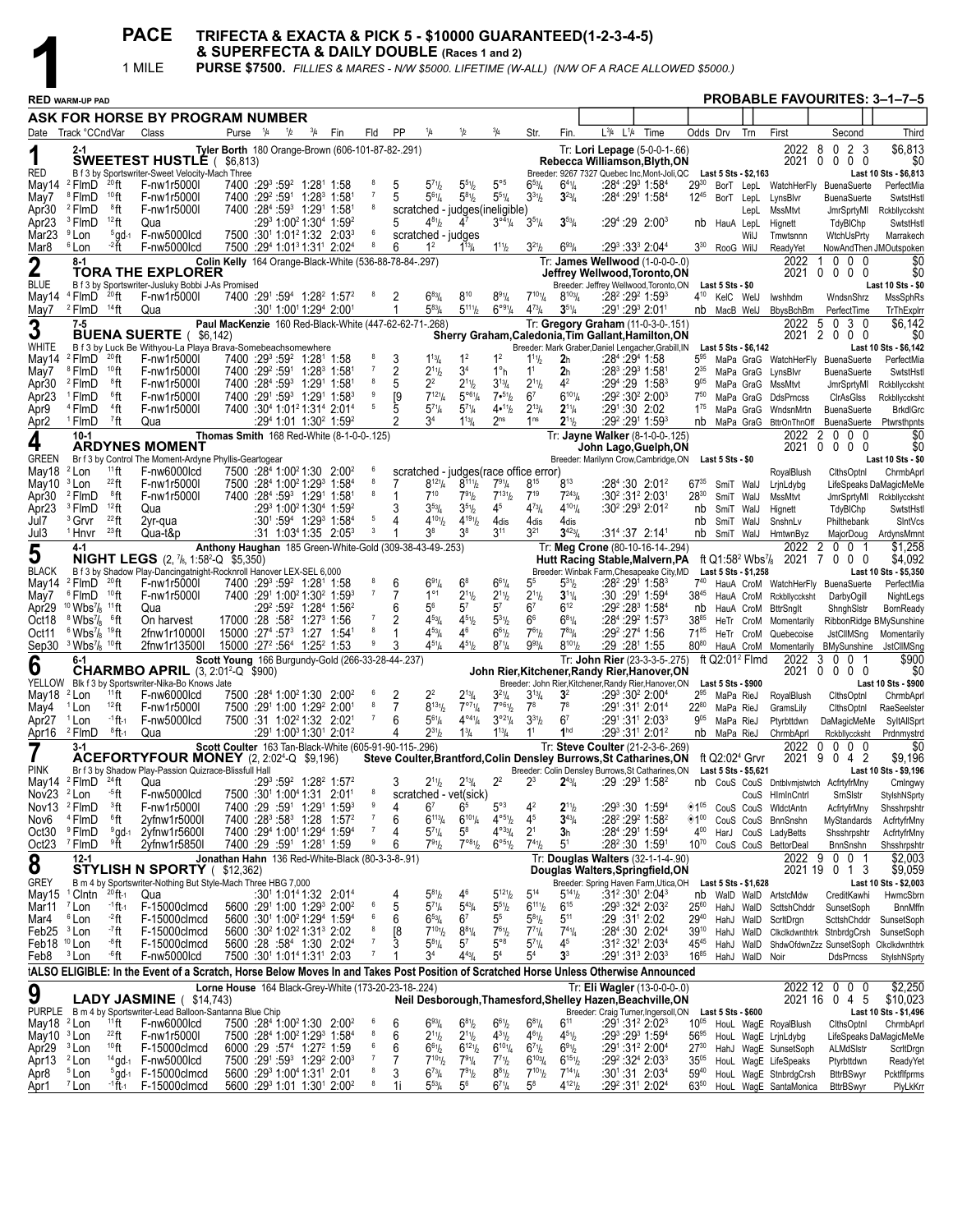|                                  |                                                                                |                                           | <b>PACE</b><br>1 MILE                                                                                                    | TRIFECTA & EXACTA & SUPERFECTA & \$0.20 PICK 3(2-3-4)<br>PURSE \$8500. FILLIES & MARES - N/W \$17500. LIFETIME (W-ALL) (N/W OF A RACE LAST 3 ALLOWED<br>$$3500.$ ) |                           |     |                                                                        |                                                                                                                                               |                     |         |                                                                             |                                               |                                                          |                                                    |                                                     |      |                 |                                                                                                                              |                                |                                             |                      |                                                                                   |                                       |                                    |
|----------------------------------|--------------------------------------------------------------------------------|-------------------------------------------|--------------------------------------------------------------------------------------------------------------------------|--------------------------------------------------------------------------------------------------------------------------------------------------------------------|---------------------------|-----|------------------------------------------------------------------------|-----------------------------------------------------------------------------------------------------------------------------------------------|---------------------|---------|-----------------------------------------------------------------------------|-----------------------------------------------|----------------------------------------------------------|----------------------------------------------------|-----------------------------------------------------|------|-----------------|------------------------------------------------------------------------------------------------------------------------------|--------------------------------|---------------------------------------------|----------------------|-----------------------------------------------------------------------------------|---------------------------------------|------------------------------------|
|                                  | <b>BLUE WARM-UP PAD</b>                                                        |                                           |                                                                                                                          |                                                                                                                                                                    |                           |     |                                                                        |                                                                                                                                               |                     |         |                                                                             |                                               |                                                          |                                                    |                                                     |      |                 |                                                                                                                              |                                |                                             |                      | <b>PROBABLE FAVOURITES: 5-1-4-2</b>                                               |                                       |                                    |
|                                  |                                                                                |                                           | ASK FOR HORSE BY PROGRAM NUMBER                                                                                          |                                                                                                                                                                    |                           |     |                                                                        |                                                                                                                                               |                     |         |                                                                             |                                               |                                                          |                                                    |                                                     |      |                 |                                                                                                                              |                                |                                             |                      |                                                                                   |                                       |                                    |
|                                  | Date Track °CCndVar                                                            |                                           | Class                                                                                                                    | Purse                                                                                                                                                              | $^{1}/_{4}$               | 1/2 | $^{3}/_{4}$                                                            | Fin                                                                                                                                           | Fld                 | PP      | 1/4                                                                         | 1/2                                           | $^{3}/_{4}$                                              | Str.                                               | Fin.                                                | L3/4 | $L^{1/4}$       | Time                                                                                                                         | Odds Drv                       |                                             | Trn                  | First                                                                             | Second                                | Third                              |
| 1                                |                                                                                |                                           | <b>SCARLET DRAGON</b> (3, 1:58 <sup>1</sup> , 6 \$25,060)                                                                | Travis Henry 170 Light Blue-White (797-140-139-100-.314)                                                                                                           |                           |     |                                                                        |                                                                                                                                               |                     |         |                                                                             |                                               |                                                          |                                                    |                                                     |      |                 | Tr: Stephen Bossence (57-14-5-10-.352)<br>Brianna Eckenstein, London, ON                                                     |                                | ft $1:593$ Lon<br>ft 1:58 <sup>1</sup> Nfld |                      | 2022 13                                                                           | 2 <sub>2</sub><br>-2<br>2021 17 4 3 2 | \$12,598<br>\$12,462               |
| RED<br>May11                     | <sup>7</sup> Lon                                                               | $^{20}$ ft                                | B m 4 by Betterthancheddar-Kays Dragon Lady-Dragon Again<br>F-15000clmcd                                                 |                                                                                                                                                                    | 7500 :28 <sup>2</sup> :58 |     |                                                                        | $1:27$ $1:57^{\circ}$                                                                                                                         | 8                   | 5       | $8^{103}/4$                                                                 | 8 <sup>8</sup>                                | 8.51/2                                                   | $6^{41}/2$                                         | 2 <sup>2</sup>                                      |      |                 | Breeder: Robert Burgess, Cedar Valley, ON<br>$:28^2:29^3$ 1:57 $^3$                                                          | $3^{65}$                       | McCB BosS                                   | Last 5 Sts - \$5,920 | ShsACmdn                                                                          | ScritDrgn                             | Last 10 Sts - \$9,728<br>KnndrGrc  |
| May6<br>Apr29                    | <sup>3</sup> Lon<br><sup>3</sup> Lon                                           | $11$ ft<br>$10$ ft                        | F-15000clmcd<br>F-15000clmcd                                                                                             |                                                                                                                                                                    |                           |     | 6000 :29 :57 <sup>4</sup> 1:27 <sup>2</sup> 1:59                       | 6000 :281 :573 1:273 1:593                                                                                                                    | $\overline{1}$<br>6 | 7<br>5  | $4^{51}$ / <sub>2</sub><br>$1^{\circ}$ nk                                   | $4^{51}h$<br>$1^{31}h$                        | 5•41/4<br>$1^{21}/2$                                     | 3 <sup>1</sup><br>1 <sup>nk</sup>                  | $1^{11}/4$<br>3 <sup>2</sup>                        |      |                 | :29 <sup>4</sup> :31' 1:59 <sup>3</sup><br>$:29^3:32$ 1:59 <sup>2</sup>                                                      | $7^{15}$<br>$2^{75}$           | HeTs BosS<br>KelC BosS                      |                      | ScritDrgn<br>SunsetSoph                                                           | RmnscRd<br>ALMdSIstr                  | <b>BnnMffn</b><br>ScritDrgn        |
| Apr22                            | <sup>6</sup> Lon                                                               | 10 <sub>ft</sub>                          | F-15000clmcd                                                                                                             |                                                                                                                                                                    | $6500 :28^3 :58^4$        |     |                                                                        | $1:28^2$ 1:58 <sup>3</sup>                                                                                                                    | 6<br>$\overline{7}$ | 5       | $6^{81}/4$                                                                  | $6^{7}$ <sup>1</sup> / <sub>2</sub>           | $6^{73}/4$                                               | $6^{81}/2$                                         | $5^8$                                               |      |                 | :29 <sup>4</sup> :30 <sup>1</sup> 2:00 <sup>1</sup>                                                                          | $5^{40}$                       | RooG BosS                                   |                      | ScttshChddr                                                                       | RaveReview                            | SunsetSoph                         |
| Apr12<br>Apr <sub>5</sub>        | <sup>1</sup> Lon<br><sup>3</sup> Lon                                           | $12$ ft<br>$11$ ft                        | F-nw15000lcd<br>F-nw15000lcd                                                                                             |                                                                                                                                                                    |                           |     |                                                                        | $8400$ :28 <sup>3</sup> :59 <sup>3</sup> 1:28 <sup>2</sup> 1:58 <sup>3</sup><br>8400 :29 <sup>3</sup> 1:00 1:29 1:58 <sup>4</sup>             | 8                   | 4       | $5^{7}$ <sup>1</sup> / <sub>4</sub><br>$5^{81}h$                            | $2^{\circ_{11}}\frac{1}{2}$<br>3 <sup>5</sup> | $3^{\circ 2}$<br>$3^{043}/4$                             | $6^{7}$ <sup>1</sup> / <sub>2</sub><br>$3^{43}$ /4 | $7^{17}$ <sup>1</sup> / <sub>4</sub><br>$3^{43}$ /4 |      |                 | :29 :331 2:02<br>:29 :29 <sup>4</sup> 1:59 <sup>4</sup>                                                                      | $1^{60}$<br>1945               | KelC BosS<br>KelC BosS                      |                      | Pnnngfrtrsr<br>PLPortia                                                           | Remedy<br>DixieBayama                 | Tmwtsnnn<br>ScritDrgn              |
| 2                                | $4-1$                                                                          |                                           |                                                                                                                          | Colin Kelly 164 Orange-Black-White (536-88-78-84-.297)                                                                                                             |                           |     |                                                                        |                                                                                                                                               |                     |         |                                                                             |                                               |                                                          |                                                    |                                                     |      |                 | Tr: Ryan Steward (43-5-5-7-.235)                                                                                             |                                | ft 2:00 Lon                                 |                      | 2022 10                                                                           | 2 0 1                                 | \$11,380                           |
| <b>BLUE</b>                      |                                                                                |                                           | <b>HAVARTIWON</b> $(3, 1:58^3, 5 \quad $29,563)$<br>B m 4 by Betterthancheddar-Keystone Samurai-Camluck                  |                                                                                                                                                                    |                           |     |                                                                        |                                                                                                                                               |                     |         |                                                                             |                                               |                                                          |                                                    |                                                     |      |                 | Ryan Steward, Lucan, ON<br>Breeder: Brenda & Mark Lane, Norwood, ON                                                          |                                | ft 1:58 $3$ Clntn                           | Last 5 Sts - \$2,208 |                                                                                   | 2021 17 3 2 5                         | \$16,558<br>Last 10 Sts - \$11,380 |
| May17                            | <sup>1</sup> Lon                                                               | 12 <sub>ft</sub>                          | F-nw17500lcd                                                                                                             |                                                                                                                                                                    | 8500 29 58                |     |                                                                        | $1:274$ 1:58 <sup>1</sup>                                                                                                                     | 8<br>8              | 7       | $5^{7}$ <sup>1</sup> / <sub>4</sub><br>$7^{10}$ <sup>1</sup> / <sub>4</sub> | $5^{61}h$<br>$8^{\circ 8}$                    | $5^{\circ 4}$ <sup>1</sup> / <sub>4</sub>                | $3^{33}$ /4                                        | $3^{43}/4$                                          |      |                 | :29 <sup>2</sup> :30 <sup>3</sup> 1:591                                                                                      | 480                            |                                             |                      | KelC SteR StnbrdgCrsh DixieBayama                                                 |                                       | Havartiwon                         |
| May10<br>Apr27                   | <sup>1</sup> Lon<br><sup>8</sup> Lon                                           | $^{22}$ ft<br>-1 ft. 1                    | F-nw50000l<br>F-nw25000lcd                                                                                               | 10000 :28 :59                                                                                                                                                      | 8600 :284 :59             |     |                                                                        | $1:28^3$ 1:581<br>1:29 <sup>1</sup> 1:59 <sup>3</sup>                                                                                         | 6                   | 4<br>2  | $3^{33}$ /4                                                                 | $3^{31}/4$                                    | $6^{41}/2$<br>$4^{33}$ /4                                | $6^{51}/4$<br>$4^3$                                | $5^{21}/2$<br>$4^{21}h$                             |      | $:30^2:30$ 2:00 | :28 <sup>4</sup> :29 <sup>1</sup> 1:58 <sup>3</sup>                                                                          | $48^{90}$<br>$8^{60}$          | KelC SteR<br>CulT SteR                      |                      | LttSIstr<br>PLOrchid                                                              | KtysDight<br>ShsGtThLck               | GrystnTrsn<br>ChrmbStrmy           |
| Apr23                            | <sup>10</sup> FlmD                                                             | $^6$ ft                                   | F-nw3r30900I                                                                                                             |                                                                                                                                                                    | 9300 :291 :594            |     |                                                                        | $1:29$ $1:58^2$                                                                                                                               | $\overline{7}$<br>8 |         |                                                                             |                                               | scratched - judges (transportation)                      |                                                    |                                                     |      |                 |                                                                                                                              |                                |                                             | SteR                 | GrgJnry                                                                           | <b>ImDblcl</b>                        | SaturnV                            |
| Apr5<br>Mar29 <sup>11</sup> Lon  | <sup>1</sup> Lon                                                               | $11$ ft<br>-1 ft                          | F-nw35000lcd<br>F-nw35000lcd                                                                                             |                                                                                                                                                                    |                           |     |                                                                        | $9000 : 28^2 : 58^3$ 1:28 1:57 <sup>3</sup><br>9000 :291 :593 1:281 1:573                                                                     | 8                   | 5<br>6  | $6^{81}/2$<br>$7^{93}$ / <sub>4</sub>                                       | $6^{73}/4$<br>$7^{73}$ /4                     | $6^{51}/2$<br>66                                         | $7^{61}/2$<br>$6^{51}/2$                           | 7 <sup>6</sup><br>$7^{71}h$                         |      |                 | :284 :294 1:584<br>:281:293 1:59                                                                                             | $37^{75}$<br>4375              | CulT SteR                                   |                      | Pcngdwndrm SeelTheDark ChrmbStrmy<br>CulT SteR PLOrchid                           | Pcngdwndrm                            | LiliG                              |
| 3                                | $6 - 1$                                                                        |                                           |                                                                                                                          | J Bradley Harris 151 White-Green-Black (219-29-29-19-.234)                                                                                                         |                           |     |                                                                        |                                                                                                                                               |                     |         |                                                                             |                                               |                                                          |                                                    |                                                     |      |                 | Tr: Les Posan                                                                                                                |                                |                                             |                      | sv Q1:59 <sup>1</sup> Wbs <sup>7</sup> / <sub>8</sub> 2022<br>$\mathbf 0$         | $0\quad0\quad0$                       | \$0                                |
| WHITE                            |                                                                                |                                           | <b>TIARA DANCER</b> $(3, 1:58^2, 2 \; $13,306)$<br>B m 4 by Betterthancheddar-Fan For Life-Life Sign                     |                                                                                                                                                                    |                           |     |                                                                        |                                                                                                                                               |                     |         |                                                                             |                                               |                                                          |                                                    |                                                     |      |                 | Les Posan,Brantford,ON<br>Breeder: Les Posan, Brantford, ON                                                                  |                                | ft 1:58 $2$ Grvr                            | Last 5 Sts - \$1,462 |                                                                                   | 2021 18 2 1 2                         | \$11,482<br>Last 10 Sts - \$2,737  |
| May16                            | <sup>1</sup> Wbs <sup>7</sup> / <sub>8</sub> <sup>12</sup> sy <sub>2</sub> Qua |                                           |                                                                                                                          |                                                                                                                                                                    |                           |     |                                                                        | :29 <sup>2</sup> 1:00 <sup>4</sup> 1:30 <sup>4</sup> 1:59 <sup>1</sup>                                                                        | -7                  | 2       | 1 <sup>2</sup>                                                              | $1^{13}/4$                                    | $1^{13}/4$                                               | 1 <sup>2</sup>                                     | $1^{11}/4$                                          |      |                 | :30 :28 <del>°</del> 1:591                                                                                                   |                                | nb SorA PosL                                |                      | TiaraDancer                                                                       | Wasaga                                | Hrtbtnszzl                         |
| Dec28<br>Dec18                   | <sup>8</sup> Lon<br><sup>9</sup> FlmD                                          | $-1$ Sn-1<br>$-2$ gd-1                    | F-nw15000lcd<br>F-nw2r16260l                                                                                             |                                                                                                                                                                    |                           |     | 8200 :28 <sup>2</sup> :59 <sup>1</sup> 1:28 1:591                      | 8600 :291 :593 1:293 1:594                                                                                                                    | 8                   | 1<br>3  | $1^{11}h$<br>22                                                             | 2 <sub>ns</sub><br>$2^{13}$ /4                | $2^{31}/2$<br>$3^{13}/4$                                 | $3^{61}/2$<br>$4^{31}$                             | $7^{133}/4$<br>$5^{81}$                             |      |                 | :29º :33º 2:02<br>$:30:31^2 2:01^2$                                                                                          | $8^{/5}$<br>2835               | DayN PosL<br>DayN PosL                      |                      | DplnThRd<br>SeaOfHope                                                             | ChrmbStrmy<br>Postscript              | Rdmndwp<br><b>BetTheTide</b>       |
| Nov <sub>26</sub>                | <sup>1</sup> Lon                                                               | $-2$ gd-1                                 | F-nw15000lcd                                                                                                             |                                                                                                                                                                    |                           |     | 8200 :27 <sup>4</sup> :58 <sup>3</sup> 1:29 2:01                       |                                                                                                                                               |                     | 7       | 7 <sup>9</sup>                                                              | $6^{53}$ /4                                   | $5^{51}/2$                                               | $5^{63}/4$                                         | $6^{101}/4$                                         |      |                 | :301:33 2:03                                                                                                                 | $56^{10}$                      | DayN PosL                                   |                      | LiliGI                                                                            | SeelTheDark                           | Havartiwon                         |
| Nov20<br>Nov13 <sup>8</sup> FlmD | <sup>4</sup> FlmD                                                              | $4\text{ }\check{f}$<br><sup>3</sup> ft   | F-nw2r16500l<br>F-nw2r16500l                                                                                             |                                                                                                                                                                    |                           |     | 8600 :28 <sup>2</sup> :59 <sup>2</sup> 1:29 <sup>1</sup> 2:00          | 8600 :284 :591 1:28 1:573                                                                                                                     | 8                   | 2<br>4  | $3^{31}/2$<br>5 <sup>6</sup>                                                | 4 <sup>4</sup><br>5 <sup>5</sup>              | $5^{33}$ /4<br>$2^{\circ}1$                              | 5 <sup>5</sup><br>$2^{3}/_{4}$                     | $8^{61}/2$<br>3 <sup>1</sup>                        |      |                 | :28 <sup>4</sup> :30 1:58 <sup>4</sup><br>:29 :30 <sup>4</sup> 2:00 <sup>1</sup>                                             | $15^{00}$<br>1910              | DayN PosL                                   |                      | WidctAntn<br>DayN PosL QuickSix                                                   | MrvlsKss<br>NikiLouder                | SprkIFrkI<br>TiaraDancer           |
| 4                                | 3-1                                                                            |                                           |                                                                                                                          | Jason Ryan 170 Green-White (499-61-69-72-.247)                                                                                                                     |                           |     |                                                                        |                                                                                                                                               |                     |         |                                                                             |                                               |                                                          |                                                    |                                                     |      |                 | Tr: Darryl Laver (100-16-13-21-.302)                                                                                         |                                |                                             |                      | 2022 14                                                                           | $0 \t1 \t2$                           | \$4,744                            |
| <b>GREEN</b>                     |                                                                                |                                           | <b>KINNDER GRACE</b> (3, 2:00 <sup>1</sup> , 3 \$21,966)<br>B m 4 by Sunshine Beach-Kinnder Elegance-Allamerican Native  |                                                                                                                                                                    |                           |     |                                                                        |                                                                                                                                               |                     |         |                                                                             |                                               |                                                          |                                                    |                                                     |      |                 | Leanne Davidson, Petrolia, ON<br>Breeder: Denitza Petrova, Melbourne, QC                                                     |                                | ft $2:001$ Trrvs                            | Last 5 Sts - \$1,756 | 2021 18                                                                           | 323                                   | \$11,262<br>Last 10 Sts - \$3,792  |
| May11                            | <sup>7</sup> Lon                                                               | $^{20}$ ft                                | F-15000clmcd                                                                                                             |                                                                                                                                                                    |                           |     |                                                                        | 7500 :28 <sup>2</sup> :58 1:27 1:57 <sup>1</sup>                                                                                              |                     | 7       | 2 <sub>h</sub>                                                              | $3^{11}h$                                     | $3^{11}/2$                                               | 3 <sup>2</sup>                                     | $3^{23}$ /4                                         |      |                 | :29 :30 <sup>3</sup> 1:57 <sup>4</sup>                                                                                       | 42 <sup>15</sup>               |                                             |                      | RoyL LavD ShsACmdn                                                                | ScritDrgn                             | KnndrGrc                           |
| May6<br>Apr29                    | <sup>3</sup> Lon<br><sup>8</sup> Lon                                           | $11$ ft<br>$10$ ft                        | F-15000clmcd<br>F-15000clmcd                                                                                             |                                                                                                                                                                    |                           |     | 6000 :281 :59 <sup>2</sup> 1:291 2:001                                 | $6000 : 28^1 : 57^3$ 1:27 <sup>3</sup> 1:59 <sup>3</sup>                                                                                      | - 7                 | 4<br>6  | $1^{13}$ / <sub>4</sub><br>$X7^{161}/2$                                     | 1 <sup>2</sup><br>7 <sub>dis</sub>            | $1^{13}/4$<br>7dis                                       | 1 <sup>1</sup><br>7dis                             | $4^{41}$ / <sub>2</sub><br>7dis                     |      |                 | :30:32 <sup>4</sup> 2:00 <sup>2</sup>                                                                                        | $^{\circ}2^{50}$<br>$8^{75}$   | RyaJ LavD<br>RyaJ LavD                      |                      | ScritDrgn<br><b>DmndsOrTwn</b>                                                    | RmnscRd<br><b>BnnMffn</b>             | <b>BnnMffn</b><br>RmnscRd          |
| Apr18                            | <sup>5</sup> Lon                                                               | $1$ SV-2                                  | F-7000clmcd                                                                                                              |                                                                                                                                                                    |                           |     |                                                                        | 4700 :293 1:01 <sup>1</sup> 1:31 <sup>3</sup> 2:01 <sup>4</sup>                                                                               | 5                   | 5       | $1^{11}h$                                                                   | $1^{13}/4$                                    | 2 <sup>nk</sup>                                          | 1 <sup>hd</sup>                                    | $4^{21}b$                                           |      |                 | :30 <sup>2</sup> :30 <sup>3</sup> 2:02 <sup>1</sup>                                                                          | 880                            | BorT SteC                                   |                      | ChsngShdws                                                                        | <b>RsRnVglnt</b>                      | ScttshMch                          |
| Apr11<br>Apr4                    | <sup>5</sup> Lon<br><sup>1</sup> Lon                                           | $11$ ft<br><sup>2</sup> ft                | F-7000clmcd<br>F-7000clmcd                                                                                               |                                                                                                                                                                    |                           |     |                                                                        | 5000 :30 <sup>1</sup> 1:01 <sup>1</sup> 1:30 <sup>1</sup> 2:00 <sup>4</sup>                                                                   | 8<br>6              | 5<br>5  | 2 <sup>2</sup><br>$5^{61}$ /4                                               | $2^{11}h$<br>$5^{\circ 4}$                    | 1 <sup>ohd</sup><br>$4^{031}/4$                          | $1^{11}/4$<br>3 <sup>3</sup>                       | 64<br>$4^{33}/4$                                    |      |                 | :293:32 2:004<br>:28 <sup>4</sup> :30 <sup>4</sup> 2:01 <sup>3</sup>                                                         | 465<br>$24^{70}$               | BorT SteC<br>BorT SteC                      |                      | LlysPnlp<br>KdRoses                                                               | ChsngShdws<br>SprkIFrkI               | Lttlbrct<br>ScttshMch              |
| 5                                | $2 - 1$                                                                        |                                           |                                                                                                                          | Scott Young 166 Burgundy-Gold (266-33-28-44-.237)                                                                                                                  |                           |     |                                                                        |                                                                                                                                               |                     |         |                                                                             |                                               |                                                          |                                                    |                                                     |      |                 | Tr: Benoit Lamarche (40-4-5-3-.194)                                                                                          |                                |                                             |                      | 2022<br>5                                                                         | 040                                   | \$8,425                            |
| <b>BLACK</b>                     |                                                                                |                                           | <b>DIXIE BAYAMA</b> $(2, 2:01^4, 1, $22,669)$<br>Br f 3 by Bettors Delight-Tymal Sugrbabydoll-Shadow Play                |                                                                                                                                                                    |                           |     |                                                                        |                                                                                                                                               |                     |         |                                                                             |                                               |                                                          |                                                    |                                                     |      |                 | Colleen Lamarche, Remedios Papadopoulos, London, ON<br>Breeder: Bayama Farms Inc, Saint-Andre-D'Argenteuil, QC               |                                | ft $2:014$ Lon                              | Last 5 Sts - \$8,425 | 2021<br>8                                                                         | 3<br>1 1                              | \$14,244<br>Last 10 Sts - \$16,219 |
| May17                            | <sup>1</sup> Lon                                                               | $12$ ft                                   | F-nw17500lcd                                                                                                             |                                                                                                                                                                    |                           |     |                                                                        | 8500 :29 :58 1:27 <sup>4</sup> 1:58 <sup>1</sup>                                                                                              |                     | 3       | $4^{51}$ / <sub>2</sub>                                                     | 4 <sup>5</sup>                                | $3^{\circ 2\frac{1}{4}}$                                 | $2^{21}$                                           | 2 <sup>nk</sup>                                     |      |                 | :291:30 1:581                                                                                                                | $8^{00}$                       |                                             |                      | YouS LamB StnbrdgCrsh DixieBayama                                                 |                                       | Havartiwon                         |
| May6<br>Apr26                    | <sup>9</sup> Lon<br>$10$ Lon                                                   | $11$ ft<br><sup>5</sup> ft                | F-nw16000l<br>F-nw15000l                                                                                                 |                                                                                                                                                                    |                           |     |                                                                        | 8400 :29 <sup>3</sup> 1:00 <sup>1</sup> 1:29 <sup>3</sup> 1:58 <sup>1</sup><br>8400 :281 :58 <sup>2</sup> 1:27 <sup>4</sup> 1:58 <sup>4</sup> | 6<br>$\overline{7}$ | 2       | $3^{61}\!/_{2}$                                                             | 3 <sup>5</sup>                                | scratched - judges (transportation)<br>$3^{921}/2$       | $2^{2^{1}}$                                        | 2 <sup>nk</sup>                                     |      |                 | $:284:3031:584$                                                                                                              | $\diamond$ '70                 |                                             |                      | LamB SxyPlymt<br>YouS LamB StnbrdgCrsh DixieBayama                                | Ptyrbttdwn                            | SantaMonica<br>LrjnLdybg           |
| Apr19                            | <sup>4</sup> Lon                                                               | $2$ gd-1                                  | F-nw15000lcd                                                                                                             |                                                                                                                                                                    | 8400 :29 1:00 1:30        |     |                                                                        | 2:02 <sup>4</sup>                                                                                                                             | $\overline{7}$      | 5       | $3^{41}h$                                                                   | $4^{\circ 4}$                                 | $4^{04}$ <sup>1</sup> / <sub>2</sub>                     | 3 <sup>3</sup>                                     | 2 <sup>hd</sup>                                     |      |                 | :294:32 2:024                                                                                                                | $\diamondsuit$ 1 <sup>35</sup> | LacS                                        | LamB Noir            |                                                                                   | DixieBayama                           | Remedy                             |
| Apr16<br>Apr5                    | <sup>1</sup> FlmD<br><sup>3</sup> Lon                                          | $2\text{ }^{\circ}\text{ }$<br>$11$ ft    | F-nw2r15000l<br>F-nw15000lcd                                                                                             |                                                                                                                                                                    |                           |     |                                                                        | 8600 :29 1:00 1:30 2:001<br>8400 :293 1:00 1:29 1:584                                                                                         | 9<br>8              | 8       | $7^{\circ_{10}}\frac{1}{2}$<br>$2^{13}$ /4                                  | 7°61/4<br>$2^{21}h$                           | $7^{\circ 43} / 4$<br>$2^{41}$ / <sub>2</sub>            | $8^{7}$ <sup>1</sup> / <sub>4</sub><br>$2^3$       | $9^{81}/2$<br>$2^{23}$ /4                           |      |                 | :294 :304 2:014<br>:292 :293 1:592                                                                                           | $14^{80}$<br>$18^{90}$         |                                             |                      | LacS LamB TwnkllnHry<br>LacS LamB PLPortia                                        | WnAndChs<br>DixieBayama               | OneLastBet<br>ScritDrgn            |
| 6                                | 8-1                                                                            |                                           |                                                                                                                          | Anthony Haughan 185 Green-White-Gold (309-38-43-49-.253)                                                                                                           |                           |     |                                                                        |                                                                                                                                               |                     |         |                                                                             |                                               |                                                          |                                                    |                                                     |      |                 | Tr: Les Posan                                                                                                                |                                |                                             |                      | $\mathbf 0$<br>2022                                                               | $0\quad0\quad0$                       | \$0                                |
|                                  |                                                                                |                                           | <b>WASAGA</b> $(3, 5/8, 1:57^2, 3, 1:29, 997)$<br>YELLOW B m 4 by Hes Watching-The Big Scoop-Grinfromeartoear            |                                                                                                                                                                    |                           |     |                                                                        |                                                                                                                                               |                     |         |                                                                             |                                               |                                                          |                                                    |                                                     |      |                 | Les Posan, Brantford, ON ft 1:57 <sup>2</sup> GeoD <sup>5</sup> /8<br>Breeder: Les Posan, Brantford, ON Last 5 Sts - \$7,566 |                                |                                             |                      |                                                                                   | 2021 19 3 3 3                         | \$23,109<br>Last 10 Sts - \$14,866 |
|                                  | May16 1Wbs <sup>7</sup> / <sub>8</sub> 12 sy-2 Qua                             |                                           |                                                                                                                          |                                                                                                                                                                    |                           |     | :29 <sup>2</sup> 1:00 <sup>4</sup> 1:30 <sup>4</sup> 1:59 <sup>1</sup> |                                                                                                                                               |                     |         | 22                                                                          | $2^{13}$ /4                                   | $2^{13}/4$                                               | 2 <sup>2</sup>                                     | $2^{11}/4$                                          |      |                 | :30:28 <sup>1</sup> 1:59 <sup>2</sup>                                                                                        |                                |                                             |                      | nb HauA PosL TiaraDancer                                                          | Wasaga                                | Hrtbtnszzl                         |
| Dec28 <sup>2</sup> Lon<br>Dec18  | <sup>6</sup> FlmD                                                              | $-1$ Sn-1<br>$-2$ gd-1                    | F-nw35000I<br>F-nw3r30000I                                                                                               |                                                                                                                                                                    |                           |     | 8800 :283 :594 1:294 2:01                                              | 9300 :281 :584 1:273 1:571                                                                                                                    | 8                   | 5<br>5  | $5^{61}$<br>$6^{111}/4$                                                     | $5^{\circ 33}/4$<br>$5^{43}$ /4               | $6^{\circ 4}$<br>$7^{71}/4$                              | $6^{51}/4$<br>$6^{81}/2$                           | $6^{21}/4$<br>$3^{113}/4$                           |      |                 | :30 :30ª 2:01ª<br>:291:303 1:593                                                                                             | $17^{10}$<br>$11^{30}$         |                                             | HeTs PosL            | HeTs PosL CntryHrlt<br>CmOtAndPly                                                 | SoFiaLolita                           | SeaOfHope Pcngdwndrm<br>Wasaga     |
| Nov30 <sup>6</sup> Lon           |                                                                                | $1\,\rm{g}$ d-1                           | F-nw35000l                                                                                                               |                                                                                                                                                                    |                           |     |                                                                        | 8800 :281 :583 1:28 1:583                                                                                                                     | $\overline{7}$      | 4       | $5^{81}/4$                                                                  | $4^{\circ 5}$                                 | $4^{04}$ <sup>1</sup> / <sub>4</sub>                     | $5^{81}/2$                                         | $6^{103}$ / <sub>4</sub>                            |      |                 | :291:32 2:004                                                                                                                | $5^{75}$                       | BorT PosL                                   |                      | ABIckDmnd                                                                         | LydsLbrty                             | Dandyldea                          |
| Nov20 <sup>9</sup> FlmD          | Nov13 <sup>10</sup> FlmD                                                       | $4\text{ }\check{f}$ t<br><sup>3</sup> ft | F-nw2r16500l<br>F-nw2r16500l                                                                                             |                                                                                                                                                                    |                           |     | 8600 :283 :591 1:273 1:57                                              | 8600 :28 <sup>2</sup> :58 <sup>1</sup> 1:28 1:57 <sup>3</sup>                                                                                 | 8<br>8              | 2<br>8  | $3^{13}$ /4<br>$8^{113}/4$                                                  | $3^{11}/4$<br>$6^{\circ 61}/4$                | $2^{\circ}$ <sup>1</sup> / <sub>4</sub><br>$6^{\circ 6}$ | $1^{13}/4$<br>$3^{53} / _4$                        | $1^{21}/2$<br>$2^{61}/2$                            |      |                 | $:29^3:29^3$ 1:57 $^3$<br>:28 <sup>2</sup> :29 <sup>2</sup> 1:58 <sup>1</sup>                                                | ◈1"<br>$11^{30}$               | HauA PosL                                   | DayN PosL Clover     | Wasaga                                                                            | <b>ImDblcl</b><br>Wasaga              | <b>BnnSnshn</b><br>VrtISccss       |
| 7                                | 12-1                                                                           |                                           |                                                                                                                          | Scott Coulter 163 Tan-Black-White (605-91-90-115-.296)                                                                                                             |                           |     |                                                                        |                                                                                                                                               |                     |         |                                                                             |                                               |                                                          |                                                    |                                                     |      |                 | Tr: Darian Hamm (15-1-0-3-.133)                                                                                              |                                | ft 2:02 <sup>2</sup> Lon                    |                      | 2022 15                                                                           | 10<br>-3                              | \$6,736                            |
| <b>PINK</b>                      |                                                                                |                                           | <b>PLAY LIKE KIRARA</b> (3, 2:01 <sup>3</sup> , 3 \$17,966)<br>B m 4 by Sunshine Beach-Prairie Tracker-Presidential Ball |                                                                                                                                                                    |                           |     |                                                                        |                                                                                                                                               |                     |         |                                                                             |                                               |                                                          |                                                    |                                                     |      |                 | Darian Hamm, Rodney, ON<br>Breeder: Larry Hanson, Emerald Park, SK Last 5 Sts - \$1,584                                      |                                | ft 2:01 <sup>3</sup> Lon                    |                      | 2021 19                                                                           | 2 1 2                                 | \$9,760<br>Last 10 Sts - \$2,592   |
| Apr29                            | <sup>8</sup> Lon                                                               | 10 <sub>ft</sub>                          | F-15000clmcd                                                                                                             |                                                                                                                                                                    |                           |     |                                                                        | 6000 :281 :59 <sup>2</sup> 1:291 2:001                                                                                                        |                     | 2       | $4^{81}/2$                                                                  | $4^{43}$ /4                                   | $4^{51}/2$                                               | $5^{61}/2$                                         | $6^{103}/4$                                         |      |                 | :294 :321 2:022                                                                                                              | $30^{20}$                      |                                             |                      | CouS HamD DmndsOrTwn                                                              | <b>BnnMffn</b>                        | RmnscRd                            |
| Apr22<br>Apr15                   | <sup>8</sup> Lon<br><sup>8</sup> Lon                                           | 10 <sub>ft</sub><br><sup>7</sup> ft       | F-15000clmcd<br>F-15000clmcd                                                                                             |                                                                                                                                                                    |                           |     |                                                                        | 5800 :29 1:00 1:29 1:59 3<br>5800 :29 :594 1:294 2:014                                                                                        | 6<br>6              | 4<br>3  | 46<br>$4^{61}/4$                                                            | 45<br>45                                      | $5^{033}/4$<br>$5^{51}$ / <sub>2</sub>                   | $5^{63}$ /4<br>$6^{43}/4$                          | 46<br>$6^8$                                         |      |                 | $:29^3:30^1$ 2:00 $^4$<br>:30 :32 <sup>3</sup> 2:03 <sup>2</sup>                                                             | $5^{05}$                       |                                             |                      | 12 <sup>95</sup> CouS HamD BnnMffn<br>CouS HamD RaveReview                        | <b>BstWtchOt</b><br><b>BnnMffn</b>    | Pcktflfprms<br>Pcktflfprms         |
| Apr8                             | <sup>5</sup> Lon                                                               | $5$ gd-1                                  | F-15000clmcd                                                                                                             |                                                                                                                                                                    |                           |     | 5600 :293 1:004 1:31 <sup>1</sup> 2:01                                 |                                                                                                                                               | 8                   | [8      | $5^{61}/4$                                                                  | $6^{\circ 8}$                                 | $5^{\circ 43} / 4$                                       | $4^{51}/2$                                         | $4^{81}/2$                                          |      |                 | :294 :30 <sup>2</sup> 2:02 <sup>3</sup>                                                                                      | $26^{65}$                      |                                             |                      | CouS HamD StnbrdgCrsh                                                             | <b>BttrBSwyr</b>                      | Pcktflfprms                        |
| Apr1<br>Mar25 <sup>4</sup> Lon   | $7$ Lon                                                                        | $-1 + 1$<br>§ft                           | F-15000clmcd<br>F-15000clmcd                                                                                             |                                                                                                                                                                    |                           |     |                                                                        | 5600 :29 1:01 1:30 2:00 2:00<br>6500 :294 1:003 1:293 1:592                                                                                   | 8<br>8              | 6       | $3^{23}$ /4<br>$8^{111}/4$                                                  | 3 <sup>3</sup><br>8 <sup>9</sup>              | $3^{31}/4$<br>$8^{113}/4$                                | 3 <sup>3</sup><br>$8^{121}/4$                      | $3^5$<br>$8^{191}/4$                                |      |                 | $:29^1:30^3$ 2:01 <sup>2</sup><br>:293 :311 2:031                                                                            |                                |                                             |                      | 24 <sup>30</sup> CouS HamD SantaMonica<br>7865 CouS HamD GrystnTrsr Frmrwhsmydddy | <b>BttrBSwyr</b>                      | PlyLkKrr<br><b>BnnMffn</b>         |
| 8                                | $10-1$                                                                         |                                           |                                                                                                                          | Scott Wray 185 Red-Silver-Black (356-40-53-54-.245)                                                                                                                |                           |     |                                                                        |                                                                                                                                               |                     |         |                                                                             |                                               |                                                          |                                                    |                                                     |      |                 | Tr: Rick Wade (44-2-5-3-.131)                                                                                                |                                |                                             |                      |                                                                                   | 2022 14 0 2 0                         | \$5,666                            |
| GREY                             |                                                                                |                                           | A LA MODE SEELSTER (3, 1:58-Q, 2 \$31,241)<br>B m 4 by Sunshine Beach-Art Rock Cafe-Rocknroll Hanover                    |                                                                                                                                                                    |                           |     |                                                                        |                                                                                                                                               |                     |         |                                                                             |                                               |                                                          |                                                    |                                                     |      |                 | Rick Wade, Woodstock, Linda Grummett, Stratford, ON<br>Breeder: Seelster Farms Inc, Lucan, ON Last 5 Sts - \$2,345           |                                |                                             |                      | gd Q1:58 Grvr 2021 10 0 1 0                                                       |                                       | \$2,815<br>Last 10 Sts - \$4,770   |
| May17                            | <sup>1</sup> Lon                                                               | $12$ ft                                   | F-nw17500lcd                                                                                                             |                                                                                                                                                                    | 8500 :29 :58              |     |                                                                        | 1:274 1:581                                                                                                                                   |                     | [8<br>7 | 6 <sup>9</sup>                                                              | $6^{81}h$                                     | $6^{51}/4$                                               | $6^{7}$ <sup>1</sup> / <sub>2</sub>                | $5^{101}/4$                                         |      |                 | $:29^1:31^2 2:00^1$                                                                                                          |                                |                                             |                      | 4450 WraS WadR StnbrdgCrsh DixieBayama                                            |                                       | Havartiwon                         |
| May11<br>May6                    | <sup>3</sup> Lon<br><sup>5</sup> Lon                                           | $^{20}$ ft<br>$11$ ft                     | F-nw1500l3cd<br>F-15000clmcd                                                                                             |                                                                                                                                                                    |                           |     |                                                                        | 7500 :281 :574 1:254 1:543<br>6600 :294 :593 1:284 1:593                                                                                      | 8<br>$\overline{7}$ | 2       | $8^{121}/2$<br>$4^{43}$ /4                                                  | $8^{91}$ / <sub>2</sub><br>$3^{\circ 2}$      | 88<br>$5^{\circ 31}/2$                                   | $8^{9}$ <sup>1</sup> / <sub>2</sub><br>$7^{83}$ /4 | $8^{14}$<br>$6^{73}/4$                              |      |                 | $:27^4:30$ 1:57 <sup>2</sup><br>:292 :314 2:011                                                                              | $45^{20}$<br>1140              |                                             |                      | McND WadR CntryHrlt<br>BorT WadR ScttshChddr                                      | InncntKss<br>RaveReview               | Insincerity<br>SunsetSoph          |
| Apr29                            | <sup>3</sup> Lon                                                               | $10$ ft                                   | F-15000clmcd                                                                                                             |                                                                                                                                                                    |                           |     | 6000 :29 :57 <sup>4</sup> 1:27 <sup>2</sup> 1:59                       |                                                                                                                                               | 6                   | 1       | $3^{13}/4$                                                                  | 3 <sup>7</sup>                                | $2^{o_2}\frac{1}{2}$                                     | $2^{nk}$                                           | 2 <sub>h</sub>                                      |      |                 | :283:311 1:59                                                                                                                | $4^{85}$                       |                                             |                      | BorT WadR SunsetSoph                                                              | ALMdSIstr                             | ScritDrgn                          |
| Mar29 <sup>1</sup> Lon           |                                                                                |                                           | $^{-1}$ gd-1 F-nw15000l                                                                                                  |                                                                                                                                                                    |                           |     |                                                                        | 8400 :294 1:02 1:32 <sup>3</sup> 2:031                                                                                                        | 8                   |         | $1^{\circ 1}$                                                               | $1^{13}/4$                                    | 1 <sup>1</sup>                                           | 1 <sup>hd</sup>                                    | $5^{31}/2$                                          |      |                 | $:30^3:31^1$ 2:03 <sup>4</sup>                                                                                               | ◈1 $40^{\circ}$                |                                             |                      | BorT WadR ScttshChddr                                                             | Noir                                  | DustinsGirl                        |

 $\frac{1}{4}$  2<sup>11</sup>

 $1^{\circ}$ <sup>1</sup>  $1^{\circ}$ <br>2<sup>11</sup>/<sub>2</sub> 2<sup>13</sup>/<sub>4</sub>

2<sup>2</sup> 2<sup>4</sup> :30 :30<sup>2</sup> 2:00 5<sup>85</sup> BorT WadR ShsGtThLck

<sup>§</sup>1<sup>40</sup> BorT WadR ScttshChddr Noir DustinsGirl<br>5<sup>85</sup> BorT WadR ShsGtThLck ALMdSIstr ScttshChddr

Mar22 1 Lon 4 ft F-nw15000lcd 8400 :291 :591 1:29<sup>2</sup> 1:591 <sup>6</sup> 2 2<sup>11</sup>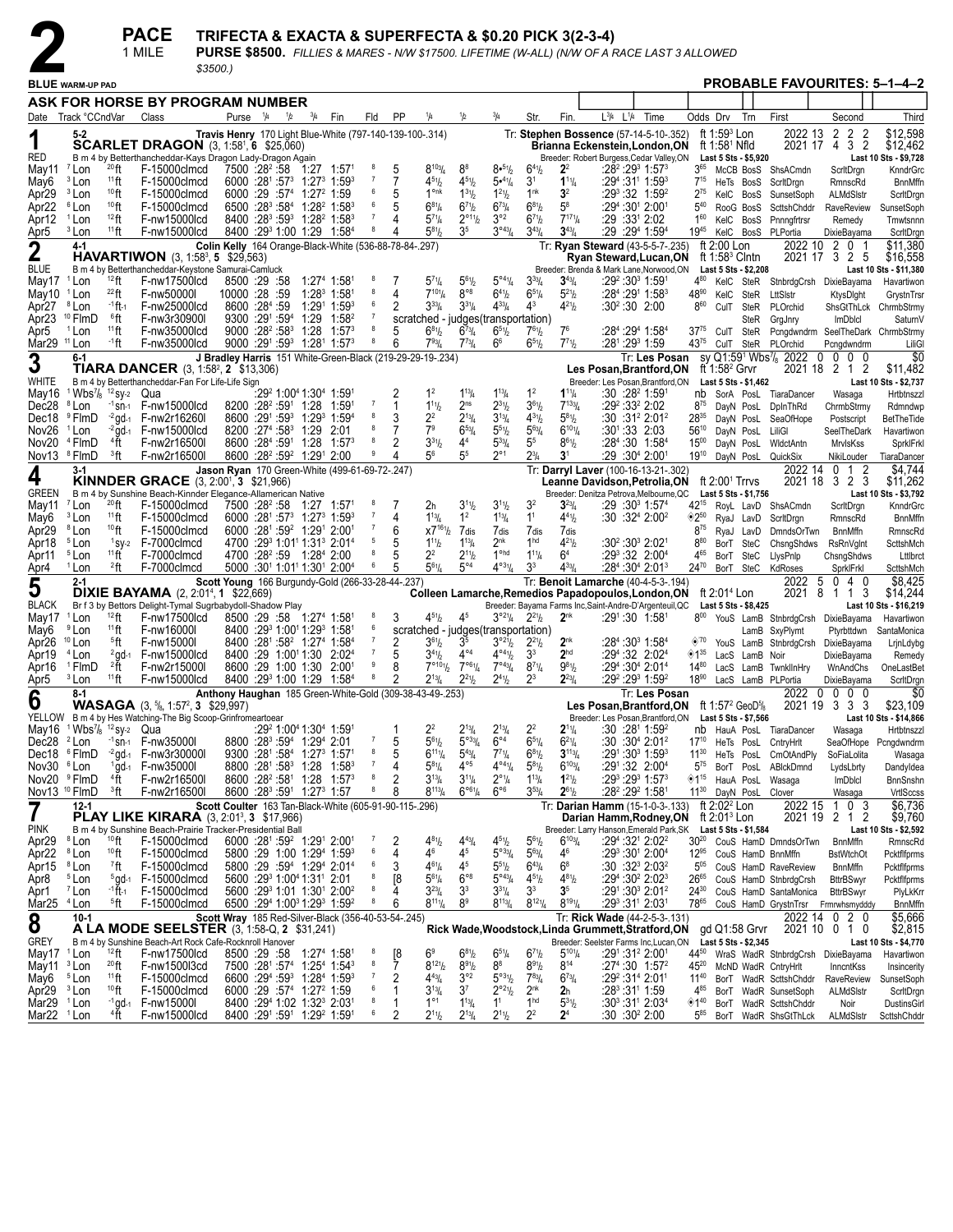**PACE** 

TRIFECTA & EXACTA & SUPERFECTA & PICK 4 - \$7500 GUARANTEE(3-4-5-6)

PURSE \$10000. FILLIES & MARES - N/W \$50000. LIFETIME (W-ALL) 1 MILE

|                                                                                     | <b>PROBABLE FAVOURITES: 1-7-4-3</b><br><b>WHITE WARM-UP PAD</b><br>ASK FOR HORSE BY PROGRAM NUMBER |                                     |                                                                                                                                       |                                                                                              |                                   |  |                                                                                           |                                                                |                     |                |                                            |                                                                      |                                                                 |                                                                |                                               |                                                                                                                         |                                |                                            |                                                                           |      |                                                              |                                                 |                                                     |
|-------------------------------------------------------------------------------------|----------------------------------------------------------------------------------------------------|-------------------------------------|---------------------------------------------------------------------------------------------------------------------------------------|----------------------------------------------------------------------------------------------|-----------------------------------|--|-------------------------------------------------------------------------------------------|----------------------------------------------------------------|---------------------|----------------|--------------------------------------------|----------------------------------------------------------------------|-----------------------------------------------------------------|----------------------------------------------------------------|-----------------------------------------------|-------------------------------------------------------------------------------------------------------------------------|--------------------------------|--------------------------------------------|---------------------------------------------------------------------------|------|--------------------------------------------------------------|-------------------------------------------------|-----------------------------------------------------|
|                                                                                     |                                                                                                    |                                     |                                                                                                                                       |                                                                                              |                                   |  |                                                                                           |                                                                |                     |                |                                            |                                                                      |                                                                 |                                                                |                                               |                                                                                                                         |                                |                                            |                                                                           |      |                                                              |                                                 |                                                     |
|                                                                                     | Date Track °CCndVar                                                                                |                                     | Class                                                                                                                                 |                                                                                              | Purse $\frac{1}{4}$ $\frac{1}{2}$ |  | $^{3}/_{4}$                                                                               | Fin                                                            | Fld                 | PP             | 1/4                                        | 1/2                                                                  | 3/4                                                             | Str.                                                           | Fin.                                          | $L^{3/4}$ $L^{1/4}$ Time                                                                                                |                                | Odds Drv                                   |                                                                           | Trn  | First                                                        | Second                                          | Third                                               |
| RED                                                                                 | $9 - 5$                                                                                            |                                     | <b>KATYS DELIGHT</b> (4, 1:57 <sup>1</sup> , 6 \$68,698)<br>B m 4 by Bettors Delight-Katys Jet-Jeremes Jet HBG 38,000                 | Travis Cullen 151 Blue-Grey (808-112-98-93-.244)                                             |                                   |  |                                                                                           |                                                                |                     |                |                                            |                                                                      |                                                                 |                                                                |                                               | Tr: Shawn Steacy (128-21-20-16-.292)<br>Stephen Klunowski,North York,ON<br>Breeder: Tara Hills Stud Ltd, Port Perry, ON |                                |                                            | ft 1:57 <sup>1</sup> Lon<br>ft 1:57 $2$ Flmd<br>Last 5 Sts - \$10,000     |      | 2022 17                                                      | 3 <sub>2</sub><br>-3<br>2021 27 3 6<br>2        | \$26,296<br>\$40,842<br>Last 10 Sts - \$16,950      |
| May17                                                                               | <sup>2</sup> Lon                                                                                   | $12$ ft                             | F-50000lcd                                                                                                                            | $10000:28^3:58$                                                                              |                                   |  | 1:271 1:564                                                                               |                                                                | -8<br>8             |                | $1o$ ns                                    | $2^{\circ_{11}}\frac{1}{2}$                                          | $3^{\circ 11}/2$                                                | $5^{31}/2$                                                     | $5^{41}$ / <sub>2</sub>                       | :291 :301 1:57 <sup>3</sup>                                                                                             |                                |                                            |                                                                           |      | 175 CulT SteS GrystnTrsr                                     | <b>BttrWtchlt</b>                               | ChrmbStrmy                                          |
| May10<br>May4                                                                       | <sup>1</sup> Lon<br>$7$ Lon                                                                        | $^{22}$ ft<br>$12$ ft               | F-nw50000I<br>F-nw50000lcd                                                                                                            | 10000 :28 :59<br>$10000:29:5841:2811:572$                                                    |                                   |  | 1:28 <sup>3</sup> 1:581                                                                   |                                                                |                     | 5              | $6^{81}$<br>$2^{\circ_{11}}h$              | $4^{\circ 4}$<br>$2^{\circ 1}$ <sup>1</sup> / <sub>4</sub>           | $2^{\circ 1}$ <sup>1</sup> / <sub>2</sub><br>$3°^{21}$          | $2^{11}/4$<br>$3^{43}$ /4                                      | 2 <sub>h</sub><br>$3^{43}$ /4                 | :29 :29 <del>?</del> 1:581<br>:293 :294 1:582                                                                           |                                | <sup>155</sup> CulT SteS<br>$\diamond$ '60 | CulT SteS                                                                 |      | LttSIstr<br><b>BttrWtchIt</b>                                | KtysDight<br>LttSIstr                           | GrystnTrsr<br>KtysDlght                             |
| Apr26                                                                               | <sup>1</sup> Lon                                                                                   | <sup>5</sup> ft                     | F-nw50000lcd                                                                                                                          | 10000 :28 <sup>2</sup> :58 <sup>3</sup> 1:27 <sup>1</sup> 1:57 <sup>1</sup>                  |                                   |  |                                                                                           |                                                                |                     | 4              | 1 <sup>2</sup>                             | $1^{21}h$                                                            | 1 <sup>2</sup>                                                  | $1^{11}$ /4                                                    | $1^{21}/4$                                    | $:28^3:30$ 1:571                                                                                                        |                                | ◈'90                                       | CulT SteS                                                                 |      | KtysDight                                                    | <b>DzzlnRs</b>                                  | <b>BttrWtchIt</b>                                   |
| Apr20<br>Apr8                                                                       | <sup>3</sup> Lon<br><sup>10</sup> Wbs <sup>7</sup> / <sub>8</sub> <sup>5</sup> ft                  | <sup>7</sup> ft                     | F-nw50000lcd<br>F-nw4150l5cd                                                                                                          | $10000:274:5631:2621:571$<br>13000 :28 :56 <sup>2</sup> 1:25 <sup>1</sup> 1:54               |                                   |  |                                                                                           |                                                                | 9                   | 6<br>8         | $6^{81}/4$<br>$4^{61}/4$                   | $6^{\circ 5}$<br>$4^{61}/4$                                          | $5 \cdot \frac{21}{4}$<br>$4^{43}l_4$                           | $5^{4}$ <sup>1</sup> / <sub>4</sub><br>32                      | 4 <sup>2</sup><br>$5^{13}/4$                  | :291 :30 <sup>4</sup> 1:57 <sup>3</sup>                                                                                 | $:28^3:28^1$ 1:54 <sup>2</sup> | 450<br>1985                                | CulT SteS<br>McND SteS                                                    |      | TopRoyal<br>TwnBTpstr                                        | Mywshlstfry<br>GdnghtIrn                        | <b>DzzinRs</b><br>Tkyrbrthwy                        |
| $\boldsymbol{2}$                                                                    | $10 - 1$                                                                                           |                                     | <b>BRYDOWN BETTER BEA</b> (3, 1:57 <sup>1</sup> -Q, 7 \$48,415)                                                                       | Garrett Rooney 150 Red-White-Black (394-59-59-52-.276)                                       |                                   |  |                                                                                           |                                                                |                     |                |                                            |                                                                      |                                                                 |                                                                |                                               | Tr: Kendall Rahn (38-6-4-5-.260)<br><b>Brydown Farms Inc, Clinton, ON</b>                                               |                                |                                            | ft 1:57 $3$ Lon<br>ft Q1:57 <sup>1</sup> Grvr                             |      | 2022 17                                                      | 31<br>4<br>2021 14 3 2 1                        | \$27,892<br>\$17,378                                |
| <b>BLUE</b><br>May17                                                                | <sup>2</sup> Lon                                                                                   | $12$ ft                             | B m 4 by Betterthancheddar-Lily Ellie-Rambaran<br>F-50000lcd                                                                          | 10000 :28 <sup>3</sup> :58                                                                   |                                   |  | 1:271 1:564                                                                               |                                                                |                     |                | $8^{111}/2$                                | $8^{101}/2$                                                          | $8^{\circ 53} / _4$                                             | $8^{71}/4$                                                     | 88                                            | Breeder: Brydown Farms Inc, Clinton, ON                                                                                 | $:28^2:30$ 1:58 <sup>2</sup>   |                                            | Last 5 Sts - \$8,050                                                      |      | 38 <sup>55</sup> RooG RahK GrystnTrsr                        | <b>BttrWtchlt</b>                               | Last 10 Sts - \$13,710<br>ChrmbStrmy                |
| May10                                                                               | <sup>1</sup> Lon                                                                                   | $^{22}$ ft                          | F-nw50000I                                                                                                                            | 10000 :28 :59                                                                                |                                   |  | 1:28 1:58                                                                                 |                                                                | 8                   | 3              | 1 <sup>1</sup>                             | $2^{11}h$                                                            | $3^{11}/2$                                                      | $3^{13}/4$                                                     | $4^{11}$ / <sub>2</sub>                       | :29 <sup>3</sup> :29 <sup>3</sup> 1:58 <sup>2</sup>                                                                     |                                | $8^{50}$                                   |                                                                           |      | RooG RahK LttSlstr                                           | KtysDight                                       | GrystnTrsr                                          |
| Apr26<br>Apr19                                                                      | <sup>1</sup> Lon<br><sup>1</sup> Lon                                                               | <sup>5</sup> ft                     | F-nw50000lcd<br>$2$ qd-1 F-nw35000lcd                                                                                                 | $10000 : 28^2 : 58^3$ 1:27 <sup>1</sup> 1:57 <sup>1</sup>                                    | 9000 :281 :58                     |  | 1:28 1:59                                                                                 |                                                                |                     | 5              | $5^8$<br>$3^{31}/4$                        | $5^{73}$ /4<br>$2^{\circ_{11}}\frac{1}{2}$                           | $5^{43}$ /4<br>$2^{\circ}$ hd                                   | $5^{31}$<br>1h                                                 | 5 <sup>4</sup><br>$2^{\scriptscriptstyle{1}}$ | :28 :294 1:58<br>:29 <sup>4</sup> :31' 1:59'                                                                            |                                | $10^{95}$<br>$1^{45}$                      |                                                                           |      | RooG RahK KtysDight<br>RooG RahK BttrWtchlt                  | <b>DzzlnRs</b><br><b>BrydwnBttrB</b>            | <b>BttrWtchIt</b><br>SeaOfHope                      |
| Apr12                                                                               | <sup>8</sup> Lon                                                                                   | 12 ft                               | F-nw35000lcd                                                                                                                          |                                                                                              |                                   |  | $9000 : 28^1 : 58^3$ 1:27 <sup>2</sup> 1:57 <sup>3</sup>                                  |                                                                |                     | T8             | $5^{61}/4$                                 | $2^{\circ 1}$ <sup>1</sup> / <sub>2</sub>                            | $2^{\circ}1$                                                    | 2h                                                             | 1 <sup>hd</sup>                               | :28 <sup>4</sup> :30 1:57 <sup>3</sup>                                                                                  |                                | $6^{75}$                                   |                                                                           |      | RooG RahK BrydwnBttrB                                        | <b>BttrWtchIt</b>                               | ShsACmdn                                            |
| Apr5<br>3                                                                           | <sup>1</sup> Lon<br>4-1                                                                            | $11$ ft                             | F-nw35000lcd                                                                                                                          | Jason Ryan 170 Green-White (499-61-69-72-.247)                                               |                                   |  |                                                                                           | $9000 : 28^2 : 58^3$ 1:28 1:57 <sup>3</sup>                    | -8                  |                | $8^{11}$ <sup>1</sup> / <sub>2</sub>       | $8^{11}$ <sup>1</sup> / <sub>4</sub>                                 | $8•^{61}/4$                                                     | $8^{7}$ <sup>1</sup> / <sub>2</sub>                            | $8^{61}/2$                                    | :28 <sup>2</sup> :29 <sup>3</sup> 1:58 <sup>4</sup><br>Tr: John Yake (75-7-9-8-.195)                                    |                                | $6^{60}$                                   | ft 1:57 $3$ Lon                                                           |      | RooG RahK Pcngdwndrm SeelTheDark<br>2022 17                  | $2\quad 4$<br>$\overline{c}$                    | ChrmbStrmy<br>\$21,838                              |
| WHITE                                                                               |                                                                                                    |                                     | <b>PACINGDOWNADREAM</b> (4, 1:57 <sup>3</sup> , 5 \$41,680)<br>B m 4 by Captaintreacherous-American In Paris-American Ideal           |                                                                                              |                                   |  |                                                                                           |                                                                |                     |                |                                            |                                                                      |                                                                 |                                                                |                                               | Douglas Millard, Woodstock, ON<br>Breeder: Doug Millard Farms, Woodstock, ON                                            |                                |                                            | ft 2:00 Lon<br>Last 5 Sts - \$1,600                                       |      |                                                              | 2021 19 3 2<br>-3                               | \$19,842<br>Last 10 Sts - \$15,450                  |
| May17                                                                               | <sup>2</sup> Lon                                                                                   | $12$ ft                             | F-50000lcd                                                                                                                            | 10000 :28 <sup>3</sup> :58 1:27 <sup>1</sup> 1:56 <sup>4</sup>                               |                                   |  |                                                                                           |                                                                |                     |                | $6^{71}h$                                  | 6 <sup>7</sup>                                                       | $7^{43}$ / <sub>4</sub>                                         | 7 <sup>6</sup>                                                 | 441/4                                         | :28 <sup>4</sup> :29 <sup>2</sup> 1:57 <sup>3</sup>                                                                     |                                | $65^{85}$                                  | RyaJ YakJ                                                                 |      | GrystnTrsr                                                   | BttrWtchlt                                      | ChrmbStrmy                                          |
| May10<br>May4                                                                       | <sup>1</sup> Lon<br><sup>7</sup> Lon                                                               | $^{22}$ ft<br>$12$ ft               | F-nw50000I<br>F-nw50000lcd                                                                                                            | 10000 :28 :59<br>$10000:29:5841:2811:572$                                                    |                                   |  | 1:283 1:581                                                                               |                                                                |                     |                | $5^{63}$ /4<br>$7^{11}$                    | $7^7$<br>$7^{73}$                                                    | $8^{61}/4$<br>$6^{51}/2$                                        | 8 <sup>8</sup><br>$6^{73}/4$                                   | 87<br>$4^{63}$ / <sub>4</sub>                 | :29 <sup>2</sup> :29 <sup>4</sup> 1:59 <sup>3</sup><br>:284 :293 1:584                                                  |                                | $21^{60}$<br>$30^{60}$                     | MaPa YakJ<br>MaPa YakJ                                                    |      | LttSistr<br><b>BttrWtchIt</b>                                | KtysDight<br>LttSIstr                           | GrystnTrsr<br>KtysDight                             |
| Apr26                                                                               | <sup>1</sup> Lon                                                                                   | <sup>5</sup> ft                     | F-nw50000lcd                                                                                                                          | 10000 :28 <sup>2</sup> :58 <sup>3</sup> 1:27 <sup>1</sup> 1:57 <sup>1</sup>                  |                                   |  |                                                                                           |                                                                | $\overline{7}$      | 1x             | $7^{161}$                                  | $7^{153}$ / <sub>4</sub>                                             | $7^{183}$ /4                                                    | $7^{191}h$                                                     | $7^{211}h$                                    | :291:30 <sup>2</sup> 2:01 <sup>2</sup>                                                                                  |                                | 470                                        | BorT YakJ                                                                 |      | KtysDight                                                    | <b>DzzlnRs</b>                                  | <b>BttrWtchIt</b>                                   |
| Apr20<br>Apr5                                                                       | <sup>3</sup> Lon<br><sup>1</sup> Lon                                                               | <sup>7</sup> ft<br>$11$ ft          | F-nw50000lcd<br>F-nw35000lcd                                                                                                          | 10000 :274 :56 <sup>3</sup> 1:26 <sup>2</sup> 1:571                                          |                                   |  |                                                                                           | $9000 : 28^2 : 58^3$ 1:28 1:57 <sup>3</sup>                    | $_{\rm 8}$          | 3<br>4         | $2^{\circ}$ h<br>$5^{63}$ /4               | $4^{\circ}2\frac{1}{2}$<br>$5^6$                                     | $7^{103}$ /4<br>$4^{\circ 2\psi}$                               | $7^{17}$ <sup>1</sup><br>$4^3$                                 | $7^{27}$<br>$1^{11}$                          | $:31^3:34$ 2:02 <sup>3</sup><br>:283 :291 1:573                                                                         |                                | $5^{05}$<br>$2^{60}$                       | MacB YakJ<br>KelC YakJ                                                    |      | TopRoyal                                                     | Mywshistfry                                     | <b>DzzinRs</b><br>Pcngdwndrm SeelTheDark ChrmbStrmy |
| 4                                                                                   | $5 - 2$                                                                                            |                                     | <b>LETS ROAR</b> (3, <sup>5</sup> <sub>8</sub> , 1:55 <sup>3</sup> , 4 \$48,902)                                                      | Anthony Haughan 185 Green-White-Gold (309-38-43-49-.253)                                     |                                   |  |                                                                                           |                                                                |                     |                |                                            |                                                                      |                                                                 |                                                                |                                               | Tr: Meg Crone (80-10-16-14-.294)<br>Hutt Racing Stable, Malvern, PA                                                     |                                |                                            | ft $Q1:56^3$ Flmd<br>ft 1:55 <sup>3</sup> Sar <sup>5</sup> / <sub>8</sub> |      | 2022<br>- 8                                                  | $\mathbf{1}$<br>2 3<br>2021 19 2 4 4            | \$13.451<br>\$21,967                                |
| <b>GREEN</b><br>May14                                                               | $3$ FlmD $24$ ft                                                                                   |                                     | B m 4 by Shadow Play-Tiger Style-Life Sign LEX-SEL 13,000<br>Qua                                                                      |                                                                                              |                                   |  | :291:58 <sup>2</sup> 1:27 <sup>2</sup> 1:56 <sup>3</sup>                                  |                                                                |                     |                | $1^{13}$ / <sub>4</sub>                    | 1 <sup>2</sup>                                                       | 1 <sup>2</sup>                                                  | 1 <sup>3</sup>                                                 | 1 <sup>3</sup>                                | Breeder: Winbak Farm, Chesapeake City, MD<br>:29 :29 <sup>1</sup> 1:56 <sup>3</sup>                                     |                                |                                            | Last 5 Sts - \$5,945                                                      |      | nb HauA CroM LetsRoar                                        |                                                 | Last 10 Sts - \$13,451<br>HerculeJM Snshnnmypckt    |
| Mar12                                                                               | <sup>2</sup> FlmD                                                                                  |                                     | $-8$ gd-1 F-nw3r339001                                                                                                                |                                                                                              |                                   |  | $9300 : 29^1 : 59^3$ 1:28 <sup>3</sup> 1:59 <sup>1</sup>                                  |                                                                | 6                   | 6              | $5^{7}$ <sup>1</sup> b                     | $5^{4}$ <sup>1</sup> / <sub>4</sub>                                  | $5^{41}/4$                                                      | $5^{53}$ /4                                                    | $4^{61}/2$                                    |                                                                                                                         | :29 :31 2:00 <sup>2</sup>      | 430                                        |                                                                           |      | HauA CroM SeaOfHope                                          | WidctAntn                                       | GrgJnry                                             |
| Mar5<br>Feb26                                                                       | <sup>9</sup> FlmD<br><sup>7</sup> FlmD                                                             | ?ft                                 | F-nw3r34500I<br>$-4$ gd $-1$ F-nw3r31500l                                                                                             |                                                                                              |                                   |  | $9300 : 284: 572 1:263 1:574$<br>$9300 : 28^2 : 57^3$ 1:26 <sup>4</sup> 1:58 <sup>1</sup> |                                                                |                     | 2<br>2         | $2^{33}/4$<br>$2^3$                        | $2^7$<br>$2^{31}h$                                                   | $2^6$<br>$3^{23}/4$                                             | 22<br>$2^{13}/4$                                               | $2^{11}/4$<br>$3^{23}/4$                      | :29 :301 1:58<br>:291:312 1:584                                                                                         |                                | $6^{55}$<br>$15^{35}$                      | HauA CroM                                                                 |      | ShadowOne<br>HauA CroM ShadowOne                             | LetsRoar<br>GrgJnry                             | SoFiaLolita<br>LetsRoar                             |
| Feb15                                                                               | $7$ Lon                                                                                            | - <sup>7</sup> ft                   | F-nw30000I                                                                                                                            |                                                                                              |                                   |  | 8800 :28 <sup>3</sup> 1:00 <sup>1</sup> 1:30 <sup>2</sup> 2:00 <sup>1</sup>               |                                                                | 6                   | $\overline{c}$ | $4^{43}$                                   | $3^{\circ 2}$                                                        | $i3^{31}h$                                                      | 4 <sup>4</sup>                                                 | $4^{83}$ /4                                   | :30 <sup>2</sup> :31 2:02                                                                                               |                                | $2^{95}$                                   |                                                                           |      | HauA CroM BrydwnBttrB                                        | LiliGl                                          | Pcngdwndrm                                          |
| Feb1                                                                                | <sup>9</sup> Lon<br>$8-1$                                                                          | <sup>3</sup> ft                     | F-nw30000l                                                                                                                            | Scott Young 166 Burgundy-Gold (266-33-28-44-.237)                                            |                                   |  | 8800 :281 :591 1:281 1:58                                                                 |                                                                | 8                   |                | $2^2$                                      | $3^{11}h$                                                            | $3^{21}/2$                                                      | 3 <sup>2</sup>                                                 | $3^{23}/4$                                    | :291:30 1:583<br>Tr: John Rier (23-3-3-5-.275)                                                                          |                                | $\circledast$ '60                          | sy 1:59 <sup>4</sup> Lon                                                  |      | HauA CroM BrydwnBttrB<br>2022 15                             | KtysDight<br>3 3 3                              | LetsRoar<br>\$24,122                                |
| 5                                                                                   |                                                                                                    |                                     | <b>CHARMBO STORMY</b> (4, 1:59 <sup>4</sup> , 4 \$36,456)                                                                             |                                                                                              |                                   |  |                                                                                           |                                                                |                     |                |                                            |                                                                      |                                                                 |                                                                |                                               | John Rier,Kitchener,ON                                                                                                  |                                |                                            | ft $2:00$ Lon                                                             |      | 2021 7                                                       | 1 3 1                                           | \$12,334                                            |
| <b>BLACK</b><br>May17                                                               | <sup>2</sup> Lon                                                                                   | $12$ ft                             | B m 4 by Sportswriter-Charmbo Lucky-Camluck<br>F-50000lcd                                                                             | $10000:28^3:58$                                                                              |                                   |  | 1:271 1:564                                                                               |                                                                |                     | [8             | $5^{51}h$                                  | $5^{51}/4$                                                           | $5^{23}$ /4                                                     | 4 <sup>3</sup>                                                 | $3^4$                                         | Breeder: John Rier, Kitchener, ON<br>:28 <sup>4</sup> :29 <sup>4</sup> 1:57 <sup>3</sup>                                |                                | 4175 YouS RieJ                             | Last 5 Sts - \$7,252                                                      |      | GrystnTrsr                                                   | <b>BttrWtchIt</b>                               | Last 10 Sts - \$13,402<br>ChrmbStrmy                |
| May10                                                                               | <sup>1</sup> Lon                                                                                   | $^{22}$ ft                          | F-nw50000I                                                                                                                            | 10000 :28 :59 1:28 1:58                                                                      |                                   |  |                                                                                           |                                                                | 8                   | Ī8             | 45                                         | 5 <sup>5</sup>                                                       | $7^{41}h$                                                       | $7^{61}/2$                                                     | $7^{41}/4$                                    | :29 <sup>2</sup> :29 <sup>3</sup> 1:59                                                                                  |                                | $34^{20}$                                  | YouS RieJ                                                                 |      | LttSistr                                                     | KtysDight                                       | GrystnTrsr                                          |
| May3<br>Apr27                                                                       | $4$ Lon<br><sup>8</sup> Lon                                                                        | $11$ SV-1<br>$-1$ ft-1              | F-nw2r25000l<br>F-nw25000lcd                                                                                                          |                                                                                              | 8600 :284 :59                     |  | 8600 :301 1:01 1:30 <sup>2</sup> 1:59 <sup>4</sup><br>1:291 1:593                         |                                                                | 6                   | 2<br>6         | $1^{11}h$<br>$2^{13}/4$                    | 1 <sup>2</sup><br>$2^{13}$ /4                                        | $1^{13}/4$<br>$2^{11}/2$                                        | 1 <sup>2</sup><br>$2^{11}/2$                                   | 1 <sup>2</sup><br>$3^{21}/4$                  | :29 <sup>2</sup> :29 <sup>2</sup> 1:59 <sup>4</sup><br>:30 :30 <sup>3</sup> 2:00                                        |                                | ◈1"<br>$8^{00}$                            | YouS RieJ<br>YouS RieJ                                                    |      | ChrmbStrmy<br>PLOrchid                                       | ShsGtThLck<br>ShsGtThLck                        | OneLastBet<br>ChrmbStrmy                            |
| Apr19                                                                               | <sup>1</sup> Lon                                                                                   |                                     | $2$ ad-1 F-nw35000lcd                                                                                                                 |                                                                                              | $9000 : 28^{\circ} : 58$          |  | 1:28 1:59                                                                                 |                                                                |                     |                |                                            |                                                                      |                                                                 | scratched - judges (transportation)                            |                                               |                                                                                                                         |                                |                                            |                                                                           | RieJ | <b>BttrWtchIt</b>                                            | <b>BrydwnBttrB</b>                              | SeaOfHope                                           |
| Apr <sub>12</sub>                                                                   | <sup>8</sup> Lon<br>$12 - 1$                                                                       | $12$ ft                             | F-nw35000lcd                                                                                                                          |                                                                                              |                                   |  |                                                                                           | 9000 :281 :583 1:272 1:573                                     | 8                   |                | $2^{11}/4$                                 | $3^{13}/4$                                                           | 3 <sup>2</sup>                                                  | $3^{11}/2$                                                     | $4^{11}$ / <sub>2</sub>                       | :28 <sup>4</sup> :30 1:57 <sup>4</sup><br>Tr: Ernest Nussio (5-0-1-0-111)                                               |                                |                                            | 10 <sup>65</sup> YouS RieJ                                                |      | BrydwnBttrB<br>2022 5                                        | <b>BttrWtchIt</b><br>$0 \quad 1 \quad 0$        | ShsACmdn<br>\$2,138                                 |
| 6                                                                                   |                                                                                                    |                                     | <b>FAITHFULS NOLA</b> (2, 1:57 <sup>3</sup> , 5 \$34,534)<br>YELLOW Blk m 5 by Shadow Play-Cool Place Hanover-Western Hanover         | Scott Wray 185 Red-Silver-Black (356-40-53-54-.245)                                          |                                   |  |                                                                                           |                                                                |                     |                |                                            |                                                                      |                                                                 |                                                                |                                               | Ernest Nussio, Windsor, ON<br>Breeder: Jack Darling Stables Ltd, Cambridge, ON                                          |                                |                                            | ft 2:00 Flmd<br>Last 5 Sts - \$2,138                                      |      |                                                              | 2021 24 2 1 4                                   | \$16,148<br>Last 10 Sts - \$3,282                   |
| May7                                                                                | <sup>8</sup> Sar <sup>5</sup> / <sub>8</sub>                                                       |                                     | $15$ gd- $2$ F-nw100013cd                                                                                                             |                                                                                              |                                   |  | 4000 :281 :57 <sup>2</sup> 1:271 1:571                                                    |                                                                |                     |                | $3^{31}h$                                  | $3^{31}h$                                                            | $3^{33}/4$                                                      | $3^{31}/2$                                                     | $2^{21}/4$                                    | :30 :29ª 1:57ª                                                                                                          |                                |                                            |                                                                           |      | 1835 WraS NusE WCKnzCk                                       | FthflsNI                                        | ERRhonda                                            |
| May3<br>Apr26                                                                       | <sup>4</sup> Lon<br><sup>1</sup> Lon                                                               | <sup>5</sup> ft                     | <sup>11</sup> sv-1 F-nw2r250001<br>F-nw50000lcd                                                                                       | $10000$ :28 <sup>2</sup> :58 <sup>3</sup> 1:27 <sup>1</sup> 1:57 <sup>1</sup>                |                                   |  | 8600 :301 1:01 1:30 <sup>2</sup> 1:59 <sup>4</sup>                                        |                                                                | 6<br>$\overline{7}$ | 4<br>7         | 3 <sup>3</sup><br>$6^{91}/2$               | $4^{41}$ /4<br>$6^{93}/4$                                            | 5 <sup>4</sup><br>$6^{83}/4$                                    | $4^{33}$ / <sub>4</sub><br>$6^{7}$ <sup>1</sup> / <sub>2</sub> | $4^{33}/4$<br>6 <sup>7</sup>                  | :29 <sup>2</sup> :29 <sup>2</sup> 2:00 <sup>3</sup><br>:28 <sup>2</sup> :29 <sup>3</sup> 1:58 <sup>3</sup>              |                                | $8^{05}$<br>70 <sup>70</sup>               |                                                                           |      | HauA NusE ChrmbStrmy<br>HauA NusE KtysDlght                  | ShsGtThLck<br><b>DzzlnRs</b>                    | OneLastBet<br><b>BttrWtchIt</b>                     |
| Apr19                                                                               | <sup>1</sup> Lon                                                                                   |                                     | $2$ ad- $1$ F-nw35000lcd                                                                                                              |                                                                                              |                                   |  | 9000 :281 :58 1:28 1:59                                                                   |                                                                | $\overline{7}$      | 3              | $6^{81}/2$                                 | $6^{53}$ /4                                                          | $5^{23}$ /4                                                     | 6 <sup>5</sup>                                                 | $5^{51}$                                      | :29 <sup>2</sup> :31 <sup>2</sup> 2:00                                                                                  |                                | 4640                                       |                                                                           |      | HauA NusE BttrWtchlt                                         |                                                 | BrydwnBttrB SeaOfHope                               |
| Apr9<br>Mar31                                                                       | <sup>1</sup> FlmD<br><sup>3</sup> Lon                                                              | $4\bar{f}t$<br>$11$ gd- $2$ Qua     | F-nw3r32400I                                                                                                                          |                                                                                              |                                   |  | 9300 :29 :58 <sup>3</sup> 1:27 <sup>3</sup> 1:57 <sup>1</sup>                             | $:284$ 1:00 1:30 <sup>1</sup> 2:01 <sup>3</sup>                |                     | 8              | $6^{91}/2$<br>$3^{33}/4$                   | $6^{93}/4$<br>$3^{33}/4$                                             | $7^{10}$<br>$3^{33}/4$                                          | $7^{93}$ /4<br>$3^{31}/2$                                      | $7^{123}$ / <sub>4</sub><br>$3^{41}/4$        | :29 :301 1:594<br>:301:312 2:022                                                                                        |                                | 4725                                       |                                                                           |      | CouS NusE Clover<br>nb BorT NusE OnCrsCntrl                  | SaturnV<br>AzlSIstr                             | Shplysfrkps<br>FthflsNI                             |
|                                                                                     | $2 - 1$                                                                                            |                                     | <b>BETTER WATCH IT</b> $(4, 7/6, 1:57, 8, 152, 201)$                                                                                  | Colin Kelly 164 Orange-Black-White (536-88-78-84-.297)                                       |                                   |  |                                                                                           |                                                                |                     |                |                                            |                                                                      |                                                                 |                                                                |                                               | Tr: Lindsey Kerr (148-25-25-20-.307)<br>Ryan Clements, London, David Deighton, Chatham, ON                              |                                |                                            | ft 1:57 Wbs $\frac{7}{8}$<br>ft 1:57 $2$ Lon                              |      | 2022 12                                                      | 3 <sub>3</sub><br>2021 16 5 4<br>$\overline{2}$ | \$29,430<br>\$22,771                                |
| <b>PINK</b>                                                                         |                                                                                                    |                                     | B m 4 by Hes Watching-Lyons Susan-Camluck                                                                                             |                                                                                              |                                   |  |                                                                                           |                                                                |                     |                |                                            |                                                                      |                                                                 |                                                                |                                               | Breeder: Gregory Drew, Merlin, ON                                                                                       |                                |                                            | Last 5 Sts - \$15,450                                                     |      |                                                              |                                                 | Last 10 Sts - \$18,990                              |
| May17<br>May4                                                                       | <sup>2</sup> Lon<br><sup>7</sup> Lon                                                               | $12$ ft<br>$12$ ft                  | F-50000lcd<br>F-nw50000lcd                                                                                                            | 10000 :283 :58 1:271 1:564<br>10000 :29 :58 <sup>4</sup> 1:28 <sup>1</sup> 1:57 <sup>2</sup> |                                   |  |                                                                                           |                                                                |                     | 4              | $3^{13}$ /4<br>44                          | $3^{21}h$<br>$4^{\circ 3}$                                           | $2^{11}/2$<br>$1^{\circ 1}$                                     | $2^{11}/2$<br>$1^{31}/2$                                       | $2^{3}/_{4}$<br>$1^3$                         | :29 :29 1:57<br>:284 :291 1:572                                                                                         |                                | $3^{75}$                                   | KelC KerL                                                                 |      | <sup>155</sup> KelC KerL GrystnTrsr<br><b>BttrWtchIt</b>     | BttrWtchlt<br>LttSIstr                          | ChrmbStrmy<br>KtysDight                             |
| Apr26                                                                               | <sup>1</sup> Lon                                                                                   | <sup>5</sup> ft                     | F-nw50000lcd                                                                                                                          | 10000 :28 <sup>2</sup> :58 <sup>3</sup> 1:27 <sup>1</sup> 1:57 <sup>1</sup>                  |                                   |  |                                                                                           |                                                                |                     | 3              | $4^{61}/2$                                 | $4^6$                                                                | 4•3                                                             | $3^{21}/2$                                                     | $3^{21}/4$                                    | :28:29 <sup>4</sup> 1:57 <sup>3</sup>                                                                                   |                                | $3^{70}$                                   | KelC KerL                                                                 |      | KtysDight                                                    | <b>DzzlnRs</b>                                  | <b>BttrWtchIt</b>                                   |
| Apr19<br>Apr12                                                                      | <sup>1</sup> Lon<br><sup>8</sup> Lon                                                               | $12$ $\text{ft}$                    | $^{2}$ gd-1 F-nw35000lcd<br>F-nw35000lcd                                                                                              |                                                                                              | $9000 : 28^{\circ} : 58$          |  | 1:28 1:59<br>$9000:281:583 1:272 1:573$                                                   |                                                                |                     | 2<br>2         | $4^{43}$ /4<br>$6^{73}$ /4                 | $4^{\circ 3}$<br>$5^{\circ 3}$ <sup>1</sup> / <sub>4</sub>           | $4^{\circ}11'_{4}$<br>$4^{\circ 3}$ <sup>1</sup> / <sub>4</sub> | 2 <sub>h</sub><br>4 <sup>2</sup>                               | 1 <sup>1</sup><br>2 <sup>hd</sup>             | :293 :304 1:59<br>:28 <sup>4</sup> :29 <sup>3</sup> 1:57 <sup>3</sup>                                                   |                                | ◈110<br>◈1 $^{25}$                         | KelC KerL<br>KelC KerL                                                    |      | <b>BttrWtchIt</b><br>BrydwnBttrB                             | <b>BrydwnBttrB</b><br><b>BttrWtchIt</b>         | SeaOfHope<br>ShsACmdn                               |
| Apr5                                                                                | <sup>1</sup> Lon                                                                                   | $11$ ft                             | F-nw35000lcd                                                                                                                          |                                                                                              |                                   |  |                                                                                           | 9000 :28 <sup>2</sup> :58 <sup>3</sup> 1:28 1:57 <sup>3</sup>  |                     | 81             | $2^{11}h$                                  | $2^{11}h$                                                            | 3 <sup>2</sup>                                                  | 3 <sup>2</sup>                                                 | 6 <sup>3</sup>                                | :293 :294 1:581                                                                                                         |                                | $6^{05}$                                   | BorT KerL                                                                 |      | Pcngdwndrm SeelTheDark                                       |                                                 | ChrmbStrmy                                          |
| 8                                                                                   | 6-1                                                                                                |                                     | <b>SEA OF HOPE</b> (3, 1:57 <sup>3</sup> , 4 \$42,846)                                                                                | Tyler Moore 170 Black-Blue-White (288-44-46-46-.294)                                         |                                   |  |                                                                                           |                                                                |                     |                |                                            |                                                                      |                                                                 |                                                                |                                               | Tr: Rod Boyd (43-7-4-5-.253)<br>1187422 Ontario Inc, Ottawa, ON                                                         |                                |                                            | gd 1:59 <sup>1</sup> Flmd<br>ft 1:57 $3$ Grvr                             |      | 2022 11                                                      | 212<br>2021 17 2 5 3                            | \$15,926<br>\$26,920                                |
| <b>GREY</b><br>May13 <sup>11</sup> Wbs <sup>7</sup> / <sub>8</sub> <sup>18</sup> ft |                                                                                                    |                                     | B m 4 by Captaintreacherous-Baez-Rocknroll Hanover LEX-SEL 45,000<br>F-cond                                                           | 11000 :271 :56                                                                               |                                   |  |                                                                                           | $1:24^3$ 1:52 $^3$                                             |                     | 5              | $6^{10}$                                   | 7 <sup>9</sup>                                                       | 6 <sup>7</sup>                                                  | $6^{83}$ /4                                                    | $6^{71}/4$                                    | Breeder: Brittany Farms Llc, Versailles, KY<br>:281:28 1:54                                                             |                                |                                            | Last 5 Sts - \$3,185                                                      |      | 36 <sup>15</sup> DruJ BoyR BigDiamond                        | NghtlfSlstr                                     | Last 10 Sts - \$14,810<br>SisbrkOlymp               |
| May7                                                                                | <sup>9</sup> FlmD<br><sup>1</sup> Lon                                                              | $10$ ft<br><sup>5</sup> ft          | F-nw60000lcd<br>F-nw50000lcd                                                                                                          | 10500 :27 <sup>4</sup> :58<br>$10000 : 28^2 : 58^3$                                          |                                   |  | $1:26^3$ 1:55<br>1:27 <sup>1</sup> 1:57 <sup>1</sup>                                      |                                                                | 6                   | 5<br>6         | $5^{63}/4$<br>$2^2$                        | $6^{61}h$<br>$2^{21}h$                                               | $6^{51}/4$<br>3 <sup>3</sup>                                    | $5^{51}/4$<br>$4^3$                                            | $4^{51}/4$<br>$4^{21}/2$                      | :28 <sup>2</sup> :28 <sup>3</sup> 1:56 <sup>1</sup><br>:284 :294 1:573                                                  |                                | $7^{35}$<br>$32^{15}$                      |                                                                           |      | MooT BoyR MnhttnNght                                         | WrrwXpt                                         | ShmrsLdyHvc                                         |
| Apr26<br>Apr19                                                                      | <sup>1</sup> Lon                                                                                   |                                     | $^{2}$ gd-1 F-nw35000lcd                                                                                                              |                                                                                              | $9000 : 28^1 : 58$                |  | 1:28 1:59                                                                                 |                                                                |                     | 6              | $2^{11}/4$                                 | $3^{11}h$                                                            | $3^{11}/4$                                                      | $4^{23} / 4$                                                   | $3^{11}/4$                                    | :30 :31 1:591                                                                                                           |                                |                                            |                                                                           |      | YouS BoyR KtysDlght<br>54 <sup>95</sup> CulT BoyR BttrWtchlt | <b>DzzlnRs</b><br><b>BrydwnBttrB</b>            | <b>BttrWtchIt</b><br>SeaOfHope                      |
| Apr2                                                                                | <sup>2</sup> FlmD<br>Mar26 <sup>9</sup> FlmD                                                       | <sup>3</sup> ft                     | F-nw3r300001<br>F-nw3r35100I                                                                                                          |                                                                                              | 9300 :29 :59                      |  | 1:284 1:59<br>9300 :29 <sup>2</sup> 1:00 <sup>2</sup> 1:30 <sup>1</sup> 2:00              |                                                                | 6                   | 6              | $6^{111}/4$<br>$1^{13}/4$                  | $5^{\circ 8}$ <sup>1</sup> / <sub>2</sub><br>$1^{13}$ / <sub>4</sub> | $6^{\circ 4}$<br>1 <sup>ns</sup>                                | $6^{43}$ / <sub>4</sub><br>1 <sub>ns</sub>                     | $5^{31}/4$<br>1 <sup>nk</sup>                 | :29 :30 1:59 <sup>3</sup><br>:294 :294 2:00                                                                             |                                | $3^{25}$<br>$1^{50}$                       |                                                                           |      | MaPa BoyR SaturnV                                            | Shplysfrkps                                     | RocketGirl                                          |
|                                                                                     |                                                                                                    | $2$ ft.1                            | tALSO ELIGIBLE: In the Event of a Scratch, Horse Below Moves In and Takes Post Position of Scratched Horse Unless Otherwise Announced |                                                                                              |                                   |  |                                                                                           |                                                                |                     |                |                                            |                                                                      |                                                                 |                                                                |                                               |                                                                                                                         |                                |                                            |                                                                           |      | MaPa BoyR SeaOfHope                                          | SaturnV                                         | WidctAntn                                           |
| 9                                                                                   |                                                                                                    |                                     | <b>GREYSTONE TREASURE</b> (4, 1:55 <sup>2</sup> , 14 \$61,330)                                                                        | Scott Wray 185 Red-Silver-Black (356-40-53-54-.245)                                          |                                   |  |                                                                                           |                                                                |                     |                |                                            |                                                                      |                                                                 |                                                                |                                               | Tr: Jack Wray (64-15-13-12-.409)<br>Remedios Papadopoulos, Jack Wray, London, ON                                        |                                |                                            | ft 1:55 <sup>2</sup> Lon<br>ft 1:56 $2$ Grvr                              |      | 2022 18<br>2021 19                                           | 8 2 3<br>6 3 1                                  | \$36,800<br>\$24,530                                |
|                                                                                     |                                                                                                    |                                     | PURPLE B m 4 by State Treasurer-Greystone Ladymach-Mach Three                                                                         |                                                                                              |                                   |  |                                                                                           |                                                                |                     |                |                                            |                                                                      |                                                                 |                                                                |                                               | Breeder: James & A Caddey, Embro, ON                                                                                    |                                |                                            | Last 5 Sts - \$17,450                                                     |      |                                                              |                                                 | Last 10 Sts - \$25,750                              |
| May17 <sup>2</sup> Lon<br>May10 <sup>1</sup> Lon                                    |                                                                                                    | $12$ ft<br>$^{22}$ ft               | F-50000lcd<br>F-nw50000I                                                                                                              | 10000 :28 :58<br>10000 :28 :59                                                               |                                   |  | $1:27^{\circ}$ 1:56 <sup>4</sup><br>1:28 <sup>3</sup> 1:581                               |                                                                |                     | 2<br>6         | 2 <sup>ns</sup><br>$3^{31}$ / <sub>2</sub> | $1^{11}h$<br>3 <sup>3</sup>                                          | $1^{11}$<br>$5^3$                                               | $1^{11}$<br>$5^{33}/4$                                         | $1\frac{3}{4}$<br>3 <sub>h</sub>              | :291 :29 <sup>3</sup> 1:56 <sup>4</sup><br>:29 <sup>3</sup> :29 1:58 <sup>1</sup>                                       |                                |                                            | 2 <sup>75</sup> WraS WraJ                                                 |      | 3 <sup>65</sup> WraS WraJ GrystnTrsr<br>LttSIstr             | BttrWtchlt<br>KtysDight                         | ChrmbStrmy<br>GrystnTrsr                            |
| Apr29                                                                               | <sup>1</sup> Lon                                                                                   | 10 <sub>ft</sub>                    | F-15000clmcd                                                                                                                          |                                                                                              |                                   |  | 7500 :28 :56 <sup>4</sup> 1:25 <sup>4</sup> 1:55 <sup>2</sup>                             |                                                                |                     | 1              | 2 <sup>ns</sup>                            | 1 <sup>1</sup>                                                       | 1 <sup>2</sup>                                                  | 1 <sup>4</sup>                                                 | $1^{41}$ / <sub>2</sub>                       | :29 :29 1:552                                                                                                           |                                | $\diamond$ 80                              | WraS WraJ                                                                 |      | GrystnTrsr                                                   | KpWtchng                                        | <b>BlckcrkRsbd</b>                                  |
| Apr22<br>Apr15 <sup>10</sup> Lon                                                    | <sup>3</sup> Lon                                                                                   | 10 <sub>ft</sub><br><sup>7</sup> ft | F-15000clmcd<br>F-15000clmcd                                                                                                          |                                                                                              | 7500 :284 :59                     |  | 1:274 1:581                                                                               | 7500 :291 :59 <sup>2</sup> 1:27 <sup>2</sup> 1:57 <sup>2</sup> | 8                   | 1<br>4         | $1^{11}h$<br>$1^{13}$ / <sub>4</sub>       | $1^{11}h$<br>$1^{21}h$                                               | $1^{11}$<br>1 <sup>4</sup>                                      | $1^{11}$<br>$1^{5}$ <sup>1</sup> / <sub>2</sub>                | 1 <sub>h</sub><br>$1^{93}/4$                  | :28 <sup>4</sup> :30 <sup>2</sup> 1:581                                                                                 | :28 :30 1:57 <sup>2</sup>      | $\diamond$ '75<br>$2^{10}$                 | WraS WraJ<br>WraS WraJ                                                    |      | GrystnTrsr<br>GrystnTrsr                                     | BookieBaby                                      | Frmrwhsmydddy BrydwnLlbt<br>SteelyDawn              |
| Apr8                                                                                | <sup>7</sup> Lon                                                                                   |                                     | $5$ gd- $1$ F-15000clmcd                                                                                                              |                                                                                              |                                   |  |                                                                                           | 7500 :283 :594 1:29 1:583                                      | 6                   | x5             | $5^{93}/4$                                 | $x6^{13}$                                                            | $6^{203}/4$                                                     | $6^{25}$                                                       | $6be^{34}\frac{1}{2}$                         | :304:321 2:052                                                                                                          |                                |                                            |                                                                           |      | 3 <sup>05</sup> WraS WraJ BookieBaby                         | WarDiamond                                      | AnchrSRI                                            |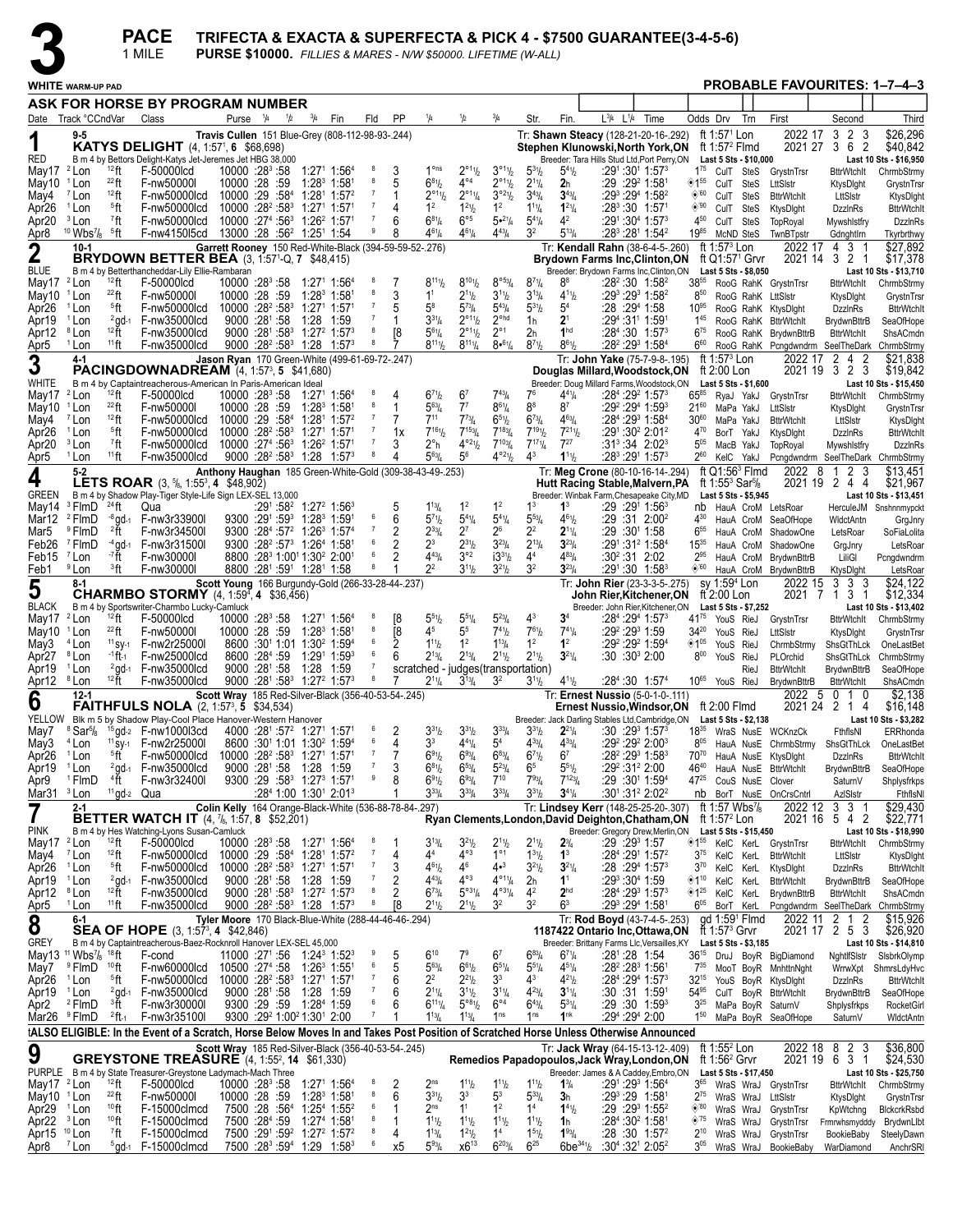

PACE TRIFECTA & EXACTA & SUPERFECTA<br>1 MILE PURSE \$10200. HORSES & GELDINGS - NW \$65000. LIFETIME (W-ALL)

| <b>GREEN WARM-UP PAD</b>              |                                                                 |                             |                                                                                                                                                     |                                        |                                   |                   |                                                                                                                                               |                     |        |                                           |                                                                 |                                                           |                                                   |                                       |                                                                                                        |      |                            |                                                                                                              |                        | PROBABLE FAVOURITES: 3–6–1–2                                    |                                |                                     |
|---------------------------------------|-----------------------------------------------------------------|-----------------------------|-----------------------------------------------------------------------------------------------------------------------------------------------------|----------------------------------------|-----------------------------------|-------------------|-----------------------------------------------------------------------------------------------------------------------------------------------|---------------------|--------|-------------------------------------------|-----------------------------------------------------------------|-----------------------------------------------------------|---------------------------------------------------|---------------------------------------|--------------------------------------------------------------------------------------------------------|------|----------------------------|--------------------------------------------------------------------------------------------------------------|------------------------|-----------------------------------------------------------------|--------------------------------|-------------------------------------|
|                                       |                                                                 |                             | ASK FOR HORSE BY PROGRAM NUMBER                                                                                                                     |                                        |                                   |                   |                                                                                                                                               |                     |        |                                           |                                                                 |                                                           |                                                   |                                       |                                                                                                        |      |                            |                                                                                                              |                        |                                                                 |                                |                                     |
|                                       | Date Track °CCndVar                                             |                             | Class                                                                                                                                               |                                        | Purse $\frac{1}{4}$ $\frac{1}{2}$ |                   | $^{3}/_{4}$<br>Fin                                                                                                                            | Fld                 | PP     | 1/4                                       | 1/2                                                             | $^{3}/_{4}$                                               | Str.                                              | Fin.                                  | $L^{3/4}$<br>$L^{1/4}$                                                                                 | Time |                            | Odds Drv                                                                                                     | Trn                    | First                                                           | Second                         | Third                               |
|                                       | 5-2                                                             |                             |                                                                                                                                                     |                                        |                                   |                   | Travis Henry 170 Light Blue-White (797-140-139-100-.314)                                                                                      |                     |        |                                           |                                                                 |                                                           |                                                   |                                       | Tr: Cassidy Schneider (229-35-36-23-.273)                                                              |      |                            | ft 1:56 <sup>3</sup> Lon                                                                                     |                        | 2022 11                                                         | 2<br>2<br>4                    | \$23,828                            |
| RED                                   |                                                                 |                             | <b>BEEF N CHEDDAR L (3, 7/8, 1:55, 6 \$44,240)</b>                                                                                                  |                                        |                                   |                   |                                                                                                                                               |                     |        |                                           |                                                                 |                                                           |                                                   |                                       | <b>Matthew Chapple, Chatham, ON</b>                                                                    |      |                            | ft 1:55 Wbs $\frac{7}{8}$<br>Last 5 Sts - \$11,000                                                           |                        | 2021 13 2                                                       | 02                             | \$14,004                            |
| May17                                 | <sup>5</sup> Lon                                                | 12 ft                       | Br g 4 by Betterthancheddar-Opinionated-Royal Mattjesty<br>Nw65000lcd-L 10200 :27 <sup>3</sup> :57 <sup>4</sup> 1:26 <sup>2</sup> 1:56 <sup>1</sup> |                                        |                                   |                   |                                                                                                                                               | 8                   |        | $8^{103}$ /4                              | $5^{4}$ <sup>1</sup> / <sub>4</sub>                             | $5^{31}$ / <sub>2</sub>                                   | $6^{43}$ /4                                       | $7^{13}$ / <sub>4</sub>               | Breeder: Matthew Chapple, Chatham, ON<br>:28 <sup>2</sup> :29 <sup>3</sup> 1:56 <sup>3</sup>           |      | $18^{70}$                  |                                                                                                              |                        | HeTs SchC SblAttck                                              | PLOliver                       | Last 10 Sts - \$22,856<br>Uchsmkssm |
| May10 <sup>10</sup> Lon               |                                                                 | $^{22}$ ft                  | Nw65000I-L                                                                                                                                          | 10200 :27 <sup>3</sup> :561            |                                   |                   | $1:25^2$ 1:55 <sup>2</sup>                                                                                                                    |                     | 5      | $1^{13}$ / <sub>4</sub>                   | 1h                                                              | 2 <sup>nk</sup>                                           | 3 <sup>1</sup>                                    | $7^{101}h$                            | $:29^1:32$ 1:57 <sup>2</sup>                                                                           |      | $10^{05}$                  |                                                                                                              |                        | HeTs SchC Uchsmkssm                                             | YsDelight                      | HllysTrsr                           |
| Apr26                                 | <sup>2</sup> Lon                                                | <sup>5</sup> ft             | Nw30000lcd-L                                                                                                                                        | 8800 :28 :581                          |                                   |                   | $1:271$ 1:57 <sup>1</sup>                                                                                                                     | 6                   | 5      | $1^{11}h$                                 | $1^{11}b$                                                       | $1^{11}$ / <sub>2</sub>                                   | $1^{13}/4$                                        | $1^{23}$ /4                           | :29 :30 1:571                                                                                          |      | ◈'15                       |                                                                                                              |                        | HeTs SchC BfNChddr                                              | AllyFlight                     | DocFanelli                          |
| Apr18                                 | <sup>8</sup> Lon                                                | $1$ SV-2<br>11ff            | Nw30000lcd-L                                                                                                                                        | 8800 :284 :59                          |                                   |                   | $1:28^2$ 1:57 <sup>4</sup>                                                                                                                    | -7                  |        | $1^{11}h$<br>$1^{\circ 11}/4$             | 1 <sup>2</sup><br>1 <sup>2</sup>                                | $1^{13}/4$                                                | $1^{21}/2$                                        | $1^{31}/4$                            | :29 <sup>2</sup> :29 <sup>2</sup> 1:57 <sup>4</sup><br>:29 <sup>2</sup>                                |      | $\diamond$ 60<br>$2^{05}$  |                                                                                                              |                        | HeTs SchC BfNChddr                                              | NssHnvr                        | <b>Brctwlly</b>                     |
| Apr11<br>Apr4                         | <sup>10</sup> Lon<br>$10$ Lon                                   | <sup>2</sup> ft             | Nw32500I-L<br>Nw30050lcd-L                                                                                                                          |                                        |                                   |                   | 8800 :28 :57 <sup>2</sup> 1:26 <sup>4</sup> 1:57<br>8800 :273 :572 1:262 1:563                                                                | 8                   |        | $2^{11}h$                                 | $1^{13}/4$                                                      | $1^{11}/2$<br>$1^{13}/4$                                  | $1^{13}/4$<br>$1^{11}$ / <sub>2</sub>             | 1p2nk<br>$1^{13}/4$                   | :29 :301 1:563                                                                                         |      | $1^{85}$                   |                                                                                                              |                        | HeTs SchC LmInDCcnt<br>HeTs SchC BfNChddr                       | <b>BfNChddr</b><br>MrJohn      | Smingbllythkd<br><b>Brctwlly</b>    |
|                                       | $3-1$                                                           |                             |                                                                                                                                                     |                                        |                                   |                   | Tyler Moore 170 Black-Blue-White (288-44-46-46-.294)                                                                                          |                     |        |                                           |                                                                 |                                                           |                                                   |                                       | Tr: Ashley Lendvoy (39-9-3-6-.324)                                                                     |      |                            | ft 1:55 <sup>2</sup> Lon                                                                                     |                        |                                                                 | 2022 14 2 0 0                  | \$8,880                             |
| $\mathbf 2$                           |                                                                 |                             | <b>ATTHEBEACH HANOVER L (6, 5/8, 1:55, 7 \$44,287)</b>                                                                                              |                                        |                                   |                   |                                                                                                                                               |                     |        |                                           |                                                                 |                                                           |                                                   |                                       | Gino Toscani, Mount Hope, ON                                                                           |      |                            | ft 1:55 KD\%                                                                                                 |                        |                                                                 | 2021 26 2 0 3                  | \$14,761                            |
| <b>BLUE</b>                           | <sup>7</sup> Lon                                                | $11$ ft                     | B g 7 by Somebeachsomewhere-A And Gs Confusion-Allamerican Native                                                                                   |                                        |                                   |                   |                                                                                                                                               |                     |        |                                           | $2^{\circ}$ ns                                                  | 1 <sup>3</sup>                                            |                                                   |                                       | Breeder: Hanover Shoe Farms Inc, Hanover, PA                                                           |      | ◈85                        | Last 5 Sts - \$6,250                                                                                         |                        |                                                                 |                                | Last 10 Sts - \$7,450               |
| May18<br>May10                        | <sup>9</sup> Lon                                                | $^{22}$ ft                  | Nw650pscd-L<br>Nw3500l3cd-L                                                                                                                         |                                        |                                   |                   | $6500$ :26 <sup>3</sup> :57 1:25 <sup>1</sup> 1:55 <sup>2</sup><br>8000 :28 <sup>2</sup> :58 <sup>2</sup> 1:26 <sup>2</sup> 1:56 <sup>2</sup> |                     | [8     | $3^{31}/4$<br>$6^{71}h$                   | $6^{41}/4$                                                      | $5^{033}/4$                                               | $1^2$<br>$6^{51}/2$                               | $1^{11}h$<br>$7^{51}/4$               | :281:301 1:552<br>$:28:30^{1}$ 1:57 <sup>2</sup>                                                       |      | $3^{05}$                   |                                                                                                              |                        | HeTs LenA AtthbchHnvr<br>SorA LenA MrCheeseman HomeyJoe         | BigJourney                     | HddnPtntl<br>AdoreHim               |
| May3                                  | <sup>3</sup> Lon                                                | $11$ SY-1                   | Nw675pscd-L                                                                                                                                         |                                        |                                   |                   | 6000 :281 :584 1:273 1:573                                                                                                                    | 6                   | 6      | $4^{51}/4$                                | $3^{\circ 21}/2$                                                | 1 <sup>2</sup>                                            | $1^{31}$ / <sub>2</sub>                           | $1^{23}$ /4                           | $:28^2:30$ 1:57 <sup>3</sup>                                                                           |      | ◈1 <sup>65</sup>           |                                                                                                              |                        | HeTs LenA AtthbchHnvr                                           | HddnPtntl                      | TwiliteZone                         |
| Apr21                                 | <sup>5</sup> FlmD                                               | 13 <sub>ft</sub>            | Nw1500l3cd-L                                                                                                                                        |                                        |                                   |                   | $6000 : 28^3 : 57^4$ 1:26 <sup>2</sup> 1:55 <sup>2</sup>                                                                                      | 8                   |        | $4^{51}$ / <sub>2</sub>                   | 46                                                              | $4^{\circ 3}$                                             | $5^{33}$ /4                                       | $6^{53}/4$                            | :28 :29 <sup>3</sup> 1:56 <sup>3</sup>                                                                 |      | $12^{40}$                  |                                                                                                              |                        | HudS HudS ShadesOfBay Kssnbythbchs                              |                                | FreddyBear                          |
| Apr12                                 | <sup>3</sup> Lon                                                | $12$ ft                     | Nw1000l3cd-L                                                                                                                                        |                                        |                                   |                   | 5000 :27 <sup>3</sup> :57 <sup>3</sup> 1:26 <sup>1</sup> 1:56 <sup>2</sup>                                                                    | $\overline{7}$<br>8 |        | $7^{10}$ <sup>1</sup> / <sub>4</sub>      | $7^{63}$ /4                                                     | $7^{83}$ / <sub>4</sub>                                   | $7^{9}$ <sup>1</sup> / <sub>4</sub>               | $7^{103}/4$                           | $:29:30^{3}$ 1:58 <sup>3</sup>                                                                         |      | $6^{65}$                   |                                                                                                              |                        | HudS HudS IrvineJames                                           | CrankysBoy                     | EtrnIRIr                            |
| Mar21                                 | $7$ Wbs <sup>7</sup> / <sub>8</sub> $5$ ft<br>$8 - 5$           |                             | Nw300015cd                                                                                                                                          |                                        |                                   |                   | 13000 :271 :55 1:24 1:53                                                                                                                      |                     | 6      | $8^{111}/4$                               | $8^{123}/4$                                                     | $8^{111}/4$                                               | $8^{123}$ /4                                      | $8^{14}$                              | :283 :293 1:554                                                                                        |      | $51^{15}$                  | ft $1:543$ Lon                                                                                               |                        | HudS HudS Julerica                                              | LncstrBmbr<br>2022 13 4 3 1    | OnFrJls<br>\$24,505                 |
| 3                                     |                                                                 |                             | <b>SAUBLE ATTACK</b> L (4, 1:54 <sup>3</sup> , 9 \$57,099)                                                                                          |                                        |                                   |                   | Scott Wray 185 Red-Silver-Black (356-40-53-54-.245)                                                                                           |                     |        |                                           |                                                                 |                                                           |                                                   |                                       | Tr: Otis Hall (14-4-3-1-.428)<br>Sauble Hill Farms, Tara, Nasussito Racing Inc, Ayr, ON                |      |                            | ft 1:57 Lon                                                                                                  |                        |                                                                 | 2021 15 2 1 3                  | \$14,804                            |
| WHITE                                 |                                                                 |                             | B g 4 by Bettors Delight-Ambrosia Seelster-Up The Credit                                                                                            |                                        |                                   |                   |                                                                                                                                               |                     |        |                                           |                                                                 |                                                           |                                                   |                                       | Breeder: Sauble Hill Farms, Tara, Nasussito Racing Inc, Ayr, ON                                        |      |                            | Last 5 Sts - \$11,325                                                                                        |                        |                                                                 |                                | Last 10 Sts - \$20,735              |
| May17                                 | <sup>5</sup> Lon                                                | 12 ft                       | Nw65000lcd-L 10200 :27 <sup>3</sup> :57 <sup>4</sup> 1:26 <sup>2</sup> 1:56 <sup>1</sup>                                                            |                                        |                                   |                   |                                                                                                                                               | 6                   | 4      | $3^{23}$ /4                               | 2°h                                                             | $2^{\circ}$ h                                             | 2 <sub>h</sub>                                    | 1h                                    | :28 <sup>3</sup> :29 <sup>4</sup> 1:561                                                                |      |                            |                                                                                                              |                        | 42 <sup>25</sup> WraS HalO SblAttck                             | PLOliver                       | Uchsmkssm                           |
| May9<br>May2                          | <sup>6</sup> Lon<br><sup>10</sup> Lon                           | 18 <sub>ft</sub><br>$11$ ft | 15000clmcd-L<br>15000clmcd-L                                                                                                                        | 7500 :27 <sup>3</sup> :56 <sup>4</sup> |                                   |                   | $1:25^3$ 1:54 <sup>3</sup><br>7500 :27 :56 <sup>3</sup> 1:26 <sup>1</sup> 1:56 <sup>2</sup>                                                   | 8                   | 4      | $1^{41}h$<br>$2^{\circ_{11}}h$            | $1^{21}h$<br>$3^{11}h$                                          | 1 <sup>2</sup><br>$2^{11}/2$                              | 1 <sup>4</sup><br>$2^{1}$                         | $1^{61}/4$<br>2 <sub>h</sub>          | $:28^4:29$ 1:54 <sup>3</sup><br>$:29^3:30$ 1:56 <sup>2</sup>                                           |      | $1^{85}$<br>$7^{30}$       |                                                                                                              | HauA HalO<br>HauA HalO | SblAttck<br>RsngDrgn                                            | ShdwWrrr<br>SblAttck           | Smingbllythkd<br>Sportslover        |
| Apr18                                 | <sup>7</sup> Lon                                                | $1$ SV-2                    | 15000clmcd-L                                                                                                                                        |                                        |                                   | 7500 :29 :59 1:29 | $1:58^{3}$                                                                                                                                    | 6                   | 2      | $4^{53}$ /4                               | $3^{\circ 3}$ <sup>1</sup> / <sub>4</sub>                       | $2^{\circ_{13}}/4$                                        | 3 <sup>3</sup>                                    | $4^{61}/_{2}$                         | :291 :30 <sup>2</sup> 1:59 <sup>4</sup>                                                                |      | $2^{25}$                   |                                                                                                              | HauA HalO              | LndOfRylty                                                      | TwnshpWlly                     | PcnPrfct                            |
| Apr11                                 | <sup>8</sup> Lon                                                | 11ff                        | 15000clmcd-L                                                                                                                                        |                                        |                                   |                   | 7500 :281 :57 1:26 <sup>2</sup> 1:57 <sup>3</sup>                                                                                             | 8                   |        | 3°5%                                      | $3^{\circ_3}$ 1/2                                               | $4^{\circ 23} / 4$                                        | 4 <sup>3</sup>                                    | 8 <sup>2</sup>                        | $:29^2:31$ 1:58                                                                                        |      | ◈1"                        |                                                                                                              | HauA HalO              | ShdwWrrr                                                        | DrgnThLn                       | LndOfRylty                          |
| Apr4                                  | $10$ Lon                                                        | 2ft                         | Nw30050lcd-L                                                                                                                                        |                                        |                                   |                   | 8800 :273 :57 <sup>2</sup> 1:26 <sup>2</sup> 1:563                                                                                            | 8                   | 4      | $6^{91}$                                  | $5^{51}/4$                                                      | $4^{33}$ / <sub>4</sub>                                   | 3 <sup>5</sup>                                    | $4^{61}/4$                            | :284:303 1:574                                                                                         |      | $13^{65}$                  |                                                                                                              |                        | WraS HalO BfNChddr                                              | MrJohn                         | <b>Brctwlly</b>                     |
| 4                                     | 8-1                                                             |                             | <b>SPORTS NATION L (4, 5/8, 1:53, 8 \$59,587)</b>                                                                                                   |                                        |                                   |                   | Lorne House 164 Black-Grey-White (173-20-23-18-.224)                                                                                          |                     |        |                                           |                                                                 |                                                           |                                                   |                                       | Tr: Raymond Stewart (3-1-0-0-.333)                                                                     |      |                            | ft Q1:57 Lon                                                                                                 |                        | $\overline{2}$<br>2022                                          | 0 <sub>0</sub><br>-1           | \$4,500                             |
| <b>GREEN</b>                          |                                                                 |                             | B g 7 by Sportswriter-Cam For Life-Cams Card Shark COYS 16,000                                                                                      |                                        |                                   |                   |                                                                                                                                               |                     |        |                                           |                                                                 |                                                           |                                                   |                                       | Raymond & Katherine Stewart, Port Rowan, ON<br>Breeder: Stan Klemencic, Trenton, ON                    |      |                            | ft 1:57 <sup>1</sup> Lon<br>Last 5 Sts - \$7,050                                                             |                        | 5<br>2021                                                       | 111                            | \$6,130<br>Last 10 Sts - \$11,546   |
| May12                                 | <sup>2</sup> Lon                                                | $^{20}$ ft                  | Qua                                                                                                                                                 |                                        |                                   |                   | :29 <sup>3</sup> :591 1:27 <sup>4</sup> 1:57                                                                                                  |                     |        | 1 <sup>6</sup>                            | 1 <sup>9</sup>                                                  | $1^{20}$                                                  | $1^{25}$                                          | $1^{281}/4$                           | :28ª :291 1:57                                                                                         |      |                            | nb WraS SteR                                                                                                 |                        | SprtsNtn                                                        |                                | Ponderance MuseumTour               |
| Mar8                                  | <sup>9</sup> Lon                                                | $-2$ ft                     | Preferred-3-L                                                                                                                                       |                                        |                                   |                   | $10000:27^2:57^2$ 1:26 <sup>1</sup> 1:55 <sup>2</sup>                                                                                         | 8                   |        | $3^{31}/4$                                | 3 <sup>3</sup>                                                  | $4^{31}/4$                                                | $3^{53}/4$                                        | $5^{83}/4$                            | :284 :30 <sup>2</sup> 1:571                                                                            |      | $12^{20}$                  |                                                                                                              | KelC SteR              | Racemup                                                         | <b>IcyBISctr</b>               | HomeyJoe                            |
| Mar1                                  | <sup>8</sup> Lon                                                | $-1$ gd $-1$<br>$-7$ H $-1$ | Nw3750l3cd-L                                                                                                                                        |                                        |                                   |                   | 8000 :294 :594 1:30 1:591                                                                                                                     | 8                   | 4      | $1^{13}$ /4                               | $1^{11}$ / <sub>4</sub>                                         | $1^{11}$ / <sub>4</sub>                                   | $1^{11}$ / <sub>2</sub>                           | 1 <sup>2</sup>                        | :301:291 1:591                                                                                         |      | $*15$                      |                                                                                                              | SorA SteR              | SprtsNtn                                                        | AdoreHim                       | Daliator                            |
| Feb24<br>Feb12                        | <sup>3</sup> Lon<br><sup>1</sup> Lon                            | <sup>-6</sup> ft-1          | Qua<br>Qua                                                                                                                                          |                                        |                                   |                   | :29 <sup>3</sup> 1:00 <sup>3</sup> 1:30 <sup>1</sup> 1:59 <sup>3</sup><br>$:29^2$ 1:00 <sup>2</sup> 1:30 2:00 <sup>2</sup>                    |                     |        | $1^{41}$ / <sub>2</sub><br>$2^2$          | $1^7$<br>$2^{13}$ /4                                            | $1^7$<br>$2^{13}/4$                                       | 1 <sup>6</sup><br>$2^{11}/2$                      | $1^{71}h$<br>2 <sup>2</sup>           | :293 :292 1:593<br>:293 :302 2:004                                                                     |      | nb<br>nb                   |                                                                                                              | WraS SteR<br>WraS SteR | SprtsNtn<br>TopRoyal                                            | HzHndyMn<br>SprtsNtn           | SuperFm<br>RcknrllNtn               |
| Oct5                                  | $3$ Wbs <sup>7</sup> / <sub>8</sub> $15$ qd-1                   |                             | Qua                                                                                                                                                 |                                        |                                   |                   | $:27^1:57^3$ 1:26 <sup>4</sup> 1:54                                                                                                           | 7                   | 2      | $6^{71}h$                                 | $6^8$                                                           | 6 <sup>9</sup>                                            | $6^{11}$                                          | $6^{131}/$                            | $:29^2:28$ 1:56 <sup>3</sup>                                                                           |      |                            |                                                                                                              |                        | nb MacB SteR FootSoldier                                        | AlwysAHtsht                    | LEdZppln                            |
| 5                                     | $10-1$                                                          |                             |                                                                                                                                                     |                                        |                                   |                   | Jason Ryan 170 Green-White (499-61-69-72-.247)                                                                                                |                     |        |                                           |                                                                 |                                                           |                                                   |                                       | Tr: Matthew Dupuis (59-9-10-14-.325)                                                                   |      |                            | ft 1:57 <sup>1</sup> Lon                                                                                     |                        |                                                                 | 2022 14 2 4 6                  | \$33,069                            |
|                                       |                                                                 |                             | <b>P L OLIVER</b> $(3, \frac{5}{6}, 1:54^1, 6 \cdot $87,948)$                                                                                       |                                        |                                   |                   |                                                                                                                                               |                     |        |                                           |                                                                 |                                                           |                                                   |                                       | Matthew Dupuis,Rockwood,ON                                                                             |      |                            | ft 1:54 <sup>1</sup> GeoD <sup>5</sup> / <sub>8</sub>                                                        |                        |                                                                 | 2021 24 4 10 6                 | \$52,579                            |
| <b>BLACK</b><br>May17                 | <sup>5</sup> Lon                                                | 12 ft                       | Br g 4 by Sportswriter-P L Gotcha-Mach Three<br>Nw65000lcd                                                                                          |                                        |                                   |                   | 10200 :27 <sup>3</sup> :57 <sup>4</sup> 1:26 <sup>2</sup> 1:56 <sup>1</sup>                                                                   |                     |        | $2^{\circ_1}$                             | 1h                                                              | 1h                                                        | 1h                                                | 2 <sub>h</sub>                        | Breeder: Prince Lee Acres, Douglas Simon, Uxbridge, ON<br>:28 <sup>3</sup> :29 <sup>4</sup> 1:561      |      | $7^{55}$                   | Last 5 Sts - \$9,333                                                                                         |                        | RyaJ DupM SblAttck                                              | PLOliver                       | Last 10 Sts - \$20,433<br>Uchsmkssm |
| May3                                  | <sup>9</sup> Lon                                                | $11$ SY-1                   | Nw65000lcd                                                                                                                                          |                                        |                                   |                   | 10200 :28 :571 1:264 1:57                                                                                                                     |                     | 5      | $2^{11}h$                                 | $2^{13}/4$                                                      | $3^{11}/2$                                                | $5^{33}$ /4                                       | $5^{13}/4$                            | $:29^2:30^2$ 1:57 <sup>2</sup>                                                                         |      | $8^{00}$                   |                                                                                                              |                        | RyaJ DupM HllysTrsr                                             | YsDelight                      | Bttrbflyn                           |
| Apr26                                 | <sup>4</sup> Lon                                                | <sup>5</sup> ft             | Nw50000lcd                                                                                                                                          |                                        |                                   |                   | 10200 :28 <sup>2</sup> :58 <sup>1</sup> 1:27 <sup>1</sup> 1:57 <sup>1</sup>                                                                   | 6                   | 6      | $2^{11}h$                                 | $2^{13}$ /4                                                     | $2^{11}/2$                                                | $2^{11}/2$                                        | $1dh^{3}$ <sup>1</sup> / <sub>2</sub> | :284 :294 1:571                                                                                        |      | $7^{65}$                   |                                                                                                              |                        | RyaJ DupM Uchsmkssm                                             | PLOliver                       | ThtllBSprty                         |
| Apr19                                 | <sup>6</sup> Lon                                                | $^{2}$ gd-1<br>$12 +$       | Nw60000lcd                                                                                                                                          |                                        |                                   |                   | $10200$ :28 :57 <sup>1</sup> 1:25 <sup>4</sup> 1:55 <sup>4</sup>                                                                              | 8                   | 2<br>4 | $4^{51}$ / <sub>2</sub><br>3 <sup>3</sup> | $4^{51}/4$                                                      | $5^{\circ 6}$ <sup>1</sup> / <sub>4</sub><br>$2^{\circ}1$ | 4 <sup>5</sup>                                    | $3^{21}/4$                            | :28 <sup>4</sup> :291 1:561                                                                            |      | $3^{30}$<br>$6^{35}$       |                                                                                                              |                        | RyaJ DupM RylRngd                                               | <b>BttrsVctry</b>              | PLOliver                            |
| Apr12<br>Apr5                         | $10$ Lon<br>$10$ Lon                                            | $11$ ft                     | Nw60000lcd<br>Nw55000lcd                                                                                                                            |                                        |                                   |                   | 10200 :274 :573 1:254 1:551<br>$10000:28:574$ 1:26 <sup>2</sup> 1:55 <sup>1</sup>                                                             | 6                   | 5i     | $5^{63}$ /4                               | $2^{\circ_{11}}\mathstrut_{4}$<br>$5^{\circ 6}$                 | $3^{o_{21}}$                                              | $2^{11}/4$<br>$2^{41}$                            | 3 <sub>h</sub><br>$3^{51}/4$          | :281 :291 1:551<br>:27 <sup>4</sup> :29 <sup>2</sup> 1:561                                             |      | $7^{25}$                   |                                                                                                              |                        | RyaJ DupM YsDelight<br>RyaJ DupM Uchsmkssm                      | HllysTrsr<br>YsDelight         | PLOliver<br>PLOliver                |
|                                       | $2 - 1$                                                         |                             |                                                                                                                                                     |                                        |                                   |                   | Colin Kelly 164 Orange-Black-White (536-88-78-84-.297)                                                                                        |                     |        |                                           |                                                                 |                                                           |                                                   |                                       | Tr: Kyle Bossence (135-20-19-24-.285)                                                                  |      |                            | ft 1:55 <sup>1</sup> Lon                                                                                     |                        | 2022 14                                                         | 2 <sub>1</sub><br>4            | \$26,064                            |
| 6                                     |                                                                 |                             | UCHASEMIKISSM L (5, E, 1:53 <sup>4</sup> , 13 \$58,673)                                                                                             |                                        |                                   |                   |                                                                                                                                               |                     |        |                                           |                                                                 |                                                           |                                                   |                                       | Frank Brundle, East Garafraxa, Desmond Scott, Orangeville, ON                                          |      |                            | ft 1:53 $4$ Cnd e                                                                                            |                        | 2021 21                                                         | 744                            | \$24,124                            |
|                                       |                                                                 |                             | YELLOW B g 6 by Mystery Chase-Minettas Nightstar-Brandons Cowboy                                                                                    |                                        |                                   |                   |                                                                                                                                               | 8                   |        |                                           |                                                                 |                                                           |                                                   |                                       | Breeder: Keith Clark, Foothills, John Hind, Calgary, AB                                                |      |                            | Last 5 Sts - \$11,189                                                                                        |                        |                                                                 |                                | Last 10 Sts - \$16,189              |
| May17<br>May10 <sup>10</sup> Lon      | <sup>5</sup> Lon                                                | 12 ft<br>$^{22}$ ft         | Nw65000lcd-L 10200 :27 <sup>3</sup> :57 <sup>4</sup> 1:26 <sup>2</sup> 1:56 <sup>1</sup><br>Nw65000I-L                                              |                                        |                                   |                   | $10200$ :27 <sup>3</sup> :56 <sup>1</sup> 1:25 <sup>2</sup> 1:55 <sup>2</sup>                                                                 | $\overline{7}$      | 4      | 56<br>$4^{43}$ /4                         | $6^{\circ 4}$ <sup>1</sup> / <sub>4</sub><br>$4^{\circ 23} / 4$ | $6•^{41}/2$<br>$3^{\circ 1}$ <sup>1</sup> / <sub>2</sub>  | $75\frac{1}{4}$<br>1 <sup>hd</sup>                | 3 <sub>h</sub><br>$1^{23}/4$          | :283 :29 1:561<br>:284 :294 1:552                                                                      |      | $3^{15}$                   |                                                                                                              |                        | <sup>125</sup> KelC BosK SblAttck<br>KelC BosK Uchsmkssm        | PLOliver                       | Uchsmkssm                           |
| May3                                  | <sup>9</sup> Lon                                                | $11$ SY-1                   | Nw65000lcd-L 10200 :28 :57 <sup>1</sup> 1:26 <sup>4</sup> 1:57                                                                                      |                                        |                                   |                   |                                                                                                                                               | $\bf 7$             | 6      | $1^{11}h$                                 | $1^{13}$ / <sub>4</sub>                                         | $1^{11}$ / <sub>4</sub>                                   | 2 <sup>1</sup>                                    | 6 <sup>2</sup>                        | $:29^3:30^3$ 1:57 <sup>2</sup>                                                                         |      | $6^{20}$                   |                                                                                                              |                        | KelC BosK HilysTrsr                                             | YsDelight<br>YsDelight         | HllysTrsr<br>Bttrbflyn              |
| Apr <sub>26</sub>                     | <sup>4</sup> Lon                                                | <sup>5</sup> ft             | Nw50000lcd-L 10200 :28 <sup>2</sup> :58 <sup>1</sup> 1:27 <sup>1</sup> 1:57 <sup>1</sup>                                                            |                                        |                                   |                   |                                                                                                                                               | 6                   | 2      | $1^{11}h$                                 | $1^{13}$ / <sub>4</sub>                                         | $1^{11}/2$                                                | $1^{11}$                                          | $1dh^{31}/2$                          | $:29:30$ 1:57 <sup>1</sup>                                                                             |      | $\diamond$ 35              |                                                                                                              |                        | KelC BosK Uchsmkssm                                             | PLOliver                       | ThtllBSprty                         |
| Apr16                                 | $8$ Wbs <sup>7</sup> / <sub>8</sub> $2$ ft                      |                             | Nw300015cd-L 13000 :27 <sup>3</sup> :54 <sup>3</sup> 1:23 <sup>1</sup> 1:52 <sup>2</sup>                                                            |                                        |                                   |                   |                                                                                                                                               |                     |        | $6^{10}$ <sup>1</sup> / <sub>4</sub>      | $6^{103}/4$                                                     | $5^{\circ 43} / 4$                                        | $5^{43}$ /4                                       | 4 <sup>4</sup>                        | $:27^2:29$ 1:53                                                                                        |      | $15^{25}$                  |                                                                                                              |                        | KelC BosK PLOzzy                                                | CenturyFury                    | RckmRllm                            |
| Apr9                                  | $10$ Wbs <sup>7</sup> / <sub>8</sub> $2$ ft                     |                             | Nw590015cd-L 15000 :27 <sup>2</sup> :55 <sup>3</sup> 1:23 <sup>4</sup> 1:52 <sup>4</sup>                                                            |                                        |                                   |                   |                                                                                                                                               | 10                  |        | $8^{141}/2$                               | $8^{121}/2$                                                     | $8^{\circ 7}$                                             | $8^{51}/4$                                        | $6^{41}/2$                            | $:27^1:28^2$ 1:53 $^3$                                                                                 |      | $25^{90}$                  |                                                                                                              |                        | KelC BosK IsIndspcImjr                                          |                                | ShadowInRed ChmpgnPhl               |
|                                       | 6-1                                                             |                             | <b>BETTORBEFLYIN</b> (4, 7/ <sub>8</sub> , 1:53 <sup>3</sup> , 8 \$88,398)                                                                          |                                        |                                   |                   | Brett Macdonald 135 Burgundy-White-Black (831-119-126-106-.269)                                                                               |                     |        |                                           |                                                                 |                                                           |                                                   |                                       | Tr: Dale Fritz (22-5-3-2-.333)<br>Dale Fritz, Randy Hyatt, William Wyatt, Robin Ferrier, Walkerton, ON |      |                            | ft 1:53 <sup>3</sup> Wbs <sup>7</sup> / <sub>8</sub><br>ft 1:53 <sup>4</sup> Wbs <sup>7</sup> / <sub>8</sub> |                        |                                                                 | 2022 17 3 2 2<br>2021 21 5 4 3 | \$50.761<br>\$37,637                |
| pink                                  |                                                                 |                             | B g 4 by Bettors Delight-Fast Flyin Mach-Mach Three                                                                                                 |                                        |                                   |                   |                                                                                                                                               |                     |        |                                           |                                                                 |                                                           |                                                   |                                       | Breeder: Dale Fritz, Mark Mackenzie, William Wyatt, Randy Hyatt, ON                                    |      |                            | Last 5 Sts - \$12,897                                                                                        |                        |                                                                 |                                | Last 10 Sts - \$20,877              |
| May17 <sup>5</sup> Lon                |                                                                 | $12$ ft                     | Nw65000lcd                                                                                                                                          |                                        |                                   |                   | 10200 :27 <sup>3</sup> :57 <sup>4</sup> 1:26 <sup>2</sup> 1:561                                                                               |                     |        | $6^{71}h$                                 | $8^{\circ 6}$                                                   |                                                           | $7^{\circ 5\frac{1}{2}}$ $5^{\circ 3\frac{1}{4}}$ | $4dh^{11}/4$                          | $:28^2:29$ 1:56 <sup>2</sup>                                                                           |      |                            | 385 MacB FriD                                                                                                |                        | <b>SblAttck</b>                                                 | PLOliver                       | Uchsmkssm                           |
| May10 <sup>10</sup> Lon               |                                                                 | $^{22}$ ft                  | Nw65000I                                                                                                                                            |                                        |                                   |                   | $10200$ :27 <sup>3</sup> :56 <sup>1</sup> 1:25 <sup>2</sup> 1:55 <sup>2</sup>                                                                 | 7                   |        | $7^{10}$ <sup>1</sup> / <sub>2</sub>      | $7^{\circ 8}$ <sup>1</sup> / <sub>4</sub>                       | $6•^{41}/_{4}$                                            | $5^3$                                             | 55                                    | $:28^2:30^1$ 1:56 <sup>2</sup>                                                                         |      | $5^{35}$                   | MacB FriD                                                                                                    |                        | Uchsmkssm                                                       | YsDelight                      | HilysTrsr                           |
| May3<br>Apr30                         | <sup>9</sup> Lon<br>$5$ Wbs <sup>7</sup> / <sub>8</sub> $^7$ ft | $11$ Sy-1                   | Nw65000lcd<br>Nw6r100000I                                                                                                                           |                                        |                                   |                   | 10200 :28 :57 <sup>1</sup> 1:26 <sup>4</sup> 1:57<br>23000 :273 :554 1:234 1:503                                                              | 9                   | 3      | $5^{53}$ /4<br>scratched - judges         | $5^{\circ 31}\!/_{\scriptscriptstyle{\rm 2}}$                   | 4•11 <sub>2</sub>                                         | $4^{23}$ / <sub>4</sub>                           | $3^{11}/2$                            | :291:301 1:571                                                                                         |      | $\diamond$ 95              | HeTs FriD                                                                                                    |                        | HllysTrsr<br>MapposLion                                         | YsDelight<br>CdllcBym          | Bttrbflyn<br>CntryHnkn              |
| Apr23                                 | $9$ Wbs $\frac{7}{8}$ $8$ ft                                    |                             | Nw1100015cd                                                                                                                                         |                                        |                                   |                   | 22000 :27 :564 1:25 <sup>2</sup> 1:51 <sup>3</sup>                                                                                            | 9                   | 3      | $4^{51}/4$                                | $4^{51}/4$                                                      | $7^{53}$ / <sub>4</sub>                                   | $8^{71}/4$                                        | $8^{61}/4$                            | :28 <sup>4</sup> :26 <sup>1</sup> 1:52 <sup>4</sup>                                                    |      | 7965                       | RoyL FriD                                                                                                    |                        | NoFreeLunch                                                     | CntryHnkn                      | MapposLion                          |
|                                       | Apr16 $2 \text{ Wbs}$ <sup>2</sup> ft                           |                             | Nw4r68000lcd                                                                                                                                        |                                        |                                   |                   | 21000 :273 :56 <sup>2</sup> 1:25 1:533                                                                                                        |                     | 3      | $4^{51}$ /2                               | $2^{3}/_{4}$                                                    | $3^{21}/2$                                                | $2^{11}/4$                                        | 1 <sup>1</sup>                        | :284 :281 1:533                                                                                        |      |                            | 645 McND FriD                                                                                                |                        | Bttrbflyn                                                       | PLOctavius                     | SthwndSndr                          |
| 8                                     | 8-1                                                             |                             |                                                                                                                                                     |                                        |                                   |                   | Tyler Borth 180 Orange-Brown (606-101-87-82-.291)                                                                                             |                     |        |                                           |                                                                 |                                                           |                                                   |                                       | Tr: Kristopher Haskell (9-2-1-0-.283)                                                                  |      |                            | ft 1:58 $2$ Lon                                                                                              |                        |                                                                 | 2022 8 2 1 0                   | \$11,900                            |
|                                       |                                                                 |                             | <b>HARPERS HAT TRICK (3, 1:53<sup>4</sup>, 10 \$61,125)</b>                                                                                         |                                        |                                   |                   |                                                                                                                                               |                     |        |                                           |                                                                 |                                                           |                                                   |                                       | Kristopher Haskell,Clinton,Grant Shelton,Goderich,ON                                                   |      |                            | ft 1:53 $4$ Grvr                                                                                             |                        |                                                                 | 2021 18 8 3 2                  | \$48,445                            |
| <b>GREY</b><br>May17 <sup>5</sup> Lon |                                                                 | $12$ ft                     | B h 4 by Sportswriter-Mightymachthree-Mach Three<br>Nw65000lcd                                                                                      |                                        |                                   |                   | 10200 :27 <sup>3</sup> :57 <sup>4</sup> 1:26 <sup>2</sup> 1:56 <sup>1</sup>                                                                   |                     | 3      | 1 <sup>1</sup>                            | $3^{21}/4$                                                      | $3^{11}/2$                                                | $3^{13}/4$                                        | $6^{13}/4$                            | Breeder: Renald Gagnon, Trudi Clements, Richmond Hill, ON<br>$:28^2:30$ 1:56 <sup>3</sup>              |      |                            | Last 5 Sts - \$5,000                                                                                         |                        | 1735 BorT HasK SblAttck                                         | PLOliver                       | Last 10 Sts - \$12,350<br>Uchsmkssm |
| May10 <sup>10</sup> Lon               |                                                                 | $^{22}$ ft                  | Nw65000I                                                                                                                                            |                                        |                                   |                   | $10200$ :27 <sup>3</sup> :56 <sup>1</sup> 1:25 <sup>2</sup> 1:55 <sup>2</sup>                                                                 | $\overline{7}$      | 6      | $5^{61}$ / <sub>2</sub>                   | $5^{53}/4$                                                      | $5^{\circ 3}\%$                                           | 4 <sup>2</sup>                                    | 6 <sup>5</sup>                        | $:28^3:30^2$ 1:56 <sup>2</sup>                                                                         |      | $38^{35}$                  |                                                                                                              |                        | BorT HasK Uchsmkssm                                             | YsDelight                      | HllysTrsr                           |
| May5                                  | <sup>9</sup> FlmD                                               | $11$ ft                     | Nw65000lcd                                                                                                                                          |                                        |                                   |                   | $10500$ :27 <sup>4</sup> :56 <sup>4</sup> 1:26 <sup>2</sup> 1:55 <sup>2</sup>                                                                 | 8                   |        | scratched - judges                        |                                                                 |                                                           |                                                   |                                       |                                                                                                        |      |                            |                                                                                                              |                        | HasK Cptnltln                                                   | DevilsPeak                     | CntryGgl                            |
| Apr5<br>Mar29 8 Lon                   | $10$ Lon                                                        | $11$ ft<br>-1 ft            | Nw55000lcd                                                                                                                                          |                                        |                                   |                   | 10000 :28 :57 <sup>4</sup> 1:26 <sup>2</sup> 1:55 <sup>1</sup><br>10000 :28 <sup>2</sup> :59 <sup>1</sup> 1:28 <sup>1</sup> 1:58              | 6                   | 2      | $1^{11}h$                                 | $1^{11}h$                                                       | $2^2$                                                     | $3^{51}/2$<br>6 <sup>5</sup>                      | $6^{121}h$<br>$6^{51}/2$              | :29 :30 <sup>4</sup> 1:57 <sup>3</sup>                                                                 |      | $4^{70}$<br>$\diamond$ '80 |                                                                                                              |                        | BorT HasK Uchsmkssm                                             | YsDelight                      | PLOliver                            |
| $M$ ar15 $71$ on                      |                                                                 | $3$ nd $_1$                 | Nw4r52500lcd<br>Nw4r57500lcd 10000 20 1:0021:201 1:583                                                                                              |                                        |                                   |                   |                                                                                                                                               | 8                   | ર      | $1^{11}h$<br>$1^{\circ}11$ , 12           | $1^{11}h$                                                       | 2 <sub>h</sub><br>1131.                                   | 1 <sup>2</sup>                                    | 1231.                                 | :29 :30 <sup>4</sup> 1:59<br>$-284 - 202$ 1 $-583$                                                     |      |                            |                                                                                                              |                        | HeTs HasK YsDelight<br>$\binom{160}{90}$ He Te Hoek HmreHt Trok | HllysTrsr<br>VeDaliaht         | PLOliver<br>DI Oliver               |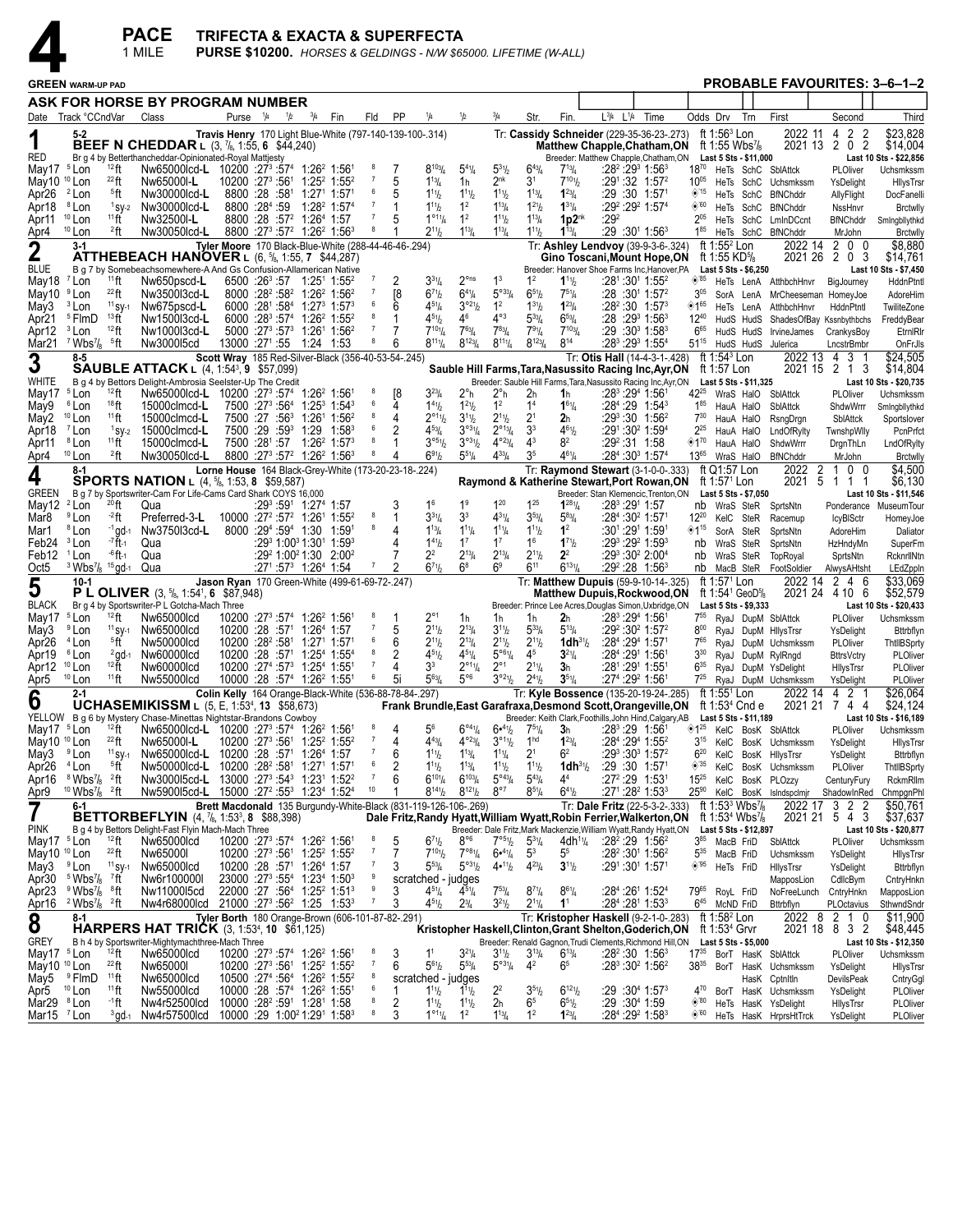**PACE** TRIFECTA & EXACTA & SUPER HI-5<br> **1 MILE** PURSE \$5500. *HORSES & GELDINGS - N/W \$1000. LAST 3 OR \$1500. LAST 5 (W/O \$1750. LAST 5 N/E)*<br>
BLACK WARM-UP PAD *(N/W OF A RACE IN 2022 ALLOWED \$500.)*

|                                                     |                                                          |                              | 1 MILE                                                                                                                                |                                                              |     |                                                                                              |                                                                            |                                     |                |                                                       |                                                   |                                           |                                                   |                              |                                                                                       | $\sf{PURSE}$ \$5500. HORSES & GELDINGS - N/W \$1000. LAST 3 OR \$1500. LAST 5 (W/O \$1750. LAST 5 N/E)    |                                        |                                 |                                                                                                    |                                                                                        |                                        |                                              |
|-----------------------------------------------------|----------------------------------------------------------|------------------------------|---------------------------------------------------------------------------------------------------------------------------------------|--------------------------------------------------------------|-----|----------------------------------------------------------------------------------------------|----------------------------------------------------------------------------|-------------------------------------|----------------|-------------------------------------------------------|---------------------------------------------------|-------------------------------------------|---------------------------------------------------|------------------------------|---------------------------------------------------------------------------------------|-----------------------------------------------------------------------------------------------------------|----------------------------------------|---------------------------------|----------------------------------------------------------------------------------------------------|----------------------------------------------------------------------------------------|----------------------------------------|----------------------------------------------|
|                                                     | <b>BLACK WARM-UP PAD</b>                                 |                              |                                                                                                                                       |                                                              |     |                                                                                              | (N/W OF A RACE IN 2022 ALLOWED \$500.)                                     |                                     |                |                                                       |                                                   |                                           |                                                   |                              |                                                                                       |                                                                                                           |                                        |                                 |                                                                                                    | <b>PROBABLE FAVOURITES: 6-1-8-2</b>                                                    |                                        |                                              |
|                                                     |                                                          |                              | ASK FOR HORSE BY PROGRAM NUMBER                                                                                                       |                                                              |     |                                                                                              |                                                                            |                                     |                |                                                       |                                                   |                                           |                                                   |                              |                                                                                       |                                                                                                           |                                        |                                 |                                                                                                    |                                                                                        |                                        |                                              |
|                                                     | Date Track °CCndVar                                      |                              | Class                                                                                                                                 | Purse <sup>1</sup> /4                                        | 1/2 | $^{3}/_{4}$                                                                                  | Fin                                                                        | Fld                                 | <b>PP</b>      | 1/4                                                   | 1/2                                               | $^{3}/_{4}$                               | Str.                                              | Fin.                         | $L^{3}/4$ $L^{1}/4$                                                                   | Time                                                                                                      | Odds Drv                               |                                 | Trn                                                                                                | First                                                                                  | Second                                 | Third                                        |
|                                                     | 5-2                                                      |                              | <b>PRINT MEDIA</b> (5, 7/8, 1:51 <sup>4</sup> , 22 \$326,155)                                                                         |                                                              |     |                                                                                              | J Bradley Harris 151 White-Green-Black (219-29-29-19-.234)                 |                                     |                |                                                       |                                                   |                                           |                                                   |                              |                                                                                       | Tr: R Joseph Squires (70-11-3-13-.242)<br><b>Bobbie Weinholdt Harris, Guelph, ON</b>                      |                                        |                                 | qd 1:56 <sup>4</sup> RidC <sup>5</sup> /8<br>ft 1:52 <sup>4</sup> RidC <sup>5</sup> / <sub>8</sub> | 2022 17<br>2021 35                                                                     | 1<br>1<br>-1<br>56<br>- 6              | \$9.460<br>\$41,391                          |
| RED<br>May17                                        | <sup>8</sup> Lon                                         | $12$ ft                      | B g 9 by Vintage Master-Matilda Hall-Cambest FCYS 12,500<br>Nw1000l3cd                                                                | $5500 :28^{\circ} :58$                                       |     | $1:26^3$ 1:56 <sup>4</sup>                                                                   |                                                                            | 8                                   | 6              | $5^{61}/4$                                            | $5^{\circ 3}$ <sup>1</sup> / <sub>2</sub>         | $4^{\circ}23/4$                           | 4 <sup>2</sup>                                    | $4^{23}$ /4                  | $:28^3:30^1$ 1:57 <sup>2</sup>                                                        | Breeder: Winbak Farm, Chesapeake City, MD                                                                 | $6^{85}$                               | <b>Last 5 Sts \$880</b><br>HarJ |                                                                                                    | SquR LittleWilly                                                                       | Tero                                   | Last 10 Sts - \$6,166<br>GoldenSand          |
| May10                                               | <sup>5</sup> Lon                                         | $^{22}$ ft                   | Nw1000l3cd                                                                                                                            | $5500 : 27^2 : 57$                                           |     | $1:26^1$ 1:57                                                                                |                                                                            |                                     | 5              | 36                                                    | $3^{33}/4$                                        | $3^{011}/2$                               | $3^{13}/4$                                        | $4^{31}/4$                   | :28 <sup>3</sup> :31 <sup>1</sup> 1:57 <sup>3</sup>                                   |                                                                                                           | $3^{35}$                               | HarJ                            |                                                                                                    | SquR FullCredit                                                                        | LivinLarge                             | GoldenSand                                   |
| Apr28<br>Apr21                                      | <sup>5</sup> FlmD<br><sup>8</sup> FlmD                   | 6ft<br>13 <sub>ft</sub>      | Nw1501l3cd<br>18000clmcd                                                                                                              | 6000 :281 :573<br>7400 :27 <sup>4</sup> :57                  |     | $1:26^2$ 1:56 <sup>2</sup><br>$1:25^3$ 1:55                                                  |                                                                            | 9<br>6                              | 5<br>3         | $4^{51}$ / <sub>2</sub><br>$5^{91}h$                  | $4^{41}$ /4<br>$6^8$                              | $5^{33}/4$<br>6 <sup>7</sup>              | $5^{31}$ / <sub>2</sub><br>$65\frac{1}{2}$        | 6 <sup>4</sup><br>$6^{51}/4$ | :28 <sup>4</sup> :30 1:571<br>:28 <sup>2</sup> :29 <sup>1</sup> 1:561                 |                                                                                                           | $15^{40}$<br>$5^{60}$                  | HarJ<br>HarJ                    |                                                                                                    | SquR Kssnbythbchs<br>SquR Dntblvmjstwtch                                               | Pntmygrnsn<br>ThrTrckGnr               | <b>BitOfLuck</b><br>SpctrmSlstr              |
| Apr14                                               | $4$ Wbs $\frac{7}{8}$ $8$ ft                             |                              | 15000clmhpc                                                                                                                           | 13000 :27 <sup>2</sup> :56                                   |     | 1:25 1:54                                                                                    |                                                                            | 9<br>9                              | 5<br>9         | $6^{83}/4$<br>$7^{\circ 93}$                          | $7^{73}$ /4                                       | $8^{61}/4$                                | $7^{43}$ /4                                       | 6 <sup>6</sup>               | :28 <sup>3</sup> :29 1:551                                                            |                                                                                                           | $30^{30}$                              | FilS                            |                                                                                                    | LabS AByNmdSzz                                                                         | MchnATrck                              | MssnThr                                      |
| Apr7                                                | $7$ Wbs $\frac{7}{8}$ $7$ ft<br>4-1                      |                              | 17000clmhp                                                                                                                            |                                                              |     | 13000 :281 :58 1:261 1:544                                                                   |                                                                            |                                     |                |                                                       | $9^{103}$ / <sub>4</sub>                          | $9^{93}$ /4                               | $7^{81}$                                          | 6 <sup>9</sup>               | :28 :28 <del>°</del> 1:56 <sup>3</sup>                                                | Brett Macdonald 135 Burgundy-White-Black (831-119-126-106-.269) Tr: Cassidy Schneider (229-35-36-23-.273) | $20^{30}$                              | <b>FilS</b>                     |                                                                                                    | LabS AByNmdSzz<br>2022 11                                                              | MssnThr<br>0<br>0<br>2                 | ThndrngJm<br>\$2,015                         |
| $\overline{2}$<br><b>BLUE</b>                       |                                                          |                              | SIR PUGSLEY L (4, 5/8, 1:49 <sup>2</sup> , 34 \$434,451)<br>B h 8 by American Ideal-Q And A-Presidential Ball                         |                                                              |     |                                                                                              |                                                                            |                                     |                |                                                       |                                                   |                                           |                                                   |                              |                                                                                       | Robert Woodburn, St Thomas, ON ft 1:534 Nfld<br>Breeder: Mortberg Trust 102798, Torrance, CA              |                                        | Last 5 Sts - \$995              |                                                                                                    | 2021 34                                                                                | 55<br>3                                | \$45,596<br>Last 10 Sts - \$2,015            |
| May17                                               | <sup>8</sup> Lon                                         | $12$ ft                      | Nw1000l3cd-L                                                                                                                          |                                                              |     | 5500 :281 :58 1:263 1:564                                                                    |                                                                            | -8<br>6                             | 5              | $4^{43}$ /4                                           | $4^{31}/4$                                        | $6^{43}/4$                                | $6^{41}/4$                                        | $5^{31}/4$                   | :29:29 <sup>4</sup> 1:57 <sup>2</sup>                                                 |                                                                                                           | $*2^{10}$                              |                                 | HeTs SchC                                                                                          | LittleWilly                                                                            | Tero                                   | GoldenSand                                   |
| Apr19<br>Apr12                                      | <sup>8</sup> Lon<br><sup>4</sup> Lon                     | $^{2}$ gd-1<br>$12$ ft       | Nw1000l3cd<br>Nw2000l3cd-L                                                                                                            | 5000 :291 :594<br>6400 :274 :574                             |     | 1:301 2:00<br>$1:26^3$ 1:55 $^3$                                                             |                                                                            | 6                                   | 1              | $1^{11}h$                                             | scratched - vet(sick)<br>$1^{11}h$                | 1 <sup>1</sup>                            | $3^{21}/4$                                        | $6^8$                        | :28 <sup>4</sup> :30 <sup>3</sup> 1:571                                               |                                                                                                           |                                        | MacB SheP                       |                                                                                                    | CycloneJoe<br>FrnHllBrz                                                                | TwiliteZone<br>MdrnWrtr                | RollingRock<br>MntnncMn                      |
| Apr7<br>Mar31                                       | <sup>3</sup> FlmD<br><sup>2</sup> FlmD                   | 8ft<br>$^6$ ft               | Nw1580l3cd-L<br>Nw1580l3cd-L                                                                                                          | 6000 :29 :584                                                |     | $1:27^3$ 1:57<br>6000 :28 <sup>2</sup> :58 <sup>3</sup> 1:28 <sup>1</sup> 1:59               |                                                                            | 8                                   | 4<br>5         | $6^{73}$ /4<br>3 <sup>3</sup>                         | $8^{\circ 53}/4$<br>3 <sup>3</sup>                | $8^{\circ 5} \%$<br>$4^{31}/2$            | $9^{73}/4$<br>4 <sup>2</sup>                      | $7^{71}/4$<br>3h             | :283 :294 1:582<br>:29ి :301 1:59                                                     |                                                                                                           | $2^{65}$<br>$2^{75}$                   | MacB SheP                       |                                                                                                    | <b>BetOnBrett</b>                                                                      | HghJnrN                                | <b>RUTalkin</b>                              |
| Mar22 <sup>3</sup> Lon                              |                                                          | <sup>4</sup> ft              | Nw1250pscd-L                                                                                                                          |                                                              |     | 7500 :274 :574 1:27 1:563                                                                    |                                                                            | 8                                   | 18             | $5^{61}$ / <sub>2</sub>                               | $4^{\circ 3}$                                     | $5^{\circ 3^{1}/4}$                       | 7 <sup>6</sup>                                    | $7^{51}/4$                   | :291:30 1:57 <sup>3</sup>                                                             |                                                                                                           | $26^{00}$                              | MacB SheP                       |                                                                                                    | BigJourney<br>SheP SheP BttrsVctry                                                     | MgclAlbrt<br><b>BttrBGd</b>            | SirPugsley<br>MdrnWrtr                       |
| 3                                                   | $12 - 1$                                                 |                              | <b>READ THE PROPOSAL</b> $\varnothing$ (6, E, 1:53 <sup>4</sup> , 21 \$214,536)                                                       |                                                              |     |                                                                                              | Scott Wray 185 Red-Silver-Black (356-40-53-54-.245)                        |                                     |                |                                                       |                                                   |                                           |                                                   |                              |                                                                                       | Tr: Rick Wade (44-2-5-3-.131)<br>Rick Wade, Woodstock, Linda Grummett, Stratford, ON                      |                                        | ft 1:59 Lon                     | ft Q1:55 <sup>4</sup> FrD <sup>5</sup> / <sub>8</sub>                                              | 2022 9                                                                                 | 0 <sub>1</sub><br>1<br>2021 13 5 1 3   | \$4.110<br>\$8,870                           |
| WHITE                                               | <sup>5</sup> Lon                                         | $^{22}$ ft                   | B g 10 by Bettors Delight-Hornby Lucky-Dexter Nukes LEX-SEL 82,000<br>Nw1000l3cd-L                                                    |                                                              |     | $5500 : 27^2 : 57 \quad 1:26^1 \quad 1:57$                                                   |                                                                            |                                     |                |                                                       |                                                   |                                           |                                                   |                              |                                                                                       | Breeder: Winbak Farm, Chesapeake City, MD                                                                 |                                        |                                 | Last 5 Sts - \$1,310                                                                               |                                                                                        |                                        | Last 10 Sts - \$4,110                        |
| May10<br>May3                                       | <sup>3</sup> Lon                                         | $11$ SV-1                    | Nw675pscd-L                                                                                                                           |                                                              |     | $6000 : 28^1 : 58^4 : 1:27^3 : 1:57^3$                                                       |                                                                            | 6                                   | 3              | $2^{13}/4$                                            | scratched - judges(other)<br>$2^{11}h$            | 5 <sup>5</sup>                            | $6^{93}/4$                                        | 5 <sup>9</sup>               | :29 <sup>3</sup> :30 <sup>4</sup> 1:59 <sup>2</sup>                                   |                                                                                                           | $26^{00}$                              |                                 |                                                                                                    | WadR FullCredit<br>WraS WadR AtthbchHnvr                                               | LivinLarge<br>HddnPtntl                | GoldenSand<br>TwiliteZone                    |
| Apr12<br>Apr5                                       | <sup>6</sup> Lon<br><sup>5</sup> Lon                     | $12$ ft<br>$11$ ft           | Nw850pscd-L<br>Nw850pscd-L                                                                                                            | 6000 :27 <sup>2</sup> :58 <sup>3</sup><br>$6000 :27^1 :57^4$ |     | 1:281 1:581<br>1:27 1:56                                                                     |                                                                            |                                     | 2<br>1         | 3 <sup>3</sup><br>2 <sup>2</sup>                      | $5^{41}$ /4<br>3 <sup>2</sup>                     | $6^{31}/2$<br>$4^{13}/4$                  | $5^{41}$ / <sub>2</sub><br>$4^{51}/2$             | $8^{53}/4$<br>$3^{61}/4$     | :29 <sup>2</sup> :30 <sup>3</sup> 1:59 <sup>2</sup><br>:291:294 1:571                 |                                                                                                           | $15^{85}$<br>$8^{90}$                  |                                 |                                                                                                    | WraS WadR MrCheeseman JackOfClubs<br>WraS WadR ThLnRngr                                | MrCheeseman                            | <b>BrcksFrtn</b><br>RdThPrps                 |
| Mar29                                               | <sup>3</sup> Lon                                         | $-1$ gd-1                    | Nw800pscd-L                                                                                                                           |                                                              |     | $6000 : 28^1 : 58$ 1:28 <sup>1</sup> 1:58 <sup>2</sup>                                       |                                                                            | $\overline{7}$                      | 7              | 3 <sup>2</sup>                                        | $2^{11}h$                                         | $3^{11}/2$                                | 3 <sup>4</sup>                                    | $6^{11}$ <sup>1</sup>        | $:30^{\scriptscriptstyle +}.32^{\scriptscriptstyle +}$ 2:00 $^{\scriptscriptstyle 3}$ |                                                                                                           | $13^{45}$                              |                                 |                                                                                                    | DesR WadR CmOnBrny                                                                     | FrKvnsSk                               | MoBettor                                     |
| Mar22 <sup>5</sup> Lon                              | $10-1$                                                   | <sup>4</sup> ft              | Nw750pscd-L                                                                                                                           |                                                              |     | 5800 :283 :591 1:273 1:572                                                                   | Tyler Borth 180 Orange-Brown (606-101-87-82-.291)                          | $\overline{7}$                      | 2              | $2^{11}h$                                             | $2^{13}$ /4                                       | $3^{13}/4$                                | 2 <sup>2</sup>                                    | $5^{31}/4$                   | :28º:30 1:58                                                                          | Tr: John Yake (75-7-9-8-.195)                                                                             | $3^{55}$                               |                                 |                                                                                                    | WraS WadR JackOfClubs<br>2022 9                                                        | FrKvnsSk<br>$0\quad 0$<br>- 0          | HddnPtnt<br>\$1,565                          |
| 4<br><b>GREEN</b>                                   |                                                          |                              | <b>ILOVEWHATIDO</b> (5, 1:56, 10 \$84,687)<br>B q 9 by No Pan Intended-Gussies Girl-The Panderosa                                     |                                                              |     |                                                                                              |                                                                            |                                     |                |                                                       |                                                   |                                           |                                                   |                              |                                                                                       | <b>Chris Yake, Dresden, ON</b><br>Breeder: Synerco Ventures Inc, North York, ON                           |                                        | ft 1:58 $2$ Lon                 | Last 5 Sts - \$1,315                                                                               |                                                                                        | 2021 22 1 1 3                          | \$10,648<br>Last 10 Sts - \$1,890            |
| May9                                                | <sup>9</sup> Lon                                         | $18$ ft                      | 15000clmcd                                                                                                                            |                                                              |     | 6500 :284 :584 1:273 1:56 <sup>2</sup>                                                       |                                                                            | - 6                                 |                | $3^{31}/4$                                            | $3^{33}$ /4                                       | $3^{31}/2$                                | $4^{51}/2$                                        | $4^{93}/4$                   | :283:301 1:582                                                                        |                                                                                                           | $17^{15}$                              | BorT YakJ                       |                                                                                                    | TuukkaRasp                                                                             | ELWildSport                            | WrrwXcd                                      |
| May3<br>Apr26                                       | <sup>5</sup> Lon<br><sup>5</sup> Lon                     | $11$ SY-1<br><sup>5</sup> ft | Nw1000l3cd<br>Nw1000l3cd                                                                                                              | 5500 :29 <sup>2</sup> 1:00 1:29                              |     | $5500$ : $28^4$ : $59^1$ 1:28 <sup>1</sup> 1:58 <sup>3</sup>                                 | 1:59                                                                       | 8<br>8                              | 6              | 3°51/2<br>$3^{31}/4$                                  | 8dis<br>$4^3$                                     | $5^{33}$ /4                               | pulled up be<br>$6^{51}/2$                        | dnf<br>$5^{53}$ /4           | :291 :30 <sup>2</sup> 2:001                                                           |                                                                                                           | 185<br>$30^{20}$                       | KelC YakJ<br>KelC YakJ          |                                                                                                    | WdmrRllnpp<br>Viper                                                                    | StrngEnghN<br>TwiliteZone              | Daliator<br>Daliator                         |
| Apr18                                               | <sup>3</sup> Lon                                         | $1$ SY-2<br>$11$ ft          | 15000clmcd                                                                                                                            |                                                              |     | 6500 :29 :591 1:284 1:591<br>6500 :283 :591 1:273 1:583                                      |                                                                            | 6<br>$\overline{7}$                 | 1<br>[8        | 46<br>$5^6$                                           | $4^{51}h$<br>$5^{51}/4$                           | $6^{51}/4$<br>$6^{63}/4$                  | $6^{7}$ <sup>1</sup> / <sub>2</sub><br>$6^{51}/2$ | $6^{23}/4$<br>$4^{31}/2$     | :293:30 1:594<br>:28 <sup>4</sup> :30 <sup>1</sup> 1:59 <sup>1</sup>                  |                                                                                                           | $12^{20}$<br>$24^{75}$                 | HeTs YakJ                       |                                                                                                    | TuukkaRasp                                                                             | WilliamRoss                            | ELWildSport                                  |
| Apr11<br>Apr5                                       | <sup>11</sup> Lon<br><sup>8</sup> Lon                    | $11$ ft                      | 15000clmcd<br>Nw1000l3cd                                                                                                              |                                                              |     | 5000 :294 :594 1:28 <sup>2</sup> 1:58                                                        |                                                                            | 7                                   |                | $4^{41}h$                                             | $5^{41}h$                                         | $5^{53}$ /4                               | $5^{81}$ / <sub>2</sub>                           | $5^{73}$ /4                  | $:29:30$ 1:59 <sup>3</sup>                                                            |                                                                                                           | $52^{45}$                              | HeTs YakJ<br>KelC YakJ          |                                                                                                    | WdmrFnn<br>OffcrJns                                                                    | TuukkaRasp<br>ThrTrckGnr               | ELWildSport<br>APstvHnvr                     |
| 5                                                   | $8-1$                                                    |                              | <b>ROLLING ROCK</b> (5, 1:54 <sup>2</sup> , 7 \$98,748)                                                                               |                                                              |     |                                                                                              | Jonathan Hahn 136 Red-White-Black (80-3-3-8-.91)                           |                                     |                |                                                       |                                                   |                                           |                                                   |                              |                                                                                       | Tr: Jeffrey Obrien (45-2-1-3-.79)<br>Karen Corner, London, ON                                             |                                        | ft 1:59 <sup>1</sup> Lon        |                                                                                                    | 2022 12                                                                                | 0 0 1<br>202129 1 1 3                  | \$2.070<br>\$9,894                           |
| <b>BLACK</b>                                        |                                                          |                              | B g 10 by Bgs Folly-Must Be Karen-Western Maverick                                                                                    |                                                              |     |                                                                                              |                                                                            | 8                                   |                |                                                       |                                                   |                                           |                                                   |                              |                                                                                       | Breeder: Karen Corner, London, ON                                                                         |                                        |                                 | Last 5 Sts - \$1,040                                                                               |                                                                                        |                                        | Last 10 Sts - \$1,740                        |
| May17<br>May10                                      | <sup>8</sup> Lon<br><sup>5</sup> Lon                     | $12$ ft<br>$^{22}$ ft        | Nw1000l3cd<br>Nw1000l3cd                                                                                                              | $5500 \t .28^{\circ} .58$<br>$5500 : 27^2 : 57$              |     | 1:26 <sup>3</sup> 1:56 <sup>4</sup><br>1:26 <sup>1</sup> 1:57                                |                                                                            |                                     | 2              | 7 <sup>9</sup><br>$6^{113}/4$                         | 7 <sup>6</sup><br>$6^{83}/4$                      | $7^{61}/4$<br>$6^{61}/2$                  | $7^{51}/4$<br>$6^{51}/4$                          | $6^{31}/2$<br>$6^{51}/2$     | :28 <sup>3</sup> :30 <sup>3</sup> 1:58                                                | :28 <sup>3</sup> :29 <sup>3</sup> 1:57 <sup>2</sup>                                                       | $13^{55}$<br>$37^{25}$                 | HahJ ObrJ                       |                                                                                                    | HahJ ObrJ LittleWilly<br>FullCredit                                                    | Tero<br>LivinLarge                     | GoldenSand<br>GoldenSand                     |
| May3<br>Apr26                                       | <sup>5</sup> Lon<br><sup>5</sup> Lon                     | $11$ SV-1<br>5 <sup>6</sup>  | Nw1000l3cd<br>Nw1000l3cd                                                                                                              | 5500 :29 <sup>2</sup> 1:00 1:29                              |     | 5500 :284 :591 1:281 1:583                                                                   | 1:59                                                                       | 8<br>8                              | 7<br>4i        | $8^{131}/4$<br>$2^{11}h$                              | $7^{101}$<br>$2^{11}h$                            | $7^{101}/2$<br>3 <sup>2</sup>             | $7^{111}$ /4<br>5 <sup>4</sup>                    | $7^{111}$<br>$4^{51}/4$      | :29 :30ª 2:00 <del>ª</del>                                                            |                                                                                                           | $15^{40}$<br>2475                      | HahJ ObrJ<br>HahJ ObrJ          |                                                                                                    | WdmrRllnpp<br>Viper                                                                    | StrngEnghN<br>TwiliteZone              | Daliator<br>Daliator                         |
| Apr19                                               | <sup>8</sup> Lon                                         | $^{2}$ gd-1                  | Nw1000l3cd                                                                                                                            |                                                              |     | 5000 :291 :594 1:301 2:00                                                                    |                                                                            | 6                                   | 5              | 46                                                    | $6^{4}$ <sup>1</sup> / <sub>2</sub>               | $5^{41}$                                  | $5^{4}$ <sup>1</sup> / <sub>4</sub>               | $35\frac{1}{4}$              | :30°:30 2:01                                                                          |                                                                                                           | $61^{95}$                              | HahJ ObrJ                       |                                                                                                    | CycloneJoe                                                                             | TwiliteZone                            | RollingRock                                  |
| Apr12 <sup>3</sup> Lon                              | $2 - 1$                                                  | $12$ ft                      | Nw1000l3cd                                                                                                                            |                                                              |     | 5000 :273 :573 1:261 1:562                                                                   | Tyler Moore 170 Black-Blue-White (288-44-46-46-.294)                       | $\overline{7}$                      | 4              | $4^{51}h$                                             | $4^{31}b$                                         | $4^{41}$                                  | $4^{61}$ / <sub>4</sub>                           | $4^{73}$ /4                  | :28 <sup>4</sup> :31 1:58                                                             | Tr: Donald Lindsey (70-13-5-12-.282)                                                                      | $17^{90}$                              |                                 |                                                                                                    | HahJ ObrJ IrvineJames<br>2022<br>- 5                                                   | CrankysBoy<br>$^{\circ}$<br>$0\quad 0$ | EtrnIRI<br>\$1,280                           |
| 6                                                   |                                                          |                              | <b>D M JOHNWICK</b> $\oslash$ (6, $\frac{5}{6}$ , 1:52, 5 \$55,648)                                                                   |                                                              |     |                                                                                              |                                                                            |                                     |                |                                                       |                                                   |                                           |                                                   |                              |                                                                                       | Lessee: Andrea Lindsey, Fergus, ON                                                                        |                                        | ft 1:52 Phl $\frac{5}{8}$       |                                                                                                    |                                                                                        | 2021 11 2 0 1                          | \$9,736                                      |
| Apr24 <sup>12</sup> Phl <sup>5</sup> / <sub>8</sub> |                                                          | ft                           | YELLOW B g 8 by Bettors Delight-Calgary Hanover-Western Ideal HBG 13,000<br>Nw250015-L                                                |                                                              |     | 6300 :27 <sup>2</sup> :56 1:24 <sup>1</sup> 1:52                                             |                                                                            | 8                                   | 8              | 3 <sup>3</sup>                                        | $3^{31}/4$                                        | $2^{\circ 1}$ <sup>1</sup> / <sub>2</sub> | $4^{13}/4$                                        | $6^{13}$                     | $:27^4:30^1$ 1:54 $^3$                                                                | Breeder: Hanover Shoe Farms Inc, Hanover, PA                                                              |                                        |                                 | Last 5 Sts - \$1,280                                                                               | 3 <sup>50</sup> McCT DreN ThCkMnstr                                                    |                                        | Last 10 Sts - \$9,010<br>MckysSprt AStdNmdSm |
| Apr16<br>Apr8                                       | 2 M <sup>1</sup><br>10 M <sup>1</sup>                    | ft<br>ft                     | Nw300015cd-L<br>Gsy 2-L                                                                                                               | 9000 :27 <sup>2</sup> :56                                    |     | 1:23 <sup>4</sup> 1:51 <sup>3</sup>                                                          | $14000$ :27 <sup>1</sup> :55 <sup>1</sup> 1:24 1:51 <sup>2</sup>           | 10                                  | 3<br>9         | $4^{\circ 31}/2$<br>$10^{73}$ /4                      | $5^{33}/4$<br>$10^{71}$ / <sub>2</sub>            | $7^{33}$ / <sub>4</sub><br>$8^{73}/4$     | $6^{43}/4$<br>7 <sup>9</sup>                      | $4^{31}/2$<br>$7^{91}/2$     | :27ª :27ª 1:52ª<br>:29 :27ª 1:53ª                                                     |                                                                                                           | $9^{80}$<br>$17^{50}$                  |                                 |                                                                                                    | BreG DreN BchrsBrkA<br>ODoJ DreN MontefalcoN                                           | TihrstsntnnA<br>TuxedoBay              | <b>BayBrute</b><br>Camwood                   |
| Mar26                                               | <sup>8</sup> Fhid                                        | ft                           | Nw500015cd-L                                                                                                                          | 7700 :281 :581                                               |     | 1:264 1:561                                                                                  |                                                                            | 8                                   | 4              | $6^{7}$ <sup>1</sup> / <sub>2</sub>                   | $6^{7}$ <sup>1</sup> / <sub>2</sub>               | $5^{\circ 6}$                             | 5 <sup>5</sup>                                    | $6^{63}/4$                   |                                                                                       | :28 <sup>2</sup> :29 <sup>3</sup> 1:57 <sup>3</sup>                                                       | $15^{90}$                              |                                 |                                                                                                    | ODoJ DreN DrnknAqn                                                                     | PerfectBet                             | InTheHuddle                                  |
| Mar5<br>Feb19 <sup>11</sup> Fhid                    | <sup>6</sup> Fhid                                        | ft<br>ft                     | Nw500015cd-L<br>Nw600015cd-L                                                                                                          |                                                              |     | 7700 :284 :583 1:27 1:551<br>9000 :27 <sup>2</sup> :56 1:24 <sup>4</sup> 1:54 <sup>1</sup>   |                                                                            | $6\overline{6}$<br>$\boldsymbol{8}$ | 7              | scratched - vet<br>$7^{103}$ / <sub>4</sub>           | $7^{91}/_{4}$                                     | $7^{71}$ /4                               | 7 <sup>6</sup>                                    | $6^{61}/_{2}$                | :28 <sup>2</sup> :29 <sup>1</sup> 1:55 <sup>2</sup>                                   |                                                                                                           | $87^{10}$                              |                                 |                                                                                                    | DreN TimeWatch<br>OdoJ DreN BoilingOar                                                 | ArgHnvr<br>KystnPhnx                   | CaptainHill<br><b>BrthrJms</b>               |
| 7                                                   | 6-1                                                      |                              | TERO (5, 1:53 <sup>2</sup> , 22 \$195,436)                                                                                            |                                                              |     |                                                                                              | Colin Kelly 164 Orange-Black-White (536-88-78-84-.297)                     |                                     |                |                                                       |                                                   |                                           |                                                   |                              |                                                                                       | Tr: David Frey (65-5-13-5-.213)<br>David Frey, Acton, ON                                                  |                                        |                                 |                                                                                                    | 2022 9                                                                                 | $0 \t10$<br>2021 13 0 0 4              | \$2,755<br>\$3,816                           |
| <b>PINK</b>                                         |                                                          |                              | Br g 10 by Western Terror-Pleasantville-Die Laughing                                                                                  |                                                              |     |                                                                                              |                                                                            |                                     |                |                                                       |                                                   |                                           |                                                   |                              |                                                                                       | Breeder: Goldfinger Enterprises, New York, NY Last 5 Sts - \$1,855                                        |                                        |                                 |                                                                                                    |                                                                                        |                                        | Last 10 Sts - \$3,211                        |
| May17 <sup>8</sup> Lon<br>May5                      | <sup>5</sup> FlmD                                        | $12$ ft<br>$11\,\text{ft}$   | Nw1000l3cd<br>Nw1500l3cd                                                                                                              | $5500 : 28^{\circ} : 58$                                     |     | $1:26^3$ 1:56 <sup>4</sup><br>6000 :274 :57 <sup>2</sup> 1:26 <sup>1</sup> 1:55 <sup>2</sup> |                                                                            | 8<br>9                              | 4<br>4         | $1^{13}$ / <sub>4</sub><br>691/2                      | $1^{13}$ / <sub>4</sub><br>$6^{61}/4$             | 2 <sup>ns</sup><br>6 <sup>6</sup>         | 2h<br>$5^{6}$ <sup>1</sup> / <sub>2</sub>         | $2^{13}/4$<br>$4^{51}/2$     | $:28^3:30^3$ 1:571<br>:28 <sup>4</sup> :29 1:56 <sup>2</sup>                          |                                                                                                           | $6^{10}$<br>31 <sup>05</sup> KelC FreD |                                 |                                                                                                    | KelC FreD LittleWilly<br>BitOfLuck                                                     | Tero<br>ExitSmiling                    | GoldenSand<br>MkltCmTr                       |
| Mar31                                               | <sup>2</sup> FlmD                                        | $^6$ ft                      | Nw1580l3cd                                                                                                                            |                                                              |     | 6000 :28 <sup>2</sup> :58 <sup>3</sup> 1:28 <sup>1</sup> 1:59                                |                                                                            | 9                                   | 7              | $8^{103} / 4$                                         | $8^{111}/2$                                       | $8^{103} / 4$                             | $8^{11}$                                          | $8^{11}$<br>$6^{21}/4$       | :29 <sup>3</sup> :30 <sup>4</sup> 2:01 <sup>1</sup>                                   |                                                                                                           | 8690                                   | MaPa FreD                       |                                                                                                    | BigJourney                                                                             | MgclAlbrt                              | SirPugsley                                   |
| Mar <sub>24</sub><br>Mar15 <sup>8</sup> Lon         | <sup>1</sup> FlmD                                        | <sup>8</sup> ft<br>$3$ gd-1  | Nw1500l3cd<br>Nw2000l3cd                                                                                                              | $6000:27^2:57$                                               |     | $1:26^1$ 1:57 <sup>2</sup><br>6000 :29 :59 1:28 1:59                                         |                                                                            | 8                                   | 5<br>5         | $6^{7}$ <sup>1</sup> / <sub>2</sub><br>3 <sup>3</sup> | $6^{7}$ <sup>1</sup> / <sub>2</sub><br>$3^{31}/4$ | $7^{51}$ / <sub>2</sub><br>$5^{41}$       | 6 <sup>4</sup><br>$5^{43}$ /4                     | 7 <sup>9</sup>               | :284 :303 1:574                                                                       |                                                                                                           | $16^{30}$<br>$73^{20}$                 | PlaJ FreD<br>BorT FreD          |                                                                                                    | Dntblvmjstwtch<br>RoyalShip                                                            | Tjnnfrscrdt<br>CrankysBoy              | SpctrmSlstr<br>APstvHnvr                     |
| Mar3                                                | <sup>10</sup> FlmD<br>$3-1$                              | - <sup>10</sup> ft           | Nw1500l3cd                                                                                                                            |                                                              |     | 6000 :293 :593 1:283 1:573                                                                   | Scott Young 166 Burgundy-Gold (266-33-28-44-.237)                          |                                     | 4              | $6^{61}/4$                                            | $7^{53}$ /4                                       | 7 <sup>5</sup>                            | 55                                                | $5^{41}$ / <sub>2</sub>      | :284 :284 1:582                                                                       | Tr: Bryan Lawrence (5-1-0-2-.333)                                                                         | $25^{35}$                              |                                 |                                                                                                    | CouS FreD PshOnthBchA<br>2022<br>2                                                     | <b>BttrBGd</b><br>$0\quad0\quad2$      | SirPugsley<br>\$1,320                        |
| 8                                                   |                                                          |                              | <b>GOLDEN SAND</b> $(3, \frac{5}{6}, 1:53^4, 2, \frac{2}{3}27,937)$                                                                   |                                                              |     |                                                                                              |                                                                            |                                     |                |                                                       |                                                   |                                           |                                                   |                              |                                                                                       | Bryan Lawrence, Hanover, Smurk Inc, Elmira, ON                                                            |                                        |                                 |                                                                                                    | 8<br>2021                                                                              | 0 1 1                                  | \$2,120                                      |
| GREY<br>May17 <sup>8</sup> Lon                      |                                                          | $12$ ft                      | B g 5 by Somebeachsomewhere-Cannae Cammie-Cams Card Shark<br>Nw1000l3cd                                                               |                                                              |     | $5500$ :28 <sup>1</sup> :58 1:26 <sup>3</sup> 1:56 <sup>4</sup>                              |                                                                            | 8                                   |                | $2^{13}$ /4                                           | $2^{13}/4$                                        | $3^{13}/4$                                | 3 <sup>2</sup>                                    | $3^{21}/4$                   | :283 :301 1:571                                                                       | Breeder: Melvin Segal, Charlotte, NC                                                                      | $5^{75}$                               |                                 | Last 5 Sts - \$1,640                                                                               | YouS LawB LittleWilly                                                                  | Tero                                   | Last 10 Sts - \$3,440<br>GoldenSand          |
| May10 <sup>5</sup> Lon                              | Apr15 $14 \text{ Wbs} \frac{7}{8} 10 \text{ ft} \cdot 2$ | $^{22}$ ft                   | Nw1000l3cd<br>Qua                                                                                                                     |                                                              |     | 5500 :27 <sup>2</sup> :57 1:26 <sup>1</sup> 1:57<br>:301 1:00 1:291 1:581                    |                                                                            |                                     | 5              | 48<br>6 <sup>8</sup>                                  | $4^{51}h$<br>$6^8$                                | 4 <sup>2</sup><br>$6^{81}/2$              | 4 <sup>2</sup><br>$5^{81}/2$                      | 3 <sup>3</sup><br>$5^{10}$   | $:28^3:31$ 1:57 <sup>3</sup><br>:291:292 2:001                                        |                                                                                                           | $13^{95}$<br>nb                        |                                 |                                                                                                    | YouS LawB FullCredit<br>YouS LawB OkFrmMskg                                            | LivinLarge<br>SttnAPrcdnt              | GoldenSand<br>SxRnbwA                        |
| Aug14                                               | ®Hnvr                                                    | $^{21}$ ft                   | Nw2500l3cd                                                                                                                            |                                                              |     | 4600 :28 <sup>3</sup> :59 <sup>3</sup> 1:28 <sup>4</sup> 1:58 <sup>4</sup>                   |                                                                            | -7                                  | 5              | $7^{13}$                                              | $7^{11}$                                          | $7^{123}$ /4                              | $7^{16}$                                          | 7dis                         | :293                                                                                  |                                                                                                           | $26^{00}$                              |                                 |                                                                                                    | SteN LawB RoyalShip                                                                    | GdAndSwt                               | Acfrtyfrtln                                  |
| Jul31                                               | <sup>5</sup> Hnvr                                        | $^{20}$ ft                   | Nw1500l3cd<br>Jul24 <sup>10</sup> Hnvr <sup>20</sup> sy <sub>4</sub> Nw1500l3cd                                                       |                                                              |     | 4000 :28 <sup>2</sup> :58 1:27 <sup>2</sup> 1:57                                             | 4000 :29 :58 <sup>4</sup> 1:29 1:59 <sup>2</sup>                           | 6<br>8                              | 3<br>[8        | $4^{61}/4$<br>$6^{17}$                                | $5^{\circ 5} \%$<br>$6^{10}$                      | $5^{\circ 33}/4$<br>$5^{\circ 91}/2$      | $5^{4}$ <sup>1</sup> / <sub>2</sub><br>$5^{71}$   | $6^{53}/4$<br>$4^{91}/4$     | :291:30 1:581<br>:30:30 <sup>2</sup> 2:01 <sup>1</sup>                                |                                                                                                           | $35^{65}$<br>$9^{20}$                  |                                 |                                                                                                    | HeTs LawB OsbrnSlstr<br>RicB LawB FrwnsMrcl                                            | TopRoyal<br>RoyalShip                  | Dabunka<br>Dabunka                           |
|                                                     |                                                          |                              | tALSO ELIGIBLE: In the Event of a Scratch, Horse Below Moves In and Takes Post Position of Scratched Horse Unless Otherwise Announced |                                                              |     |                                                                                              |                                                                            |                                     |                |                                                       |                                                   |                                           |                                                   |                              |                                                                                       |                                                                                                           |                                        |                                 |                                                                                                    |                                                                                        |                                        |                                              |
| 9                                                   |                                                          |                              | SOMEWHERENTUSCANY (4, 1:58 <sup>1</sup> , 3 \$24,047)                                                                                 |                                                              |     |                                                                                              | Ryan Desroche 155 White-Grey-Blue (414-22-38-50-.144)                      |                                     |                |                                                       |                                                   |                                           |                                                   |                              |                                                                                       | Tr: Laura Toscani (5-0-0-0-.0)<br>Gino Toscani, Mount Hope, ON                                            |                                        |                                 |                                                                                                    | 2022 10                                                                                | $0\quad 0$<br>2021 18 1 1 4            | \$2,220<br>\$13,092                          |
| Purple<br>May18 <sup>11</sup> Lon                   |                                                          | $11$ ft                      | B g 6 by Somebeachsomewhere-Friskie Beauty-Feelin Friskie<br>Nw3500l3cd                                                               |                                                              |     | 8000 :27 <sup>3</sup> :57 <sup>1</sup> 1:27 <sup>1</sup> 1:57                                |                                                                            |                                     | 2              | $4^{43}$ /4                                           | $3^{\circ}3$                                      | 3°11/2                                    | $15^{21}/4$                                       | $7^{20}$                     | $:29^3:33^3$ 2:01                                                                     | Breeder: Cozette Mc Avoy, New Hope, PA  Last 5 Sts - \$2,220                                              |                                        |                                 |                                                                                                    |                                                                                        |                                        | Last 10 Sts - \$2,220                        |
| May10 <sup>9</sup> Lon                              |                                                          | $^{22}$ ft                   | Nw3500l3cd                                                                                                                            |                                                              |     | 8000 :28 <sup>2</sup> :58 <sup>2</sup> 1:26 <sup>2</sup> 1:56 <sup>2</sup>                   |                                                                            |                                     | 3              | 56                                                    | $5^{41}/4$                                        | $6^{43}/4$                                | 5 <sup>4</sup>                                    | $5^{21}/2$                   | :281:292 1:564                                                                        |                                                                                                           |                                        |                                 |                                                                                                    | 14 <sup>10</sup> DesR TosL HomeyJoe<br>14 <sup>15</sup> DesR TosG MrCheeseman HomeyJoe | MrtggMyVII                             | HsGtSwggr<br>AdoreHim                        |
| May2<br>Apr28                                       | <sup>5</sup> Lon<br><sup>5</sup> FlmD                    | $11$ ft<br>$^6$ ft           | Nw30000lcd<br>Nw1501l3cd                                                                                                              |                                                              |     | $6000 : 28^1 : 57^3$ 1:26 <sup>2</sup> 1:56 <sup>2</sup>                                     | 8800 :27 <sup>2</sup> :57 <sup>2</sup> 1:27 <sup>3</sup> 1:57 <sup>2</sup> | - 8                                 | 5<br>3         | $5^{63}$ /4<br>$6^{81}/2$                             | $3^{o_{23}}/4$<br>6 <sup>6</sup>                  | $2^{\circ_{11}}\frac{1}{4}$<br>$7^{51}/4$ | $3^{13}/4$<br>$8^{51}/2$                          | $4^{13}/4$<br>8 <sup>5</sup> | :294:30 1:574                                                                         | :28 <sup>3</sup> :30 1:57 <sup>2</sup>                                                                    | $^{\circ}2^{35}$<br>$20^{15}$          | HeTs TosG<br>DesR TosG          |                                                                                                    | Maskedman<br>Kssnbythbchs                                                              | AllyFlight<br>Pntmygrnsn               | NssHnvr<br><b>BitOfLuck</b>                  |
| Apr14 <sup>8</sup> FlmD                             |                                                          | ∘ft                          | Nw3r32300I                                                                                                                            | 9300 :281 :58                                                |     | $1:27$ $1:56^3$                                                                              |                                                                            |                                     | $\overline{c}$ | $3^{31}h$                                             | $3^{\circ 2}$                                     | $2^{\circ_{13}}/4$                        | 3 <sup>2</sup>                                    | $3^{21}/2$                   | :29 :29 1:57                                                                          |                                                                                                           | $2^{75}$                               | MooT TosG                       |                                                                                                    | Maskedman                                                                              |                                        | MyBlbrryBck Smwhrntscny                      |
| Apr9                                                | $8$ Wbs <sup>7</sup> / <sub>8</sub> $2$ ft               |                              | Nw3r30000lcd                                                                                                                          |                                                              |     | 19000 :28 <sup>2</sup> :57 <sup>3</sup> 1:26 <sup>1</sup> 1:54 <sup>4</sup>                  |                                                                            | 9                                   | 5              | $5^{91}$                                              | $6^{83}$ /4                                       | $4^{\circ_4}$ <sup>1</sup> / <sub>2</sub> | $6^{43}/4$                                        | $7^{31}h$                    | $:27^3:28^2$ 1:55 <sup>2</sup>                                                        |                                                                                                           | 4660                                   |                                 |                                                                                                    | MooT TosG MrtHnvr                                                                      |                                        | Cntrylnvcts SightsOnYou                      |

**D M JOHNWICK Trainer Change: Nikolas R Drennan to Donald Lindsey**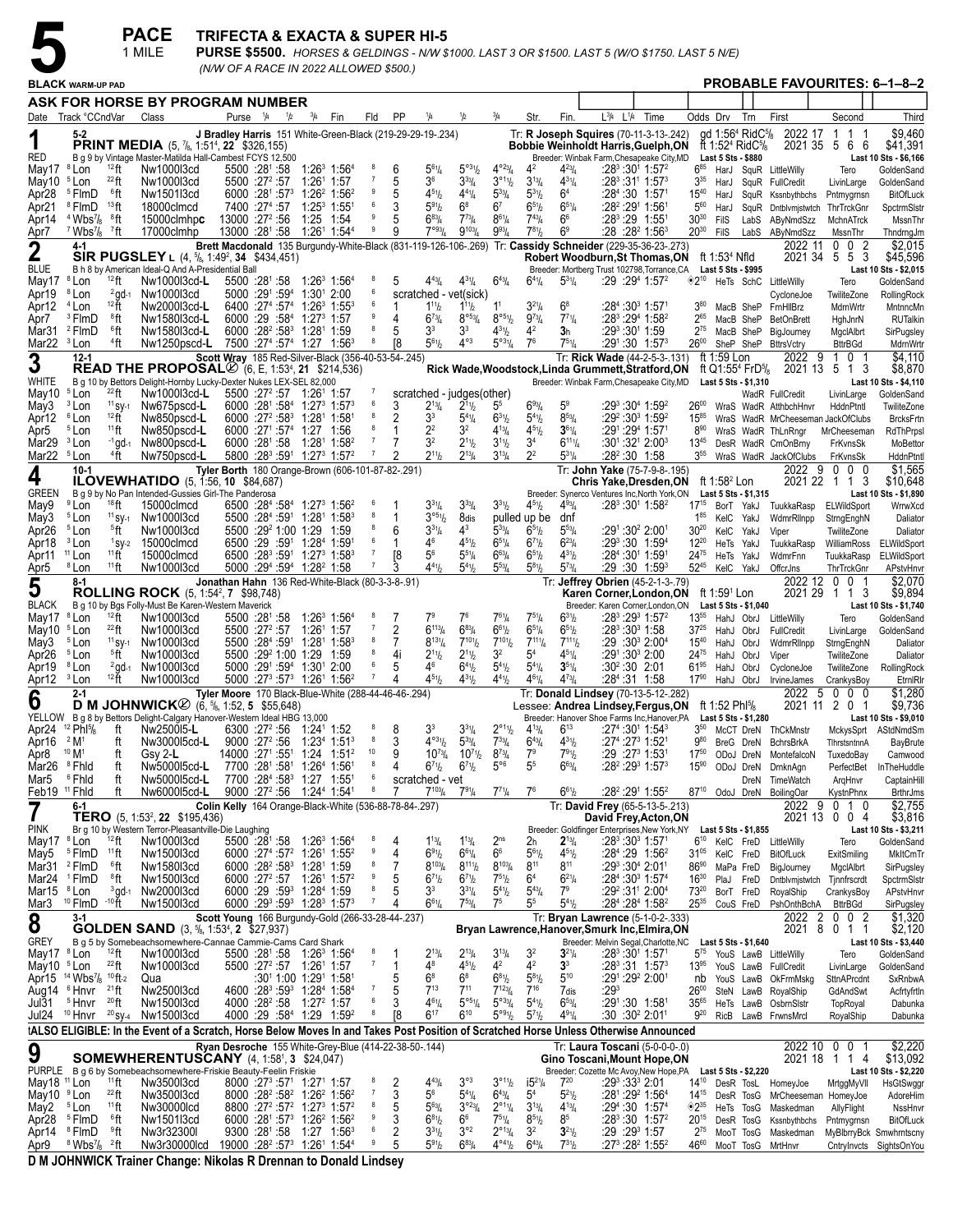

# **TROT** TRIFECTA & EXACTA & PICK 5 - \$7500 GUARANTEED & SUPERFECTA 1 MILE PURSE \$8000.  $NWS3750.$  LAST 3

|                                                   | YELLOW WARM-UP PAD                                                    |                                             |                                                                                                                                      |                                              |                                   |                                               |                                                                                                                                  |                         |                             |                         |                                                               |                                           |                                                    |                                           |                                                    |                                                                                                        |                                |                                                   | <b>PROBABLE FAVOURITES: 1-5-4-7</b>          |                                   |                                              |
|---------------------------------------------------|-----------------------------------------------------------------------|---------------------------------------------|--------------------------------------------------------------------------------------------------------------------------------------|----------------------------------------------|-----------------------------------|-----------------------------------------------|----------------------------------------------------------------------------------------------------------------------------------|-------------------------|-----------------------------|-------------------------|---------------------------------------------------------------|-------------------------------------------|----------------------------------------------------|-------------------------------------------|----------------------------------------------------|--------------------------------------------------------------------------------------------------------|--------------------------------|---------------------------------------------------|----------------------------------------------|-----------------------------------|----------------------------------------------|
|                                                   |                                                                       |                                             | ASK FOR HORSE BY PROGRAM NUMBER                                                                                                      |                                              |                                   |                                               |                                                                                                                                  |                         |                             |                         |                                                               |                                           |                                                    |                                           |                                                    |                                                                                                        |                                |                                                   |                                              |                                   |                                              |
|                                                   | Date Track °CCndVar                                                   |                                             | Class                                                                                                                                |                                              | Purse $\frac{1}{4}$ $\frac{1}{2}$ |                                               | $\frac{3}{4}$ Fin                                                                                                                |                         | Fld                         | <b>PP</b>               | 1/4                                                           | 1/2                                       | $^{3}/_{4}$                                        | Str.                                      | Fin.                                               | L <sup>3</sup> /4 L <sup>1</sup> /4 Time                                                               | Odds Drv                       | Trn                                               | First                                        | Second                            | Third                                        |
|                                                   | $2 - 1$                                                               |                                             |                                                                                                                                      |                                              |                                   |                                               |                                                                                                                                  |                         |                             |                         |                                                               |                                           |                                                    |                                           |                                                    | Brett Macdonald 135 Burgundy-White-Black (831-119-126-106-269) Tr: Ronald Macdonald (132-19-21-14-267) |                                | ft $2:002$ Lon                                    | 2022 15                                      | $\overline{2}$<br>-3<br>-1        | \$19,289                                     |
| RED                                               |                                                                       |                                             | CHEATALOTPOV L (5, 5/8, 1:55 <sup>2</sup> , 12 \$137,696)<br>B q 7 by Muscle Mass-Charming Oaks-Kadabra                              |                                              |                                   |                                               |                                                                                                                                  |                         |                             |                         |                                                               |                                           |                                                    |                                           |                                                    | Nicholas Malcolm, Milton, ON<br>Breeder: Nicholas Malcolm.Milton.ON                                    |                                | ft 1:57 <sup>4</sup> Flmd<br>Last 5 Sts - \$5,100 | 2021 24 4                                    | 3 <sub>1</sub>                    | \$30,234<br>Last 10 Sts - \$11,474           |
| May15                                             | <sup>3</sup> FlmD                                                     | $^{24}$ ft                                  | Nw60000lcd-L 10500 :281 :584 1:271 1:563                                                                                             |                                              |                                   |                                               |                                                                                                                                  |                         | - 7                         |                         |                                                               | 5 <sup>5</sup>                            | $4^{43}$ / <sub>4</sub>                            | $5^{51}$                                  | 66                                                 | :28² :29 <sup>3</sup> 1:57 <del>'</del>                                                                | $21^{90}$                      |                                                   | MacB MacR IDaPrincess                        | DrvnHnvr                          | AndyOver                                     |
| May1                                              | <sup>5</sup> FlmD                                                     | $8$ SV-2                                    | Nw60000lcd-L                                                                                                                         |                                              |                                   |                                               | 10500 :284 1:00 1:29 <sup>2</sup> 1:59                                                                                           |                         | 9                           | 5                       | 6 <sup>8</sup>                                                | $6^{81}$                                  | 7°8%                                               | $7^{11}$                                  | $9^{121}$                                          | :29 <sup>2</sup> :30 <sup>2</sup> 2:01 <sup>2</sup>                                                    | 22%                            |                                                   | MacB MacR IDaPrincess                        | LsBllvklma                        | HrbsJrny                                     |
| Apr24<br>Apr15                                    | <sup>1</sup> FlmD<br><sup>9</sup> Lon                                 | 18 <sub>ft</sub><br>7ft                     | Nw60000lcd-L<br>Nw60000lcd-L                                                                                                         |                                              |                                   |                                               | 10500 :283 :583 1:272 1:564<br>10200 :28 <sup>3</sup> 1:00 <sup>2</sup> 1:30 <sup>1</sup> 2:00 <sup>2</sup>                      |                         | $\overline{7}$<br>6         | 5<br>4                  | $6^{63}$ /4<br>$1^{13}/4$                                     | $6^{53}$<br>$1^{11}h$                     | 7°53/4<br>$1^{11}/4$                               | $7^{61}/2$                                | $6^{63}/4$<br>$1\frac{3}{4}$                       | :284 :293 1:581<br>$:29^4:30^1$ 2:00 <sup>2</sup>                                                      | 780<br>$2^{25}$                |                                                   | BorT MacR IDaPrincess                        | <b>IGtThLks</b>                   | WillyWalton                                  |
| Apr8                                              | $2$ Wbs <sup>7</sup> / <sub>8</sub>                                   | <sup>5</sup> ft                             | Nw30000cd-L                                                                                                                          |                                              |                                   |                                               | 13000 :28 <sup>3</sup> :57 <sup>4</sup> 1:27 <sup>2</sup> 1:561                                                                  |                         | -7                          | 3                       | $4^{43}$ / <sub>4</sub>                                       | $4^{6}$ <sup>1</sup> / <sub>4</sub>       | $7^{73}$                                           | 1h<br>$6^{7}$ <sup>1</sup> / <sub>4</sub> | $6^{81}/4$                                         | :30:28 <sup>4</sup> 1:57 <sup>4</sup>                                                                  | 4800                           | BorT MacR Chtltpv                                 | SorA MacR TuckersOut                         | MdwbrnchNbl                       | TopOfTheBar RedHotTorch<br>Harry             |
| Mar <sub>25</sub>                                 | <sup>7</sup> Lon                                                      | <sup>5</sup> ft                             | Nw5000l3cd-L                                                                                                                         |                                              |                                   |                                               | 9000 :294 1:00 <sup>2</sup> 1:30 <sup>1</sup> 2:00 <sup>2</sup>                                                                  |                         | 6                           |                         | $1^{13}/4$                                                    | $1^{11}b$                                 | 1 <sup>nk</sup>                                    | 1h                                        | $3^{11}/4$                                         | :29 <sup>4</sup> :30 <sup>2</sup> 2:00 <sup>3</sup>                                                    | $\diamondsuit$ 1 <sup>20</sup> |                                                   | MacB MacR SzzinHtHrb                         | JyprtHClss                        | Chtltpv                                      |
| Mar19                                             | <sup>2</sup> FlmD                                                     | $5$ gd-1                                    | Nw3501l3cd-L                                                                                                                         |                                              |                                   |                                               | 7500 :29 <sup>2</sup> 1:00 <sup>3</sup> 1:29 <sup>4</sup> 2:00                                                                   |                         | 6<br>9                      | 5                       | $3^{31}$ / <sub>2</sub>                                       | $3^{31}/4$                                | $2^{\circ 2\frac{1}{4}}$                           | $2^{11}/2$                                | $2\frac{3}{4}$                                     | :29 :30 2:001                                                                                          | $1^{75}$                       | HauA MacR Veyron                                  |                                              | Chtltpv                           | NrwgnDd                                      |
| Mar12                                             | <sup>7</sup> FlmD<br>$6 - 1$                                          |                                             | $-8$ ad-1 Nw350013cd-L                                                                                                               |                                              |                                   |                                               | 7500 :28 <sup>2</sup> :58 <sup>3</sup> 1:28 1:59 <sup>3</sup><br>Scott Young 166 Burgundy-Gold (266-33-28-44-.237)               |                         |                             |                         | $4^{63}$ /4                                                   | $3^{033}/4$                               | $2^{21}/2$                                         | $2^{13}$ /4                               | 2 <sup>nk</sup>                                    | :29 :31' 1:59ª<br>Tr: Bryan Lawrence (5-1-0-2-.333)                                                    | $3^{55}$                       | MacB MacR Sicario<br>ft $2:002$ Lon               | 2022 3                                       | Chtltpv<br>0 <sub>0</sub><br>-1   | CvrsTrmph<br>\$3,000                         |
| 2                                                 |                                                                       |                                             | <b>ROSE RUN WHY NOT</b> $(3, 1.57^2, 4, $31,220)$                                                                                    |                                              |                                   |                                               |                                                                                                                                  |                         |                             |                         |                                                               |                                           |                                                    |                                           |                                                    | <b>Bryan Lawrence, Hanover, ON</b>                                                                     |                                | ft 1:57 <sup>2</sup> Nfld                         |                                              | 2021 15 3 1<br>$\overline{1}$     | \$23,205                                     |
| <b>BLUE</b>                                       |                                                                       |                                             | B m 4 by Uncle Peter-Loconotion-Crazed OH-SEL 10,000                                                                                 |                                              |                                   |                                               |                                                                                                                                  |                         |                             |                         |                                                               |                                           |                                                    |                                           |                                                    | Breeder: Rose Run Farm, Sugarcreek, OH                                                                 |                                | Last 5 Sts - \$3,000                              |                                              |                                   | Last 10 Sts - \$5,210                        |
| May18 <sup>1</sup> Lon<br>May10                   | $11$ Lon                                                              | $11$ ft $\ddagger$<br>$^{22}$ ft $\ddagger$ | Nw1000l3cd<br>Nw75013cd                                                                                                              |                                              |                                   |                                               | 6000 :293 1:003 1:302 2:002<br>6000 :281 :584 1:284 2:00                                                                         |                         | 8<br>$\overline{7}$         | 6<br>6                  | $2^{11}h$<br>$2^{13}/4$                                       | $2^{13}$ /4<br>$2^{\circ}$ ns             | $3^{11}/2$<br>$2^{\circ}1$                         | $2^{11}/4$<br>$6^{73}/4$                  | $1^{71}/4$<br>$7^{18}$ <sup>1</sup> / <sub>4</sub> | $:29^3:29^4$ 2:00 <sup>2</sup><br>$:30^{1}.34^{3}.2:03^{3}$                                            | $8^{80}$<br>245                |                                                   | YouS LawB RsRnWhyNt<br>YouS LawB FrtnTllrsK  | ShnSIdr<br>MrArch                 | SgGlthKng<br>WhatCanISay                     |
| Apr28                                             | $9$ Wbs <sup>7</sup> / <sub>8</sub>                                   | 7ft‡                                        | Nw2r20000lcd                                                                                                                         |                                              |                                   |                                               | 18000 :293 :593 1:284 1:56                                                                                                       |                         | 10                          | 2                       | $3^{31}/4$                                                    | $3^{4}$ <sup>1</sup> / <sub>4</sub>       | $4^{43}$ / <sub>4</sub>                            | $6^{63}/4$                                | $7^{11}$                                           | :29 <sup>2</sup> :28 <sup>2</sup> 1:581                                                                | 41 <sup>15</sup>               | RoyL LawB                                         | Samosa                                       | MrFritter                         | PCFrWhing                                    |
| Apr15                                             | $10$ Wbs $\frac{7}{8}$                                                | <sup>10</sup> ft‡-2                         | Qua                                                                                                                                  |                                              |                                   |                                               | :29 <sup>2</sup> :58 <sup>4</sup> 1:29 <sup>2</sup> 1:59 <sup>2</sup>                                                            |                         |                             | 3                       | $5^{61}$                                                      | $5^{61}h$                                 | $5^{61}/2$                                         | 6 <sup>5</sup>                            | 46                                                 | $:30^3:30$ 2:00 $^3$                                                                                   | nb                             | McCB LawB Rowlen                                  |                                              | DwtflsGrc                         | IglareAm                                     |
| Dec23<br>Dec13                                    | <sup>8</sup> Wbs <sup>7</sup> / <sub>8</sub><br>$1$ Wbs $\frac{7}{8}$ | $-1$ ad $\pm$ -1<br><sup>3</sup> ft‡        | Nw2r20000lcd<br>Nw2r20000lcd                                                                                                         | 17000 :281 :574<br>17000 :284 :574           |                                   |                                               | 1:27 <sup>4</sup><br>1:57'<br>1:27                                                                                               | 10<br>$1:57^{1}$        | 8                           | 8<br>8                  | 1 <sup>1</sup><br>1 <sup>2</sup>                              | $3^{23}$ /4<br>$2^{13}$ /4                | $X7^{93}/4$<br>$3^{21}/2$                          | 10dis<br>$3x^{31/4}$                      | 10p9dis<br>$x5p6^{13}$ <sup>1</sup> / <sub>2</sub> | :31 <sup>2</sup><br>$:29^1:32^2$ 1:59 <sup>4</sup>                                                     | $37^{70}$<br>$71^{90}$         | McND LawB                                         | EqnxAnn<br>RoyL LawB StrmntBrbg              | ValiHanover<br><b>AllMscINSss</b> | LDsPtrck<br>Ethics                           |
| Nov <sub>25</sub>                                 | $3$ Wbs $\frac{7}{8}$                                                 |                                             | 3gd1-1 Pop up                                                                                                                        | 17000 :27 <sup>4</sup> :57 <sup>2</sup> 1:27 |                                   |                                               |                                                                                                                                  | $1:58^3$                | 8                           | 8                       | $1^{13}/4$                                                    | $2^{11}h$                                 | $2^{31}/2$                                         | $7^8$                                     | $8^{23}$                                           | :30 :35ª 2:03ª                                                                                         | $15^{45}$                      |                                                   | McND LawB RydgmntSnN                         | Chtltpv                           | MsclsFrvr                                    |
| Nov18                                             | $4$ Wbs $\frac{7}{8}$                                                 | <sup>3</sup> ft‡                            | Nw2r20000lcd 17000 :28 <sup>3</sup> :57 <sup>3</sup> 1:27                                                                            |                                              |                                   |                                               |                                                                                                                                  | 10<br>1:57 <sup>2</sup> |                             | 10                      | $4^{61}/4$                                                    | $4^{51}h$                                 | $4^{\circ 5}$ <sup>1</sup> / <sub>4</sub>          | 45                                        | $4^{81}/4$                                         | :29 <sup>2</sup> :31 1:59                                                                              | 2015                           |                                                   | RoyL LawB HoneTheTone StrmntMffn             |                                   | GqMagic                                      |
| $\boldsymbol{3}$                                  | $8-1$                                                                 |                                             |                                                                                                                                      |                                              |                                   |                                               | Colin Kelly 164 Orange-Black-White (536-88-78-84-.297)                                                                           |                         |                             |                         |                                                               |                                           |                                                    |                                           |                                                    | Tr: John Yake (75-7-9-8-.195)                                                                          | ft 2:02 Lon                    |                                                   | 2022 15                                      | 2<br>-1                           | \$13,580                                     |
| WHITE                                             |                                                                       |                                             | <b>SUPER T</b> $(3, \frac{5}{6}, 1:59^4, 11, \frac{1}{6}108,343)$<br>Br g 6 by E L Titan-Parlia Hanover-Credit Winner LON-SEL 40,000 |                                              |                                   |                                               |                                                                                                                                  |                         |                             |                         |                                                               |                                           |                                                    |                                           |                                                    | John Yake, Woodstock, Chris Yake, Dresden, ON<br>Breeder: Billholland Farm, Niagara-On-The-Lake, ON    |                                | ft $2:002$ Lon<br>Last 5 Sts - \$3,280            |                                              | 2021 28 2 5 4                     | \$24,689<br>Last 10 Sts - \$8,590            |
| May10                                             | <sup>2</sup> Lon                                                      | $^{22}$ ft                                  | Nw3500l3cd                                                                                                                           | 8000 28 59                                   |                                   |                                               | 1:284 1:593                                                                                                                      |                         | -6                          | 6                       | $5^{61}h$                                                     | 5 <sup>5</sup>                            | 53                                                 | $5^{3}$ <sup>1</sup> / <sub>4</sub>       | $4^{23}l_4$                                        | :29 <sup>2</sup> :30 <sup>4</sup> 2:001                                                                | $20^{85}$                      | KelC YakJ                                         | <b>MsclsApInty</b>                           | Ltstktthsky                       | ShoshieDeo                                   |
| May4                                              | <sup>2</sup> Lon                                                      | $12$ ft                                     | Nw3000l3cd                                                                                                                           | $8000 : 284 : 59^2$                          |                                   |                                               | 1:29                                                                                                                             | $1:59^3$                | 6                           | [8                      | 6 <sup>9</sup>                                                | 6 <sup>8</sup>                            | $6^{981}/4$                                        | 5 <sup>9</sup>                            | $4^{91}/4$                                         | :29 <sup>3</sup> :30 <sup>4</sup> 2:01 <sup>2</sup>                                                    | $5^{50}$                       | KelC YakJ                                         | NeonLights                                   | Savini                            | Jooner                                       |
| Apr <sub>27</sub><br>Apr <sub>20</sub>            | <sup>3</sup> Lon<br><sup>5</sup> Lon                                  | $-1$ ft $-1$<br><sup>7</sup> ft             | Nw3000l3cd<br>Nw3000l3cd                                                                                                             | $8000 \cdot 283 \cdot 594$                   |                                   |                                               | 1:30 2:00 <sup>4</sup><br>8000 :291 :592 1:284 1:581                                                                             |                         | $\overline{7}$<br>8         | 5<br>1                  | $1^{\circ 11}h$<br>$2^{13}/4$                                 | $1^{11}h$<br>$2^{13}$ /4                  | 2 <sup>ns</sup><br>$2^{2^{1}}$                     | 2 <sup>hd</sup><br>2 <sup>6</sup>         | $5^{33}/4$<br>$4^{103}$                            | $:30^1:31^3$ 2:01 <sup>3</sup><br>:29 <sup>2</sup> :31 <sup>1</sup> 2:00 <sup>2</sup>                  | $7^{50}$<br>$7^{05}$           | KelC YakJ<br>HauA YakJ                            | <b>AllMscINSss</b><br>TymlHdn                | PollarHall<br>AllMscINSss         | Savini<br>Willywin                           |
| Apr13                                             | $7$ Lon                                                               | $14$ gd-1                                   | Nw3000l3cd                                                                                                                           |                                              |                                   |                                               | 8000 :28 :574 1:274 1:59                                                                                                         |                         | 5                           | 3                       | $2^{21}h$                                                     | $2^{11}h$                                 | $3^{13}/4$                                         | 3 <sup>2</sup>                            | 3 <sup>4</sup>                                     | :301:31 <sup>3</sup> 1:59 <sup>4</sup>                                                                 | 3 <sup>55</sup>                | KelC YakJ                                         | Sorprese                                     | HnknSlstr                         | SuperT                                       |
| Apr6                                              | <sup>3</sup> Lon                                                      | $11$ gd-1                                   | Nw3000l3cd                                                                                                                           |                                              |                                   |                                               | 8000 :28 <sup>3</sup> 1:00 1:30 2:01                                                                                             |                         | 6                           | 5                       | $3^{31}/4$                                                    | 3 <sup>3</sup>                            | $3^{31}$ / <sub>2</sub>                            | 691/2                                     | $4^{51}/2$                                         | $:30:31^22:02$                                                                                         | $2^{25}$                       | KelC<br>YakJ                                      | Ltstktthsky                                  | Savini                            | Azucar                                       |
| Mar <sub>25</sub>                                 | <sup>7</sup> Lon                                                      | §Ťt                                         | Nw5000l3cd                                                                                                                           |                                              |                                   |                                               | 9000 :294 1:00 <sup>2</sup> 1:30 <sup>1</sup> 2:00 <sup>2</sup>                                                                  |                         | 6<br>6                      | 3                       | $2^{13}$ /4                                                   | $2^{11}h$                                 | $3^{13}/4$                                         | 3 <sup>2</sup>                            | $4^{31}/4$                                         | :30:30 <sup>2</sup> 2:01                                                                               | 1990                           | KelC YakJ                                         | SzzinHtHrb                                   | JyprtHClss                        | Chtltpv                                      |
| Mar18 <sup>2</sup> Lon                            | $3-1$                                                                 | $1111$ ft                                   | Nw5000l3cd                                                                                                                           |                                              |                                   |                                               | $9000 : 29 : 594 1 : 301 2 : 003$<br>Anthony Haughan 185 Green-White-Gold (309-38-43-49-.253)                                    |                         |                             | 3                       | 3 <sup>3</sup>                                                | 33                                        | $5^{41}$ /4                                        | $5^{41}$ /4                               | $5^{33}$ /4                                        | $:30^3:30^2$ 2:01 <sup>2</sup><br>Tr: David Holliday (33-9-7-5-.441)                                   | $6^{70}$                       | CouS YakJ<br>ft 2:00 <sup>3</sup> Lon             | LassShot<br>2022 15 2                        | ZckTThMx<br>44                    | SpnFrmMgc<br>\$22,149                        |
| 4                                                 |                                                                       |                                             | <b>LETSTAKETOTHESKY</b> $(3, 5/8, 1:59^2, 5, 576, 692)$                                                                              |                                              |                                   |                                               |                                                                                                                                  |                         |                             |                         |                                                               |                                           |                                                    |                                           |                                                    | David & Ben Holliday, Mount Forest, ON                                                                 |                                |                                                   |                                              | 2021 12 1 1 1                     | \$13,236                                     |
| GREEN                                             |                                                                       |                                             | Br m 5 by Wheeling N Dealin-My Wife Patsy-The Pres                                                                                   |                                              |                                   |                                               |                                                                                                                                  |                         |                             |                         |                                                               |                                           |                                                    |                                           |                                                    | Breeder: David & Ben Holliday, Mount Forest, ON                                                        |                                | Last 5 Sts \$7,749                                |                                              |                                   | Last 10 Sts - \$12,949                       |
| May10<br>Apr <sub>29</sub>                        | <sup>2</sup> Lon<br><sup>4</sup> Lon                                  | $^{22}$ ft<br>10 <sub>ft</sub>              | Nw3500l3cd<br>Preferred-3                                                                                                            | 8000 28 59                                   |                                   |                                               | 1:284 1:593<br>10500 :28 <sup>3</sup> :58 <sup>2</sup> 1:26 <sup>3</sup> 1:56 <sup>4</sup>                                       |                         | -6<br>$\overline{7}$        | 5<br>5                  | $2^{13}/4$<br>3 <sup>4</sup>                                  | 2 <sup>2</sup><br>$3^{33}/4$              | $2^{11}/2$<br>$4^{51}/2$                           | $3^{11}/2$<br>$4^{41}$                    | $2^{3}/4$<br>$5^{51}/4$                            | :293 :304 1:594<br>:28 <sup>2</sup> :30 <sup>1</sup> 1:57 <sup>4</sup>                                 | $3^{50}$<br>$32^{15}$          | HauA HolD<br>HauA HolD                            | MsclsApInty<br>TymlHdn                       | Ltstktthsky<br>LassShot           | ShoshieDeo<br>JyprtHClss                     |
| Apr <sub>22</sub>                                 | <sup>4</sup> Lon                                                      | 10 <sub>ft</sub>                            | Nw60000lcd                                                                                                                           |                                              |                                   |                                               | 10200 :28 <sup>2</sup> :59 1:28 <sup>2</sup> 1:59 <sup>3</sup>                                                                   |                         | 6                           | 4                       | $2^{21}h$                                                     | $3^{11}h$                                 | $2^{11}h$                                          | 3 <sup>2</sup>                            | $3^{13}/4$                                         | :29 <sup>2</sup> :31 <sup>2</sup> 2:00                                                                 | 3355                           | HauA HolD                                         | ArchiesStar                                  | LassShot                          | Ltstktthsky                                  |
| Apr15                                             | <sup>9</sup> Lon                                                      | $7$ ft                                      | Nw60000lcd                                                                                                                           |                                              |                                   |                                               | 10200 :28 <sup>3</sup> 1:00 <sup>2</sup> 1:30 <sup>1</sup> 2:00 <sup>2</sup>                                                     |                         | 6                           | x1x                     | 6dis                                                          | 6dis                                      | 6dis                                               | 6dis                                      | 6dis                                               |                                                                                                        | $13^{90}$                      | HauA HolD                                         | Chtltpv                                      |                                   | TopOfTheBar RedHotTorch                      |
| Apr6                                              | <sup>3</sup> Lon<br>$4$ Lon                                           | $11$ gd-1<br>$-1$ gd $-1$                   | Nw3000l3cd                                                                                                                           |                                              |                                   |                                               | 8000 :28 <sup>3</sup> 1:00 1:30 2:01<br>8000 :29 <sup>2</sup> 1:00 <sup>4</sup> 1:30 <sup>2</sup> 2:01 <sup>4</sup>              |                         | 6<br>8                      | 1<br>2                  | $1^{13}$ / <sub>4</sub><br>$1^{13}/4$                         | $1^{11}h$<br>$3^{13}/4$                   | 1 <sup>2</sup><br>$2^{41}/2$                       | 1 <sup>4</sup><br>$2^{41}/2$              | $1^{11}/4$<br>$2^{61}/4$                           | :30 :31 2:01<br>:30 :31 <sup>4</sup> 2:03                                                              | 3 <sub>00</sub><br>$2^{20}$    | HauA HolD                                         | Ltstktthsky                                  | Savini                            | Azucar                                       |
| Mar <sub>29</sub><br>Mar18                        | $10$ Lon                                                              | $11\text{ }\H{}$                            | Nw3250l3cd<br>Nw50000lcd                                                                                                             |                                              |                                   |                                               | 10000 :28 <sup>3</sup> 1:00 1:30 2:01 <sup>3</sup>                                                                               |                         | 8                           | 5                       | $3^{33}/4$                                                    | $3^{\circ 2}$                             | $2^{\circ}x^{1}$ <sup>1</sup> / <sub>2</sub>       | $8^{17}$                                  | $8^{261}/4$                                        | :29 <sup>4</sup> :36 <sup>3</sup> 2:06 <sup>4</sup>                                                    | $^{\circ}2^{35}$               | HauA HolD<br>HauA HolD                            | SpnFrmMgc                                    | Ltstktthsky                       | WkkHnvr<br>HeavyDudeE PeterCrown TopOfTheBar |
| Mar11                                             | <sup>6</sup> Lon                                                      | -1 <b>ft</b> -1                             | Nw50000lcd                                                                                                                           |                                              |                                   |                                               | 10000 :28 <sup>3</sup> :59 <sup>2</sup> 1:29 <sup>2</sup> 2:01                                                                   |                         | 6                           | 5                       | $3^{43}$ /4                                                   | $3^{31}h$                                 | $4^{23}l_4$                                        | 32                                        | $4^{21}/4$                                         | :30 :31º 2:01º                                                                                         | ◈1"                            | HauA HolD                                         | HeavyDudeE                                   | PlyfllElgnc                       | TopOfTheBar                                  |
| 5                                                 | $5 - 2$                                                               |                                             |                                                                                                                                      |                                              |                                   |                                               | Travis Henry 170 Light Blue-White (797-140-139-100-.314)                                                                         |                         |                             |                         |                                                               |                                           |                                                    |                                           |                                                    | Tr: Dr John Chandler (13-1-3-2-.256)                                                                   |                                | ft $2:031$ Fimd                                   | 2022 13                                      | 3<br>-2<br>-1                     | \$16.891                                     |
| <b>BLACK</b>                                      |                                                                       |                                             | <b>OFF ROAD HANOVER</b> 4 (3, 2:00 <sup>1</sup> , 4 (\$38,882)<br>B g 4 by Trixton-On The Glide-Yankee Glide HBG 27,000              |                                              |                                   |                                               |                                                                                                                                  |                         |                             |                         |                                                               |                                           |                                                    |                                           |                                                    | Dr.John Chandler, Paris, ON<br>Breeder: Hanover Shoe Farms Inc, Hanover, PA                            |                                | ft $2:001$ Flmd<br>Last 5 Sts - \$5,022           |                                              | 2021 28 3 3 3                     | \$21,471<br>Last 10 Sts - \$15,066           |
| May8                                              | <sup>4</sup> FlmD                                                     | <sup>10</sup> ft‡                           | Nw3r30000lcd                                                                                                                         |                                              |                                   |                                               | 9300 :29 :59 1:29 1:58 4                                                                                                         |                         | 8                           | 4                       | $3^{31}/4$                                                    | 3 <sup>3</sup>                            | 4 <sup>3</sup>                                     | 44                                        | 2 <sup>4</sup>                                     | :29 <sup>4</sup> :29 <sup>3</sup> 1:59 <sup>3</sup>                                                    | $2^{35}$                       | WheM ChaJ                                         | ClckwrkOrng                                  |                                   | OffRdHnvr Rhythmfthnght                      |
| May2                                              | $1$ Wbs $\frac{7}{8}$                                                 | $10$ ft $\ddagger$                          | Nw3r40000lcd                                                                                                                         |                                              |                                   |                                               | 21000 :281 :564 1:271 1:561                                                                                                      |                         | 8<br>$\overline{7}$         | 6                       | $7^{103}$ /4                                                  | $7^{12}$ <sup>1</sup> / <sub>4</sub>      | $7^{71}h$                                          | $7^{7}$ <sup>1</sup> / <sub>2</sub>       | $7^{53}/4$                                         | :29 <sup>2</sup> :28 <sup>4</sup> 1:57 <sup>2</sup>                                                    | 5355                           | WheM ChaJ                                         |                                              |                                   | MycrwnmykngdmSthwndDmn Wickenburgh           |
| Apr <sub>24</sub><br>Apr17                        | <sup>5</sup> FlmD<br><sup>5</sup> FlmD                                | 18 ft:<br>∃°ft                              | Nw3r35500lcd<br>Nw3r34900lcd                                                                                                         |                                              |                                   | 9300 :291 1:00 <sup>2</sup> 1:29 <sup>4</sup> | 9300 :29 :584 1:28 <sup>2</sup> 1:59                                                                                             | 1:59 <sup>2</sup>       | 9                           | 1<br>5                  | $4^{43}$ /4<br>$6^8$                                          | $4^{43}/4$<br>$5^{63}$ /4                 | 4 <sup>3</sup><br>5 <sup>5</sup>                   | $4^{31}/4$<br>55                          | $3^{11}/4$<br>$5^{41}$ / <sub>2</sub>              | :29 :291 1:593<br>:291:30 <sup>2</sup> 1:59 <sup>4</sup>                                               | $5^{15}$<br>$7^{30}$           | WheM ChaJ<br>WheM ChaJ                            | RngdGypsy<br><b>JcksnStrm</b>                | Dirt                              | OffRdHnvr<br>HdlnMkr                         |
| Apr10                                             | <sup>5</sup> FlmD                                                     | 4ft‡                                        | Nw3r33900lcd                                                                                                                         |                                              |                                   |                                               | $9300 :29^2 :59^1$ 1:28 <sup>3</sup> 1:58 <sup>4</sup>                                                                           |                         | 8                           | 5                       | 791 <sub>b</sub>                                              | $7^{71}$ /4                               | $7^{51}$                                           | $5^{4}$ <sup>1</sup> / <sub>2</sub>       | $3^{13}/4$                                         | :29 :29 <sup>3</sup> 1:591                                                                             | 785                            |                                                   | WheM ChaJ ThomasPTwo                         | RngdGypsy<br>JcksnStrm            | OffRdHnvr                                    |
| Apr3                                              | <sup>10</sup> FlmD                                                    | 2ft‡                                        | Nw3r31600lcd                                                                                                                         |                                              |                                   |                                               | 9300 :284 :59 <sup>2</sup> 1:294 2:004                                                                                           |                         | 8                           |                         | $3^{31}/4$                                                    | $4^{31}/4$                                | 4 <sup>2</sup>                                     | 3 <sup>2</sup>                            | 2 <sup>nk</sup>                                    | :30 <sup>1</sup> :30 <sup>3</sup> 2:00 <sup>4</sup>                                                    | 2065                           |                                                   | WheM ChaJ JcksnStrm                          | OffRdHnvr                         | MkThKnght                                    |
| Mar27 <sup>1</sup> FlmD                           |                                                                       | <sup>-8</sup> ft‡-1                         | Nw3r30800lcd                                                                                                                         |                                              |                                   |                                               | 9300 :293 1:00 <sup>2</sup> 1:31 <sup>2</sup> 2:01 <sup>3</sup>                                                                  |                         | $\overline{7}$<br>9         | 1<br>4                  | $4^{31} / 2$                                                  | $3^{31}/4$                                | $2^{\circ}$ h                                      | $3^{31} / 2$<br>$6^{63}/4$                | $4^{43}/4$                                         | :30 <sup>2</sup> :31 <sup>1</sup> 2:02 <sup>3</sup>                                                    | $3^{70}$                       |                                                   | WheM ChaJ FingnDstny                         | Dirt                              | <b>JcksnStrm</b>                             |
| Mar13 <sup>10</sup> FlmD                          | $10-1$                                                                | $^{-2}$ ft $\ddagger$                       | Nw3r31150lcd                                                                                                                         |                                              |                                   |                                               | 9300 :29 :591 1:28 <sup>2</sup> 1:59<br>Travis Cullen 151 Blue-Grey (808-112-98-93-.244)                                         |                         |                             |                         | $4^{51}$ /2                                                   | $4^{61}h$                                 | $4^{61}/2$                                         |                                           | $6^{41}/2$                                         | :291:301 1:594<br>Tr: Terry Gallant (113-15-14-23-.269)                                                | $15^{25}$<br>ft 2:00 Lon       |                                                   | WheM ChaJ ThomasPTwo RoyalTyrone             | 2022 14 2 1<br>-1                 | Dirt<br>\$10,440                             |
| 6                                                 |                                                                       |                                             | <b>FORTUNE TELLERS K</b> <sup><math>\uparrow</math></sup> (3, $\frac{6}{6}$ , 1:59, 4 \$62,417)                                      |                                              |                                   |                                               |                                                                                                                                  |                         |                             |                         |                                                               |                                           |                                                    |                                           |                                                    | Triple S Equine, Newton, ON                                                                            |                                | ft 1:59 $\text{Sar}^{5}/_{8}$                     |                                              | 2021 29 2 4 6                     | \$30,255                                     |
|                                                   |                                                                       |                                             | YELLOW B m 4 by Angus Hall-Princess Fortune-Macs Crown K                                                                             |                                              |                                   |                                               |                                                                                                                                  |                         |                             |                         |                                                               |                                           |                                                    |                                           |                                                    | Breeder: Robert Key, Leechburg, PA                                                                     |                                | Last 5 Sts - \$4,122                              |                                              |                                   | Last 10 Sts - \$8,412                        |
| May10 <sup>11</sup> Lon                           | May20 $3$ Wbs <sup>7</sup> / <sub>8</sub>                             | $^{22}$ ft $\ddagger$                       | Nw750l3cd                                                                                                                            | 15000                                        |                                   |                                               | 6000 :281 :584 1:284 2:00                                                                                                        |                         | $\overline{7}$              | 8<br>3                  | LINE TO BE ANNOUNCED<br>$5^{71}/4$                            | $5^{51}/4$                                | 3 <sup>2</sup>                                     | $2^1$                                     | $1^{21}/2$                                         | :29 <sup>2</sup> :30 <sup>4</sup> 2:00                                                                 | 9 <sup>00</sup>                |                                                   | CulT GalT FrtnTllrsK                         | MrArch                            | WhatCanISay                                  |
| Apr26 <sup>3</sup> Lon                            |                                                                       | $5$ ft‡                                     | Nw1250l3cd                                                                                                                           |                                              |                                   |                                               | 6000 :291 1:00 1:30 2:00                                                                                                         |                         | 7                           | 1                       | $4^{51}/4$                                                    | 45                                        | $4^{61}/2$                                         | $6^{113}/4$                               | $6^{191}/2$                                        | $:30^1:32^3 2:03^4$                                                                                    | $39^{20}$                      |                                                   | RaDJ RaDJ AndyOver                           | Jooner                            | MrArch                                       |
| Apr12 <sup>2</sup> Lon                            |                                                                       | <sup>12</sup> ft‡                           | 15000clmcd                                                                                                                           |                                              |                                   |                                               | 6600 :293 1:00 1:301 2:00                                                                                                        |                         | $\overline{7}$              | x7x                     |                                                               | X7Xdis X7Xdis X6Xdis X6dis                |                                                    |                                           | 7dis                                               |                                                                                                        | $40^{45}$                      |                                                   | BorT RaDJ lvGtThWll                          | Rhythmfthnght                     | EysOfJstc                                    |
| Apr5<br>Mar29 <sup>7</sup> Lon                    | <sup>6</sup> Lon                                                      | 11 ft‡<br>-1ft‡                             | 15000clmcd<br>15000clmcd                                                                                                             |                                              |                                   |                                               | 6600 :293 1:00 1:293 2:004<br>6600 :291 1:00 <sup>2</sup> 1:31 2:01 <sup>2</sup>                                                 |                         | $\,6\,$<br>$\overline{4}$   | 6<br>$\overline{c}$     | $5^{91}/4$<br>$2^3$                                           | $5^{93}$ /4<br>$2^{13}/4$                 | $5^7$<br>$2^{\circ 3}$ <sup>1</sup> / <sub>2</sub> | $5^8$<br>$2^{61}/2$                       | $5^{101}h$<br>$3^{91}/4$                           | :29:31 <sup>4</sup> 2:02 <sup>4</sup><br>$:30^4:31^3$ 2:031                                            | $38^{90}$<br>$2^{05}$          |                                                   | RaDJ RaDJ RunLikeHill<br>RaDJ RaDJ IvGtThWll | EysOfJstc                         | IvGtThWll                                    |
| Mar22 <sup>2</sup> Lon                            |                                                                       | $4$ ft‡                                     | 15000clmcd                                                                                                                           |                                              |                                   |                                               | 6600 :30 1:00 <sup>2</sup> 1:30 <sup>4</sup> 2:01 <sup>2</sup>                                                                   |                         |                             | 5                       | 46                                                            | $5^{51}/4$                                | $5^{53}$ /4                                        | $5^{6}$ <sup>1</sup> / <sub>4</sub>       | $5^{63}/4$                                         | $:30^3:30^4$ 2:02 <sup>4</sup>                                                                         | $15^{55}$                      | RaDJ RaDJ TopHall                                 |                                              | DevotedChip<br>ZrgwjkQn           | FrtnTllrsK<br>AtIntExprss                    |
| Mar15 <sup>9</sup> Lon                            |                                                                       |                                             | $3$ gd $\ddagger$ -1 15000clmcd                                                                                                      |                                              |                                   |                                               | 6600 :293 1:02 1:321 2:034                                                                                                       |                         | 8                           | Зx                      | $7^{22}$                                                      | $7^{13}$                                  | $7^{13}$                                           | $7^{19}$                                  | $7^{243}$ /4                                       | :30 <sup>1</sup> :34 2:08 <sup>4</sup>                                                                 | $6^{90}$                       |                                                   | RaDJ RaDJ RunLikeHill                        | AtIntExprss                       | Avuncular                                    |
| 7                                                 | 4-1                                                                   |                                             |                                                                                                                                      |                                              |                                   |                                               | Lorne House 164 Black-Grey-White (173-20-23-18-.224)                                                                             |                         |                             |                         |                                                               |                                           |                                                    |                                           |                                                    | Tr: Jennifer Pinkerton (29-6-5-6-.371)                                                                 | ft 2:01 Lon                    |                                                   | 2022 10 1                                    | 2 1                               | \$12,604                                     |
| <b>PINK</b>                                       |                                                                       |                                             | <b>DAYLON MIDNIGHT</b> (4, 2:01, 6 \$45,436)<br>B g 4 by Royalty For Life-Daylon Marvel-Super Pleasure                               |                                              |                                   |                                               |                                                                                                                                  |                         |                             |                         |                                                               |                                           |                                                    |                                           |                                                    | Daylon Farms Ltd, London, ON-Gordon Yeo, Calgary, AB<br>Breeder: David Lemon, London, ON               |                                | ft 2:01 <sup>1</sup> Lon<br>Last 5 Sts - \$3,300  | 2021 21                                      | 5 3 1                             | \$29,858<br>Last 10 Sts - \$12,604           |
| May18 <sup>5</sup> Lon                            |                                                                       | $11$ ft                                     | Nw50000lcd                                                                                                                           |                                              |                                   |                                               | $10000:28:5821:2821:583$                                                                                                         |                         |                             | 5                       | 69                                                            | $6^{\circ 7}$ 1/2                         | $6•^{51}/4$                                        | $4^{41}/4$                                | $4^{51}/2$                                         | :293 :301 1:593                                                                                        | 21 <sup>85</sup> HouL PinJ     |                                                   | RunLikeHill                                  |                                   | HeavyDudeE AllMsclNSss                       |
| May11 <sup>11</sup> Lon                           |                                                                       | 20 <sub>ft</sub>                            | Nw50500lcd                                                                                                                           |                                              |                                   |                                               | $11000$ :28 <sup>3</sup> :59 $1:27^1$ 1:57 <sup>2</sup>                                                                          |                         | $\overline{7}$              | $\overline{\mathbf{c}}$ | 56                                                            | $5^{\circ 4}$ <sup>1</sup> / <sub>2</sub> | $5^{\circ 4}$ <sup>1</sup> / <sub>4</sub>          | $6^{10}$                                  | $6^{153}/4$                                        | $:28^1:32^3$ 2:00 <sup>3</sup>                                                                         | 1075 HeTs PinJ                 |                                                   | Willywin                                     |                                   | RunLikeHill HeavyDudeE                       |
| May6                                              | <sup>10</sup> Lon                                                     | $11$ ft<br><sup>7</sup> ft                  | Nw50000lcd                                                                                                                           |                                              |                                   |                                               | 10000 :30 1:02 1:31 <sup>2</sup> 2:01 <sup>1</sup>                                                                               |                         | $\boldsymbol{8}$<br>$\,6\,$ | 5                       | $4^{41}/4$                                                    | $2^{\circ_{11}}\frac{1}{2}$               | $2^{\circ 11}/4$                                   | 3 <sup>1</sup>                            | $4^{41}$ / <sub>2</sub>                            | :29 <sup>2</sup> :30 <sup>2</sup> 2:02                                                                 | $18^{75}$                      | HouL PinJ                                         | HtFdgSnd                                     |                                   | MkThKnght TopOfTheBar                        |
| Apr15<br>Apr8                                     | <sup>3</sup> Lon<br>$10$ Lon                                          | $5$ gd-1                                    | Nw50000lcd<br>Nw50000lcd                                                                                                             |                                              |                                   |                                               | 10000 :29 <sup>3</sup> 1:02 <sup>4</sup> 1:32 <sup>2</sup> 2:02 <sup>4</sup><br>10000 :29 <sup>2</sup> 1:01 <sup>1</sup> NR NR   |                         |                             | 7                       | scratched - vet(lame)<br>$7^{10}$ <sup>1</sup> / <sub>4</sub> | $7^{63}$ /4                               | no contest                                         |                                           |                                                    |                                                                                                        |                                | PinJ<br>HouL PinJ                                 | PeterCrown                                   |                                   | PetroAngel HeavyDudeE                        |
| Apr1                                              | <sup>10</sup> Lon                                                     | $-1 + 1$                                    | Nw50000lcd                                                                                                                           |                                              |                                   |                                               | 10000 :291 1:00 <sup>2</sup> 1:30 <sup>2</sup> 2:01 <sup>4</sup>                                                                 |                         | 8                           | 5                       | $1^{11}/4$                                                    | $2^{13}/4$                                | $2^{11}/2$                                         | $3^{11}/4$                                | 5 <sup>2</sup>                                     | :294 :313 2:021                                                                                        | $5^{60}$                       | HouL PinJ                                         | MyMnMrcl                                     | PlyfllElgnc                       | PetroDealin                                  |
| Mar25 <sup>10</sup> Lon<br>Mar18 <sup>5</sup> Lon |                                                                       | <sup>5</sup> ft<br>$11$ ft                  | Nw50000lcd<br>Nw25000lcd                                                                                                             |                                              |                                   |                                               | 10000 :29 :59 <sup>3</sup> 1:29 <sup>3</sup> 2:01 <sup>3</sup><br>8600 :29 <sup>2</sup> 1:00 <sup>3</sup> 1:30 <sup>4</sup> 2:01 |                         | 8<br>8                      | 5<br>4                  | 1 <sup>1</sup><br>45                                          | $3^{21}/4$<br>$4^{\circ_4}\%$             | 3 <sup>2</sup><br>$2^{\circ_{11}}\frac{1}{4}$      | 3 <sup>2</sup><br>2 <sup>1</sup>          | 3 <sup>11</sup> / <sub>2</sub><br>1 <sup>nk</sup>  | :30:31 <sup>4</sup> 2:01 <sup>4</sup><br>:293:30 2:01                                                  | $5^{30}$<br>$6^{55}$           | HouL PinJ<br>HouL PinJ                            | HtFdgSnd                                     | Mackjustice                       | DylnMdnght                                   |
|                                                   |                                                                       |                                             |                                                                                                                                      |                                              |                                   |                                               |                                                                                                                                  |                         |                             |                         |                                                               |                                           |                                                    |                                           |                                                    |                                                                                                        |                                |                                                   | DylnMdnght                                   | JstNvrMnd                         | TkpkAtM                                      |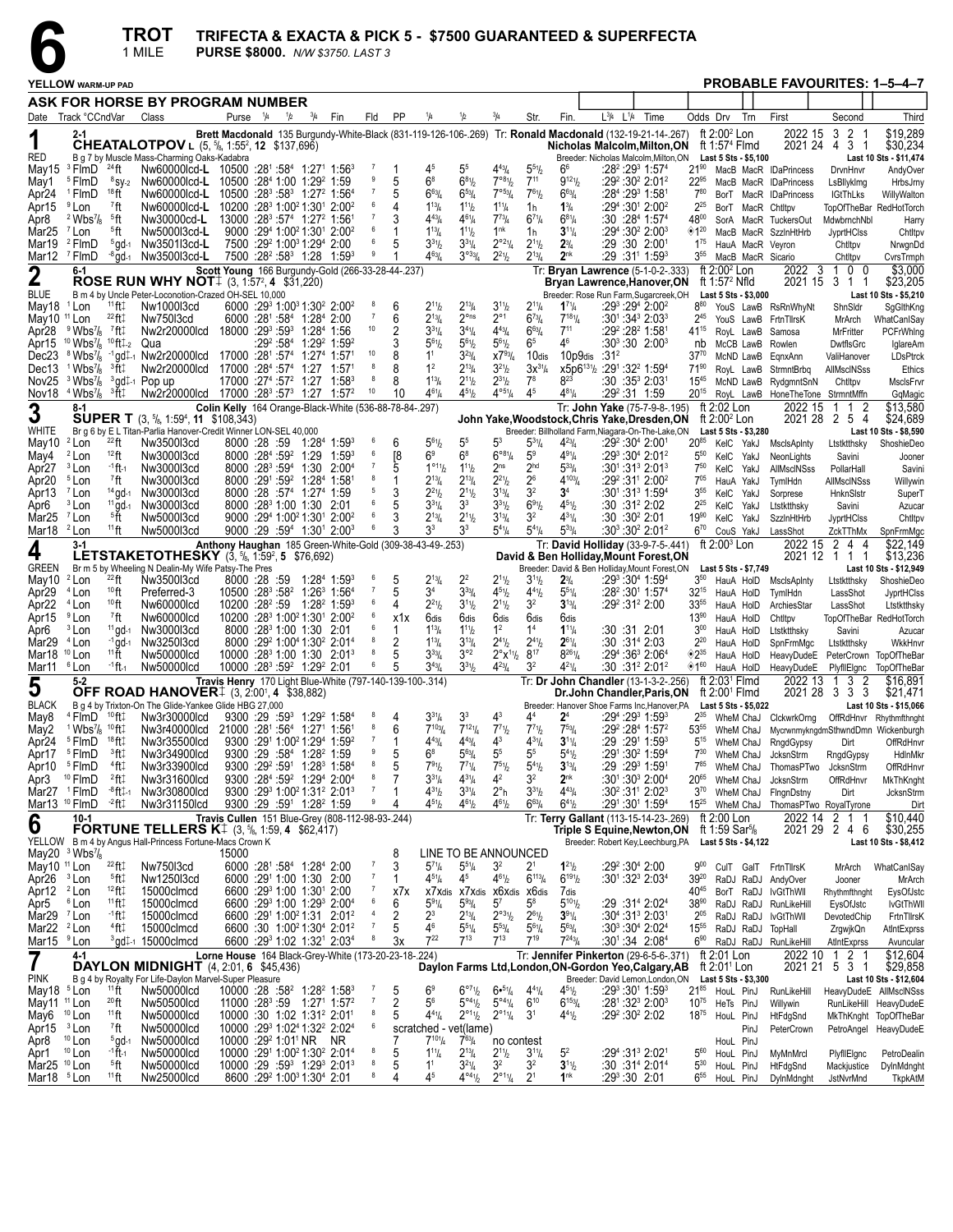**PACE** 1 MILE

# TRIFECTA & EXACTA & SUPERFECTA & PICK 4 - \$7500 GUARANTEE(7-8-9-10)<br>PURSE \$10200. FILLIES & MARES - N/W \$60000. LIFETIME (W-ALL) A.E. N/W \$5000. LAST 3 (W/O

\$7500. LAST 5 N/E) A.E. CLAIMING \$25000. (W-ALL)

|                        | PINK warm-up pad                                                               |                                       |                                                                                       |                                                                  |             |     |                                                                                                        |          |                  |         |                                           |                                         |                                               |                                       |                                  |           |           |                                                                                                 |                             |                                                                                  |                       | <b>PROBABLE FAVOURITES: 3-2-8-6</b>        |                                   |                                      |
|------------------------|--------------------------------------------------------------------------------|---------------------------------------|---------------------------------------------------------------------------------------|------------------------------------------------------------------|-------------|-----|--------------------------------------------------------------------------------------------------------|----------|------------------|---------|-------------------------------------------|-----------------------------------------|-----------------------------------------------|---------------------------------------|----------------------------------|-----------|-----------|-------------------------------------------------------------------------------------------------|-----------------------------|----------------------------------------------------------------------------------|-----------------------|--------------------------------------------|-----------------------------------|--------------------------------------|
|                        |                                                                                |                                       | ASK FOR HORSE BY PROGRAM NUMBER                                                       |                                                                  |             |     |                                                                                                        |          |                  |         |                                           |                                         |                                               |                                       |                                  |           |           |                                                                                                 |                             |                                                                                  |                       |                                            |                                   |                                      |
|                        | Date Track °CCndVar                                                            |                                       | Class                                                                                 | Purse                                                            | $^{1}/_{4}$ | 1/2 | $^{3}/_{4}$<br>Fin                                                                                     |          | Fld              | PP      | 1/4                                       | 1/2                                     | $^{3}/_{4}$                                   | Str.                                  | Fin.                             | $L^{3/4}$ | $L^{1/4}$ | Time                                                                                            | Odds Drv                    |                                                                                  | Trn                   | First                                      | Second                            | Third                                |
|                        |                                                                                |                                       |                                                                                       |                                                                  |             |     | Ross Battin 163 Red-White-Black (39-3-1-9-168)                                                         |          |                  |         |                                           |                                         |                                               |                                       |                                  |           |           | Tr: Ross Battin (41-3-1-9-.159)                                                                 |                             | ft 1:58 <sup>4</sup> Lon                                                         |                       | 2022 15                                    | 3 0<br>3                          | \$17,050                             |
| 1                      |                                                                                |                                       | <b>RELEASE THE BABY</b> (4, 1:56 <sup>1</sup> , <b>14</b> \$101,908)                  |                                                                  |             |     |                                                                                                        |          |                  |         |                                           |                                         |                                               |                                       |                                  |           |           | Carter & Caleb Wright, Brantford, ON                                                            |                             | ft 1:57 <sup>4</sup> Hnvr                                                        |                       | 2021 24 2 6                                | -1                                | \$19,768                             |
| RED<br>May17           | <sup>6</sup> Lon                                                               | $12$ ft                               | B m 7 by Playboy Killean-Flight Delay-Jeremes Jet<br>F-nw2750l3cd                     |                                                                  |             |     | 6800 :29 1:00 1:29 1:58 4                                                                              |          |                  | 1       | $2^{11}h$                                 | 1 <sup>hd</sup>                         | $1\frac{3}{4}$                                | $1^{11}/4$                            | 1 <sup>nk</sup>                  |           |           | Breeder: Arthur Rey, St Claude, MB<br>:291 :29 <sup>3</sup> 1:58 <sup>4</sup>                   | $2^{05}$                    | BatR BatR                                                                        | Last 5 Sts - \$5,236  | RIsThBby                                   | LndOfPrds                         | Last 10 Sts - \$8,546<br>CharmboBrie |
| May10                  | <sup>7</sup> Lon                                                               | $^{22}$ ft                            | F-nw60000lcd                                                                          | $10200$ :27 <sup>3</sup> :58 <sup>2</sup> 1:27                   |             |     |                                                                                                        | $1:55^4$ | $\overline{7}$   | 5       | $6^8$                                     | $6^{\circ 6}$                           | $6^{\circ 4}$ <sup>1</sup> / <sub>2</sub>     | 6 <sup>5</sup>                        | $7^{41}/4$                       |           |           | :28 <sup>1</sup> :28 <sup>4</sup> 1:56 <sup>3</sup>                                             | $22^{05}$                   | HauA BatR                                                                        |                       | CatchAnAce                                 | EscpThHs                          | OtlwImhtvxn                          |
| May4                   | <sup>8</sup> Lon                                                               | $12$ ft                               | F-nw60000lcd                                                                          | 10200:30:59 <sup>3</sup>                                         |             |     | $1:28$ $1:572$                                                                                         |          | -7               | 5       | 56                                        | $5^{43}$ /4                             | $5^{41}$ / <sub>2</sub>                       | 5 <sup>4</sup>                        | $7^{31}h$                        |           |           | :281 :291 1:58                                                                                  | $30^{15}$                   | BatR BatR                                                                        |                       | MilsMiln                                   | CatchAnAce                        | SiriusStar                           |
| Apr27                  | <sup>2</sup> Lon                                                               | -1 <b>ft</b> -1                       | F-nw70000lcd                                                                          |                                                                  |             |     | 10200 :284 :59 <sup>2</sup> 1:29 <sup>3</sup> 1:591                                                    |          | 6                | 4       | $5^{61}/4$                                | 5 <sup>5</sup>                          | $4^{41}/4$                                    | $4^{31}/4$                            | 3dh <sup>2</sup>                 |           |           | :30 :291 1:593                                                                                  | $37^{00}$                   | BatR BatR                                                                        |                       | Mywshistfry                                | MilsMiln                          | OtlwImhtvxn                          |
| Apr20                  | <sup>9</sup> Lon                                                               | <sup>7</sup> ft                       | F-nw60000lcd                                                                          |                                                                  |             |     | 10200 :28 <sup>2</sup> :58 <sup>2</sup> 1:27 <sup>3</sup> 1:57 <sup>1</sup>                            |          | 6                | 1       | $4^{41}h$                                 | $6^{51}h$                               | $6^{41}/2$                                    | $4^{51}/2$                            | $4^{41}/2$                       |           |           | :29 :29 <sup>3</sup> 1:58                                                                       | 42 <sup>15</sup>            | BatR BatR                                                                        |                       | LdsFrmHll                                  |                                   | OtlwImhtvxn CeliaBayama              |
| Apr13                  | <sup>9</sup> Lon                                                               |                                       | $14$ gd- $1$ F-nw150013cd                                                             |                                                                  |             |     | 6000 :29 <sup>2</sup> :59 <sup>4</sup> 1:29 <sup>1</sup> 1:59 <sup>3</sup>                             |          | 6                | 5       | $5^{63}$ /4                               | $5^{\circ 31}/4$                        | $3^{013}/4$                                   | $3^{21}/2$                            | 1 <sup>hd</sup>                  |           |           | :291:30 1:593                                                                                   | $5^{25}$                    | BatR BatR                                                                        |                       | RIsThBby                                   | LndOfPrds                         | Insincerity                          |
| 2                      | $2 - 1$                                                                        |                                       | <b>SPORTS DUCHESS</b> (3, <sup>5</sup> /8, 1:53 <sup>4</sup> , 5 \$76,559)            |                                                                  |             |     | Travis Henry 170 Light Blue-White (797-140-139-100-.314)                                               |          |                  |         |                                           |                                         |                                               |                                       |                                  |           |           | Tr: Blake Macintosh (108-19-22-15-.335)<br>Leanne Murphy, St George, Stuart McIntosh, Essex, ON |                             | ad 1:57 <sup>4</sup> Flmd<br>If 1:53 <sup>4</sup> Phl <sup>5</sup> /8            |                       | 2022 10<br>2021 16                         | $\mathbf{1}$<br>11<br>2 3 3       | \$6,000<br>\$42,536                  |
| BLUE                   |                                                                                |                                       | B m 4 by Sportswriter-My Ideal-Western Ideal                                          |                                                                  |             |     |                                                                                                        |          |                  |         |                                           |                                         |                                               |                                       |                                  |           |           | Breeder: Leanne Murphy, St George, ON                                                           |                             |                                                                                  | Last 5 Sts - \$4,500  |                                            |                                   | Last 10 Sts - \$6,000                |
| May14                  | <sup>9</sup> FlmD                                                              | $^{20}$ ft                            | F-nw60000lcd                                                                          |                                                                  |             |     | $10500$ :28 <sup>1</sup> :58 <sup>1</sup> 1:26 <sup>4</sup> 1:54 <sup>3</sup>                          |          |                  | 4       | $5^{73}$ /4                               | $5^{63}$                                | $6^{51}/4$                                    | $6^{61}/2$                            | 6 <sup>7</sup>                   |           |           | :281 :281 1:56                                                                                  | $12^{70}$                   |                                                                                  |                       | HeTs MacB MnhttnNght                       | SoFiaLolita                       | Broken                               |
| May1                   | <sup>9</sup> FlmD                                                              | <sup>8</sup> gd-1                     | F-nw1501l3cd                                                                          |                                                                  |             |     | 6000 :30 <sup>2</sup> 1:00 <sup>3</sup> 1:29 <sup>1</sup> 1:57 <sup>4</sup>                            |          | - 7<br>9         | 1       | $1^{11}h$                                 | $1^{13}$ / <sub>4</sub>                 | 1h                                            | $1^{11}$                              | $1^{11}/4$                       |           |           | :28 <sup>3</sup> :28 <sup>3</sup> 1:57 <sup>4</sup>                                             | ◈1"                         | SorA MacB                                                                        |                       | SprtsDchss                                 | Kptnprspctv                       | SoFiaLolita                          |
| Apr24                  | <sup>6</sup> FlmD<br><sup>6</sup> FlmD                                         | 18 ft<br><sup>3</sup> ft              | F-nw1500l3cd<br>F-nw1500l3cd                                                          | 6000:28:58 <sup>1</sup>                                          |             |     | 6000 :27 <sup>3</sup> :56 <sup>4</sup> 1:25 <sup>4</sup> 1:54 <sup>4</sup><br>1:271 1:571              |          | 6                | 1<br>6  | $2^{13}$ /4<br>$6^{81}/4$                 | 3 <sup>2</sup><br>$6^{61}/4$            | $2^{13}$ / <sub>4</sub><br>$6^{\circ 33}/4$   | $2^{3}/_{4}$<br>$6^{43}/4$            | 2 <sup>1</sup><br>6 <sup>6</sup> |           |           | :29 :28ª 1:55<br>:28 <sup>3</sup> :30 <sup>2</sup> 1:58 <sup>2</sup>                            | $17^{15}$<br>$5^{35}$       | SorA MacB                                                                        |                       | SisbrkOlymp                                | SprtsDchss                        | WhskyTWn                             |
| Apr17<br>Apr10         | <sup>9</sup> FlmD                                                              | <sup>4</sup> ft                       | F-nw1500l3cd                                                                          |                                                                  |             |     | $6000 :27^{4} :57^{2} 1:25^{4} 1:55^{3}$                                                               |          | $\overline{7}$   | 3       | $4^{43}$ / <sub>4</sub>                   | 6 <sup>5</sup>                          | $5^{\circ 4}$ <sup>1</sup> / <sub>4</sub>     | $5^{4}$ <sup>1</sup> / <sub>4</sub>   | 6 <sup>4</sup>                   |           |           | :28 <sup>1</sup> :29 <sup>4</sup> 1:56 <sup>2</sup>                                             | $15^{50}$                   | MacB MacB<br>HeTs MacB                                                           |                       | CatchAnAce<br>EscpThHs                     | WarFilly<br>TwnBTpstr             | HappyLooker<br>WarFilly              |
| Apr3                   | <sup>9</sup> FlmD                                                              | $2$ ft                                | F-nw1500l3cd                                                                          |                                                                  |             |     | $6000 : 283 : 582 1 : 263 1 : 563$                                                                     |          | 6                | 5       | $2^{13}$ /4                               | $3^{11}h$                               | $3^{13}/4$                                    | $4^{23} / 4$                          | $5^3$                            |           |           | :28 <sup>2</sup> :30 <sup>1</sup> 1:571                                                         | $9^{40}$                    |                                                                                  |                       | HeTs MacB CustardLite                      | CatchAnAce                        | Bttmfthnnth                          |
| 3                      | 8-5                                                                            |                                       | CL \$37500                                                                            |                                                                  |             |     | Travis Cullen 151 Blue-Grey (808-112-98-93-.244)                                                       |          |                  |         |                                           |                                         |                                               |                                       |                                  |           |           | Tr: Jodie Cullen (373-56-54-41-.267)                                                            |                             | ft 1:56 <sup>2</sup> Lon                                                         |                       | 2022 15                                    | 2 5 0                             | $\overline{$27,355}$                 |
|                        |                                                                                |                                       | <b>MILLIES MILLION</b> $(3, 1:54^2, 12 \, $75,261)$                                   |                                                                  |             |     |                                                                                                        |          |                  |         |                                           |                                         |                                               |                                       |                                  |           |           | Travis Cullen,Dundas,ON                                                                         |                             | ft 1:54 $2$ Flmd                                                                 |                       | 2021 19                                    | 744                               | \$42,307                             |
| WHITE<br>May17         | <sup>7</sup> Lon                                                               | 12 ft                                 | B m 4 by Armbro Baylor-Untold Millions-Dealer Takes All<br>F-pref2&3-hp               |                                                                  |             |     |                                                                                                        |          | 8                | 3       | $3^{31}h$                                 | $3^{31}/4$                              | $4^{23}l_4$                                   | $3^{21}/4$                            | $5^{41}/2$                       |           |           | Breeder: Darryl & Sherri Mason, Killarney, MB<br>:284 :292 1:561                                | $3^{45}$                    | CulT CulJ                                                                        | Last 5 Sts - \$11,085 |                                            |                                   | Last 10 Sts - \$14,895               |
| May10                  | <sup>4</sup> Lon                                                               | $^{22}$ ft                            | F-pref2&3-hp                                                                          | 12000 :281 :583                                                  |             |     | $12000$ :28 :57 <sup>2</sup> 1:26 <sup>1</sup> 1:55 <sup>2</sup><br>$1:27^{\circ}$ 1:56                |          | 6                | 4       | $3^{23}$ /4                               | $4^3$                                   | $5^{33}/4$                                    | $4^3$                                 | $4^{13}$ / <sub>4</sub>          |           |           | :28 <sup>4</sup> :28 <sup>2</sup> 1:56 <sup>2</sup>                                             | $7^{45}$                    | CulT CulJ                                                                        |                       | CatchAnAce<br>SoFrisky                     | SisbrkJss<br>LailaBlue            | KcknCwgrl<br>SisbrkJss               |
| May4                   | <sup>8</sup> Lon                                                               | $12$ ft                               | F-nw60000lcd                                                                          |                                                                  |             |     | 10200 :30 :59 <sup>3</sup> 1:28 1:57 <sup>2</sup>                                                      |          | $\overline{7}$   | 3       | $1^{11}h$                                 | 1 <sup>1</sup>                          | $1^{11}$ / <sub>2</sub>                       | $1^{13}$ / <sub>4</sub>               | 1 <sup>1</sup>                   |           |           | $:28^2:29^2$ 1:57 <sup>2</sup>                                                                  | $1^{85}$                    | CulT CulJ                                                                        |                       | MilsMiln                                   | CatchAnAce                        | SiriusStar                           |
| Apr27                  | <sup>2</sup> Lon                                                               | -1 ft -1                              | F-nw70000lcd                                                                          | 10200 :284 :592                                                  |             |     | 1:29 <sup>3</sup> 1:591                                                                                |          | 6                | 5       | $3^{31}/4$                                | $3^{31}/4$                              | $3^{023}/4$                                   | 2 <sup>1</sup>                        | $2^{13}/4$                       |           |           | :301:292 1:593                                                                                  | $1^{85}$                    | CulT CulJ                                                                        |                       | Mywshistfry                                | MilsMiln                          | OtlwImhtvxn                          |
| Apr17                  | <sup>2</sup> FlmD                                                              | <sup>3</sup> ft                       | F-nw3500l3cd                                                                          |                                                                  |             |     | 7500 :281 :571 1:253 1:55                                                                              |          | 6                | 1       | $2^{11}h$                                 | $2^{11}h$                               | $2^{11}/2$                                    | $2^{11}/2$                            | $2^{3}/4$                        |           |           | :28° :29° 1:551                                                                                 | $1^{95}$                    | CulT CulJ                                                                        |                       | EscpThHs                                   | MilsMiln                          | KcknCwgrl                            |
| Apr6                   | <sup>5</sup> Lon                                                               |                                       | <sup>11</sup> gd-1  F-nw5000l3cd-L                                                    |                                                                  |             |     | 9000 :281 :591 1:273 1:57                                                                              |          | 8                | [8      | $5^{71}h$                                 | $5^{\circ 43} / 4$                      | $4^{\circ 21}/2$                              | $5^{41}/4$                            | 6 <sup>7</sup>                   |           |           | :27 <sup>4</sup> :30 <sup>2</sup> 1:58 <sup>2</sup>                                             | $25^{60}$                   | CulT                                                                             | CulJ                  | MssRckdl                                   | LailaBlue                         | MnhttnNght                           |
| 4                      | $6 - 1$                                                                        |                                       | CL \$31250<br><b>LADIES FROM HELL L (5, 1, 1:54, 29 \$193,502)</b>                    |                                                                  |             |     | Scott Coulter 163 Tan-Black-White (605-91-90-115-.296)                                                 |          |                  |         |                                           |                                         |                                               |                                       |                                  |           |           | Tr: Michael Sumner (33-2-10-5-.279)<br>Michael & Shae Sumner, London, ON                        |                             | ft 1:57 <sup>1</sup> Lon<br>ft $1:583$ Fimd                                      |                       | 2022 15<br>2021 23                         | 16<br>3 5 1                       | \$22,796<br>\$22,137                 |
| GREEN                  |                                                                                |                                       | B m 8 by Classic Card Shark-Jennys Place-Artsplace                                    |                                                                  |             |     |                                                                                                        |          |                  |         |                                           |                                         |                                               |                                       |                                  |           |           | Breeder: James Vinnell, Langley, BC                                                             |                             |                                                                                  | Last 5 Sts - \$13,350 |                                            |                                   | Last 10 Sts - \$18,060               |
| May17                  | <sup>7</sup> Lon                                                               | $12$ ft                               | $F-$ pref $283$ -hp- $L$                                                              |                                                                  |             |     | $12000$ :28 :57 <sup>2</sup> 1:26 <sup>1</sup> 1:55 <sup>2</sup>                                       |          | 8                | 4       | 6 <sup>9</sup>                            | $6^{\circ 5}$ %                         | 5•41/4                                        | $5^{53}$ /4                           | $7^{71}h$                        |           |           | :28 <sup>3</sup> :29 <sup>4</sup> 1:56 <sup>4</sup>                                             | $35^{50}$                   |                                                                                  |                       | CouS SumM CatchAnAce                       | SisbrkJss                         | KcknCwgrl                            |
| May4                   | <sup>3</sup> Lon                                                               | $12$ ft                               | $F$ -pref-2&3-L                                                                       | 12000 :28 :574                                                   |             |     | 1:26                                                                                                   | $1:55^2$ | $\overline{7}$   | 4       | $4^{41}h$                                 | $4^{\circ 3}$                           | $3^{o_{23}}/4$                                | 3 <sup>4</sup>                        | $2^{51}/4$                       |           |           | :28 <sup>1</sup> :29 <sup>4</sup> 1:56 <sup>2</sup>                                             | $6^{55}$                    |                                                                                  |                       | CouS SumM SportyTori                       | LdsFrmHll                         | LailaBlue                            |
| Apr27                  | <sup>7</sup> Lon<br><sup>9</sup> Lon                                           | -1 ft -1                              | F&m-pref-2-L                                                                          | $12000 : 28^3 : 58^3$<br>10200 :28 <sup>2</sup> :58 <sup>2</sup> |             |     | $1:28^3$ 1:57 <sup>4</sup>                                                                             |          | -7<br>6          | 2<br>5  | $2^{13}/4$<br>$1^{\circ_{11}}h$           | $3^{13}/4$<br>1 <sup>1</sup>            | 3 <sup>2</sup><br>$1^{11}/2$                  | $3^{13}/4$                            | $2^{13}/4$<br>$1^{21}/4$         |           |           | :30 :291 1:581                                                                                  | $5^{00}$<br>$5^{55}$        |                                                                                  |                       | CouS SumM SIsbrkJss                        | LdsFrmHll                         | MrznnkHnvi                           |
| Apr20<br>Apr13         | <sup>8</sup> Lon                                                               | <sup>7</sup> ft                       | F-nw60000lcd-L<br>$14$ gd-1 F-nw600013cd-L                                            | 9000 :29 :59                                                     |             |     | $1:27^3$ 1:57 <sup>1</sup><br>$1:271$ 1:56 <sup>4</sup>                                                |          | 6                | 5       | $2^{11}/2$                                | $3^{21}/4$                              | $3^{13}/4$                                    | $1^{13}$ / <sub>4</sub><br>$2^{11}/4$ | 2 <sup>1</sup>                   |           |           | :291 :29 <sup>3</sup> 1:571<br>:28 <sup>1</sup> :29 <del>?</del> 1:57                           | 705                         |                                                                                  |                       | CouS SumM LdsFrmHll<br>CulT SumM LailaBlue | OtlwImhtvxn<br>LdsFrmHll          | CeliaBayama<br>Mywshistfry           |
| Apr6                   | <sup>2</sup> Lon                                                               |                                       | <sup>11</sup> gd-1  F-nw2000l3s-L                                                     |                                                                  |             |     | $6200 : 28^{4} : 58^{3}$ 1:27 <sup>3</sup> 1:56 <sup>4</sup>                                           |          | 8                | [8      | $5^{61}$ /4                               | $5^{53}$ /4                             | $4^{031}/4$                                   | $4^{51}/2$                            | $2^{41}$ / <sub>2</sub>          |           |           | :28 <sup>2</sup> :29 <sup>2</sup> 1:57 <sup>3</sup>                                             | $5^{70}$                    |                                                                                  |                       | CouS SumM Rndmrg                           | LdsFrmHll                         | DzzinRs                              |
| 5                      | $10-1$                                                                         |                                       |                                                                                       |                                                                  |             |     | Jean Bernard Renaud Green-Black-White (47-5-8-2-.215)                                                  |          |                  |         |                                           |                                         |                                               |                                       |                                  |           |           | Tr: Julie Walker (68-7-10-6-.214)                                                               |                             |                                                                                  |                       | - 0<br>2022                                | 0 <sub>0</sub><br>- 0             | \$0                                  |
|                        |                                                                                |                                       | <b>CARNIVAL HEART</b> (3, 1:55 <sup>4</sup> , 8 \$55,430)                             |                                                                  |             |     |                                                                                                        |          |                  |         |                                           |                                         |                                               |                                       |                                  |           |           | Julie Walker,Carlisle,Dr.W Fried,Bright,Darlene Carr,Dundas,ON                                  |                             | ft 1:55 $4$ Grvr                                                                 |                       | 2021 16                                    | 43<br>-1                          | \$30,724                             |
| <b>BLACK</b><br>May14  | <sup>2</sup> FlmD                                                              | $^{24}$ ft                            | B m 4 by Big Jim-Yankeelicious-Yankee Cruiser<br>Qua                                  |                                                                  |             |     | $:29^3:59^2$ 1:28 <sup>2</sup> 1:57 <sup>2</sup>                                                       |          |                  | 4       | $4^{53}$ /4                               | $4^{53}$ /4                             | $6^{73}/4$                                    | $5^{10}$                              | 5 <sup>9</sup>                   |           |           | Breeder: W Fried, Bright, ON<br>:29 <del>°</del> :291 1:591                                     |                             |                                                                                  | Last 5 Sts \$6,010    |                                            |                                   | Last 10 Sts - \$16,120               |
| Nov27                  | <sup>2</sup> FlmD                                                              | -1 ft                                 | F-nw3r32550I                                                                          |                                                                  |             |     | $9300 : 28^1 : 57^3$ 1:26 <sup>2</sup> 1:56 <sup>3</sup>                                               |          | $\overline{7}$   | 5       | $3^{31}/4$                                | $3^{013}/4$                             | $2^{\circ}$ ns                                | $1\frac{1}{4}$                        | 1 <sup>1</sup>                   |           |           | :28 <sup>2</sup> :30 <sup>1</sup> 1:56 <sup>3</sup>                                             | $4^{70}$                    | nb RenJ WalJ<br>RenJ WalJ                                                        |                       | Dntblvmjstwtch AcfrtyfrMny<br>CrnvlHrt     | SoFiaLolita                       | Cmlngwy<br>SpttnChcklts              |
| Nov20                  | $3$ Wbs $\frac{7}{8}$                                                          | <sup>3</sup> ft                       | On harvest                                                                            |                                                                  |             |     | 17000 :264 :551 1:233 1:52                                                                             |          | 8                | 5       | $5^{81}h$                                 | $5^{81}h$                               | 5°61/2                                        | $4^{61}$                              | $4^{81}$                         |           |           | :28 :28 <sup>4</sup> 1:53 <sup>3</sup>                                                          | $43^{10}$                   | FilS                                                                             | WalJ                  | <b>BetOnBecky</b>                          | <b>BstKpsk</b>                    | AwesomeHill                          |
| Nov12                  | $10 \text{ Wbs}$ / <sub>8</sub>                                                | $6$ gd-1                              | F-nw2r15000l                                                                          |                                                                  |             |     | 17000 :28 <sup>3</sup> :57 <sup>3</sup> 1:26 <sup>4</sup> 1:55 <sup>1</sup>                            |          | $\boldsymbol{9}$ | 8       | $9^{12}\frac{1}{2}$                       | $9^{13}\frac{1}{2}$                     | $7^{81}/2$                                    | $6^{10}$                              | $6^{131}$                        |           |           | :28 <sup>1</sup> :29 <sup>2</sup> 1:57 <sup>4</sup>                                             | $59^{40}$                   | RenJ                                                                             | WalJ                  | AwesomeHill                                | <b>Bttmfthnnth</b>                | LadyAkila                            |
| Nov5                   | $7$ Wbs $\frac{7}{8}$                                                          | 3ft                                   | F-nw3r300001                                                                          | 18000 :274                                                       |             |     |                                                                                                        |          |                  | 7       | $8i^{15}$ <sup>1</sup> / <sub>2</sub>     | no contest                              |                                               |                                       |                                  |           |           |                                                                                                 | re                          | RenJ WalJ                                                                        |                       |                                            |                                   |                                      |
| Oct30                  | <sup>2</sup> FlmD                                                              |                                       | <sup>9</sup> ad-1 F-nw52500lcd                                                        |                                                                  |             |     | 10300 :27 <sup>2</sup> :56 <sup>4</sup> 1:26 <sup>2</sup> 1:56 <sup>3</sup>                            |          | $\overline{7}$   | 5       | $5^{71}h$                                 | $5^{61}h$                               | $5^6$                                         | $6^{31}/2$                            | $6^{33}/4$                       |           |           | :293 :294 1:572                                                                                 | $54^{40}$                   | RenJ WalJ                                                                        |                       | BeachMoment HghRllrDk                      |                                   | LndOfPrds                            |
| 6                      | 4-1                                                                            |                                       | TOP ROYAL (3, 7/8, 1:52, 36 \$292,534)                                                |                                                                  |             |     | J Bradley Harris 151 White-Green-Black (219-29-29-19-.234)                                             |          |                  |         |                                           |                                         |                                               |                                       |                                  |           |           | Tr: Kendall Rahn (38-6-4-5-.260)<br><b>Brydown Farms Inc, Clinton, ON</b>                       |                             | ft 1:57 <sup>1</sup> Lon<br>gd 1:56 Grvr                                         |                       | 2022 11                                    | $1 \quad 1$<br>1<br>2021 19 3 2 3 | \$12,430<br>\$16,520                 |
|                        |                                                                                |                                       | YELLOW B m 9 by Royal Mattjesty-Top Of The World-Abercrombie COYS 8,000               |                                                                  |             |     |                                                                                                        |          |                  |         |                                           |                                         |                                               |                                       |                                  |           |           | Breeder: Winbak Farm, Chesapeake City, MD                                                       |                             |                                                                                  | Last 5 Sts - \$6,830  |                                            |                                   | Last 10 Sts - \$11,230               |
| May17                  | <sup>4</sup> Lon                                                               | 12 ft                                 | F-nw60000lcd                                                                          |                                                                  |             |     | 10200 :27 <sup>4</sup> :57 <sup>2</sup> 1:26 <sup>1</sup> 1:56                                         |          | 7                | 4       | $6^{73}$ /4                               | 7°71/4                                  | 6.61/2                                        | $6^{63}$ /4                           | 5 <sup>4</sup>                   |           |           | :28 <sup>3</sup> :29 <sup>2</sup> 1:56 <sup>4</sup>                                             | $5^{00}$                    |                                                                                  |                       | CouS RahK OtlwImhtvxn                      | EscpThHs                          | MyDay                                |
| May10                  | <sup>4</sup> Lon                                                               | $^{22}$ ft                            | F-pref2&3-hp                                                                          |                                                                  |             |     | $12000$ :28 <sup>1</sup> :58 <sup>3</sup> 1:27 <sup>1</sup> 1:56                                       |          | 6<br>7           | 1<br>4  | $4^{41}$ /4                               | $3^{013}/4$<br>$6^{\circ 51}/2$         | $4^{\circ23}$ / <sub>4</sub><br>$6^{\circ 5}$ | $5^{4}$ <sup>1</sup> / <sub>4</sub>   | $5^{53}/4$                       |           |           | :28 <sup>4</sup> :29 <sup>2</sup> 1:571                                                         | $19^{80}$                   |                                                                                  |                       | BorT RahK SoFrisky                         | LailaBlue                         | SIsbrkJss                            |
| Apr27<br>Apr20         | <sup>7</sup> Lon<br><sup>3</sup> Lon                                           | <sup>-1</sup> ft-1<br><sup>7</sup> ft | F&m-pref-2<br>F-nw50000lcd                                                            | 10000 :274 :563                                                  |             |     | 12000 :28 <sup>3</sup> :58 <sup>3</sup> 1:28 <sup>3</sup> 1:57 <sup>4</sup><br>1:26 <sup>2</sup> 1:571 |          | 7                | 4       | 68<br>3∙h                                 | $2^{\circ n k}$                         | 2 <sup>ohd</sup>                              | $6^{43}/4$<br>2 <sup>1</sup>          | $7^{41}h$<br>1 <sup>hd</sup>     |           |           | :30 :29 1:58 <sup>3</sup><br>:29 <sup>4</sup> :30 <sup>4</sup> 1:571                            | $15^{20}$<br>$\diamond$ '95 |                                                                                  |                       | BorT RahK SIsbrkJss<br>CouS RahK TopRoyal  | LdsFrmHll<br>Mywshistfry          | MrznnkHnvi<br><b>DzzinRs</b>         |
| Apr13                  | ° Lon                                                                          |                                       | $^{14}$ gd-1 $-$ hw6000013cd                                                          |                                                                  |             |     | $9000:29:59$ 1:27 1:56 <sup>4</sup>                                                                    |          |                  |         | 3,                                        | $2^{\circ}$ <sup>1</sup> / <sub>4</sub> | $2^{\circ n\kappa}$                           | $3^{11}/4$                            | $4be^{21}/2$                     |           |           | $:28:30$ 1:57                                                                                   | $20^{00}$                   |                                                                                  |                       | CouS RahK LailaBlue                        | LdsFrmHll                         | Mywshistfry                          |
| Apr6                   | <sup>5</sup> Lon                                                               |                                       | $11$ gd-1 F-nw500013cd                                                                |                                                                  |             |     | 9000 :281 :591 1:273 1:57                                                                              |          | 8                | 1       | 34                                        | $4^{31}$ / <sub>4</sub>                 | $5^{\circ 4}$                                 | $4^{33}/4$                            | $4^{23}/4$                       |           |           | $:28^3:29^1$ 1:57 <sup>3</sup>                                                                  |                             |                                                                                  |                       | 26 <sup>55</sup> CouS RahK MssRckdl        | LailaBlue                         | MnhttnNght                           |
| 7                      | $12 - 1$                                                                       |                                       | <b>CL \$31250</b>                                                                     |                                                                  |             |     | Brett Macdonald 135 Burgundy-White-Black (831-119-126-106-.269)                                        |          |                  |         |                                           |                                         |                                               |                                       |                                  |           |           | Tr: Tyler Nostadt (173-56-32-16-.457)                                                           |                             | sn $1:573$ Fimd                                                                  |                       | 2022 4                                     | 2 0<br>- 0                        | \$7,850                              |
|                        |                                                                                |                                       | <b>WILDCAT DELIGHT</b> $L$ (4, <sup>1</sup> , 1:53 <sup>2</sup> , <b>15</b> \$97,586) |                                                                  |             |     |                                                                                                        |          |                  |         |                                           |                                         |                                               |                                       |                                  |           |           | <b>Blueshoe Investments, Baltic, OH</b>                                                         |                             | ft 1:53 <sup>2</sup> Haw <sup>1</sup>                                            |                       | 2021 28                                    | 963                               | \$55,886                             |
| pink<br>May14          | $2$ Sar <sup>5</sup> / <sub>8</sub> $27$ gd-1 Qua                              |                                       | B m 5 by Bettors Delight-Wildcat Hanna-Mach Three                                     |                                                                  |             |     | $:29^2$ 1:00 <sup>2</sup> 1:30 1:59 <sup>3</sup>                                                       |          |                  | 5       | 23                                        | 22                                      | $3^{21}/2$                                    | $2^3$                                 | $2^3$                            |           |           | Breeder: Wildcat Stables Inc, Carrying Place, Cj Stable, Roslin, ON<br>:293 :294 2:001          |                             |                                                                                  | Last 5 Sts - \$8,250  | nb NosT NosT RylBgGy                       | WidctDight                        | Last 10 Sts - \$21,800<br>SmrtThnkng |
| Jan26                  | $7$ Lon                                                                        | $-12$ $\rm{H}$                        | F-op25000clm-L                                                                        |                                                                  |             |     | 9000 :294 1:001 1:284 1:581                                                                            |          | 6                | 6       | 56                                        | $5^{\circ 6}$                           | $6^6$                                         | 691/2                                 | $6^{81}/2$                       |           |           | :283 :294 1:594                                                                                 | $16^{55}$                   |                                                                                  |                       | MacB NosT CldmBym                          | TmgmSlstr                         | LndOfPrds                            |
| Jan19                  | $7$ Lon                                                                        | ⊸6ft                                  | F-nw5000l3cd-L                                                                        |                                                                  |             |     | $9000 : 28^3 : 59^1$ 1:28 <sup>2</sup> 1:58 <sup>4</sup>                                               |          | 8                | [8<br>2 | 57                                        | $5^{61}h$                               | $5^{\circ 53} / 4$                            | $6^{61}/4$                            | $5^{53}$ /4                      |           |           | :291:302 2:00                                                                                   | $11^{15}$                   |                                                                                  |                       | MacB NosT MnhttnNght                       | MrznnkHnvr                        | LndOfPrds                            |
| Jan9                   | <sup>2</sup> FlmD                                                              | $-6$ SN-1                             | F-15000clmcd-L                                                                        |                                                                  |             |     | 7400 :28 :584 1:27 <sup>2</sup> 1:57 <sup>3</sup>                                                      |          | 6                |         | $3^{31}h$                                 | $2^{\circ}1$                            | 2 <sup>nk</sup>                               | $2\frac{1}{4}$                        | 1 <sup>1</sup>                   |           |           | $:28^2:30^1$ 1:57 <sup>3</sup>                                                                  | $1^{80}$                    |                                                                                  |                       | SorA NosT WidctDight                       | WtchMySpd                         | MostlyDali                           |
| Jan2                   | $4$ FlmD $-10$ ft                                                              |                                       | $F-15000$ clmcd-L                                                                     |                                                                  |             |     | 7400 :28 <sup>3</sup> :59 <sup>1</sup> 1:28 <sup>1</sup> 1:58                                          |          | 6                | 4       | $3^{31}/4$                                | $2^{\circ_{3}}/4$                       | $2^{\circ}$ <sup>1</sup> / <sub>4</sub>       | 2 <sub>h</sub>                        | 1h                               |           |           | :284 :294 1:58                                                                                  | 485                         |                                                                                  |                       | MacB NosT WidctDight                       | MostlyDali                        | LydsLbrty                            |
| Dec26 <sup>5</sup> Lon |                                                                                | <sup>1</sup> ft                       | $F$ -op15000clm- $L$                                                                  |                                                                  |             |     | 8000 :29 :58 <sup>3</sup> 1:28 <sup>3</sup> 1:58 <sup>1</sup>                                          |          | 8                | 5       | $5^{\circ 43} / _4$                       | $5^{\circ 51}/2$                        | $4^{\circ 3}$                                 | $4^{33}$ /4                           | $5^{43}$ /4                      |           |           | :293:30 1:591                                                                                   | $\diamond$ 80               |                                                                                  |                       | StLM NosT SiriusStar                       | TmgmSlstr                         | Insincerity                          |
| 8                      | $3-1$                                                                          |                                       | <b>RANDOMIROGEO</b> (4, 7 <sub>8</sub> , 1:51 <sup>3</sup> , 14 \$106,283)            |                                                                  |             |     | Jason Ryan 170 Green-White (499-61-69-72-.247)                                                         |          |                  |         |                                           |                                         |                                               |                                       |                                  |           |           | Tr: John Kennedy (61-10-16-6-.342)<br>Valerie Phillips, Lions Head, ON                          |                             | gd 1:56 <sup>4</sup> Lon<br>ft 1:51 <sup>3</sup> Wbs <sup>7</sup> / <sub>8</sub> |                       | 2022 14                                    | 1 5 2<br>2021 30 9 7 2            | \$20,190<br>\$67,104                 |
| <b>GREY</b>            |                                                                                |                                       | B m 5 by Ok Boromir-Mirmattculous-Matts Scooter                                       |                                                                  |             |     |                                                                                                        |          |                  |         |                                           |                                         |                                               |                                       |                                  |           |           | Breeder: Valerie Phillips, Lions Head, ON                                                       |                             |                                                                                  | Last 5 Sts - \$5,950  |                                            |                                   | Last 10 Sts - \$13,175               |
| May13                  | $5$ Wbs $\frac{7}{8}$ <sup>18</sup> ft                                         |                                       | F-cond                                                                                |                                                                  |             |     | 15000 :26 <sup>2</sup> :56 1:25 1:52 <sup>4</sup>                                                      |          |                  | 10      | $5^{\circ}$                               | $6^{61}/4$                              | $8^{7}\frac{1}{4}$                            | $8^{53}/4$                            | $9^{63}$ /4                      |           |           | :291:274 1:541                                                                                  | $17^{05}$                   |                                                                                  |                       | FilS KenJ Kounnis                          | MssRckdl                          | DrkrshdfplN                          |
| May6                   | $5 \text{ Wbs}$ <sup>9</sup> ft                                                |                                       | F-cond                                                                                | 15000 :27 <sup>2</sup> :56                                       |             |     | 1:24 1:53                                                                                              |          | 10               | 9       | $1^{\circ 11}$ / <sub>4</sub>             | 3 <sup>3</sup>                          | $4^3$                                         | 5 <sup>2</sup>                        | 84                               |           |           | :28 <sup>2</sup> :29 1:54                                                                       | $6^{55}$                    | JamJ KenJ                                                                        |                       | DrkrshdfplN                                | MrznnkHnvr                        | <b>BlwtrBch</b>                      |
| Apr29                  | $5 \text{Wbs}$ <sup>7</sup> ft<br>$5 \text{ Wbs} \frac{7}{8}$ <sup>11</sup> ft |                                       | F-cond<br>F&m-cond                                                                    | 11000 :27 <sup>2</sup> :56                                       |             |     | 15000 :27 <sup>2</sup> :56 <sup>3</sup> 1:26 <sup>3</sup> 1:54<br>$1:24^3$ 1:52 <sup>2</sup>           |          | 10<br>10         | 10<br>9 | $1^{\circ}$ hd<br>$4^{53}$ / <sub>4</sub> | $2^{11}h$<br>$4^{51}/4$                 | $2^{13}/4$<br>$5^{51}$                        | $3^{11}/4$<br>$5^{61}/2$              | $2^{11}/4$<br>$3^{21}/4$         |           |           | $:30^1:27^1$ 1:541<br>:283 :271 1:524                                                           | $5^{00}$                    | MacJ KenJ<br>11 <sup>50</sup> MacJ KenJ                                          |                       | KcknCwgrl                                  | Rndmrg                            | GdnghtIrn                            |
| Apr22<br>Apr15         | $10 \text{ Wbs}$ <sup>6</sup> gd-1 F-cond                                      |                                       |                                                                                       |                                                                  |             |     | $11000:28:564 1:253 1:552$                                                                             |          | 10               | 2       | $5^{61}/4$                                | $1^{\circ 1}\%$                         | 2 <sup>ohd</sup>                              | 2 <sup>hd</sup>                       | $4\frac{3}{4}$                   |           |           | $:28^4:30$ 1:55 <sup>3</sup>                                                                    | $*170$ Fils                 |                                                                                  | KenJ                  | TwnBTpstr<br>SmkNRctrN                     | MssRckdl<br><b>Bttmfthnnth</b>    | Rndmrg<br>Broken                     |
| AnrR                   | $21$ on                                                                        |                                       | $11 \text{ nd }$ $\epsilon$ -nw200013e                                                |                                                                  |             |     | $6200 \cdot 284 \cdot 583$ $1.273$ $1.564$                                                             |          | 8                | к       | 111L                                      | 11                                      | 1111                                          | 1 <sup>5</sup>                        | 141L                             |           |           | $-20 - 201 + 564$                                                                               |                             | $1^{40}$ Pyal Kenl                                                               |                       | <b>D</b> ndmrn                             | I deErmHII                        | DzzinDe                              |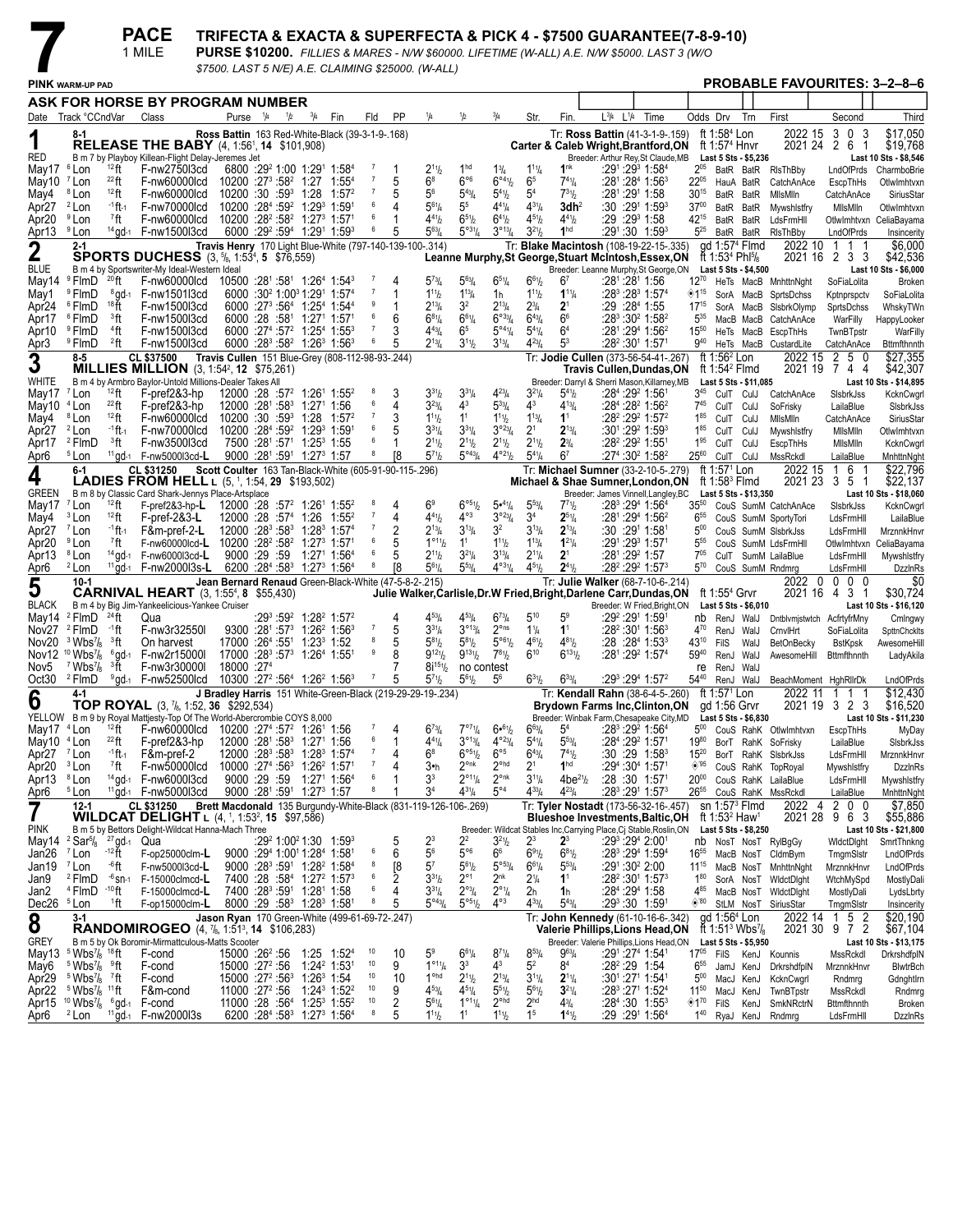

| <b>PROBABLE FAVOURITES: 4-3-1-5</b><br><b>GREY WARM-UP PAD</b><br>ASK FOR HORSE BY PROGRAM NUMBER<br>Date Track °CCndVar<br>$L^{3/4}$<br>$L^{1/4}$<br>Time<br>Odds Drv<br>Third<br>Class<br>Purse $\frac{1}{4}$<br>1/2<br>$^{3}/_{4}$<br>Fin<br>Fld<br>PP<br>1/4<br>Str.<br>Fin<br>Trn<br>First<br>Second<br>1/2<br>0 <sub>5</sub><br>\$13,428<br>Tr: Scott McNiven (60-3-7-7-.153)<br>2022 16<br>-2<br>Ryan Desroche 155 White-Grey-Blue (414-22-38-50-.144)<br>1<br><b>LAND OF PARADISE</b> $(4, 1:56^3, 7, $86,484)$<br>ft 1:56 $3$ Grvr<br>2021 30 1 10 6<br>\$31,215<br>Scott & Bradley McNiven, Thomas Brodhurst, Shirley Griffin, ON<br><b>RED</b><br>B m 5 by Badlands Hanover-Blue Paradise-Artiscape LON-SEL 10,000<br>Breeder: Winbak Farm, Chesapeake City, MD<br>Last 5 Sts - \$4,200<br>Last 10 Sts - \$7,498<br>2 <sup>nk</sup><br><sup>6</sup> Lon<br>$12$ ft<br>6800 :29 <sup>2</sup> 1:00 1:29 <sup>1</sup> 1:58 <sup>4</sup><br>-7<br>$1^{11}h$<br>$3^{11}h$<br>$3^{13}/4$<br>:29 <del>°</del> :291 1:584<br>$3^{10}$<br>May17<br>F-nw2750l3cd<br>$3^{13}$ /4<br>4<br>DesR McNS RIsThBby<br>LndOfPrds<br>CharmboBrie<br>$4^{\circ 5}$<br>20 <sub>ft</sub><br>8<br>$3^{\circ 3}$<br>44<br>5<br>$3^{023}/4$<br><sup>3</sup> Lon<br>F-nw1500l3cd<br>$7500$ :28 <sup>1</sup> :57 <sup>4</sup> 1:25 <sup>4</sup> 1:54 <sup>3</sup><br>$3^{31/2}$<br>:28 :29 1:55 <sup>2</sup><br>$\otimes$ 25<br>MacJ McNS CntryHrlt<br>Insincerity<br>InncntKss<br><sup>9</sup> Lon<br>6000 :284 :594 1:28 <sup>2</sup> 1:58<br>6<br>$4^{43}/4$<br>$3^{\circ 3}$<br>$3^{033}/4$<br>2 <sup>2</sup><br>$2^2$<br>$12$ ft<br>F-nw1750l3cd<br>4<br>:284 :291 1:582<br>$2^{45}$<br>DesR McNS StylSnpsht<br>LndOfPrds<br>LfIngDrm<br>$\overline{7}$<br><sup>6</sup> Lon<br>8000 :28 <sup>2</sup> :58 <sup>2</sup> 1:28<br>$7^{73}$ /4<br>$7^{73}$<br>$7^{31}h$<br>$7^{43}$ / <sub>4</sub><br>$5^{23}$ /4<br>$:28^3:31$ 1:59 <sup>3</sup><br>-1 ft -1<br>F-nw2500l3cd<br>7<br>$39^{25}$<br>Apr <sub>27</sub><br>1:59<br>SiriusStar AShmOfAmbr<br>DesR McNS SthwndBy<br>$\overline{7}$<br>1nk<br>1 <sup>hd</sup><br>1 <sup>1</sup><br>63<br>F-nw50000lcd<br>$10000$ :27 <sup>4</sup> :56 <sup>3</sup> 1:26 <sup>2</sup> 1:57 <sup>1</sup><br>Apr <sub>20</sub><br><sup>3</sup> Lon<br>7ft<br>1h<br>:29 <sup>4</sup> :31 <sup>2</sup> 1:57 <sup>4</sup><br>$17^{10}$<br>DesR McNS TopRoyal<br><b>DzzinRs</b><br>Mywshistfry<br>3°13/4<br><sup>9</sup> Lon<br>$14$ gd-1<br>6000 :29 <sup>2</sup> :59 <sup>4</sup> 1:29 <sup>1</sup> 1:59 <sup>3</sup><br>6<br>45<br>$2^{\circ n k}$<br>$2^1$<br>2 <sup>hd</sup><br>◈'95<br>F-nw1500l3cd<br>4<br>:29 :30 <sup>2</sup> 1:59 <sup>3</sup><br>Apr13<br>HouL McNS RIsThBby<br>LndOfPrds<br>Insincerity<br>$2$ Lon<br>$^{11}$ gd-1<br>6200 :284 :583 1:273 1:564<br>8<br>$7^{10}$<br>$7^{91}/4$<br>$7^{61}/2$<br>$7^{93}$ / <sub>4</sub><br>$5^{81}/2$<br>F-nw2000l3s<br>6<br>:28 <sup>2</sup> :29 <sup>3</sup> 1:58 <sup>2</sup><br>$51^{45}$<br>Apr6<br>DzzInRs<br>DesR McNS Rndmrg<br>LdsFrmHll<br>$3^{31}h$<br>$4^{41}/4$<br>6200 :284 :593 1:303 2:013<br>-7<br>$5^{\circ 3}$ <sup>1</sup> / <sub>2</sub><br>$5^{43}$ / <sub>4</sub><br>$:31:31^{1}$ 2:02 <sup>2</sup><br>Mar30 <sup>5</sup> Lon<br>$7$ gd- $1$ F-nw2500l3cd<br>$5^{31}/4$<br>$8^{35}$<br>DesR McNS CayoLoco<br>TopRoyal<br>TmgmSlstr<br>2 0<br>\$17,676<br>$8-1$<br>ft 1:59 <sup>1</sup> Lon<br>2022 13<br>3<br>$\boldsymbol{2}$<br>Travis Cullen 151 Blue-Grey (808-112-98-93-.244)<br>Tr: Jacob Roberts (38-5-6-2-.236)<br><b>TRUE HORIZON</b> (5, E, 1:55 <sup>1</sup> , 17 \$109,555)<br>2021 22 2 6 5<br><b>Steve Adams, Toronto, ON</b><br>ft 1:57 Tkt <sup>1</sup><br>\$10,944<br>B m 7 by Vertical Horizon-The Three Of Us-Mach Three ABYS 10,500<br>Breeder: Meridian Farms, Calgary, AB<br>Last 10 Sts - \$17,332<br>Last 5 Sts - \$2,932<br>$12$ ft<br>6800 :29 <sup>2</sup> 1:00 1:29 <sup>1</sup> 1:58 <sup>4</sup><br>$5^{931}/4$<br>$5^{\circ 4}$ <sup>1</sup> / <sub>4</sub><br>:292 :293 1:593<br><sup>6</sup> Lon<br>F-nw2750l3cd<br>7 <sup>9</sup><br>$6^{41}$ b<br>1470 KelC RobJ RIsThBby<br>$6^{53}$ /4<br>LndOfPrds CharmboBrie<br>6<br>10 <sub>ft</sub><br>9<br>5 <sup>7</sup><br>$5^{61}h$<br>$5^{\circ 6}$ <sup>1</sup> / <sub>2</sub><br><sup>5</sup> FlmD<br>F-9500clmhp<br>7100 :27 <sup>3</sup> :57 <sup>1</sup> 1:26<br>6 <sup>7</sup><br>$6^{83}$ / <sub>4</sub><br>:28 <sup>4</sup> :30 <sup>4</sup> 1:58<br>$6^{60}$<br>1:561<br>7<br>HauA RobJ<br>TalkinAgain<br>PerfectRomi<br>Flysantanna<br>1 <sup>2</sup><br>$2^{nk}$<br>F-9500clmhp<br>7100 :291 :591 1:281 1:573<br>8<br>1 <sup>1</sup><br>Apr30<br><sup>1</sup> FlmD<br>®ft<br>$1^{13}/4$<br>:29 :29 <del>?</del> 1:57 <sup>3</sup><br>$1^{95}$<br>1h<br>HauA RobJ<br>Chcltmlktst<br>WhtMntnL<br>TrueHorizon<br><sup>8</sup> FlmD<br>8900 :293 :594 1:283 1:571<br>6<br>$4^{51}/4$<br>$3^{o_2}\frac{1}{4}$<br>$3^{013}/4$<br>$4^{41}$ / <sub>2</sub><br>$4^{63}$ / <sub>4</sub><br>:28 <sup>4</sup> :29 <sup>3</sup> 1:58 <sup>3</sup><br>Apr <sub>23</sub><br>®ft<br>F-13000clmhp<br>4<br>$8^{70}$<br>LydsLbrty<br>HauA RobJ<br>BIssmOnthbch DoubleTGrrr<br><sup>10</sup> FlmD<br>8900 :284 :592 1:29<br>9<br>$9^{111}/2$<br>$8^{\circ 6}$ <sup>3</sup> / <sub>4</sub><br>$8•^{61}/4$<br>6 <sup>4</sup><br>55<br>$22$ ft<br>1:59 <sup>2</sup><br>:29 <sup>2</sup> :30 <sup>1</sup> 2:00 <sup>2</sup><br>4845<br>Apr16<br>F-13000clmhp<br>7<br>HauA RobJ<br>LydsLbrty<br>BlssmOnthbch<br>SisbrkFishy<br>$7^{101}h$<br>8<br>$7^{133}/4$<br>$7^{10}$<br>$7^{14}$<br>$6^{73}/4$<br><sup>7</sup> ft<br>$11000 : 273 : 562 1 : 244 1 : 543$<br>Apr7<br>$9$ Wbs <sup>7</sup> / <sub>8</sub><br>F-12000clmhp<br>:291 :28 <sup>3</sup> 1:56<br>$24^{00}$<br>KelC RobJ<br>MyDay<br>Ynothos<br>Baywatching<br>- <sup>7</sup> ft<br>14000 :283 :584 1:282 1:591<br>8<br>$\overline{2}$<br>$4^{31}h$<br>$3^{\circ 11}/2$<br>$1^{\circ}$ ns<br>$3^{40}$<br>Mar28<br>$11$ Lon<br>2h<br>1 <sup>1</sup><br>:29º :30ª 1:591<br>F&m-clmstk<br>KelC RobJ<br>TrueHorizon<br>GdvMckvlyc<br>Siboney<br>56<br>$5^{\circ 3}$<br>5.21/2<br><sup>3</sup> Lon<br>6ft<br>8000 :284 :594 1:293 1:592<br>8<br>$1^{11}$<br>:293 :292 1:592<br>$1^{30}$<br>Mar21<br>F-8500clmstk<br>$3^{11}/4$<br>4<br>KeIC RobJ<br>TrueHorizon SrBeachBabe<br>StylSnpsht<br>ft 1:54 <sup>3</sup> Wbs <sup>7</sup> / <sub>8</sub><br>2022 13<br>\$12,029<br>3<br>5-2<br>Colin Kelly 164 Orange-Black-White (536-88-78-84-.297)<br>Tr: Jacob Roberts (38-5-6-2-.236)<br>-1<br>-1<br>-1<br>2021 21 2 3 3<br><b>MY DAY</b> (6, E, 1:54 <sup>2</sup> , 10 \$84,847)<br>ft 1:54 $2$ Cnd e<br>\$13,854<br>Triple S Equine,Newton,ON<br><b>WHITE</b><br>B m 7 by Test Flight-My Lady Bonnard-Real Artist ABYS 3,000<br>Breeder: William Andrew, Calgary, AB<br>Last 10 Sts - \$10,804<br>Last 5 Sts - \$3,564<br>LINE TO BE ANNOUNCED<br>May20<br>$8$ Wbs $\frac{7}{8}$<br>11000<br>$12$ ft<br>3<br>$4^{53}$ /4<br>6 <sup>6</sup><br>$5^{\circ 5\frac{1}{4}}$<br>May17<br>10200 :274 :57 <sup>2</sup> 1:26 <sup>1</sup> 1:56<br>$4^{33}$ /4<br>3 <sup>2</sup><br>:28 <sup>3</sup> :29 <sup>1</sup> 1:56 <sup>2</sup><br>1860<br><sup>4</sup> Lon<br>F-nw60000lcd<br>HauA RobJ<br>Otlwlmhtvxn<br>EscpThHs<br>MyDay<br>6<br>$^{22}$ ft<br>F-pref2&3-hp<br>2<br>$6^{71}/4$<br>:28 <sup>2</sup> :29 <sup>2</sup> 1:57 <sup>2</sup><br><sup>4</sup> Lon<br>$12000$ :28 <sup>1</sup> :58 <sup>3</sup> 1:27 <sup>1</sup> 1:56<br>$5^{53}$ /4<br>$6^{43}/4$<br>$6•^{41}/4$<br>1925<br>May10<br>$6^{41}/2$<br>HauA RobJ<br>SoFrisky<br>LailaBlue<br>SisbrkJss<br>10<br>3<br>$8^{\circ 9}$ <sup>1</sup> / <sub>4</sub><br>$5^{\circ 43}/4$<br>15000 :27 <sup>2</sup> :56 <sup>3</sup> 1:26 <sup>3</sup> 1:54<br>$8^{113}/4$<br>$4^{2}$ <sup>1</sup> / <sub>4</sub><br>$5^2$<br>Apr29<br>$5 \text{ Wbs}$<br>7ft<br>F-cond<br>:291 :264 1:542<br>$18^{50}$<br>McND RobJ<br>KcknCwgrl<br>Rndmrg<br>GdnghtIrn<br>$11$ ft<br>11000 :27 <sup>2</sup> :561<br>8<br>$8^{13}$<br>$8^{\circ}$ 10<br>7°7%<br>$7^{51}/4$<br>$5^{33}/4$<br>:28 <sup>2</sup> :27 <sup>4</sup> 1:54 <sup>2</sup><br>Apr22<br>$9$ Wbs <sup>7</sup> / <sub>8</sub><br>F-nw1rl5cd<br>$1:251$ 1:53 <sup>3</sup><br>$18^{75}$<br>FilS<br>RobJ<br><b>Broken</b><br>Tkyrbrthwy<br>Gdnghtlrn<br>10<br>$4^{\circ}31/2$<br>13000 :28 <sup>3</sup> :58<br>$5^{96}$ <sup>1</sup> / <sub>4</sub><br>$4^{21}/2$<br>$4^{21}h$<br>$5 \text{ Wbs}$ <sup>7</sup> / <sub>8</sub><br>$^6$ ft-1<br>F-op15000clm<br>1:26 <sup>4</sup> 1:56 <sup>1</sup><br>$5^{7}$ <sup>1</sup> / <sub>2</sub><br>:28 <sup>1</sup> :29 <sup>1</sup> 1:56 <sup>3</sup><br>$31^{00}$<br>Apr15<br>FilS<br>RobJ<br>Kounnis<br>MachMyKiss<br>SmthngRyl<br>$6^{\circ 5}$<br>6°61/2<br>8<br>$3^{21}/4$<br>1 <sup>hd</sup><br>$11000 : 27^3 : 56^2$ 1:24 <sup>4</sup> 1:54 <sup>3</sup><br>:28 <sup>3</sup> :28 <sup>3</sup> 1:54 <sup>3</sup><br>3995<br>$9$ Wbs <sup>7</sup> / <sub>8</sub><br>7ft<br>F-12000clmhp<br>$6^{101}/4$<br>MacJ RobJ<br>MyDay<br>Baywatching<br>Ynothos<br>$7^{12}$<br>$7^{111}/4$<br>$4^{41}$ / <sub>4</sub><br>$4$ Wbs <sup>7</sup> / <sub>8</sub> $-2$ ft<br>F-12000clmhp 11000 :29 :57 <sup>3</sup> 1:27 1:58<br>$7 \cdot \frac{71}{4}$<br>$6^{51}/4$<br>:28 <sup>3</sup> :30 <sup>2</sup> 1:58 <sup>4</sup><br>$35^{75}$<br>KeIC RobJ<br>Baywatching<br>CcBchDV<br>Ynothos<br>\$12,808<br>Michael Horner 166 Green-Black-White (58-5-6-10-.201)<br>Tr: Michael Horner (56-6-5-10-.216)<br>$qd$ 2:00 $2$ Lon<br>2022 15<br>2<br>$2 - 1$<br>-1<br>4<br><b>SIRIUS STAR</b> L $(4, \frac{5}{6}, 1:56^1, 18, \frac{1}{16},083)$<br>ft 1:56 $4$ Lon<br>2021 21 5 4 0<br>\$23,780<br>Mark Horner, St Marys, Douglas Wilson, Dorchester, ON<br><b>GREEN</b><br>Br m 6 by Mach Three-Siri Hanover-Allamerican Native HBG 23,000<br>Breeder: Nicholas Malcolm, Milton, ON<br>Last 5 Sts - \$5,366<br>Last 10 Sts - \$11,366<br>$12$ ft<br>2 <sup>2</sup><br>$2^2$<br>3 <sup>3</sup><br>$3^{31}/4$<br><sup>4</sup> Lon<br>4 <sup>4</sup><br>F-nw60000lcd-L 10200 :27 <sup>4</sup> :57 <sup>2</sup> 1:26 <sup>1</sup><br>2<br>:29 :30 1:56 <sup>4</sup><br>$5^{70}$<br>May17<br>1:56<br>HorM HorM OtlwImhtvxn<br>MyDay<br>EscpThHs<br>$\overline{7}$<br>$3^{31}h$<br>$2^{\circ 1}$ <sup>1</sup> / <sub>2</sub><br>$2^{\circ}$ h<br>42<br>$^{22}$ ft<br>F-nw60000lcd-L 10200 :27 <sup>3</sup> :58 <sup>2</sup> 1:27<br>$2^1$<br>:28 <sup>2</sup> :291 1:561<br>May10 7 Lon<br>$1:55^{4}$<br>445<br>HorM HorM CatchAnAce<br>EscpThHs<br>OtlwImhtvxn<br><sup>8</sup> Lon<br>F-nw60000lcd-L 10200 :30 :593<br>$\overline{7}$<br>$3^{21}$<br>$3^{13}/4$<br>$12$ ft<br>1:28<br>1:57 <sup>2</sup><br>$2^{11}h$<br>$3^{21}/4$<br>$2^{13}$ / <sub>4</sub><br>:28 <sup>2</sup> :29 <sup>2</sup> 1:57 <sup>4</sup><br>$10^{40}$<br>May4<br>HorM HorM<br>MilsMiln<br>CatchAnAce<br>SiriusStar<br>$5^{\circ 4}$ <sup>1</sup> / <sub>4</sub><br>2 <sup>1</sup><br>Apr27<br><sup>6</sup> Lon<br>-1 ft -1<br>F-nw2500l3cd-L<br>8000 :28 <sup>2</sup> :58 <sup>2</sup> 1:28<br>5•2<br>$4^{21}$ /4<br>:291 :30 <sup>4</sup> 1:591<br>$18^{90}$<br>1:59<br>$5^{41}/4$<br>4<br>HorM HorM<br>SthwndBy<br>SiriusStar<br>AShmOfAmbr<br>$4^{\circ}3$<br>F-nw60000lcd-L 10200 :28 <sup>2</sup> :58 <sup>2</sup> 1:27 <sup>3</sup> 1:57 <sup>1</sup><br>6<br>$5^{\circ 4}$ <sup>1</sup> / <sub>2</sub><br>$5^{7}$ <sup>1</sup> / <sub>4</sub><br>$5^7$<br>$6^{7}$ <sup>1</sup> / <sub>2</sub><br><sup>9</sup> Lon<br>7ft<br>:29 :30 <del>°</del> 1:58 <sup>3</sup><br>$11^{65}$<br>HorM HorM LdsFrmHll<br>Otlwimhtvxn<br>CeliaBayama<br><sup>8</sup> Lon<br>9000 :29 :59<br>$6^8$<br>6 <sup>7</sup><br>$6^{43}/4$<br>$65\frac{1}{4}$<br>$5^{41}/4$<br>:274 :292 1:573<br>$5^{80}$<br>$14$ gd-1<br>$1:271$ 1:56 <sup>4</sup><br>4<br>F-nw6000l3cd-L<br>HorM HorM<br>LailaBlue<br>LdsFrmHll<br>Mywshistfry<br><sup>5</sup> Lon<br>$^{11}$ gd-1<br>9000 :281 :591 1:273 1:57<br>8<br>66<br>54<br>5<br>$6^{91}/2$<br>$7^{71}/4$<br>$7^{53}$ /4<br>:281:29 1:574<br>24 <sup>05</sup><br>Apr6<br>F-nw5000l3cd-L<br>HorM HorM<br>MssRckdl<br>LailaBlue<br>MnhttnNght<br>$5^{51}/4$<br>8<br>$5^{\circ 3^{1}/2}$<br>$6 - 5$<br>$5^{3}$ 1/2<br>9000 :29 1:00 <sup>2</sup> 1:29 <sup>2</sup> 1:59 <sup>1</sup><br>$6^{81}/2$<br>:29º :29ª 2:001<br>$12^{65}$<br>Mar30 <sup>11</sup> Lon<br>$7$ gd-1 F-nw5250l3cd-L<br>MaPa HorM MssRckdl<br>LailaBlue<br>KcknCwgrl<br>3<br>\$6,928<br>5<br>$4 - 1$<br>Tyler Borth 180 Orange-Brown (606-101-87-82-.291)<br>Tr: William Hamm (33-1-5-5-.164)<br>2022 15<br>0<br>$\overline{1}$<br><b>INSINCERITY</b> (8, $\frac{5}{6}$ , 1:54 <sup>3</sup> , 59 \$393,911)<br>2021 28<br>\$14,924<br><b>William Hamm, West Lorne, ON</b><br>14<br>4<br>ft 1:59 <sup>4</sup> Lon<br><b>BLACK</b><br>B m 13 by Rambaran-Super Filly-Armbro Emerson<br>Breeder: William Hamm, West Lorne, ON Last 5 Sts - \$2,524<br>Last 10 Sts - \$4,204<br>$12$ ft F-nw2750l3cd 6800 :29 <sup>2</sup> 1:00 1:29 <sup>1</sup> 1:58 <sup>4</sup><br>$6^{71}b$ 7 <sup>5</sup><br>$7^{61}$ /4<br>:292 :291 1:593<br>20 <sup>90</sup> BorT HamW RIsThBby LndOfPrds CharmboBrie<br>May17 <sup>6</sup> Lon<br>5<br>$7^7$<br>$4^{33}/4$<br>May11 <sup>3</sup> Lon<br>20 <sub>ft</sub><br>F-nw1500l3cd<br>7500 :281 :574 1:254 1:543<br>8<br>$2^{13}/4$<br>$2^{11}h$<br>$2^{13}/4$<br>2 <sup>2</sup><br>3 <sup>4</sup><br>:281:291 1:552<br>1955<br>-1<br>HeTs HamW CntryHrlt<br>InncntKss<br>Insincerity<br>$3^{31}$ / <sub>2</sub><br>6<br>3<br>$2^{31}/2$<br>$5^{81}/4$<br><sup>9</sup> Lon<br>$12$ ft<br>F-nw1750l3cd<br>6000 :284 :594 1:28 <sup>2</sup> 1:58<br>$2^{13}/4$<br>2 <sup>2</sup><br>:284:3031:593<br>$8^{30}$<br>BorT HamW StylSnpsht<br>LndOfPrds<br>LfIngDrm<br><sup>5</sup> Lon<br>F-nw1500l3cd<br>6000 :283 :593 1:291 2:003<br>8<br>3 <sup>3</sup><br>5 <sup>3</sup><br>$6^{\circ 31}/4$<br>$4^{23}l_4$<br>4 <sup>nk</sup><br>:293 :304 2:003<br>-1 ft -1<br>[8<br>$15^{95}$<br>BorT HamW Moramappo<br>JansLegacy<br>MostlyDali<br>5<br><sup>7</sup> ft<br>F-nw1500l3cd<br>6000 :293 1:00 1:292 1:591<br>6<br>$5^{83}$ /4<br>6 <sup>6</sup><br>$4^{31}/4$<br>:291:29 1:592<br><sup>7</sup> Lon<br>$6^{51}/4$<br>$5^{11}$ / <sub>2</sub><br>$18^{45}$<br>BorT HamW CldmBym<br>MostlyDali<br>CntryHrlt<br>6<br>3<br>$1^{13}/4$<br>1 <sup>nk</sup><br>1 <sup>1</sup><br><sup>9</sup> Lon<br><sup>14</sup> gd-1  F-nw1500l3cd<br>$6000$ :29 <sup>2</sup> :59 <sup>4</sup> 1:29 <sup>1</sup> 1:59 <sup>3</sup><br>$:29^2:30^4$ 2:00<br>Apr13<br>$1^{13}/4$<br>$3^{13}/4$<br>$2^{10}$<br>BorT HamW RIsThBby<br>LndOfPrds<br>Insincerity<br><sup>2</sup> Lon<br><sup>11</sup> gd-1  F-nw2000l3s<br>6200 :284 :583 1:273 1:564<br>$\boldsymbol{8}$<br>$6^{71}h$<br>$6^{\circ 43} / 4$<br>$5^{7}$ <sup>1</sup> / <sub>4</sub><br>$6^{91}/4$<br>:28 <sup>3</sup> :30 1:58 <sup>3</sup><br>4<br>$6^{81}/4$<br>4925<br>Apr6<br>WraS HamW Rndmrg<br>LdsFrmHll<br><b>DzzinRs</b><br>Mar28 <sup>2</sup> Lon<br>-7 ft<br>6000 :30 <sup>4</sup> 1:01 <sup>3</sup> 1:30 <sup>4</sup> 2:00 <sup>1</sup><br>$\overline{4}$<br>$4^{91}/2$<br>F-nw500l3s<br>1<br>1 <sup>1</sup><br>$4^{4}$ <sup>1</sup> / <sub>2</sub><br>:291:311 2:02<br>$5^{85}$<br>$1^{11}h$<br>$1^{11}h$<br>EvsBstGrl<br>WraS HamW RnwyHrss<br>Chcltmlktst<br>\$15,056<br>Ross Battin 163 Red-White-Black (39-3-1-9-.168)<br>Tr: Ross Battin (41-3-1-9-.159)<br>2022 17 0 1 5<br>$6 - 1$<br>6<br><b>DAZZLIN ROSIE</b> (5, 1:57 <sup>2</sup> , 6 \$54,586)<br>2021 24<br>326<br>Ross Battin, Monkton, Dr. Paul Rutherford, Listowel, ON<br>ft 1:57 $2$ Lon<br>\$26,219<br>YELLOW B m 6 by Playboy Killean-Logicallyinclined-Shark Gesture<br>Breeder: Arthur Rey, St Claude, MB<br>Last 5 Sts - \$4,710<br>Last 10 Sts - \$7,134<br>$6^{\circ 33}/4$<br>$12$ ft<br>791/2<br>$7^{83}$ /4<br>$7^{53}$ / <sub>4</sub><br>May17 $^2$ Lon<br>F-50000lcd<br>10000 :28 <sup>3</sup> :58 1:27 <sup>1</sup> 1:56 <sup>4</sup><br>8<br>5<br>$6^{41}/2$<br>$:28^{\circ}$ :30 1:58<br>$12^{10}$<br>BatR BatR GrystnTrsn<br><b>BttrWtchIt</b><br>ChrmbStrmy<br>10200 :273 :58 <sup>2</sup> 1:27 1:55 <sup>4</sup><br>$4^{\circ 31}/4$<br>$4^{\circ 21}/2$<br>$5^{21}h$<br>May10 $7$ Lon<br>$^{22}$ ft<br>F-nw60000lcd<br>$\overline{7}$<br>3<br>45<br>$4^3$<br>$:28^2:28^4$ 1:561<br>$21^{65}$<br>BatR BatR<br>CatchAnAce<br><b>EscoThHs</b><br>Otlwimhtvxn<br>May4 <sup>7</sup> Lon<br>10000 :29 :584 1:281 1:572<br>$\overline{7}$<br>$5^{\circ 5}$<br>$5^{\circ 4}$ <sup>1</sup> / <sub>2</sub><br>:291 :294 1:584<br>$6^{70}$<br>$12$ ft<br>F-nw50000lcd<br>$5^{61}$<br>$5^{6}$ <sup>1</sup> / <sub>4</sub><br>$5^{71}/4$<br>5<br>BatR BatR<br><b>BttrWtchIt</b><br>LttSIstr<br>KtysDight<br>$\overline{c}$<br>$2^{\circ}2$<br>10000 :28 <sup>2</sup> :58 <sup>3</sup> 1:27 <sup>1</sup> 1:57 <sup>1</sup><br>$2^{21}/4$<br>$\overline{7}$<br>3 <sup>5</sup><br>$3^{41}h$<br>$2^{11}/4$<br>$:28^1:30$ 1:57 <sup>3</sup><br>Apr26 <sup>1</sup> Lon<br><sup>5</sup> ft<br>F-nw50000lcd<br>$3^{10}$<br>BatR BatR<br>KtysDight<br><b>DzzinRs</b><br><b>BttrWtchIt</b><br>Apr20 <sup>3</sup> Lon<br>10000 :274 :56 <sup>3</sup> 1:26 <sup>2</sup> 1:571<br>$\overline{7}$<br>2<br>$5^{61}h$<br>5 <sup>4</sup><br>$4^{\circ_{13}}/4$<br>$4^{31}/4$<br>:29 <sup>2</sup> :30 <sup>2</sup> 1:57 <sup>1</sup><br><sup>7</sup> ft<br>F-nw50000lcd<br>3 <sub>h</sub><br>4 <sup>75</sup><br>TopRoyal<br>BatR BatR<br><b>DzzinRs</b><br>Mywshistfry<br>Apr13 8 Lon<br>$14$ gd-1<br>F-nw6000l3cd<br>9000 :29 :59<br>1:27 <sup>1</sup> 1:56 <sup>4</sup><br>6<br>$5^{\circ 5}\%$<br>$5^{\circ 3}$ <sup>1</sup> / <sub>4</sub><br>$5^{4}$ <sup>1</sup> / <sub>4</sub><br>:27 <sup>4</sup> :30 1:57 <sup>4</sup><br>3<br>$5^{61}/4$<br>$6^{51}/4$<br>460<br>LailaBlue<br>Mywshlstfry<br>BatR BatR<br>LdsFrmHll<br>8<br>$\overline{2}$<br>6200 :284 :583 1:273 1:564<br>$2^{\circ}1$<br>$2^{\circ_{11}}\frac{1}{2}$<br>$11$ gd- $1$ F-nw200013s<br>$4^{43}$ / <sub>4</sub><br>3 <sup>5</sup><br>$3^{7}\frac{1}{4}$<br>$:29:30^2$ 1:58 <sup>1</sup><br>$\circledast$ '70<br>Apr6<br><sup>2</sup> Lon<br>BatR BatR<br>DzzinRs<br>Rndmrg<br>LdsFrmHll | <b>PACE</b><br>TRIFECTA & EXACTA & SUPERFECTA & \$0.20 PICK 3(8-9-10)<br>1 MILE<br><b>PURSE \$7200.</b> FILLIES & MARES - N/W \$3000. LAST 3 OR \$4250 LAST 5 (W/O \$5500. LAST 5 N/E) |  |  |              |  |  |  |   |   |                |           |                  |            |            |  |  |  |          |            |
|-----------------------------------------------------------------------------------------------------------------------------------------------------------------------------------------------------------------------------------------------------------------------------------------------------------------------------------------------------------------------------------------------------------------------------------------------------------------------------------------------------------------------------------------------------------------------------------------------------------------------------------------------------------------------------------------------------------------------------------------------------------------------------------------------------------------------------------------------------------------------------------------------------------------------------------------------------------------------------------------------------------------------------------------------------------------------------------------------------------------------------------------------------------------------------------------------------------------------------------------------------------------------------------------------------------------------------------------------------------------------------------------------------------------------------------------------------------------------------------------------------------------------------------------------------------------------------------------------------------------------------------------------------------------------------------------------------------------------------------------------------------------------------------------------------------------------------------------------------------------------------------------------------------------------------------------------------------------------------------------------------------------------------------------------------------------------------------------------------------------------------------------------------------------------------------------------------------------------------------------------------------------------------------------------------------------------------------------------------------------------------------------------------------------------------------------------------------------------------------------------------------------------------------------------------------------------------------------------------------------------------------------------------------------------------------------------------------------------------------------------------------------------------------------------------------------------------------------------------------------------------------------------------------------------------------------------------------------------------------------------------------------------------------------------------------------------------------------------------------------------------------------------------------------------------------------------------------------------------------------------------------------------------------------------------------------------------------------------------------------------------------------------------------------------------------------------------------------------------------------------------------------------------------------------------------------------------------------------------------------------------------------------------------------------------------------------------------------------------------------------------------------------------------------------------------------------------------------------------------------------------------------------------------------------------------------------------------------------------------------------------------------------------------------------------------------------------------------------------------------------------------------------------------------------------------------------------------------------------------------------------------------------------------------------------------------------------------------------------------------------------------------------------------------------------------------------------------------------------------------------------------------------------------------------------------------------------------------------------------------------------------------------------------------------------------------------------------------------------------------------------------------------------------------------------------------------------------------------------------------------------------------------------------------------------------------------------------------------------------------------------------------------------------------------------------------------------------------------------------------------------------------------------------------------------------------------------------------------------------------------------------------------------------------------------------------------------------------------------------------------------------------------------------------------------------------------------------------------------------------------------------------------------------------------------------------------------------------------------------------------------------------------------------------------------------------------------------------------------------------------------------------------------------------------------------------------------------------------------------------------------------------------------------------------------------------------------------------------------------------------------------------------------------------------------------------------------------------------------------------------------------------------------------------------------------------------------------------------------------------------------------------------------------------------------------------------------------------------------------------------------------------------------------------------------------------------------------------------------------------------------------------------------------------------------------------------------------------------------------------------------------------------------------------------------------------------------------------------------------------------------------------------------------------------------------------------------------------------------------------------------------------------------------------------------------------------------------------------------------------------------------------------------------------------------------------------------------------------------------------------------------------------------------------------------------------------------------------------------------------------------------------------------------------------------------------------------------------------------------------------------------------------------------------------------------------------------------------------------------------------------------------------------------------------------------------------------------------------------------------------------------------------------------------------------------------------------------------------------------------------------------------------------------------------------------------------------------------------------------------------------------------------------------------------------------------------------------------------------------------------------------------------------------------------------------------------------------------------------------------------------------------------------------------------------------------------------------------------------------------------------------------------------------------------------------------------------------------------------------------------------------------------------------------------------------------------------------------------------------------------------------------------------------------------------------------------------------------------------------------------------------------------------------------------------------------------------------------------------------------------------------------------------------------------------------------------------------------------------------------------------------------------------------------------------------------------------------------------------------------------------------------------------------------------------------------------------------------------------------------------------------------------------------------------------------------------------------------------------------------------------------------------------------------------------------------------------------------------------------------------------------------------------------------------------------------------------------------------------------------------------------------------------------------------------------------------------------------------------------------------------------------------------------------------------------------------------------------------------------------------------------------------------------------------------------------------------------------------------------------------------------------------------------------------------------------------------------------------------------------------------------------------------------------------------------------------------------------------------------------------------------------------------------------------------------------------------------------------------------------------------------------------------------------------------------------------------------------------------------------------------------------------------------------------------------------------------------------------------------------------------------------------------------------------------------------------------------------------------------------------------------------------------------------------------------------------------------------------------------------------------------------------------------------------------------------------------------------------------------------------------------------------------------------------------------------------------------------------------------------------------------------------------------------------------------------------------------------------------------------------------------------------------------------------------------------------------------------------------------------------------------------------------------------------------------------------------------------------------------------------------------------------------------------------------------------------------------------------------------------------------------------------------------------------------------------------------------------------------------------------------------------------------------------------------------------------------------------------------------------------------------------------------------------------------------------------------------------------------------------------------------------------------------------------------------------------------------------------------------------------------------------------------------------------------------------------------------------------------------------------------------------------------------------------------------------------------------------------------------------------------------------------------------------------------------------------------------------------------------------------------------------------------------------------------------------------------------------------------------------------------------------------------------------------------------------------------------------------------------------------------------------------------------------------------------------------------------------------------------------------------------------------------------------------------------------------------------------------------------------------------------------------------------------------------------------------------------------------------------------------------------------------------------------------------------------------------------------------------------------------------------------------------------------------------------------------------------------------------------------------------------------------------------------------------------------------------------------------------------------------------------------------------------------------------------------------------------------------------------------------------------------------------------------------------------------------------------------------------------------------------------------------------------------------------------------------------------------------------------------------------------------------------------------------------------------------------------------------------------------------------------------------------------------------------------------------------------------------------------------------------------------------------------------------------------------------------------------------------------------------------------------------------------------------------------------------------------------------------------------------------------------------------------------------------------------------------------------------------------------------------------------------------------------------------------------------------------------------------------------------------------------------------------------------------------------------------------------------------------------------------------------------------------------------------------------------------------------------------------------------------------------------------------------------------------------------------------------------------------------------------------------------------------------------------------------------------------------------------------------------------------------------------------------------------------------------------------------------------------------------------------------------------------------------------------------------------------------------------------------------------------------------------------------------------------------------------------------------------------------------------------------------------------------------------------------------------------------------------------------------------------------------------------------------------------------------------------------------------------------------------------------------------------------------------------------------------------------------------------------------------------------------------------------------------------------------------------------------------------------------------------------------------------------------------------------------------------------------------------------------------------------------------------------------------------------------------------------------------------------------------------------------------------------------------------------------------------------------------------------------------------------------------------------------------------------------------------------------------------------------------------------------------------------------------------------------------------------------------------------------------------------------------------------------------------------------------------------------------------------------------------------------------------------------------------------------------------------------------------------------------------------------------------------------------------------------------------------------------------------------------------------------------------------------------------------------------------------------------------------------------------------------------------------------------------------------------------------------------------------------------------------------------------------------------------------------------------------------------------------------------------------------------------------------------------------------------------------------------------------------------------------------------------------------------------------------------------------------------------------------------------------------------------------------------------------------------------------------------------------------------------------------------------------------------------------------------------------------------------------------------------------------------------------------------------------------------------------------------------------------------------------------------------------------------------------------------------------------------------------------------------------------------------------------------------------------------------------------------------------------------------|----------------------------------------------------------------------------------------------------------------------------------------------------------------------------------------|--|--|--------------|--|--|--|---|---|----------------|-----------|------------------|------------|------------|--|--|--|----------|------------|
|                                                                                                                                                                                                                                                                                                                                                                                                                                                                                                                                                                                                                                                                                                                                                                                                                                                                                                                                                                                                                                                                                                                                                                                                                                                                                                                                                                                                                                                                                                                                                                                                                                                                                                                                                                                                                                                                                                                                                                                                                                                                                                                                                                                                                                                                                                                                                                                                                                                                                                                                                                                                                                                                                                                                                                                                                                                                                                                                                                                                                                                                                                                                                                                                                                                                                                                                                                                                                                                                                                                                                                                                                                                                                                                                                                                                                                                                                                                                                                                                                                                                                                                                                                                                                                                                                                                                                                                                                                                                                                                                                                                                                                                                                                                                                                                                                                                                                                                                                                                                                                                                                                                                                                                                                                                                                                                                                                                                                                                                                                                                                                                                                                                                                                                                                                                                                                                                                                                                                                                                                                                                                                                                                                                                                                                                                                                                                                                                                                                                                                                                                                                                                                                                                                                                                                                                                                                                                                                                                                                                                                                                                                                                                                                                                                                                                                                                                                                                                                                                                                                                                                                                                                                                                                                                                                                                                                                                                                                                                                                                                                                                                                                                                                                                                                                                                                                                                                                                                                                                                                                                                                                                                                                                                                                                                                                                                                                                                                                                                                                                                                                                                                                                                                                                                                                                                                                                                                                                                                                                                                                                                                                                                                                                                                                                                                                                                                                                                                                                                                                                                                                                                                                                                                                                                                                                                                                                                                                                                                                                                                                                                                                                                                                                                                                                                                                                                                                                                                                                                                                                                                                                                                                                                                                                                                                                                                                                                                                                                                                                                                                                                                                                                                                                                                                                                                                                                                                                                                                                                                                                                                                                                                                                                                                                                                                                                                                                                                                                                                                                                                                                                                                                                                                                                                                                                                                                                                                                                                                                                                                                                                                                                                                                                                                                                                                                                                                                                                                                                                                                                                                                                                                                                                                                                                                                                                                                                                                                                                                                                                                                                                                                                                                                                                                                                                                                                                                                                                                                                                                                                                                                                                                                                                                                                                                                                                                                                                                                                                                                                                                                                                                                                                                                                                                                                                                                                                                                                                                                                                                                                                                                                                                                                                                                                                                                                                                                                                                                                                                                                                                                                                                                                                                                                                                                                                                                                                                                                                                                                                                                                                                                                                                                                                                                                                                                                                                                                                                                                                                                                                                                                                                                                                                                                                                                                                                                                                                                                                                                                                                                                                                                                                                                                                                                                                                                                                                                                                                                                                                                                                                                                                                                                                                                   |                                                                                                                                                                                        |  |  |              |  |  |  |   |   |                |           |                  |            |            |  |  |  |          |            |
|                                                                                                                                                                                                                                                                                                                                                                                                                                                                                                                                                                                                                                                                                                                                                                                                                                                                                                                                                                                                                                                                                                                                                                                                                                                                                                                                                                                                                                                                                                                                                                                                                                                                                                                                                                                                                                                                                                                                                                                                                                                                                                                                                                                                                                                                                                                                                                                                                                                                                                                                                                                                                                                                                                                                                                                                                                                                                                                                                                                                                                                                                                                                                                                                                                                                                                                                                                                                                                                                                                                                                                                                                                                                                                                                                                                                                                                                                                                                                                                                                                                                                                                                                                                                                                                                                                                                                                                                                                                                                                                                                                                                                                                                                                                                                                                                                                                                                                                                                                                                                                                                                                                                                                                                                                                                                                                                                                                                                                                                                                                                                                                                                                                                                                                                                                                                                                                                                                                                                                                                                                                                                                                                                                                                                                                                                                                                                                                                                                                                                                                                                                                                                                                                                                                                                                                                                                                                                                                                                                                                                                                                                                                                                                                                                                                                                                                                                                                                                                                                                                                                                                                                                                                                                                                                                                                                                                                                                                                                                                                                                                                                                                                                                                                                                                                                                                                                                                                                                                                                                                                                                                                                                                                                                                                                                                                                                                                                                                                                                                                                                                                                                                                                                                                                                                                                                                                                                                                                                                                                                                                                                                                                                                                                                                                                                                                                                                                                                                                                                                                                                                                                                                                                                                                                                                                                                                                                                                                                                                                                                                                                                                                                                                                                                                                                                                                                                                                                                                                                                                                                                                                                                                                                                                                                                                                                                                                                                                                                                                                                                                                                                                                                                                                                                                                                                                                                                                                                                                                                                                                                                                                                                                                                                                                                                                                                                                                                                                                                                                                                                                                                                                                                                                                                                                                                                                                                                                                                                                                                                                                                                                                                                                                                                                                                                                                                                                                                                                                                                                                                                                                                                                                                                                                                                                                                                                                                                                                                                                                                                                                                                                                                                                                                                                                                                                                                                                                                                                                                                                                                                                                                                                                                                                                                                                                                                                                                                                                                                                                                                                                                                                                                                                                                                                                                                                                                                                                                                                                                                                                                                                                                                                                                                                                                                                                                                                                                                                                                                                                                                                                                                                                                                                                                                                                                                                                                                                                                                                                                                                                                                                                                                                                                                                                                                                                                                                                                                                                                                                                                                                                                                                                                                                                                                                                                                                                                                                                                                                                                                                                                                                                                                                                                                                                                                                                                                                                                                                                                                                                                                                                                                                                                                                                                   |                                                                                                                                                                                        |  |  |              |  |  |  |   |   |                |           |                  |            |            |  |  |  |          |            |
|                                                                                                                                                                                                                                                                                                                                                                                                                                                                                                                                                                                                                                                                                                                                                                                                                                                                                                                                                                                                                                                                                                                                                                                                                                                                                                                                                                                                                                                                                                                                                                                                                                                                                                                                                                                                                                                                                                                                                                                                                                                                                                                                                                                                                                                                                                                                                                                                                                                                                                                                                                                                                                                                                                                                                                                                                                                                                                                                                                                                                                                                                                                                                                                                                                                                                                                                                                                                                                                                                                                                                                                                                                                                                                                                                                                                                                                                                                                                                                                                                                                                                                                                                                                                                                                                                                                                                                                                                                                                                                                                                                                                                                                                                                                                                                                                                                                                                                                                                                                                                                                                                                                                                                                                                                                                                                                                                                                                                                                                                                                                                                                                                                                                                                                                                                                                                                                                                                                                                                                                                                                                                                                                                                                                                                                                                                                                                                                                                                                                                                                                                                                                                                                                                                                                                                                                                                                                                                                                                                                                                                                                                                                                                                                                                                                                                                                                                                                                                                                                                                                                                                                                                                                                                                                                                                                                                                                                                                                                                                                                                                                                                                                                                                                                                                                                                                                                                                                                                                                                                                                                                                                                                                                                                                                                                                                                                                                                                                                                                                                                                                                                                                                                                                                                                                                                                                                                                                                                                                                                                                                                                                                                                                                                                                                                                                                                                                                                                                                                                                                                                                                                                                                                                                                                                                                                                                                                                                                                                                                                                                                                                                                                                                                                                                                                                                                                                                                                                                                                                                                                                                                                                                                                                                                                                                                                                                                                                                                                                                                                                                                                                                                                                                                                                                                                                                                                                                                                                                                                                                                                                                                                                                                                                                                                                                                                                                                                                                                                                                                                                                                                                                                                                                                                                                                                                                                                                                                                                                                                                                                                                                                                                                                                                                                                                                                                                                                                                                                                                                                                                                                                                                                                                                                                                                                                                                                                                                                                                                                                                                                                                                                                                                                                                                                                                                                                                                                                                                                                                                                                                                                                                                                                                                                                                                                                                                                                                                                                                                                                                                                                                                                                                                                                                                                                                                                                                                                                                                                                                                                                                                                                                                                                                                                                                                                                                                                                                                                                                                                                                                                                                                                                                                                                                                                                                                                                                                                                                                                                                                                                                                                                                                                                                                                                                                                                                                                                                                                                                                                                                                                                                                                                                                                                                                                                                                                                                                                                                                                                                                                                                                                                                                                                                                                                                                                                                                                                                                                                                                                                                                                                                                                                                                                                   |                                                                                                                                                                                        |  |  |              |  |  |  |   |   |                |           |                  |            |            |  |  |  |          |            |
|                                                                                                                                                                                                                                                                                                                                                                                                                                                                                                                                                                                                                                                                                                                                                                                                                                                                                                                                                                                                                                                                                                                                                                                                                                                                                                                                                                                                                                                                                                                                                                                                                                                                                                                                                                                                                                                                                                                                                                                                                                                                                                                                                                                                                                                                                                                                                                                                                                                                                                                                                                                                                                                                                                                                                                                                                                                                                                                                                                                                                                                                                                                                                                                                                                                                                                                                                                                                                                                                                                                                                                                                                                                                                                                                                                                                                                                                                                                                                                                                                                                                                                                                                                                                                                                                                                                                                                                                                                                                                                                                                                                                                                                                                                                                                                                                                                                                                                                                                                                                                                                                                                                                                                                                                                                                                                                                                                                                                                                                                                                                                                                                                                                                                                                                                                                                                                                                                                                                                                                                                                                                                                                                                                                                                                                                                                                                                                                                                                                                                                                                                                                                                                                                                                                                                                                                                                                                                                                                                                                                                                                                                                                                                                                                                                                                                                                                                                                                                                                                                                                                                                                                                                                                                                                                                                                                                                                                                                                                                                                                                                                                                                                                                                                                                                                                                                                                                                                                                                                                                                                                                                                                                                                                                                                                                                                                                                                                                                                                                                                                                                                                                                                                                                                                                                                                                                                                                                                                                                                                                                                                                                                                                                                                                                                                                                                                                                                                                                                                                                                                                                                                                                                                                                                                                                                                                                                                                                                                                                                                                                                                                                                                                                                                                                                                                                                                                                                                                                                                                                                                                                                                                                                                                                                                                                                                                                                                                                                                                                                                                                                                                                                                                                                                                                                                                                                                                                                                                                                                                                                                                                                                                                                                                                                                                                                                                                                                                                                                                                                                                                                                                                                                                                                                                                                                                                                                                                                                                                                                                                                                                                                                                                                                                                                                                                                                                                                                                                                                                                                                                                                                                                                                                                                                                                                                                                                                                                                                                                                                                                                                                                                                                                                                                                                                                                                                                                                                                                                                                                                                                                                                                                                                                                                                                                                                                                                                                                                                                                                                                                                                                                                                                                                                                                                                                                                                                                                                                                                                                                                                                                                                                                                                                                                                                                                                                                                                                                                                                                                                                                                                                                                                                                                                                                                                                                                                                                                                                                                                                                                                                                                                                                                                                                                                                                                                                                                                                                                                                                                                                                                                                                                                                                                                                                                                                                                                                                                                                                                                                                                                                                                                                                                                                                                                                                                                                                                                                                                                                                                                                                                                                                                                                                                                   |                                                                                                                                                                                        |  |  |              |  |  |  |   |   |                |           |                  |            |            |  |  |  |          |            |
|                                                                                                                                                                                                                                                                                                                                                                                                                                                                                                                                                                                                                                                                                                                                                                                                                                                                                                                                                                                                                                                                                                                                                                                                                                                                                                                                                                                                                                                                                                                                                                                                                                                                                                                                                                                                                                                                                                                                                                                                                                                                                                                                                                                                                                                                                                                                                                                                                                                                                                                                                                                                                                                                                                                                                                                                                                                                                                                                                                                                                                                                                                                                                                                                                                                                                                                                                                                                                                                                                                                                                                                                                                                                                                                                                                                                                                                                                                                                                                                                                                                                                                                                                                                                                                                                                                                                                                                                                                                                                                                                                                                                                                                                                                                                                                                                                                                                                                                                                                                                                                                                                                                                                                                                                                                                                                                                                                                                                                                                                                                                                                                                                                                                                                                                                                                                                                                                                                                                                                                                                                                                                                                                                                                                                                                                                                                                                                                                                                                                                                                                                                                                                                                                                                                                                                                                                                                                                                                                                                                                                                                                                                                                                                                                                                                                                                                                                                                                                                                                                                                                                                                                                                                                                                                                                                                                                                                                                                                                                                                                                                                                                                                                                                                                                                                                                                                                                                                                                                                                                                                                                                                                                                                                                                                                                                                                                                                                                                                                                                                                                                                                                                                                                                                                                                                                                                                                                                                                                                                                                                                                                                                                                                                                                                                                                                                                                                                                                                                                                                                                                                                                                                                                                                                                                                                                                                                                                                                                                                                                                                                                                                                                                                                                                                                                                                                                                                                                                                                                                                                                                                                                                                                                                                                                                                                                                                                                                                                                                                                                                                                                                                                                                                                                                                                                                                                                                                                                                                                                                                                                                                                                                                                                                                                                                                                                                                                                                                                                                                                                                                                                                                                                                                                                                                                                                                                                                                                                                                                                                                                                                                                                                                                                                                                                                                                                                                                                                                                                                                                                                                                                                                                                                                                                                                                                                                                                                                                                                                                                                                                                                                                                                                                                                                                                                                                                                                                                                                                                                                                                                                                                                                                                                                                                                                                                                                                                                                                                                                                                                                                                                                                                                                                                                                                                                                                                                                                                                                                                                                                                                                                                                                                                                                                                                                                                                                                                                                                                                                                                                                                                                                                                                                                                                                                                                                                                                                                                                                                                                                                                                                                                                                                                                                                                                                                                                                                                                                                                                                                                                                                                                                                                                                                                                                                                                                                                                                                                                                                                                                                                                                                                                                                                                                                                                                                                                                                                                                                                                                                                                                                                                                                                                                                                   |                                                                                                                                                                                        |  |  |              |  |  |  |   |   |                |           |                  |            |            |  |  |  |          |            |
|                                                                                                                                                                                                                                                                                                                                                                                                                                                                                                                                                                                                                                                                                                                                                                                                                                                                                                                                                                                                                                                                                                                                                                                                                                                                                                                                                                                                                                                                                                                                                                                                                                                                                                                                                                                                                                                                                                                                                                                                                                                                                                                                                                                                                                                                                                                                                                                                                                                                                                                                                                                                                                                                                                                                                                                                                                                                                                                                                                                                                                                                                                                                                                                                                                                                                                                                                                                                                                                                                                                                                                                                                                                                                                                                                                                                                                                                                                                                                                                                                                                                                                                                                                                                                                                                                                                                                                                                                                                                                                                                                                                                                                                                                                                                                                                                                                                                                                                                                                                                                                                                                                                                                                                                                                                                                                                                                                                                                                                                                                                                                                                                                                                                                                                                                                                                                                                                                                                                                                                                                                                                                                                                                                                                                                                                                                                                                                                                                                                                                                                                                                                                                                                                                                                                                                                                                                                                                                                                                                                                                                                                                                                                                                                                                                                                                                                                                                                                                                                                                                                                                                                                                                                                                                                                                                                                                                                                                                                                                                                                                                                                                                                                                                                                                                                                                                                                                                                                                                                                                                                                                                                                                                                                                                                                                                                                                                                                                                                                                                                                                                                                                                                                                                                                                                                                                                                                                                                                                                                                                                                                                                                                                                                                                                                                                                                                                                                                                                                                                                                                                                                                                                                                                                                                                                                                                                                                                                                                                                                                                                                                                                                                                                                                                                                                                                                                                                                                                                                                                                                                                                                                                                                                                                                                                                                                                                                                                                                                                                                                                                                                                                                                                                                                                                                                                                                                                                                                                                                                                                                                                                                                                                                                                                                                                                                                                                                                                                                                                                                                                                                                                                                                                                                                                                                                                                                                                                                                                                                                                                                                                                                                                                                                                                                                                                                                                                                                                                                                                                                                                                                                                                                                                                                                                                                                                                                                                                                                                                                                                                                                                                                                                                                                                                                                                                                                                                                                                                                                                                                                                                                                                                                                                                                                                                                                                                                                                                                                                                                                                                                                                                                                                                                                                                                                                                                                                                                                                                                                                                                                                                                                                                                                                                                                                                                                                                                                                                                                                                                                                                                                                                                                                                                                                                                                                                                                                                                                                                                                                                                                                                                                                                                                                                                                                                                                                                                                                                                                                                                                                                                                                                                                                                                                                                                                                                                                                                                                                                                                                                                                                                                                                                                                                                                                                                                                                                                                                                                                                                                                                                                                                                                                                                                                   |                                                                                                                                                                                        |  |  |              |  |  |  |   |   |                |           |                  |            |            |  |  |  |          |            |
|                                                                                                                                                                                                                                                                                                                                                                                                                                                                                                                                                                                                                                                                                                                                                                                                                                                                                                                                                                                                                                                                                                                                                                                                                                                                                                                                                                                                                                                                                                                                                                                                                                                                                                                                                                                                                                                                                                                                                                                                                                                                                                                                                                                                                                                                                                                                                                                                                                                                                                                                                                                                                                                                                                                                                                                                                                                                                                                                                                                                                                                                                                                                                                                                                                                                                                                                                                                                                                                                                                                                                                                                                                                                                                                                                                                                                                                                                                                                                                                                                                                                                                                                                                                                                                                                                                                                                                                                                                                                                                                                                                                                                                                                                                                                                                                                                                                                                                                                                                                                                                                                                                                                                                                                                                                                                                                                                                                                                                                                                                                                                                                                                                                                                                                                                                                                                                                                                                                                                                                                                                                                                                                                                                                                                                                                                                                                                                                                                                                                                                                                                                                                                                                                                                                                                                                                                                                                                                                                                                                                                                                                                                                                                                                                                                                                                                                                                                                                                                                                                                                                                                                                                                                                                                                                                                                                                                                                                                                                                                                                                                                                                                                                                                                                                                                                                                                                                                                                                                                                                                                                                                                                                                                                                                                                                                                                                                                                                                                                                                                                                                                                                                                                                                                                                                                                                                                                                                                                                                                                                                                                                                                                                                                                                                                                                                                                                                                                                                                                                                                                                                                                                                                                                                                                                                                                                                                                                                                                                                                                                                                                                                                                                                                                                                                                                                                                                                                                                                                                                                                                                                                                                                                                                                                                                                                                                                                                                                                                                                                                                                                                                                                                                                                                                                                                                                                                                                                                                                                                                                                                                                                                                                                                                                                                                                                                                                                                                                                                                                                                                                                                                                                                                                                                                                                                                                                                                                                                                                                                                                                                                                                                                                                                                                                                                                                                                                                                                                                                                                                                                                                                                                                                                                                                                                                                                                                                                                                                                                                                                                                                                                                                                                                                                                                                                                                                                                                                                                                                                                                                                                                                                                                                                                                                                                                                                                                                                                                                                                                                                                                                                                                                                                                                                                                                                                                                                                                                                                                                                                                                                                                                                                                                                                                                                                                                                                                                                                                                                                                                                                                                                                                                                                                                                                                                                                                                                                                                                                                                                                                                                                                                                                                                                                                                                                                                                                                                                                                                                                                                                                                                                                                                                                                                                                                                                                                                                                                                                                                                                                                                                                                                                                                                                                                                                                                                                                                                                                                                                                                                                                                                                                                                                                                                   | May11                                                                                                                                                                                  |  |  |              |  |  |  |   |   |                |           |                  |            |            |  |  |  |          |            |
|                                                                                                                                                                                                                                                                                                                                                                                                                                                                                                                                                                                                                                                                                                                                                                                                                                                                                                                                                                                                                                                                                                                                                                                                                                                                                                                                                                                                                                                                                                                                                                                                                                                                                                                                                                                                                                                                                                                                                                                                                                                                                                                                                                                                                                                                                                                                                                                                                                                                                                                                                                                                                                                                                                                                                                                                                                                                                                                                                                                                                                                                                                                                                                                                                                                                                                                                                                                                                                                                                                                                                                                                                                                                                                                                                                                                                                                                                                                                                                                                                                                                                                                                                                                                                                                                                                                                                                                                                                                                                                                                                                                                                                                                                                                                                                                                                                                                                                                                                                                                                                                                                                                                                                                                                                                                                                                                                                                                                                                                                                                                                                                                                                                                                                                                                                                                                                                                                                                                                                                                                                                                                                                                                                                                                                                                                                                                                                                                                                                                                                                                                                                                                                                                                                                                                                                                                                                                                                                                                                                                                                                                                                                                                                                                                                                                                                                                                                                                                                                                                                                                                                                                                                                                                                                                                                                                                                                                                                                                                                                                                                                                                                                                                                                                                                                                                                                                                                                                                                                                                                                                                                                                                                                                                                                                                                                                                                                                                                                                                                                                                                                                                                                                                                                                                                                                                                                                                                                                                                                                                                                                                                                                                                                                                                                                                                                                                                                                                                                                                                                                                                                                                                                                                                                                                                                                                                                                                                                                                                                                                                                                                                                                                                                                                                                                                                                                                                                                                                                                                                                                                                                                                                                                                                                                                                                                                                                                                                                                                                                                                                                                                                                                                                                                                                                                                                                                                                                                                                                                                                                                                                                                                                                                                                                                                                                                                                                                                                                                                                                                                                                                                                                                                                                                                                                                                                                                                                                                                                                                                                                                                                                                                                                                                                                                                                                                                                                                                                                                                                                                                                                                                                                                                                                                                                                                                                                                                                                                                                                                                                                                                                                                                                                                                                                                                                                                                                                                                                                                                                                                                                                                                                                                                                                                                                                                                                                                                                                                                                                                                                                                                                                                                                                                                                                                                                                                                                                                                                                                                                                                                                                                                                                                                                                                                                                                                                                                                                                                                                                                                                                                                                                                                                                                                                                                                                                                                                                                                                                                                                                                                                                                                                                                                                                                                                                                                                                                                                                                                                                                                                                                                                                                                                                                                                                                                                                                                                                                                                                                                                                                                                                                                                                                                                                                                                                                                                                                                                                                                                                                                                                                                                                                                                                                   | May4                                                                                                                                                                                   |  |  |              |  |  |  |   |   |                |           |                  |            |            |  |  |  |          |            |
|                                                                                                                                                                                                                                                                                                                                                                                                                                                                                                                                                                                                                                                                                                                                                                                                                                                                                                                                                                                                                                                                                                                                                                                                                                                                                                                                                                                                                                                                                                                                                                                                                                                                                                                                                                                                                                                                                                                                                                                                                                                                                                                                                                                                                                                                                                                                                                                                                                                                                                                                                                                                                                                                                                                                                                                                                                                                                                                                                                                                                                                                                                                                                                                                                                                                                                                                                                                                                                                                                                                                                                                                                                                                                                                                                                                                                                                                                                                                                                                                                                                                                                                                                                                                                                                                                                                                                                                                                                                                                                                                                                                                                                                                                                                                                                                                                                                                                                                                                                                                                                                                                                                                                                                                                                                                                                                                                                                                                                                                                                                                                                                                                                                                                                                                                                                                                                                                                                                                                                                                                                                                                                                                                                                                                                                                                                                                                                                                                                                                                                                                                                                                                                                                                                                                                                                                                                                                                                                                                                                                                                                                                                                                                                                                                                                                                                                                                                                                                                                                                                                                                                                                                                                                                                                                                                                                                                                                                                                                                                                                                                                                                                                                                                                                                                                                                                                                                                                                                                                                                                                                                                                                                                                                                                                                                                                                                                                                                                                                                                                                                                                                                                                                                                                                                                                                                                                                                                                                                                                                                                                                                                                                                                                                                                                                                                                                                                                                                                                                                                                                                                                                                                                                                                                                                                                                                                                                                                                                                                                                                                                                                                                                                                                                                                                                                                                                                                                                                                                                                                                                                                                                                                                                                                                                                                                                                                                                                                                                                                                                                                                                                                                                                                                                                                                                                                                                                                                                                                                                                                                                                                                                                                                                                                                                                                                                                                                                                                                                                                                                                                                                                                                                                                                                                                                                                                                                                                                                                                                                                                                                                                                                                                                                                                                                                                                                                                                                                                                                                                                                                                                                                                                                                                                                                                                                                                                                                                                                                                                                                                                                                                                                                                                                                                                                                                                                                                                                                                                                                                                                                                                                                                                                                                                                                                                                                                                                                                                                                                                                                                                                                                                                                                                                                                                                                                                                                                                                                                                                                                                                                                                                                                                                                                                                                                                                                                                                                                                                                                                                                                                                                                                                                                                                                                                                                                                                                                                                                                                                                                                                                                                                                                                                                                                                                                                                                                                                                                                                                                                                                                                                                                                                                                                                                                                                                                                                                                                                                                                                                                                                                                                                                                                                                                                                                                                                                                                                                                                                                                                                                                                                                                                                                                                                   |                                                                                                                                                                                        |  |  |              |  |  |  |   |   |                |           |                  |            |            |  |  |  |          |            |
|                                                                                                                                                                                                                                                                                                                                                                                                                                                                                                                                                                                                                                                                                                                                                                                                                                                                                                                                                                                                                                                                                                                                                                                                                                                                                                                                                                                                                                                                                                                                                                                                                                                                                                                                                                                                                                                                                                                                                                                                                                                                                                                                                                                                                                                                                                                                                                                                                                                                                                                                                                                                                                                                                                                                                                                                                                                                                                                                                                                                                                                                                                                                                                                                                                                                                                                                                                                                                                                                                                                                                                                                                                                                                                                                                                                                                                                                                                                                                                                                                                                                                                                                                                                                                                                                                                                                                                                                                                                                                                                                                                                                                                                                                                                                                                                                                                                                                                                                                                                                                                                                                                                                                                                                                                                                                                                                                                                                                                                                                                                                                                                                                                                                                                                                                                                                                                                                                                                                                                                                                                                                                                                                                                                                                                                                                                                                                                                                                                                                                                                                                                                                                                                                                                                                                                                                                                                                                                                                                                                                                                                                                                                                                                                                                                                                                                                                                                                                                                                                                                                                                                                                                                                                                                                                                                                                                                                                                                                                                                                                                                                                                                                                                                                                                                                                                                                                                                                                                                                                                                                                                                                                                                                                                                                                                                                                                                                                                                                                                                                                                                                                                                                                                                                                                                                                                                                                                                                                                                                                                                                                                                                                                                                                                                                                                                                                                                                                                                                                                                                                                                                                                                                                                                                                                                                                                                                                                                                                                                                                                                                                                                                                                                                                                                                                                                                                                                                                                                                                                                                                                                                                                                                                                                                                                                                                                                                                                                                                                                                                                                                                                                                                                                                                                                                                                                                                                                                                                                                                                                                                                                                                                                                                                                                                                                                                                                                                                                                                                                                                                                                                                                                                                                                                                                                                                                                                                                                                                                                                                                                                                                                                                                                                                                                                                                                                                                                                                                                                                                                                                                                                                                                                                                                                                                                                                                                                                                                                                                                                                                                                                                                                                                                                                                                                                                                                                                                                                                                                                                                                                                                                                                                                                                                                                                                                                                                                                                                                                                                                                                                                                                                                                                                                                                                                                                                                                                                                                                                                                                                                                                                                                                                                                                                                                                                                                                                                                                                                                                                                                                                                                                                                                                                                                                                                                                                                                                                                                                                                                                                                                                                                                                                                                                                                                                                                                                                                                                                                                                                                                                                                                                                                                                                                                                                                                                                                                                                                                                                                                                                                                                                                                                                                                                                                                                                                                                                                                                                                                                                                                                                                                                                                                                                                   |                                                                                                                                                                                        |  |  |              |  |  |  |   |   |                |           |                  |            |            |  |  |  |          |            |
|                                                                                                                                                                                                                                                                                                                                                                                                                                                                                                                                                                                                                                                                                                                                                                                                                                                                                                                                                                                                                                                                                                                                                                                                                                                                                                                                                                                                                                                                                                                                                                                                                                                                                                                                                                                                                                                                                                                                                                                                                                                                                                                                                                                                                                                                                                                                                                                                                                                                                                                                                                                                                                                                                                                                                                                                                                                                                                                                                                                                                                                                                                                                                                                                                                                                                                                                                                                                                                                                                                                                                                                                                                                                                                                                                                                                                                                                                                                                                                                                                                                                                                                                                                                                                                                                                                                                                                                                                                                                                                                                                                                                                                                                                                                                                                                                                                                                                                                                                                                                                                                                                                                                                                                                                                                                                                                                                                                                                                                                                                                                                                                                                                                                                                                                                                                                                                                                                                                                                                                                                                                                                                                                                                                                                                                                                                                                                                                                                                                                                                                                                                                                                                                                                                                                                                                                                                                                                                                                                                                                                                                                                                                                                                                                                                                                                                                                                                                                                                                                                                                                                                                                                                                                                                                                                                                                                                                                                                                                                                                                                                                                                                                                                                                                                                                                                                                                                                                                                                                                                                                                                                                                                                                                                                                                                                                                                                                                                                                                                                                                                                                                                                                                                                                                                                                                                                                                                                                                                                                                                                                                                                                                                                                                                                                                                                                                                                                                                                                                                                                                                                                                                                                                                                                                                                                                                                                                                                                                                                                                                                                                                                                                                                                                                                                                                                                                                                                                                                                                                                                                                                                                                                                                                                                                                                                                                                                                                                                                                                                                                                                                                                                                                                                                                                                                                                                                                                                                                                                                                                                                                                                                                                                                                                                                                                                                                                                                                                                                                                                                                                                                                                                                                                                                                                                                                                                                                                                                                                                                                                                                                                                                                                                                                                                                                                                                                                                                                                                                                                                                                                                                                                                                                                                                                                                                                                                                                                                                                                                                                                                                                                                                                                                                                                                                                                                                                                                                                                                                                                                                                                                                                                                                                                                                                                                                                                                                                                                                                                                                                                                                                                                                                                                                                                                                                                                                                                                                                                                                                                                                                                                                                                                                                                                                                                                                                                                                                                                                                                                                                                                                                                                                                                                                                                                                                                                                                                                                                                                                                                                                                                                                                                                                                                                                                                                                                                                                                                                                                                                                                                                                                                                                                                                                                                                                                                                                                                                                                                                                                                                                                                                                                                                                                                                                                                                                                                                                                                                                                                                                                                                                                                                                                                                                   |                                                                                                                                                                                        |  |  |              |  |  |  |   |   |                |           |                  |            |            |  |  |  |          |            |
|                                                                                                                                                                                                                                                                                                                                                                                                                                                                                                                                                                                                                                                                                                                                                                                                                                                                                                                                                                                                                                                                                                                                                                                                                                                                                                                                                                                                                                                                                                                                                                                                                                                                                                                                                                                                                                                                                                                                                                                                                                                                                                                                                                                                                                                                                                                                                                                                                                                                                                                                                                                                                                                                                                                                                                                                                                                                                                                                                                                                                                                                                                                                                                                                                                                                                                                                                                                                                                                                                                                                                                                                                                                                                                                                                                                                                                                                                                                                                                                                                                                                                                                                                                                                                                                                                                                                                                                                                                                                                                                                                                                                                                                                                                                                                                                                                                                                                                                                                                                                                                                                                                                                                                                                                                                                                                                                                                                                                                                                                                                                                                                                                                                                                                                                                                                                                                                                                                                                                                                                                                                                                                                                                                                                                                                                                                                                                                                                                                                                                                                                                                                                                                                                                                                                                                                                                                                                                                                                                                                                                                                                                                                                                                                                                                                                                                                                                                                                                                                                                                                                                                                                                                                                                                                                                                                                                                                                                                                                                                                                                                                                                                                                                                                                                                                                                                                                                                                                                                                                                                                                                                                                                                                                                                                                                                                                                                                                                                                                                                                                                                                                                                                                                                                                                                                                                                                                                                                                                                                                                                                                                                                                                                                                                                                                                                                                                                                                                                                                                                                                                                                                                                                                                                                                                                                                                                                                                                                                                                                                                                                                                                                                                                                                                                                                                                                                                                                                                                                                                                                                                                                                                                                                                                                                                                                                                                                                                                                                                                                                                                                                                                                                                                                                                                                                                                                                                                                                                                                                                                                                                                                                                                                                                                                                                                                                                                                                                                                                                                                                                                                                                                                                                                                                                                                                                                                                                                                                                                                                                                                                                                                                                                                                                                                                                                                                                                                                                                                                                                                                                                                                                                                                                                                                                                                                                                                                                                                                                                                                                                                                                                                                                                                                                                                                                                                                                                                                                                                                                                                                                                                                                                                                                                                                                                                                                                                                                                                                                                                                                                                                                                                                                                                                                                                                                                                                                                                                                                                                                                                                                                                                                                                                                                                                                                                                                                                                                                                                                                                                                                                                                                                                                                                                                                                                                                                                                                                                                                                                                                                                                                                                                                                                                                                                                                                                                                                                                                                                                                                                                                                                                                                                                                                                                                                                                                                                                                                                                                                                                                                                                                                                                                                                                                                                                                                                                                                                                                                                                                                                                                                                                                                                                                                                   |                                                                                                                                                                                        |  |  |              |  |  |  |   |   |                |           |                  |            |            |  |  |  |          |            |
|                                                                                                                                                                                                                                                                                                                                                                                                                                                                                                                                                                                                                                                                                                                                                                                                                                                                                                                                                                                                                                                                                                                                                                                                                                                                                                                                                                                                                                                                                                                                                                                                                                                                                                                                                                                                                                                                                                                                                                                                                                                                                                                                                                                                                                                                                                                                                                                                                                                                                                                                                                                                                                                                                                                                                                                                                                                                                                                                                                                                                                                                                                                                                                                                                                                                                                                                                                                                                                                                                                                                                                                                                                                                                                                                                                                                                                                                                                                                                                                                                                                                                                                                                                                                                                                                                                                                                                                                                                                                                                                                                                                                                                                                                                                                                                                                                                                                                                                                                                                                                                                                                                                                                                                                                                                                                                                                                                                                                                                                                                                                                                                                                                                                                                                                                                                                                                                                                                                                                                                                                                                                                                                                                                                                                                                                                                                                                                                                                                                                                                                                                                                                                                                                                                                                                                                                                                                                                                                                                                                                                                                                                                                                                                                                                                                                                                                                                                                                                                                                                                                                                                                                                                                                                                                                                                                                                                                                                                                                                                                                                                                                                                                                                                                                                                                                                                                                                                                                                                                                                                                                                                                                                                                                                                                                                                                                                                                                                                                                                                                                                                                                                                                                                                                                                                                                                                                                                                                                                                                                                                                                                                                                                                                                                                                                                                                                                                                                                                                                                                                                                                                                                                                                                                                                                                                                                                                                                                                                                                                                                                                                                                                                                                                                                                                                                                                                                                                                                                                                                                                                                                                                                                                                                                                                                                                                                                                                                                                                                                                                                                                                                                                                                                                                                                                                                                                                                                                                                                                                                                                                                                                                                                                                                                                                                                                                                                                                                                                                                                                                                                                                                                                                                                                                                                                                                                                                                                                                                                                                                                                                                                                                                                                                                                                                                                                                                                                                                                                                                                                                                                                                                                                                                                                                                                                                                                                                                                                                                                                                                                                                                                                                                                                                                                                                                                                                                                                                                                                                                                                                                                                                                                                                                                                                                                                                                                                                                                                                                                                                                                                                                                                                                                                                                                                                                                                                                                                                                                                                                                                                                                                                                                                                                                                                                                                                                                                                                                                                                                                                                                                                                                                                                                                                                                                                                                                                                                                                                                                                                                                                                                                                                                                                                                                                                                                                                                                                                                                                                                                                                                                                                                                                                                                                                                                                                                                                                                                                                                                                                                                                                                                                                                                                                                                                                                                                                                                                                                                                                                                                                                                                                                                                                                                                   |                                                                                                                                                                                        |  |  |              |  |  |  |   |   |                |           |                  |            |            |  |  |  |          |            |
|                                                                                                                                                                                                                                                                                                                                                                                                                                                                                                                                                                                                                                                                                                                                                                                                                                                                                                                                                                                                                                                                                                                                                                                                                                                                                                                                                                                                                                                                                                                                                                                                                                                                                                                                                                                                                                                                                                                                                                                                                                                                                                                                                                                                                                                                                                                                                                                                                                                                                                                                                                                                                                                                                                                                                                                                                                                                                                                                                                                                                                                                                                                                                                                                                                                                                                                                                                                                                                                                                                                                                                                                                                                                                                                                                                                                                                                                                                                                                                                                                                                                                                                                                                                                                                                                                                                                                                                                                                                                                                                                                                                                                                                                                                                                                                                                                                                                                                                                                                                                                                                                                                                                                                                                                                                                                                                                                                                                                                                                                                                                                                                                                                                                                                                                                                                                                                                                                                                                                                                                                                                                                                                                                                                                                                                                                                                                                                                                                                                                                                                                                                                                                                                                                                                                                                                                                                                                                                                                                                                                                                                                                                                                                                                                                                                                                                                                                                                                                                                                                                                                                                                                                                                                                                                                                                                                                                                                                                                                                                                                                                                                                                                                                                                                                                                                                                                                                                                                                                                                                                                                                                                                                                                                                                                                                                                                                                                                                                                                                                                                                                                                                                                                                                                                                                                                                                                                                                                                                                                                                                                                                                                                                                                                                                                                                                                                                                                                                                                                                                                                                                                                                                                                                                                                                                                                                                                                                                                                                                                                                                                                                                                                                                                                                                                                                                                                                                                                                                                                                                                                                                                                                                                                                                                                                                                                                                                                                                                                                                                                                                                                                                                                                                                                                                                                                                                                                                                                                                                                                                                                                                                                                                                                                                                                                                                                                                                                                                                                                                                                                                                                                                                                                                                                                                                                                                                                                                                                                                                                                                                                                                                                                                                                                                                                                                                                                                                                                                                                                                                                                                                                                                                                                                                                                                                                                                                                                                                                                                                                                                                                                                                                                                                                                                                                                                                                                                                                                                                                                                                                                                                                                                                                                                                                                                                                                                                                                                                                                                                                                                                                                                                                                                                                                                                                                                                                                                                                                                                                                                                                                                                                                                                                                                                                                                                                                                                                                                                                                                                                                                                                                                                                                                                                                                                                                                                                                                                                                                                                                                                                                                                                                                                                                                                                                                                                                                                                                                                                                                                                                                                                                                                                                                                                                                                                                                                                                                                                                                                                                                                                                                                                                                                                                                                                                                                                                                                                                                                                                                                                                                                                                                                                                                                                   |                                                                                                                                                                                        |  |  |              |  |  |  |   |   |                |           |                  |            |            |  |  |  |          |            |
|                                                                                                                                                                                                                                                                                                                                                                                                                                                                                                                                                                                                                                                                                                                                                                                                                                                                                                                                                                                                                                                                                                                                                                                                                                                                                                                                                                                                                                                                                                                                                                                                                                                                                                                                                                                                                                                                                                                                                                                                                                                                                                                                                                                                                                                                                                                                                                                                                                                                                                                                                                                                                                                                                                                                                                                                                                                                                                                                                                                                                                                                                                                                                                                                                                                                                                                                                                                                                                                                                                                                                                                                                                                                                                                                                                                                                                                                                                                                                                                                                                                                                                                                                                                                                                                                                                                                                                                                                                                                                                                                                                                                                                                                                                                                                                                                                                                                                                                                                                                                                                                                                                                                                                                                                                                                                                                                                                                                                                                                                                                                                                                                                                                                                                                                                                                                                                                                                                                                                                                                                                                                                                                                                                                                                                                                                                                                                                                                                                                                                                                                                                                                                                                                                                                                                                                                                                                                                                                                                                                                                                                                                                                                                                                                                                                                                                                                                                                                                                                                                                                                                                                                                                                                                                                                                                                                                                                                                                                                                                                                                                                                                                                                                                                                                                                                                                                                                                                                                                                                                                                                                                                                                                                                                                                                                                                                                                                                                                                                                                                                                                                                                                                                                                                                                                                                                                                                                                                                                                                                                                                                                                                                                                                                                                                                                                                                                                                                                                                                                                                                                                                                                                                                                                                                                                                                                                                                                                                                                                                                                                                                                                                                                                                                                                                                                                                                                                                                                                                                                                                                                                                                                                                                                                                                                                                                                                                                                                                                                                                                                                                                                                                                                                                                                                                                                                                                                                                                                                                                                                                                                                                                                                                                                                                                                                                                                                                                                                                                                                                                                                                                                                                                                                                                                                                                                                                                                                                                                                                                                                                                                                                                                                                                                                                                                                                                                                                                                                                                                                                                                                                                                                                                                                                                                                                                                                                                                                                                                                                                                                                                                                                                                                                                                                                                                                                                                                                                                                                                                                                                                                                                                                                                                                                                                                                                                                                                                                                                                                                                                                                                                                                                                                                                                                                                                                                                                                                                                                                                                                                                                                                                                                                                                                                                                                                                                                                                                                                                                                                                                                                                                                                                                                                                                                                                                                                                                                                                                                                                                                                                                                                                                                                                                                                                                                                                                                                                                                                                                                                                                                                                                                                                                                                                                                                                                                                                                                                                                                                                                                                                                                                                                                                                                                                                                                                                                                                                                                                                                                                                                                                                                                                                                                                                   | <b>BLUE</b>                                                                                                                                                                            |  |  |              |  |  |  |   |   |                |           |                  |            |            |  |  |  |          |            |
|                                                                                                                                                                                                                                                                                                                                                                                                                                                                                                                                                                                                                                                                                                                                                                                                                                                                                                                                                                                                                                                                                                                                                                                                                                                                                                                                                                                                                                                                                                                                                                                                                                                                                                                                                                                                                                                                                                                                                                                                                                                                                                                                                                                                                                                                                                                                                                                                                                                                                                                                                                                                                                                                                                                                                                                                                                                                                                                                                                                                                                                                                                                                                                                                                                                                                                                                                                                                                                                                                                                                                                                                                                                                                                                                                                                                                                                                                                                                                                                                                                                                                                                                                                                                                                                                                                                                                                                                                                                                                                                                                                                                                                                                                                                                                                                                                                                                                                                                                                                                                                                                                                                                                                                                                                                                                                                                                                                                                                                                                                                                                                                                                                                                                                                                                                                                                                                                                                                                                                                                                                                                                                                                                                                                                                                                                                                                                                                                                                                                                                                                                                                                                                                                                                                                                                                                                                                                                                                                                                                                                                                                                                                                                                                                                                                                                                                                                                                                                                                                                                                                                                                                                                                                                                                                                                                                                                                                                                                                                                                                                                                                                                                                                                                                                                                                                                                                                                                                                                                                                                                                                                                                                                                                                                                                                                                                                                                                                                                                                                                                                                                                                                                                                                                                                                                                                                                                                                                                                                                                                                                                                                                                                                                                                                                                                                                                                                                                                                                                                                                                                                                                                                                                                                                                                                                                                                                                                                                                                                                                                                                                                                                                                                                                                                                                                                                                                                                                                                                                                                                                                                                                                                                                                                                                                                                                                                                                                                                                                                                                                                                                                                                                                                                                                                                                                                                                                                                                                                                                                                                                                                                                                                                                                                                                                                                                                                                                                                                                                                                                                                                                                                                                                                                                                                                                                                                                                                                                                                                                                                                                                                                                                                                                                                                                                                                                                                                                                                                                                                                                                                                                                                                                                                                                                                                                                                                                                                                                                                                                                                                                                                                                                                                                                                                                                                                                                                                                                                                                                                                                                                                                                                                                                                                                                                                                                                                                                                                                                                                                                                                                                                                                                                                                                                                                                                                                                                                                                                                                                                                                                                                                                                                                                                                                                                                                                                                                                                                                                                                                                                                                                                                                                                                                                                                                                                                                                                                                                                                                                                                                                                                                                                                                                                                                                                                                                                                                                                                                                                                                                                                                                                                                                                                                                                                                                                                                                                                                                                                                                                                                                                                                                                                                                                                                                                                                                                                                                                                                                                                                                                                                                                                                                                                                   | May17                                                                                                                                                                                  |  |  |              |  |  |  |   |   |                |           |                  |            |            |  |  |  |          |            |
|                                                                                                                                                                                                                                                                                                                                                                                                                                                                                                                                                                                                                                                                                                                                                                                                                                                                                                                                                                                                                                                                                                                                                                                                                                                                                                                                                                                                                                                                                                                                                                                                                                                                                                                                                                                                                                                                                                                                                                                                                                                                                                                                                                                                                                                                                                                                                                                                                                                                                                                                                                                                                                                                                                                                                                                                                                                                                                                                                                                                                                                                                                                                                                                                                                                                                                                                                                                                                                                                                                                                                                                                                                                                                                                                                                                                                                                                                                                                                                                                                                                                                                                                                                                                                                                                                                                                                                                                                                                                                                                                                                                                                                                                                                                                                                                                                                                                                                                                                                                                                                                                                                                                                                                                                                                                                                                                                                                                                                                                                                                                                                                                                                                                                                                                                                                                                                                                                                                                                                                                                                                                                                                                                                                                                                                                                                                                                                                                                                                                                                                                                                                                                                                                                                                                                                                                                                                                                                                                                                                                                                                                                                                                                                                                                                                                                                                                                                                                                                                                                                                                                                                                                                                                                                                                                                                                                                                                                                                                                                                                                                                                                                                                                                                                                                                                                                                                                                                                                                                                                                                                                                                                                                                                                                                                                                                                                                                                                                                                                                                                                                                                                                                                                                                                                                                                                                                                                                                                                                                                                                                                                                                                                                                                                                                                                                                                                                                                                                                                                                                                                                                                                                                                                                                                                                                                                                                                                                                                                                                                                                                                                                                                                                                                                                                                                                                                                                                                                                                                                                                                                                                                                                                                                                                                                                                                                                                                                                                                                                                                                                                                                                                                                                                                                                                                                                                                                                                                                                                                                                                                                                                                                                                                                                                                                                                                                                                                                                                                                                                                                                                                                                                                                                                                                                                                                                                                                                                                                                                                                                                                                                                                                                                                                                                                                                                                                                                                                                                                                                                                                                                                                                                                                                                                                                                                                                                                                                                                                                                                                                                                                                                                                                                                                                                                                                                                                                                                                                                                                                                                                                                                                                                                                                                                                                                                                                                                                                                                                                                                                                                                                                                                                                                                                                                                                                                                                                                                                                                                                                                                                                                                                                                                                                                                                                                                                                                                                                                                                                                                                                                                                                                                                                                                                                                                                                                                                                                                                                                                                                                                                                                                                                                                                                                                                                                                                                                                                                                                                                                                                                                                                                                                                                                                                                                                                                                                                                                                                                                                                                                                                                                                                                                                                                                                                                                                                                                                                                                                                                                                                                                                                                                                                                                                   | May7                                                                                                                                                                                   |  |  |              |  |  |  |   |   |                |           |                  |            |            |  |  |  |          |            |
|                                                                                                                                                                                                                                                                                                                                                                                                                                                                                                                                                                                                                                                                                                                                                                                                                                                                                                                                                                                                                                                                                                                                                                                                                                                                                                                                                                                                                                                                                                                                                                                                                                                                                                                                                                                                                                                                                                                                                                                                                                                                                                                                                                                                                                                                                                                                                                                                                                                                                                                                                                                                                                                                                                                                                                                                                                                                                                                                                                                                                                                                                                                                                                                                                                                                                                                                                                                                                                                                                                                                                                                                                                                                                                                                                                                                                                                                                                                                                                                                                                                                                                                                                                                                                                                                                                                                                                                                                                                                                                                                                                                                                                                                                                                                                                                                                                                                                                                                                                                                                                                                                                                                                                                                                                                                                                                                                                                                                                                                                                                                                                                                                                                                                                                                                                                                                                                                                                                                                                                                                                                                                                                                                                                                                                                                                                                                                                                                                                                                                                                                                                                                                                                                                                                                                                                                                                                                                                                                                                                                                                                                                                                                                                                                                                                                                                                                                                                                                                                                                                                                                                                                                                                                                                                                                                                                                                                                                                                                                                                                                                                                                                                                                                                                                                                                                                                                                                                                                                                                                                                                                                                                                                                                                                                                                                                                                                                                                                                                                                                                                                                                                                                                                                                                                                                                                                                                                                                                                                                                                                                                                                                                                                                                                                                                                                                                                                                                                                                                                                                                                                                                                                                                                                                                                                                                                                                                                                                                                                                                                                                                                                                                                                                                                                                                                                                                                                                                                                                                                                                                                                                                                                                                                                                                                                                                                                                                                                                                                                                                                                                                                                                                                                                                                                                                                                                                                                                                                                                                                                                                                                                                                                                                                                                                                                                                                                                                                                                                                                                                                                                                                                                                                                                                                                                                                                                                                                                                                                                                                                                                                                                                                                                                                                                                                                                                                                                                                                                                                                                                                                                                                                                                                                                                                                                                                                                                                                                                                                                                                                                                                                                                                                                                                                                                                                                                                                                                                                                                                                                                                                                                                                                                                                                                                                                                                                                                                                                                                                                                                                                                                                                                                                                                                                                                                                                                                                                                                                                                                                                                                                                                                                                                                                                                                                                                                                                                                                                                                                                                                                                                                                                                                                                                                                                                                                                                                                                                                                                                                                                                                                                                                                                                                                                                                                                                                                                                                                                                                                                                                                                                                                                                                                                                                                                                                                                                                                                                                                                                                                                                                                                                                                                                                                                                                                                                                                                                                                                                                                                                                                                                                                                                                                                                   |                                                                                                                                                                                        |  |  |              |  |  |  |   |   |                |           |                  |            |            |  |  |  |          |            |
|                                                                                                                                                                                                                                                                                                                                                                                                                                                                                                                                                                                                                                                                                                                                                                                                                                                                                                                                                                                                                                                                                                                                                                                                                                                                                                                                                                                                                                                                                                                                                                                                                                                                                                                                                                                                                                                                                                                                                                                                                                                                                                                                                                                                                                                                                                                                                                                                                                                                                                                                                                                                                                                                                                                                                                                                                                                                                                                                                                                                                                                                                                                                                                                                                                                                                                                                                                                                                                                                                                                                                                                                                                                                                                                                                                                                                                                                                                                                                                                                                                                                                                                                                                                                                                                                                                                                                                                                                                                                                                                                                                                                                                                                                                                                                                                                                                                                                                                                                                                                                                                                                                                                                                                                                                                                                                                                                                                                                                                                                                                                                                                                                                                                                                                                                                                                                                                                                                                                                                                                                                                                                                                                                                                                                                                                                                                                                                                                                                                                                                                                                                                                                                                                                                                                                                                                                                                                                                                                                                                                                                                                                                                                                                                                                                                                                                                                                                                                                                                                                                                                                                                                                                                                                                                                                                                                                                                                                                                                                                                                                                                                                                                                                                                                                                                                                                                                                                                                                                                                                                                                                                                                                                                                                                                                                                                                                                                                                                                                                                                                                                                                                                                                                                                                                                                                                                                                                                                                                                                                                                                                                                                                                                                                                                                                                                                                                                                                                                                                                                                                                                                                                                                                                                                                                                                                                                                                                                                                                                                                                                                                                                                                                                                                                                                                                                                                                                                                                                                                                                                                                                                                                                                                                                                                                                                                                                                                                                                                                                                                                                                                                                                                                                                                                                                                                                                                                                                                                                                                                                                                                                                                                                                                                                                                                                                                                                                                                                                                                                                                                                                                                                                                                                                                                                                                                                                                                                                                                                                                                                                                                                                                                                                                                                                                                                                                                                                                                                                                                                                                                                                                                                                                                                                                                                                                                                                                                                                                                                                                                                                                                                                                                                                                                                                                                                                                                                                                                                                                                                                                                                                                                                                                                                                                                                                                                                                                                                                                                                                                                                                                                                                                                                                                                                                                                                                                                                                                                                                                                                                                                                                                                                                                                                                                                                                                                                                                                                                                                                                                                                                                                                                                                                                                                                                                                                                                                                                                                                                                                                                                                                                                                                                                                                                                                                                                                                                                                                                                                                                                                                                                                                                                                                                                                                                                                                                                                                                                                                                                                                                                                                                                                                                                                                                                                                                                                                                                                                                                                                                                                                                                                                                                                                                                   |                                                                                                                                                                                        |  |  |              |  |  |  |   |   |                |           |                  |            |            |  |  |  |          |            |
|                                                                                                                                                                                                                                                                                                                                                                                                                                                                                                                                                                                                                                                                                                                                                                                                                                                                                                                                                                                                                                                                                                                                                                                                                                                                                                                                                                                                                                                                                                                                                                                                                                                                                                                                                                                                                                                                                                                                                                                                                                                                                                                                                                                                                                                                                                                                                                                                                                                                                                                                                                                                                                                                                                                                                                                                                                                                                                                                                                                                                                                                                                                                                                                                                                                                                                                                                                                                                                                                                                                                                                                                                                                                                                                                                                                                                                                                                                                                                                                                                                                                                                                                                                                                                                                                                                                                                                                                                                                                                                                                                                                                                                                                                                                                                                                                                                                                                                                                                                                                                                                                                                                                                                                                                                                                                                                                                                                                                                                                                                                                                                                                                                                                                                                                                                                                                                                                                                                                                                                                                                                                                                                                                                                                                                                                                                                                                                                                                                                                                                                                                                                                                                                                                                                                                                                                                                                                                                                                                                                                                                                                                                                                                                                                                                                                                                                                                                                                                                                                                                                                                                                                                                                                                                                                                                                                                                                                                                                                                                                                                                                                                                                                                                                                                                                                                                                                                                                                                                                                                                                                                                                                                                                                                                                                                                                                                                                                                                                                                                                                                                                                                                                                                                                                                                                                                                                                                                                                                                                                                                                                                                                                                                                                                                                                                                                                                                                                                                                                                                                                                                                                                                                                                                                                                                                                                                                                                                                                                                                                                                                                                                                                                                                                                                                                                                                                                                                                                                                                                                                                                                                                                                                                                                                                                                                                                                                                                                                                                                                                                                                                                                                                                                                                                                                                                                                                                                                                                                                                                                                                                                                                                                                                                                                                                                                                                                                                                                                                                                                                                                                                                                                                                                                                                                                                                                                                                                                                                                                                                                                                                                                                                                                                                                                                                                                                                                                                                                                                                                                                                                                                                                                                                                                                                                                                                                                                                                                                                                                                                                                                                                                                                                                                                                                                                                                                                                                                                                                                                                                                                                                                                                                                                                                                                                                                                                                                                                                                                                                                                                                                                                                                                                                                                                                                                                                                                                                                                                                                                                                                                                                                                                                                                                                                                                                                                                                                                                                                                                                                                                                                                                                                                                                                                                                                                                                                                                                                                                                                                                                                                                                                                                                                                                                                                                                                                                                                                                                                                                                                                                                                                                                                                                                                                                                                                                                                                                                                                                                                                                                                                                                                                                                                                                                                                                                                                                                                                                                                                                                                                                                                                                                                                                                                   |                                                                                                                                                                                        |  |  |              |  |  |  |   |   |                |           |                  |            |            |  |  |  |          |            |
|                                                                                                                                                                                                                                                                                                                                                                                                                                                                                                                                                                                                                                                                                                                                                                                                                                                                                                                                                                                                                                                                                                                                                                                                                                                                                                                                                                                                                                                                                                                                                                                                                                                                                                                                                                                                                                                                                                                                                                                                                                                                                                                                                                                                                                                                                                                                                                                                                                                                                                                                                                                                                                                                                                                                                                                                                                                                                                                                                                                                                                                                                                                                                                                                                                                                                                                                                                                                                                                                                                                                                                                                                                                                                                                                                                                                                                                                                                                                                                                                                                                                                                                                                                                                                                                                                                                                                                                                                                                                                                                                                                                                                                                                                                                                                                                                                                                                                                                                                                                                                                                                                                                                                                                                                                                                                                                                                                                                                                                                                                                                                                                                                                                                                                                                                                                                                                                                                                                                                                                                                                                                                                                                                                                                                                                                                                                                                                                                                                                                                                                                                                                                                                                                                                                                                                                                                                                                                                                                                                                                                                                                                                                                                                                                                                                                                                                                                                                                                                                                                                                                                                                                                                                                                                                                                                                                                                                                                                                                                                                                                                                                                                                                                                                                                                                                                                                                                                                                                                                                                                                                                                                                                                                                                                                                                                                                                                                                                                                                                                                                                                                                                                                                                                                                                                                                                                                                                                                                                                                                                                                                                                                                                                                                                                                                                                                                                                                                                                                                                                                                                                                                                                                                                                                                                                                                                                                                                                                                                                                                                                                                                                                                                                                                                                                                                                                                                                                                                                                                                                                                                                                                                                                                                                                                                                                                                                                                                                                                                                                                                                                                                                                                                                                                                                                                                                                                                                                                                                                                                                                                                                                                                                                                                                                                                                                                                                                                                                                                                                                                                                                                                                                                                                                                                                                                                                                                                                                                                                                                                                                                                                                                                                                                                                                                                                                                                                                                                                                                                                                                                                                                                                                                                                                                                                                                                                                                                                                                                                                                                                                                                                                                                                                                                                                                                                                                                                                                                                                                                                                                                                                                                                                                                                                                                                                                                                                                                                                                                                                                                                                                                                                                                                                                                                                                                                                                                                                                                                                                                                                                                                                                                                                                                                                                                                                                                                                                                                                                                                                                                                                                                                                                                                                                                                                                                                                                                                                                                                                                                                                                                                                                                                                                                                                                                                                                                                                                                                                                                                                                                                                                                                                                                                                                                                                                                                                                                                                                                                                                                                                                                                                                                                                                                                                                                                                                                                                                                                                                                                                                                                                                                                                                                                                                   |                                                                                                                                                                                        |  |  |              |  |  |  |   |   |                |           |                  |            |            |  |  |  |          |            |
|                                                                                                                                                                                                                                                                                                                                                                                                                                                                                                                                                                                                                                                                                                                                                                                                                                                                                                                                                                                                                                                                                                                                                                                                                                                                                                                                                                                                                                                                                                                                                                                                                                                                                                                                                                                                                                                                                                                                                                                                                                                                                                                                                                                                                                                                                                                                                                                                                                                                                                                                                                                                                                                                                                                                                                                                                                                                                                                                                                                                                                                                                                                                                                                                                                                                                                                                                                                                                                                                                                                                                                                                                                                                                                                                                                                                                                                                                                                                                                                                                                                                                                                                                                                                                                                                                                                                                                                                                                                                                                                                                                                                                                                                                                                                                                                                                                                                                                                                                                                                                                                                                                                                                                                                                                                                                                                                                                                                                                                                                                                                                                                                                                                                                                                                                                                                                                                                                                                                                                                                                                                                                                                                                                                                                                                                                                                                                                                                                                                                                                                                                                                                                                                                                                                                                                                                                                                                                                                                                                                                                                                                                                                                                                                                                                                                                                                                                                                                                                                                                                                                                                                                                                                                                                                                                                                                                                                                                                                                                                                                                                                                                                                                                                                                                                                                                                                                                                                                                                                                                                                                                                                                                                                                                                                                                                                                                                                                                                                                                                                                                                                                                                                                                                                                                                                                                                                                                                                                                                                                                                                                                                                                                                                                                                                                                                                                                                                                                                                                                                                                                                                                                                                                                                                                                                                                                                                                                                                                                                                                                                                                                                                                                                                                                                                                                                                                                                                                                                                                                                                                                                                                                                                                                                                                                                                                                                                                                                                                                                                                                                                                                                                                                                                                                                                                                                                                                                                                                                                                                                                                                                                                                                                                                                                                                                                                                                                                                                                                                                                                                                                                                                                                                                                                                                                                                                                                                                                                                                                                                                                                                                                                                                                                                                                                                                                                                                                                                                                                                                                                                                                                                                                                                                                                                                                                                                                                                                                                                                                                                                                                                                                                                                                                                                                                                                                                                                                                                                                                                                                                                                                                                                                                                                                                                                                                                                                                                                                                                                                                                                                                                                                                                                                                                                                                                                                                                                                                                                                                                                                                                                                                                                                                                                                                                                                                                                                                                                                                                                                                                                                                                                                                                                                                                                                                                                                                                                                                                                                                                                                                                                                                                                                                                                                                                                                                                                                                                                                                                                                                                                                                                                                                                                                                                                                                                                                                                                                                                                                                                                                                                                                                                                                                                                                                                                                                                                                                                                                                                                                                                                                                                                                                                                                                   |                                                                                                                                                                                        |  |  |              |  |  |  |   |   |                |           |                  |            |            |  |  |  |          |            |
|                                                                                                                                                                                                                                                                                                                                                                                                                                                                                                                                                                                                                                                                                                                                                                                                                                                                                                                                                                                                                                                                                                                                                                                                                                                                                                                                                                                                                                                                                                                                                                                                                                                                                                                                                                                                                                                                                                                                                                                                                                                                                                                                                                                                                                                                                                                                                                                                                                                                                                                                                                                                                                                                                                                                                                                                                                                                                                                                                                                                                                                                                                                                                                                                                                                                                                                                                                                                                                                                                                                                                                                                                                                                                                                                                                                                                                                                                                                                                                                                                                                                                                                                                                                                                                                                                                                                                                                                                                                                                                                                                                                                                                                                                                                                                                                                                                                                                                                                                                                                                                                                                                                                                                                                                                                                                                                                                                                                                                                                                                                                                                                                                                                                                                                                                                                                                                                                                                                                                                                                                                                                                                                                                                                                                                                                                                                                                                                                                                                                                                                                                                                                                                                                                                                                                                                                                                                                                                                                                                                                                                                                                                                                                                                                                                                                                                                                                                                                                                                                                                                                                                                                                                                                                                                                                                                                                                                                                                                                                                                                                                                                                                                                                                                                                                                                                                                                                                                                                                                                                                                                                                                                                                                                                                                                                                                                                                                                                                                                                                                                                                                                                                                                                                                                                                                                                                                                                                                                                                                                                                                                                                                                                                                                                                                                                                                                                                                                                                                                                                                                                                                                                                                                                                                                                                                                                                                                                                                                                                                                                                                                                                                                                                                                                                                                                                                                                                                                                                                                                                                                                                                                                                                                                                                                                                                                                                                                                                                                                                                                                                                                                                                                                                                                                                                                                                                                                                                                                                                                                                                                                                                                                                                                                                                                                                                                                                                                                                                                                                                                                                                                                                                                                                                                                                                                                                                                                                                                                                                                                                                                                                                                                                                                                                                                                                                                                                                                                                                                                                                                                                                                                                                                                                                                                                                                                                                                                                                                                                                                                                                                                                                                                                                                                                                                                                                                                                                                                                                                                                                                                                                                                                                                                                                                                                                                                                                                                                                                                                                                                                                                                                                                                                                                                                                                                                                                                                                                                                                                                                                                                                                                                                                                                                                                                                                                                                                                                                                                                                                                                                                                                                                                                                                                                                                                                                                                                                                                                                                                                                                                                                                                                                                                                                                                                                                                                                                                                                                                                                                                                                                                                                                                                                                                                                                                                                                                                                                                                                                                                                                                                                                                                                                                                                                                                                                                                                                                                                                                                                                                                                                                                                                                                                                                   |                                                                                                                                                                                        |  |  |              |  |  |  |   |   |                |           |                  |            |            |  |  |  |          |            |
|                                                                                                                                                                                                                                                                                                                                                                                                                                                                                                                                                                                                                                                                                                                                                                                                                                                                                                                                                                                                                                                                                                                                                                                                                                                                                                                                                                                                                                                                                                                                                                                                                                                                                                                                                                                                                                                                                                                                                                                                                                                                                                                                                                                                                                                                                                                                                                                                                                                                                                                                                                                                                                                                                                                                                                                                                                                                                                                                                                                                                                                                                                                                                                                                                                                                                                                                                                                                                                                                                                                                                                                                                                                                                                                                                                                                                                                                                                                                                                                                                                                                                                                                                                                                                                                                                                                                                                                                                                                                                                                                                                                                                                                                                                                                                                                                                                                                                                                                                                                                                                                                                                                                                                                                                                                                                                                                                                                                                                                                                                                                                                                                                                                                                                                                                                                                                                                                                                                                                                                                                                                                                                                                                                                                                                                                                                                                                                                                                                                                                                                                                                                                                                                                                                                                                                                                                                                                                                                                                                                                                                                                                                                                                                                                                                                                                                                                                                                                                                                                                                                                                                                                                                                                                                                                                                                                                                                                                                                                                                                                                                                                                                                                                                                                                                                                                                                                                                                                                                                                                                                                                                                                                                                                                                                                                                                                                                                                                                                                                                                                                                                                                                                                                                                                                                                                                                                                                                                                                                                                                                                                                                                                                                                                                                                                                                                                                                                                                                                                                                                                                                                                                                                                                                                                                                                                                                                                                                                                                                                                                                                                                                                                                                                                                                                                                                                                                                                                                                                                                                                                                                                                                                                                                                                                                                                                                                                                                                                                                                                                                                                                                                                                                                                                                                                                                                                                                                                                                                                                                                                                                                                                                                                                                                                                                                                                                                                                                                                                                                                                                                                                                                                                                                                                                                                                                                                                                                                                                                                                                                                                                                                                                                                                                                                                                                                                                                                                                                                                                                                                                                                                                                                                                                                                                                                                                                                                                                                                                                                                                                                                                                                                                                                                                                                                                                                                                                                                                                                                                                                                                                                                                                                                                                                                                                                                                                                                                                                                                                                                                                                                                                                                                                                                                                                                                                                                                                                                                                                                                                                                                                                                                                                                                                                                                                                                                                                                                                                                                                                                                                                                                                                                                                                                                                                                                                                                                                                                                                                                                                                                                                                                                                                                                                                                                                                                                                                                                                                                                                                                                                                                                                                                                                                                                                                                                                                                                                                                                                                                                                                                                                                                                                                                                                                                                                                                                                                                                                                                                                                                                                                                                                                                                                                                   |                                                                                                                                                                                        |  |  |              |  |  |  |   |   |                |           |                  |            |            |  |  |  |          |            |
|                                                                                                                                                                                                                                                                                                                                                                                                                                                                                                                                                                                                                                                                                                                                                                                                                                                                                                                                                                                                                                                                                                                                                                                                                                                                                                                                                                                                                                                                                                                                                                                                                                                                                                                                                                                                                                                                                                                                                                                                                                                                                                                                                                                                                                                                                                                                                                                                                                                                                                                                                                                                                                                                                                                                                                                                                                                                                                                                                                                                                                                                                                                                                                                                                                                                                                                                                                                                                                                                                                                                                                                                                                                                                                                                                                                                                                                                                                                                                                                                                                                                                                                                                                                                                                                                                                                                                                                                                                                                                                                                                                                                                                                                                                                                                                                                                                                                                                                                                                                                                                                                                                                                                                                                                                                                                                                                                                                                                                                                                                                                                                                                                                                                                                                                                                                                                                                                                                                                                                                                                                                                                                                                                                                                                                                                                                                                                                                                                                                                                                                                                                                                                                                                                                                                                                                                                                                                                                                                                                                                                                                                                                                                                                                                                                                                                                                                                                                                                                                                                                                                                                                                                                                                                                                                                                                                                                                                                                                                                                                                                                                                                                                                                                                                                                                                                                                                                                                                                                                                                                                                                                                                                                                                                                                                                                                                                                                                                                                                                                                                                                                                                                                                                                                                                                                                                                                                                                                                                                                                                                                                                                                                                                                                                                                                                                                                                                                                                                                                                                                                                                                                                                                                                                                                                                                                                                                                                                                                                                                                                                                                                                                                                                                                                                                                                                                                                                                                                                                                                                                                                                                                                                                                                                                                                                                                                                                                                                                                                                                                                                                                                                                                                                                                                                                                                                                                                                                                                                                                                                                                                                                                                                                                                                                                                                                                                                                                                                                                                                                                                                                                                                                                                                                                                                                                                                                                                                                                                                                                                                                                                                                                                                                                                                                                                                                                                                                                                                                                                                                                                                                                                                                                                                                                                                                                                                                                                                                                                                                                                                                                                                                                                                                                                                                                                                                                                                                                                                                                                                                                                                                                                                                                                                                                                                                                                                                                                                                                                                                                                                                                                                                                                                                                                                                                                                                                                                                                                                                                                                                                                                                                                                                                                                                                                                                                                                                                                                                                                                                                                                                                                                                                                                                                                                                                                                                                                                                                                                                                                                                                                                                                                                                                                                                                                                                                                                                                                                                                                                                                                                                                                                                                                                                                                                                                                                                                                                                                                                                                                                                                                                                                                                                                                                                                                                                                                                                                                                                                                                                                                                                                                                                                                                                                   |                                                                                                                                                                                        |  |  |              |  |  |  |   |   |                |           |                  |            |            |  |  |  |          |            |
|                                                                                                                                                                                                                                                                                                                                                                                                                                                                                                                                                                                                                                                                                                                                                                                                                                                                                                                                                                                                                                                                                                                                                                                                                                                                                                                                                                                                                                                                                                                                                                                                                                                                                                                                                                                                                                                                                                                                                                                                                                                                                                                                                                                                                                                                                                                                                                                                                                                                                                                                                                                                                                                                                                                                                                                                                                                                                                                                                                                                                                                                                                                                                                                                                                                                                                                                                                                                                                                                                                                                                                                                                                                                                                                                                                                                                                                                                                                                                                                                                                                                                                                                                                                                                                                                                                                                                                                                                                                                                                                                                                                                                                                                                                                                                                                                                                                                                                                                                                                                                                                                                                                                                                                                                                                                                                                                                                                                                                                                                                                                                                                                                                                                                                                                                                                                                                                                                                                                                                                                                                                                                                                                                                                                                                                                                                                                                                                                                                                                                                                                                                                                                                                                                                                                                                                                                                                                                                                                                                                                                                                                                                                                                                                                                                                                                                                                                                                                                                                                                                                                                                                                                                                                                                                                                                                                                                                                                                                                                                                                                                                                                                                                                                                                                                                                                                                                                                                                                                                                                                                                                                                                                                                                                                                                                                                                                                                                                                                                                                                                                                                                                                                                                                                                                                                                                                                                                                                                                                                                                                                                                                                                                                                                                                                                                                                                                                                                                                                                                                                                                                                                                                                                                                                                                                                                                                                                                                                                                                                                                                                                                                                                                                                                                                                                                                                                                                                                                                                                                                                                                                                                                                                                                                                                                                                                                                                                                                                                                                                                                                                                                                                                                                                                                                                                                                                                                                                                                                                                                                                                                                                                                                                                                                                                                                                                                                                                                                                                                                                                                                                                                                                                                                                                                                                                                                                                                                                                                                                                                                                                                                                                                                                                                                                                                                                                                                                                                                                                                                                                                                                                                                                                                                                                                                                                                                                                                                                                                                                                                                                                                                                                                                                                                                                                                                                                                                                                                                                                                                                                                                                                                                                                                                                                                                                                                                                                                                                                                                                                                                                                                                                                                                                                                                                                                                                                                                                                                                                                                                                                                                                                                                                                                                                                                                                                                                                                                                                                                                                                                                                                                                                                                                                                                                                                                                                                                                                                                                                                                                                                                                                                                                                                                                                                                                                                                                                                                                                                                                                                                                                                                                                                                                                                                                                                                                                                                                                                                                                                                                                                                                                                                                                                                                                                                                                                                                                                                                                                                                                                                                                                                                                                                                                                   |                                                                                                                                                                                        |  |  |              |  |  |  |   |   |                |           |                  |            |            |  |  |  |          |            |
|                                                                                                                                                                                                                                                                                                                                                                                                                                                                                                                                                                                                                                                                                                                                                                                                                                                                                                                                                                                                                                                                                                                                                                                                                                                                                                                                                                                                                                                                                                                                                                                                                                                                                                                                                                                                                                                                                                                                                                                                                                                                                                                                                                                                                                                                                                                                                                                                                                                                                                                                                                                                                                                                                                                                                                                                                                                                                                                                                                                                                                                                                                                                                                                                                                                                                                                                                                                                                                                                                                                                                                                                                                                                                                                                                                                                                                                                                                                                                                                                                                                                                                                                                                                                                                                                                                                                                                                                                                                                                                                                                                                                                                                                                                                                                                                                                                                                                                                                                                                                                                                                                                                                                                                                                                                                                                                                                                                                                                                                                                                                                                                                                                                                                                                                                                                                                                                                                                                                                                                                                                                                                                                                                                                                                                                                                                                                                                                                                                                                                                                                                                                                                                                                                                                                                                                                                                                                                                                                                                                                                                                                                                                                                                                                                                                                                                                                                                                                                                                                                                                                                                                                                                                                                                                                                                                                                                                                                                                                                                                                                                                                                                                                                                                                                                                                                                                                                                                                                                                                                                                                                                                                                                                                                                                                                                                                                                                                                                                                                                                                                                                                                                                                                                                                                                                                                                                                                                                                                                                                                                                                                                                                                                                                                                                                                                                                                                                                                                                                                                                                                                                                                                                                                                                                                                                                                                                                                                                                                                                                                                                                                                                                                                                                                                                                                                                                                                                                                                                                                                                                                                                                                                                                                                                                                                                                                                                                                                                                                                                                                                                                                                                                                                                                                                                                                                                                                                                                                                                                                                                                                                                                                                                                                                                                                                                                                                                                                                                                                                                                                                                                                                                                                                                                                                                                                                                                                                                                                                                                                                                                                                                                                                                                                                                                                                                                                                                                                                                                                                                                                                                                                                                                                                                                                                                                                                                                                                                                                                                                                                                                                                                                                                                                                                                                                                                                                                                                                                                                                                                                                                                                                                                                                                                                                                                                                                                                                                                                                                                                                                                                                                                                                                                                                                                                                                                                                                                                                                                                                                                                                                                                                                                                                                                                                                                                                                                                                                                                                                                                                                                                                                                                                                                                                                                                                                                                                                                                                                                                                                                                                                                                                                                                                                                                                                                                                                                                                                                                                                                                                                                                                                                                                                                                                                                                                                                                                                                                                                                                                                                                                                                                                                                                                                                                                                                                                                                                                                                                                                                                                                                                                                                                                                                                   |                                                                                                                                                                                        |  |  |              |  |  |  |   |   |                |           |                  |            |            |  |  |  |          |            |
|                                                                                                                                                                                                                                                                                                                                                                                                                                                                                                                                                                                                                                                                                                                                                                                                                                                                                                                                                                                                                                                                                                                                                                                                                                                                                                                                                                                                                                                                                                                                                                                                                                                                                                                                                                                                                                                                                                                                                                                                                                                                                                                                                                                                                                                                                                                                                                                                                                                                                                                                                                                                                                                                                                                                                                                                                                                                                                                                                                                                                                                                                                                                                                                                                                                                                                                                                                                                                                                                                                                                                                                                                                                                                                                                                                                                                                                                                                                                                                                                                                                                                                                                                                                                                                                                                                                                                                                                                                                                                                                                                                                                                                                                                                                                                                                                                                                                                                                                                                                                                                                                                                                                                                                                                                                                                                                                                                                                                                                                                                                                                                                                                                                                                                                                                                                                                                                                                                                                                                                                                                                                                                                                                                                                                                                                                                                                                                                                                                                                                                                                                                                                                                                                                                                                                                                                                                                                                                                                                                                                                                                                                                                                                                                                                                                                                                                                                                                                                                                                                                                                                                                                                                                                                                                                                                                                                                                                                                                                                                                                                                                                                                                                                                                                                                                                                                                                                                                                                                                                                                                                                                                                                                                                                                                                                                                                                                                                                                                                                                                                                                                                                                                                                                                                                                                                                                                                                                                                                                                                                                                                                                                                                                                                                                                                                                                                                                                                                                                                                                                                                                                                                                                                                                                                                                                                                                                                                                                                                                                                                                                                                                                                                                                                                                                                                                                                                                                                                                                                                                                                                                                                                                                                                                                                                                                                                                                                                                                                                                                                                                                                                                                                                                                                                                                                                                                                                                                                                                                                                                                                                                                                                                                                                                                                                                                                                                                                                                                                                                                                                                                                                                                                                                                                                                                                                                                                                                                                                                                                                                                                                                                                                                                                                                                                                                                                                                                                                                                                                                                                                                                                                                                                                                                                                                                                                                                                                                                                                                                                                                                                                                                                                                                                                                                                                                                                                                                                                                                                                                                                                                                                                                                                                                                                                                                                                                                                                                                                                                                                                                                                                                                                                                                                                                                                                                                                                                                                                                                                                                                                                                                                                                                                                                                                                                                                                                                                                                                                                                                                                                                                                                                                                                                                                                                                                                                                                                                                                                                                                                                                                                                                                                                                                                                                                                                                                                                                                                                                                                                                                                                                                                                                                                                                                                                                                                                                                                                                                                                                                                                                                                                                                                                                                                                                                                                                                                                                                                                                                                                                                                                                                                                                                                                                   |                                                                                                                                                                                        |  |  |              |  |  |  |   |   |                |           |                  |            |            |  |  |  |          |            |
|                                                                                                                                                                                                                                                                                                                                                                                                                                                                                                                                                                                                                                                                                                                                                                                                                                                                                                                                                                                                                                                                                                                                                                                                                                                                                                                                                                                                                                                                                                                                                                                                                                                                                                                                                                                                                                                                                                                                                                                                                                                                                                                                                                                                                                                                                                                                                                                                                                                                                                                                                                                                                                                                                                                                                                                                                                                                                                                                                                                                                                                                                                                                                                                                                                                                                                                                                                                                                                                                                                                                                                                                                                                                                                                                                                                                                                                                                                                                                                                                                                                                                                                                                                                                                                                                                                                                                                                                                                                                                                                                                                                                                                                                                                                                                                                                                                                                                                                                                                                                                                                                                                                                                                                                                                                                                                                                                                                                                                                                                                                                                                                                                                                                                                                                                                                                                                                                                                                                                                                                                                                                                                                                                                                                                                                                                                                                                                                                                                                                                                                                                                                                                                                                                                                                                                                                                                                                                                                                                                                                                                                                                                                                                                                                                                                                                                                                                                                                                                                                                                                                                                                                                                                                                                                                                                                                                                                                                                                                                                                                                                                                                                                                                                                                                                                                                                                                                                                                                                                                                                                                                                                                                                                                                                                                                                                                                                                                                                                                                                                                                                                                                                                                                                                                                                                                                                                                                                                                                                                                                                                                                                                                                                                                                                                                                                                                                                                                                                                                                                                                                                                                                                                                                                                                                                                                                                                                                                                                                                                                                                                                                                                                                                                                                                                                                                                                                                                                                                                                                                                                                                                                                                                                                                                                                                                                                                                                                                                                                                                                                                                                                                                                                                                                                                                                                                                                                                                                                                                                                                                                                                                                                                                                                                                                                                                                                                                                                                                                                                                                                                                                                                                                                                                                                                                                                                                                                                                                                                                                                                                                                                                                                                                                                                                                                                                                                                                                                                                                                                                                                                                                                                                                                                                                                                                                                                                                                                                                                                                                                                                                                                                                                                                                                                                                                                                                                                                                                                                                                                                                                                                                                                                                                                                                                                                                                                                                                                                                                                                                                                                                                                                                                                                                                                                                                                                                                                                                                                                                                                                                                                                                                                                                                                                                                                                                                                                                                                                                                                                                                                                                                                                                                                                                                                                                                                                                                                                                                                                                                                                                                                                                                                                                                                                                                                                                                                                                                                                                                                                                                                                                                                                                                                                                                                                                                                                                                                                                                                                                                                                                                                                                                                                                                                                                                                                                                                                                                                                                                                                                                                                                                                                                                                                                   |                                                                                                                                                                                        |  |  |              |  |  |  |   |   |                |           |                  |            |            |  |  |  |          |            |
|                                                                                                                                                                                                                                                                                                                                                                                                                                                                                                                                                                                                                                                                                                                                                                                                                                                                                                                                                                                                                                                                                                                                                                                                                                                                                                                                                                                                                                                                                                                                                                                                                                                                                                                                                                                                                                                                                                                                                                                                                                                                                                                                                                                                                                                                                                                                                                                                                                                                                                                                                                                                                                                                                                                                                                                                                                                                                                                                                                                                                                                                                                                                                                                                                                                                                                                                                                                                                                                                                                                                                                                                                                                                                                                                                                                                                                                                                                                                                                                                                                                                                                                                                                                                                                                                                                                                                                                                                                                                                                                                                                                                                                                                                                                                                                                                                                                                                                                                                                                                                                                                                                                                                                                                                                                                                                                                                                                                                                                                                                                                                                                                                                                                                                                                                                                                                                                                                                                                                                                                                                                                                                                                                                                                                                                                                                                                                                                                                                                                                                                                                                                                                                                                                                                                                                                                                                                                                                                                                                                                                                                                                                                                                                                                                                                                                                                                                                                                                                                                                                                                                                                                                                                                                                                                                                                                                                                                                                                                                                                                                                                                                                                                                                                                                                                                                                                                                                                                                                                                                                                                                                                                                                                                                                                                                                                                                                                                                                                                                                                                                                                                                                                                                                                                                                                                                                                                                                                                                                                                                                                                                                                                                                                                                                                                                                                                                                                                                                                                                                                                                                                                                                                                                                                                                                                                                                                                                                                                                                                                                                                                                                                                                                                                                                                                                                                                                                                                                                                                                                                                                                                                                                                                                                                                                                                                                                                                                                                                                                                                                                                                                                                                                                                                                                                                                                                                                                                                                                                                                                                                                                                                                                                                                                                                                                                                                                                                                                                                                                                                                                                                                                                                                                                                                                                                                                                                                                                                                                                                                                                                                                                                                                                                                                                                                                                                                                                                                                                                                                                                                                                                                                                                                                                                                                                                                                                                                                                                                                                                                                                                                                                                                                                                                                                                                                                                                                                                                                                                                                                                                                                                                                                                                                                                                                                                                                                                                                                                                                                                                                                                                                                                                                                                                                                                                                                                                                                                                                                                                                                                                                                                                                                                                                                                                                                                                                                                                                                                                                                                                                                                                                                                                                                                                                                                                                                                                                                                                                                                                                                                                                                                                                                                                                                                                                                                                                                                                                                                                                                                                                                                                                                                                                                                                                                                                                                                                                                                                                                                                                                                                                                                                                                                                                                                                                                                                                                                                                                                                                                                                                                                                                                                                                                                   |                                                                                                                                                                                        |  |  |              |  |  |  |   |   |                |           |                  |            |            |  |  |  |          |            |
|                                                                                                                                                                                                                                                                                                                                                                                                                                                                                                                                                                                                                                                                                                                                                                                                                                                                                                                                                                                                                                                                                                                                                                                                                                                                                                                                                                                                                                                                                                                                                                                                                                                                                                                                                                                                                                                                                                                                                                                                                                                                                                                                                                                                                                                                                                                                                                                                                                                                                                                                                                                                                                                                                                                                                                                                                                                                                                                                                                                                                                                                                                                                                                                                                                                                                                                                                                                                                                                                                                                                                                                                                                                                                                                                                                                                                                                                                                                                                                                                                                                                                                                                                                                                                                                                                                                                                                                                                                                                                                                                                                                                                                                                                                                                                                                                                                                                                                                                                                                                                                                                                                                                                                                                                                                                                                                                                                                                                                                                                                                                                                                                                                                                                                                                                                                                                                                                                                                                                                                                                                                                                                                                                                                                                                                                                                                                                                                                                                                                                                                                                                                                                                                                                                                                                                                                                                                                                                                                                                                                                                                                                                                                                                                                                                                                                                                                                                                                                                                                                                                                                                                                                                                                                                                                                                                                                                                                                                                                                                                                                                                                                                                                                                                                                                                                                                                                                                                                                                                                                                                                                                                                                                                                                                                                                                                                                                                                                                                                                                                                                                                                                                                                                                                                                                                                                                                                                                                                                                                                                                                                                                                                                                                                                                                                                                                                                                                                                                                                                                                                                                                                                                                                                                                                                                                                                                                                                                                                                                                                                                                                                                                                                                                                                                                                                                                                                                                                                                                                                                                                                                                                                                                                                                                                                                                                                                                                                                                                                                                                                                                                                                                                                                                                                                                                                                                                                                                                                                                                                                                                                                                                                                                                                                                                                                                                                                                                                                                                                                                                                                                                                                                                                                                                                                                                                                                                                                                                                                                                                                                                                                                                                                                                                                                                                                                                                                                                                                                                                                                                                                                                                                                                                                                                                                                                                                                                                                                                                                                                                                                                                                                                                                                                                                                                                                                                                                                                                                                                                                                                                                                                                                                                                                                                                                                                                                                                                                                                                                                                                                                                                                                                                                                                                                                                                                                                                                                                                                                                                                                                                                                                                                                                                                                                                                                                                                                                                                                                                                                                                                                                                                                                                                                                                                                                                                                                                                                                                                                                                                                                                                                                                                                                                                                                                                                                                                                                                                                                                                                                                                                                                                                                                                                                                                                                                                                                                                                                                                                                                                                                                                                                                                                                                                                                                                                                                                                                                                                                                                                                                                                                                                                                                                                                   | Apr7                                                                                                                                                                                   |  |  |              |  |  |  |   |   |                |           |                  |            |            |  |  |  |          |            |
|                                                                                                                                                                                                                                                                                                                                                                                                                                                                                                                                                                                                                                                                                                                                                                                                                                                                                                                                                                                                                                                                                                                                                                                                                                                                                                                                                                                                                                                                                                                                                                                                                                                                                                                                                                                                                                                                                                                                                                                                                                                                                                                                                                                                                                                                                                                                                                                                                                                                                                                                                                                                                                                                                                                                                                                                                                                                                                                                                                                                                                                                                                                                                                                                                                                                                                                                                                                                                                                                                                                                                                                                                                                                                                                                                                                                                                                                                                                                                                                                                                                                                                                                                                                                                                                                                                                                                                                                                                                                                                                                                                                                                                                                                                                                                                                                                                                                                                                                                                                                                                                                                                                                                                                                                                                                                                                                                                                                                                                                                                                                                                                                                                                                                                                                                                                                                                                                                                                                                                                                                                                                                                                                                                                                                                                                                                                                                                                                                                                                                                                                                                                                                                                                                                                                                                                                                                                                                                                                                                                                                                                                                                                                                                                                                                                                                                                                                                                                                                                                                                                                                                                                                                                                                                                                                                                                                                                                                                                                                                                                                                                                                                                                                                                                                                                                                                                                                                                                                                                                                                                                                                                                                                                                                                                                                                                                                                                                                                                                                                                                                                                                                                                                                                                                                                                                                                                                                                                                                                                                                                                                                                                                                                                                                                                                                                                                                                                                                                                                                                                                                                                                                                                                                                                                                                                                                                                                                                                                                                                                                                                                                                                                                                                                                                                                                                                                                                                                                                                                                                                                                                                                                                                                                                                                                                                                                                                                                                                                                                                                                                                                                                                                                                                                                                                                                                                                                                                                                                                                                                                                                                                                                                                                                                                                                                                                                                                                                                                                                                                                                                                                                                                                                                                                                                                                                                                                                                                                                                                                                                                                                                                                                                                                                                                                                                                                                                                                                                                                                                                                                                                                                                                                                                                                                                                                                                                                                                                                                                                                                                                                                                                                                                                                                                                                                                                                                                                                                                                                                                                                                                                                                                                                                                                                                                                                                                                                                                                                                                                                                                                                                                                                                                                                                                                                                                                                                                                                                                                                                                                                                                                                                                                                                                                                                                                                                                                                                                                                                                                                                                                                                                                                                                                                                                                                                                                                                                                                                                                                                                                                                                                                                                                                                                                                                                                                                                                                                                                                                                                                                                                                                                                                                                                                                                                                                                                                                                                                                                                                                                                                                                                                                                                                                                                                                                                                                                                                                                                                                                                                                                                                                                                                                                                                   | Apr1                                                                                                                                                                                   |  |  |              |  |  |  |   |   |                |           |                  |            |            |  |  |  |          |            |
|                                                                                                                                                                                                                                                                                                                                                                                                                                                                                                                                                                                                                                                                                                                                                                                                                                                                                                                                                                                                                                                                                                                                                                                                                                                                                                                                                                                                                                                                                                                                                                                                                                                                                                                                                                                                                                                                                                                                                                                                                                                                                                                                                                                                                                                                                                                                                                                                                                                                                                                                                                                                                                                                                                                                                                                                                                                                                                                                                                                                                                                                                                                                                                                                                                                                                                                                                                                                                                                                                                                                                                                                                                                                                                                                                                                                                                                                                                                                                                                                                                                                                                                                                                                                                                                                                                                                                                                                                                                                                                                                                                                                                                                                                                                                                                                                                                                                                                                                                                                                                                                                                                                                                                                                                                                                                                                                                                                                                                                                                                                                                                                                                                                                                                                                                                                                                                                                                                                                                                                                                                                                                                                                                                                                                                                                                                                                                                                                                                                                                                                                                                                                                                                                                                                                                                                                                                                                                                                                                                                                                                                                                                                                                                                                                                                                                                                                                                                                                                                                                                                                                                                                                                                                                                                                                                                                                                                                                                                                                                                                                                                                                                                                                                                                                                                                                                                                                                                                                                                                                                                                                                                                                                                                                                                                                                                                                                                                                                                                                                                                                                                                                                                                                                                                                                                                                                                                                                                                                                                                                                                                                                                                                                                                                                                                                                                                                                                                                                                                                                                                                                                                                                                                                                                                                                                                                                                                                                                                                                                                                                                                                                                                                                                                                                                                                                                                                                                                                                                                                                                                                                                                                                                                                                                                                                                                                                                                                                                                                                                                                                                                                                                                                                                                                                                                                                                                                                                                                                                                                                                                                                                                                                                                                                                                                                                                                                                                                                                                                                                                                                                                                                                                                                                                                                                                                                                                                                                                                                                                                                                                                                                                                                                                                                                                                                                                                                                                                                                                                                                                                                                                                                                                                                                                                                                                                                                                                                                                                                                                                                                                                                                                                                                                                                                                                                                                                                                                                                                                                                                                                                                                                                                                                                                                                                                                                                                                                                                                                                                                                                                                                                                                                                                                                                                                                                                                                                                                                                                                                                                                                                                                                                                                                                                                                                                                                                                                                                                                                                                                                                                                                                                                                                                                                                                                                                                                                                                                                                                                                                                                                                                                                                                                                                                                                                                                                                                                                                                                                                                                                                                                                                                                                                                                                                                                                                                                                                                                                                                                                                                                                                                                                                                                                                                                                                                                                                                                                                                                                                                                                                                                                                                                                                                                   |                                                                                                                                                                                        |  |  |              |  |  |  |   |   |                |           |                  |            |            |  |  |  |          |            |
|                                                                                                                                                                                                                                                                                                                                                                                                                                                                                                                                                                                                                                                                                                                                                                                                                                                                                                                                                                                                                                                                                                                                                                                                                                                                                                                                                                                                                                                                                                                                                                                                                                                                                                                                                                                                                                                                                                                                                                                                                                                                                                                                                                                                                                                                                                                                                                                                                                                                                                                                                                                                                                                                                                                                                                                                                                                                                                                                                                                                                                                                                                                                                                                                                                                                                                                                                                                                                                                                                                                                                                                                                                                                                                                                                                                                                                                                                                                                                                                                                                                                                                                                                                                                                                                                                                                                                                                                                                                                                                                                                                                                                                                                                                                                                                                                                                                                                                                                                                                                                                                                                                                                                                                                                                                                                                                                                                                                                                                                                                                                                                                                                                                                                                                                                                                                                                                                                                                                                                                                                                                                                                                                                                                                                                                                                                                                                                                                                                                                                                                                                                                                                                                                                                                                                                                                                                                                                                                                                                                                                                                                                                                                                                                                                                                                                                                                                                                                                                                                                                                                                                                                                                                                                                                                                                                                                                                                                                                                                                                                                                                                                                                                                                                                                                                                                                                                                                                                                                                                                                                                                                                                                                                                                                                                                                                                                                                                                                                                                                                                                                                                                                                                                                                                                                                                                                                                                                                                                                                                                                                                                                                                                                                                                                                                                                                                                                                                                                                                                                                                                                                                                                                                                                                                                                                                                                                                                                                                                                                                                                                                                                                                                                                                                                                                                                                                                                                                                                                                                                                                                                                                                                                                                                                                                                                                                                                                                                                                                                                                                                                                                                                                                                                                                                                                                                                                                                                                                                                                                                                                                                                                                                                                                                                                                                                                                                                                                                                                                                                                                                                                                                                                                                                                                                                                                                                                                                                                                                                                                                                                                                                                                                                                                                                                                                                                                                                                                                                                                                                                                                                                                                                                                                                                                                                                                                                                                                                                                                                                                                                                                                                                                                                                                                                                                                                                                                                                                                                                                                                                                                                                                                                                                                                                                                                                                                                                                                                                                                                                                                                                                                                                                                                                                                                                                                                                                                                                                                                                                                                                                                                                                                                                                                                                                                                                                                                                                                                                                                                                                                                                                                                                                                                                                                                                                                                                                                                                                                                                                                                                                                                                                                                                                                                                                                                                                                                                                                                                                                                                                                                                                                                                                                                                                                                                                                                                                                                                                                                                                                                                                                                                                                                                                                                                                                                                                                                                                                                                                                                                                                                                                                                                                                                                   |                                                                                                                                                                                        |  |  |              |  |  |  |   |   |                |           |                  |            |            |  |  |  |          |            |
|                                                                                                                                                                                                                                                                                                                                                                                                                                                                                                                                                                                                                                                                                                                                                                                                                                                                                                                                                                                                                                                                                                                                                                                                                                                                                                                                                                                                                                                                                                                                                                                                                                                                                                                                                                                                                                                                                                                                                                                                                                                                                                                                                                                                                                                                                                                                                                                                                                                                                                                                                                                                                                                                                                                                                                                                                                                                                                                                                                                                                                                                                                                                                                                                                                                                                                                                                                                                                                                                                                                                                                                                                                                                                                                                                                                                                                                                                                                                                                                                                                                                                                                                                                                                                                                                                                                                                                                                                                                                                                                                                                                                                                                                                                                                                                                                                                                                                                                                                                                                                                                                                                                                                                                                                                                                                                                                                                                                                                                                                                                                                                                                                                                                                                                                                                                                                                                                                                                                                                                                                                                                                                                                                                                                                                                                                                                                                                                                                                                                                                                                                                                                                                                                                                                                                                                                                                                                                                                                                                                                                                                                                                                                                                                                                                                                                                                                                                                                                                                                                                                                                                                                                                                                                                                                                                                                                                                                                                                                                                                                                                                                                                                                                                                                                                                                                                                                                                                                                                                                                                                                                                                                                                                                                                                                                                                                                                                                                                                                                                                                                                                                                                                                                                                                                                                                                                                                                                                                                                                                                                                                                                                                                                                                                                                                                                                                                                                                                                                                                                                                                                                                                                                                                                                                                                                                                                                                                                                                                                                                                                                                                                                                                                                                                                                                                                                                                                                                                                                                                                                                                                                                                                                                                                                                                                                                                                                                                                                                                                                                                                                                                                                                                                                                                                                                                                                                                                                                                                                                                                                                                                                                                                                                                                                                                                                                                                                                                                                                                                                                                                                                                                                                                                                                                                                                                                                                                                                                                                                                                                                                                                                                                                                                                                                                                                                                                                                                                                                                                                                                                                                                                                                                                                                                                                                                                                                                                                                                                                                                                                                                                                                                                                                                                                                                                                                                                                                                                                                                                                                                                                                                                                                                                                                                                                                                                                                                                                                                                                                                                                                                                                                                                                                                                                                                                                                                                                                                                                                                                                                                                                                                                                                                                                                                                                                                                                                                                                                                                                                                                                                                                                                                                                                                                                                                                                                                                                                                                                                                                                                                                                                                                                                                                                                                                                                                                                                                                                                                                                                                                                                                                                                                                                                                                                                                                                                                                                                                                                                                                                                                                                                                                                                                                                                                                                                                                                                                                                                                                                                                                                                                                                                                                                                                   |                                                                                                                                                                                        |  |  |              |  |  |  |   |   |                |           |                  |            |            |  |  |  |          |            |
|                                                                                                                                                                                                                                                                                                                                                                                                                                                                                                                                                                                                                                                                                                                                                                                                                                                                                                                                                                                                                                                                                                                                                                                                                                                                                                                                                                                                                                                                                                                                                                                                                                                                                                                                                                                                                                                                                                                                                                                                                                                                                                                                                                                                                                                                                                                                                                                                                                                                                                                                                                                                                                                                                                                                                                                                                                                                                                                                                                                                                                                                                                                                                                                                                                                                                                                                                                                                                                                                                                                                                                                                                                                                                                                                                                                                                                                                                                                                                                                                                                                                                                                                                                                                                                                                                                                                                                                                                                                                                                                                                                                                                                                                                                                                                                                                                                                                                                                                                                                                                                                                                                                                                                                                                                                                                                                                                                                                                                                                                                                                                                                                                                                                                                                                                                                                                                                                                                                                                                                                                                                                                                                                                                                                                                                                                                                                                                                                                                                                                                                                                                                                                                                                                                                                                                                                                                                                                                                                                                                                                                                                                                                                                                                                                                                                                                                                                                                                                                                                                                                                                                                                                                                                                                                                                                                                                                                                                                                                                                                                                                                                                                                                                                                                                                                                                                                                                                                                                                                                                                                                                                                                                                                                                                                                                                                                                                                                                                                                                                                                                                                                                                                                                                                                                                                                                                                                                                                                                                                                                                                                                                                                                                                                                                                                                                                                                                                                                                                                                                                                                                                                                                                                                                                                                                                                                                                                                                                                                                                                                                                                                                                                                                                                                                                                                                                                                                                                                                                                                                                                                                                                                                                                                                                                                                                                                                                                                                                                                                                                                                                                                                                                                                                                                                                                                                                                                                                                                                                                                                                                                                                                                                                                                                                                                                                                                                                                                                                                                                                                                                                                                                                                                                                                                                                                                                                                                                                                                                                                                                                                                                                                                                                                                                                                                                                                                                                                                                                                                                                                                                                                                                                                                                                                                                                                                                                                                                                                                                                                                                                                                                                                                                                                                                                                                                                                                                                                                                                                                                                                                                                                                                                                                                                                                                                                                                                                                                                                                                                                                                                                                                                                                                                                                                                                                                                                                                                                                                                                                                                                                                                                                                                                                                                                                                                                                                                                                                                                                                                                                                                                                                                                                                                                                                                                                                                                                                                                                                                                                                                                                                                                                                                                                                                                                                                                                                                                                                                                                                                                                                                                                                                                                                                                                                                                                                                                                                                                                                                                                                                                                                                                                                                                                                                                                                                                                                                                                                                                                                                                                                                                                                                                                                                                   |                                                                                                                                                                                        |  |  |              |  |  |  |   |   |                |           |                  |            |            |  |  |  |          |            |
|                                                                                                                                                                                                                                                                                                                                                                                                                                                                                                                                                                                                                                                                                                                                                                                                                                                                                                                                                                                                                                                                                                                                                                                                                                                                                                                                                                                                                                                                                                                                                                                                                                                                                                                                                                                                                                                                                                                                                                                                                                                                                                                                                                                                                                                                                                                                                                                                                                                                                                                                                                                                                                                                                                                                                                                                                                                                                                                                                                                                                                                                                                                                                                                                                                                                                                                                                                                                                                                                                                                                                                                                                                                                                                                                                                                                                                                                                                                                                                                                                                                                                                                                                                                                                                                                                                                                                                                                                                                                                                                                                                                                                                                                                                                                                                                                                                                                                                                                                                                                                                                                                                                                                                                                                                                                                                                                                                                                                                                                                                                                                                                                                                                                                                                                                                                                                                                                                                                                                                                                                                                                                                                                                                                                                                                                                                                                                                                                                                                                                                                                                                                                                                                                                                                                                                                                                                                                                                                                                                                                                                                                                                                                                                                                                                                                                                                                                                                                                                                                                                                                                                                                                                                                                                                                                                                                                                                                                                                                                                                                                                                                                                                                                                                                                                                                                                                                                                                                                                                                                                                                                                                                                                                                                                                                                                                                                                                                                                                                                                                                                                                                                                                                                                                                                                                                                                                                                                                                                                                                                                                                                                                                                                                                                                                                                                                                                                                                                                                                                                                                                                                                                                                                                                                                                                                                                                                                                                                                                                                                                                                                                                                                                                                                                                                                                                                                                                                                                                                                                                                                                                                                                                                                                                                                                                                                                                                                                                                                                                                                                                                                                                                                                                                                                                                                                                                                                                                                                                                                                                                                                                                                                                                                                                                                                                                                                                                                                                                                                                                                                                                                                                                                                                                                                                                                                                                                                                                                                                                                                                                                                                                                                                                                                                                                                                                                                                                                                                                                                                                                                                                                                                                                                                                                                                                                                                                                                                                                                                                                                                                                                                                                                                                                                                                                                                                                                                                                                                                                                                                                                                                                                                                                                                                                                                                                                                                                                                                                                                                                                                                                                                                                                                                                                                                                                                                                                                                                                                                                                                                                                                                                                                                                                                                                                                                                                                                                                                                                                                                                                                                                                                                                                                                                                                                                                                                                                                                                                                                                                                                                                                                                                                                                                                                                                                                                                                                                                                                                                                                                                                                                                                                                                                                                                                                                                                                                                                                                                                                                                                                                                                                                                                                                                                                                                                                                                                                                                                                                                                                                                                                                                                                                                                                                   |                                                                                                                                                                                        |  |  |              |  |  |  |   |   |                |           |                  |            |            |  |  |  |          |            |
|                                                                                                                                                                                                                                                                                                                                                                                                                                                                                                                                                                                                                                                                                                                                                                                                                                                                                                                                                                                                                                                                                                                                                                                                                                                                                                                                                                                                                                                                                                                                                                                                                                                                                                                                                                                                                                                                                                                                                                                                                                                                                                                                                                                                                                                                                                                                                                                                                                                                                                                                                                                                                                                                                                                                                                                                                                                                                                                                                                                                                                                                                                                                                                                                                                                                                                                                                                                                                                                                                                                                                                                                                                                                                                                                                                                                                                                                                                                                                                                                                                                                                                                                                                                                                                                                                                                                                                                                                                                                                                                                                                                                                                                                                                                                                                                                                                                                                                                                                                                                                                                                                                                                                                                                                                                                                                                                                                                                                                                                                                                                                                                                                                                                                                                                                                                                                                                                                                                                                                                                                                                                                                                                                                                                                                                                                                                                                                                                                                                                                                                                                                                                                                                                                                                                                                                                                                                                                                                                                                                                                                                                                                                                                                                                                                                                                                                                                                                                                                                                                                                                                                                                                                                                                                                                                                                                                                                                                                                                                                                                                                                                                                                                                                                                                                                                                                                                                                                                                                                                                                                                                                                                                                                                                                                                                                                                                                                                                                                                                                                                                                                                                                                                                                                                                                                                                                                                                                                                                                                                                                                                                                                                                                                                                                                                                                                                                                                                                                                                                                                                                                                                                                                                                                                                                                                                                                                                                                                                                                                                                                                                                                                                                                                                                                                                                                                                                                                                                                                                                                                                                                                                                                                                                                                                                                                                                                                                                                                                                                                                                                                                                                                                                                                                                                                                                                                                                                                                                                                                                                                                                                                                                                                                                                                                                                                                                                                                                                                                                                                                                                                                                                                                                                                                                                                                                                                                                                                                                                                                                                                                                                                                                                                                                                                                                                                                                                                                                                                                                                                                                                                                                                                                                                                                                                                                                                                                                                                                                                                                                                                                                                                                                                                                                                                                                                                                                                                                                                                                                                                                                                                                                                                                                                                                                                                                                                                                                                                                                                                                                                                                                                                                                                                                                                                                                                                                                                                                                                                                                                                                                                                                                                                                                                                                                                                                                                                                                                                                                                                                                                                                                                                                                                                                                                                                                                                                                                                                                                                                                                                                                                                                                                                                                                                                                                                                                                                                                                                                                                                                                                                                                                                                                                                                                                                                                                                                                                                                                                                                                                                                                                                                                                                                                                                                                                                                                                                                                                                                                                                                                                                                                                                                                                                                   |                                                                                                                                                                                        |  |  |              |  |  |  |   |   |                |           |                  |            |            |  |  |  |          |            |
|                                                                                                                                                                                                                                                                                                                                                                                                                                                                                                                                                                                                                                                                                                                                                                                                                                                                                                                                                                                                                                                                                                                                                                                                                                                                                                                                                                                                                                                                                                                                                                                                                                                                                                                                                                                                                                                                                                                                                                                                                                                                                                                                                                                                                                                                                                                                                                                                                                                                                                                                                                                                                                                                                                                                                                                                                                                                                                                                                                                                                                                                                                                                                                                                                                                                                                                                                                                                                                                                                                                                                                                                                                                                                                                                                                                                                                                                                                                                                                                                                                                                                                                                                                                                                                                                                                                                                                                                                                                                                                                                                                                                                                                                                                                                                                                                                                                                                                                                                                                                                                                                                                                                                                                                                                                                                                                                                                                                                                                                                                                                                                                                                                                                                                                                                                                                                                                                                                                                                                                                                                                                                                                                                                                                                                                                                                                                                                                                                                                                                                                                                                                                                                                                                                                                                                                                                                                                                                                                                                                                                                                                                                                                                                                                                                                                                                                                                                                                                                                                                                                                                                                                                                                                                                                                                                                                                                                                                                                                                                                                                                                                                                                                                                                                                                                                                                                                                                                                                                                                                                                                                                                                                                                                                                                                                                                                                                                                                                                                                                                                                                                                                                                                                                                                                                                                                                                                                                                                                                                                                                                                                                                                                                                                                                                                                                                                                                                                                                                                                                                                                                                                                                                                                                                                                                                                                                                                                                                                                                                                                                                                                                                                                                                                                                                                                                                                                                                                                                                                                                                                                                                                                                                                                                                                                                                                                                                                                                                                                                                                                                                                                                                                                                                                                                                                                                                                                                                                                                                                                                                                                                                                                                                                                                                                                                                                                                                                                                                                                                                                                                                                                                                                                                                                                                                                                                                                                                                                                                                                                                                                                                                                                                                                                                                                                                                                                                                                                                                                                                                                                                                                                                                                                                                                                                                                                                                                                                                                                                                                                                                                                                                                                                                                                                                                                                                                                                                                                                                                                                                                                                                                                                                                                                                                                                                                                                                                                                                                                                                                                                                                                                                                                                                                                                                                                                                                                                                                                                                                                                                                                                                                                                                                                                                                                                                                                                                                                                                                                                                                                                                                                                                                                                                                                                                                                                                                                                                                                                                                                                                                                                                                                                                                                                                                                                                                                                                                                                                                                                                                                                                                                                                                                                                                                                                                                                                                                                                                                                                                                                                                                                                                                                                                                                                                                                                                                                                                                                                                                                                                                                                                                                                                                                                                   | Apr20                                                                                                                                                                                  |  |  |              |  |  |  |   |   |                |           |                  |            |            |  |  |  |          |            |
|                                                                                                                                                                                                                                                                                                                                                                                                                                                                                                                                                                                                                                                                                                                                                                                                                                                                                                                                                                                                                                                                                                                                                                                                                                                                                                                                                                                                                                                                                                                                                                                                                                                                                                                                                                                                                                                                                                                                                                                                                                                                                                                                                                                                                                                                                                                                                                                                                                                                                                                                                                                                                                                                                                                                                                                                                                                                                                                                                                                                                                                                                                                                                                                                                                                                                                                                                                                                                                                                                                                                                                                                                                                                                                                                                                                                                                                                                                                                                                                                                                                                                                                                                                                                                                                                                                                                                                                                                                                                                                                                                                                                                                                                                                                                                                                                                                                                                                                                                                                                                                                                                                                                                                                                                                                                                                                                                                                                                                                                                                                                                                                                                                                                                                                                                                                                                                                                                                                                                                                                                                                                                                                                                                                                                                                                                                                                                                                                                                                                                                                                                                                                                                                                                                                                                                                                                                                                                                                                                                                                                                                                                                                                                                                                                                                                                                                                                                                                                                                                                                                                                                                                                                                                                                                                                                                                                                                                                                                                                                                                                                                                                                                                                                                                                                                                                                                                                                                                                                                                                                                                                                                                                                                                                                                                                                                                                                                                                                                                                                                                                                                                                                                                                                                                                                                                                                                                                                                                                                                                                                                                                                                                                                                                                                                                                                                                                                                                                                                                                                                                                                                                                                                                                                                                                                                                                                                                                                                                                                                                                                                                                                                                                                                                                                                                                                                                                                                                                                                                                                                                                                                                                                                                                                                                                                                                                                                                                                                                                                                                                                                                                                                                                                                                                                                                                                                                                                                                                                                                                                                                                                                                                                                                                                                                                                                                                                                                                                                                                                                                                                                                                                                                                                                                                                                                                                                                                                                                                                                                                                                                                                                                                                                                                                                                                                                                                                                                                                                                                                                                                                                                                                                                                                                                                                                                                                                                                                                                                                                                                                                                                                                                                                                                                                                                                                                                                                                                                                                                                                                                                                                                                                                                                                                                                                                                                                                                                                                                                                                                                                                                                                                                                                                                                                                                                                                                                                                                                                                                                                                                                                                                                                                                                                                                                                                                                                                                                                                                                                                                                                                                                                                                                                                                                                                                                                                                                                                                                                                                                                                                                                                                                                                                                                                                                                                                                                                                                                                                                                                                                                                                                                                                                                                                                                                                                                                                                                                                                                                                                                                                                                                                                                                                                                                                                                                                                                                                                                                                                                                                                                                                                                                                                                                                   | Apr13                                                                                                                                                                                  |  |  |              |  |  |  |   |   |                |           |                  |            |            |  |  |  |          |            |
|                                                                                                                                                                                                                                                                                                                                                                                                                                                                                                                                                                                                                                                                                                                                                                                                                                                                                                                                                                                                                                                                                                                                                                                                                                                                                                                                                                                                                                                                                                                                                                                                                                                                                                                                                                                                                                                                                                                                                                                                                                                                                                                                                                                                                                                                                                                                                                                                                                                                                                                                                                                                                                                                                                                                                                                                                                                                                                                                                                                                                                                                                                                                                                                                                                                                                                                                                                                                                                                                                                                                                                                                                                                                                                                                                                                                                                                                                                                                                                                                                                                                                                                                                                                                                                                                                                                                                                                                                                                                                                                                                                                                                                                                                                                                                                                                                                                                                                                                                                                                                                                                                                                                                                                                                                                                                                                                                                                                                                                                                                                                                                                                                                                                                                                                                                                                                                                                                                                                                                                                                                                                                                                                                                                                                                                                                                                                                                                                                                                                                                                                                                                                                                                                                                                                                                                                                                                                                                                                                                                                                                                                                                                                                                                                                                                                                                                                                                                                                                                                                                                                                                                                                                                                                                                                                                                                                                                                                                                                                                                                                                                                                                                                                                                                                                                                                                                                                                                                                                                                                                                                                                                                                                                                                                                                                                                                                                                                                                                                                                                                                                                                                                                                                                                                                                                                                                                                                                                                                                                                                                                                                                                                                                                                                                                                                                                                                                                                                                                                                                                                                                                                                                                                                                                                                                                                                                                                                                                                                                                                                                                                                                                                                                                                                                                                                                                                                                                                                                                                                                                                                                                                                                                                                                                                                                                                                                                                                                                                                                                                                                                                                                                                                                                                                                                                                                                                                                                                                                                                                                                                                                                                                                                                                                                                                                                                                                                                                                                                                                                                                                                                                                                                                                                                                                                                                                                                                                                                                                                                                                                                                                                                                                                                                                                                                                                                                                                                                                                                                                                                                                                                                                                                                                                                                                                                                                                                                                                                                                                                                                                                                                                                                                                                                                                                                                                                                                                                                                                                                                                                                                                                                                                                                                                                                                                                                                                                                                                                                                                                                                                                                                                                                                                                                                                                                                                                                                                                                                                                                                                                                                                                                                                                                                                                                                                                                                                                                                                                                                                                                                                                                                                                                                                                                                                                                                                                                                                                                                                                                                                                                                                                                                                                                                                                                                                                                                                                                                                                                                                                                                                                                                                                                                                                                                                                                                                                                                                                                                                                                                                                                                                                                                                                                                                                                                                                                                                                                                                                                                                                                                                                                                                                                                                                   |                                                                                                                                                                                        |  |  |              |  |  |  |   |   |                |           |                  |            |            |  |  |  |          |            |
|                                                                                                                                                                                                                                                                                                                                                                                                                                                                                                                                                                                                                                                                                                                                                                                                                                                                                                                                                                                                                                                                                                                                                                                                                                                                                                                                                                                                                                                                                                                                                                                                                                                                                                                                                                                                                                                                                                                                                                                                                                                                                                                                                                                                                                                                                                                                                                                                                                                                                                                                                                                                                                                                                                                                                                                                                                                                                                                                                                                                                                                                                                                                                                                                                                                                                                                                                                                                                                                                                                                                                                                                                                                                                                                                                                                                                                                                                                                                                                                                                                                                                                                                                                                                                                                                                                                                                                                                                                                                                                                                                                                                                                                                                                                                                                                                                                                                                                                                                                                                                                                                                                                                                                                                                                                                                                                                                                                                                                                                                                                                                                                                                                                                                                                                                                                                                                                                                                                                                                                                                                                                                                                                                                                                                                                                                                                                                                                                                                                                                                                                                                                                                                                                                                                                                                                                                                                                                                                                                                                                                                                                                                                                                                                                                                                                                                                                                                                                                                                                                                                                                                                                                                                                                                                                                                                                                                                                                                                                                                                                                                                                                                                                                                                                                                                                                                                                                                                                                                                                                                                                                                                                                                                                                                                                                                                                                                                                                                                                                                                                                                                                                                                                                                                                                                                                                                                                                                                                                                                                                                                                                                                                                                                                                                                                                                                                                                                                                                                                                                                                                                                                                                                                                                                                                                                                                                                                                                                                                                                                                                                                                                                                                                                                                                                                                                                                                                                                                                                                                                                                                                                                                                                                                                                                                                                                                                                                                                                                                                                                                                                                                                                                                                                                                                                                                                                                                                                                                                                                                                                                                                                                                                                                                                                                                                                                                                                                                                                                                                                                                                                                                                                                                                                                                                                                                                                                                                                                                                                                                                                                                                                                                                                                                                                                                                                                                                                                                                                                                                                                                                                                                                                                                                                                                                                                                                                                                                                                                                                                                                                                                                                                                                                                                                                                                                                                                                                                                                                                                                                                                                                                                                                                                                                                                                                                                                                                                                                                                                                                                                                                                                                                                                                                                                                                                                                                                                                                                                                                                                                                                                                                                                                                                                                                                                                                                                                                                                                                                                                                                                                                                                                                                                                                                                                                                                                                                                                                                                                                                                                                                                                                                                                                                                                                                                                                                                                                                                                                                                                                                                                                                                                                                                                                                                                                                                                                                                                                                                                                                                                                                                                                                                                                                                                                                                                                                                                                                                                                                                                                                                                                                                                                                                                                   |                                                                                                                                                                                        |  |  |              |  |  |  |   |   |                |           |                  |            |            |  |  |  |          |            |
|                                                                                                                                                                                                                                                                                                                                                                                                                                                                                                                                                                                                                                                                                                                                                                                                                                                                                                                                                                                                                                                                                                                                                                                                                                                                                                                                                                                                                                                                                                                                                                                                                                                                                                                                                                                                                                                                                                                                                                                                                                                                                                                                                                                                                                                                                                                                                                                                                                                                                                                                                                                                                                                                                                                                                                                                                                                                                                                                                                                                                                                                                                                                                                                                                                                                                                                                                                                                                                                                                                                                                                                                                                                                                                                                                                                                                                                                                                                                                                                                                                                                                                                                                                                                                                                                                                                                                                                                                                                                                                                                                                                                                                                                                                                                                                                                                                                                                                                                                                                                                                                                                                                                                                                                                                                                                                                                                                                                                                                                                                                                                                                                                                                                                                                                                                                                                                                                                                                                                                                                                                                                                                                                                                                                                                                                                                                                                                                                                                                                                                                                                                                                                                                                                                                                                                                                                                                                                                                                                                                                                                                                                                                                                                                                                                                                                                                                                                                                                                                                                                                                                                                                                                                                                                                                                                                                                                                                                                                                                                                                                                                                                                                                                                                                                                                                                                                                                                                                                                                                                                                                                                                                                                                                                                                                                                                                                                                                                                                                                                                                                                                                                                                                                                                                                                                                                                                                                                                                                                                                                                                                                                                                                                                                                                                                                                                                                                                                                                                                                                                                                                                                                                                                                                                                                                                                                                                                                                                                                                                                                                                                                                                                                                                                                                                                                                                                                                                                                                                                                                                                                                                                                                                                                                                                                                                                                                                                                                                                                                                                                                                                                                                                                                                                                                                                                                                                                                                                                                                                                                                                                                                                                                                                                                                                                                                                                                                                                                                                                                                                                                                                                                                                                                                                                                                                                                                                                                                                                                                                                                                                                                                                                                                                                                                                                                                                                                                                                                                                                                                                                                                                                                                                                                                                                                                                                                                                                                                                                                                                                                                                                                                                                                                                                                                                                                                                                                                                                                                                                                                                                                                                                                                                                                                                                                                                                                                                                                                                                                                                                                                                                                                                                                                                                                                                                                                                                                                                                                                                                                                                                                                                                                                                                                                                                                                                                                                                                                                                                                                                                                                                                                                                                                                                                                                                                                                                                                                                                                                                                                                                                                                                                                                                                                                                                                                                                                                                                                                                                                                                                                                                                                                                                                                                                                                                                                                                                                                                                                                                                                                                                                                                                                                                                                                                                                                                                                                                                                                                                                                                                                                                                                                                                                                                   |                                                                                                                                                                                        |  |  |              |  |  |  |   |   |                |           |                  |            |            |  |  |  |          |            |
|                                                                                                                                                                                                                                                                                                                                                                                                                                                                                                                                                                                                                                                                                                                                                                                                                                                                                                                                                                                                                                                                                                                                                                                                                                                                                                                                                                                                                                                                                                                                                                                                                                                                                                                                                                                                                                                                                                                                                                                                                                                                                                                                                                                                                                                                                                                                                                                                                                                                                                                                                                                                                                                                                                                                                                                                                                                                                                                                                                                                                                                                                                                                                                                                                                                                                                                                                                                                                                                                                                                                                                                                                                                                                                                                                                                                                                                                                                                                                                                                                                                                                                                                                                                                                                                                                                                                                                                                                                                                                                                                                                                                                                                                                                                                                                                                                                                                                                                                                                                                                                                                                                                                                                                                                                                                                                                                                                                                                                                                                                                                                                                                                                                                                                                                                                                                                                                                                                                                                                                                                                                                                                                                                                                                                                                                                                                                                                                                                                                                                                                                                                                                                                                                                                                                                                                                                                                                                                                                                                                                                                                                                                                                                                                                                                                                                                                                                                                                                                                                                                                                                                                                                                                                                                                                                                                                                                                                                                                                                                                                                                                                                                                                                                                                                                                                                                                                                                                                                                                                                                                                                                                                                                                                                                                                                                                                                                                                                                                                                                                                                                                                                                                                                                                                                                                                                                                                                                                                                                                                                                                                                                                                                                                                                                                                                                                                                                                                                                                                                                                                                                                                                                                                                                                                                                                                                                                                                                                                                                                                                                                                                                                                                                                                                                                                                                                                                                                                                                                                                                                                                                                                                                                                                                                                                                                                                                                                                                                                                                                                                                                                                                                                                                                                                                                                                                                                                                                                                                                                                                                                                                                                                                                                                                                                                                                                                                                                                                                                                                                                                                                                                                                                                                                                                                                                                                                                                                                                                                                                                                                                                                                                                                                                                                                                                                                                                                                                                                                                                                                                                                                                                                                                                                                                                                                                                                                                                                                                                                                                                                                                                                                                                                                                                                                                                                                                                                                                                                                                                                                                                                                                                                                                                                                                                                                                                                                                                                                                                                                                                                                                                                                                                                                                                                                                                                                                                                                                                                                                                                                                                                                                                                                                                                                                                                                                                                                                                                                                                                                                                                                                                                                                                                                                                                                                                                                                                                                                                                                                                                                                                                                                                                                                                                                                                                                                                                                                                                                                                                                                                                                                                                                                                                                                                                                                                                                                                                                                                                                                                                                                                                                                                                                                                                                                                                                                                                                                                                                                                                                                                                                                                                                                                                                                   |                                                                                                                                                                                        |  |  |              |  |  |  |   |   |                |           |                  |            |            |  |  |  |          |            |
|                                                                                                                                                                                                                                                                                                                                                                                                                                                                                                                                                                                                                                                                                                                                                                                                                                                                                                                                                                                                                                                                                                                                                                                                                                                                                                                                                                                                                                                                                                                                                                                                                                                                                                                                                                                                                                                                                                                                                                                                                                                                                                                                                                                                                                                                                                                                                                                                                                                                                                                                                                                                                                                                                                                                                                                                                                                                                                                                                                                                                                                                                                                                                                                                                                                                                                                                                                                                                                                                                                                                                                                                                                                                                                                                                                                                                                                                                                                                                                                                                                                                                                                                                                                                                                                                                                                                                                                                                                                                                                                                                                                                                                                                                                                                                                                                                                                                                                                                                                                                                                                                                                                                                                                                                                                                                                                                                                                                                                                                                                                                                                                                                                                                                                                                                                                                                                                                                                                                                                                                                                                                                                                                                                                                                                                                                                                                                                                                                                                                                                                                                                                                                                                                                                                                                                                                                                                                                                                                                                                                                                                                                                                                                                                                                                                                                                                                                                                                                                                                                                                                                                                                                                                                                                                                                                                                                                                                                                                                                                                                                                                                                                                                                                                                                                                                                                                                                                                                                                                                                                                                                                                                                                                                                                                                                                                                                                                                                                                                                                                                                                                                                                                                                                                                                                                                                                                                                                                                                                                                                                                                                                                                                                                                                                                                                                                                                                                                                                                                                                                                                                                                                                                                                                                                                                                                                                                                                                                                                                                                                                                                                                                                                                                                                                                                                                                                                                                                                                                                                                                                                                                                                                                                                                                                                                                                                                                                                                                                                                                                                                                                                                                                                                                                                                                                                                                                                                                                                                                                                                                                                                                                                                                                                                                                                                                                                                                                                                                                                                                                                                                                                                                                                                                                                                                                                                                                                                                                                                                                                                                                                                                                                                                                                                                                                                                                                                                                                                                                                                                                                                                                                                                                                                                                                                                                                                                                                                                                                                                                                                                                                                                                                                                                                                                                                                                                                                                                                                                                                                                                                                                                                                                                                                                                                                                                                                                                                                                                                                                                                                                                                                                                                                                                                                                                                                                                                                                                                                                                                                                                                                                                                                                                                                                                                                                                                                                                                                                                                                                                                                                                                                                                                                                                                                                                                                                                                                                                                                                                                                                                                                                                                                                                                                                                                                                                                                                                                                                                                                                                                                                                                                                                                                                                                                                                                                                                                                                                                                                                                                                                                                                                                                                                                                                                                                                                                                                                                                                                                                                                                                                                                                                                                                                                   |                                                                                                                                                                                        |  |  |              |  |  |  |   |   |                |           |                  |            |            |  |  |  |          |            |
|                                                                                                                                                                                                                                                                                                                                                                                                                                                                                                                                                                                                                                                                                                                                                                                                                                                                                                                                                                                                                                                                                                                                                                                                                                                                                                                                                                                                                                                                                                                                                                                                                                                                                                                                                                                                                                                                                                                                                                                                                                                                                                                                                                                                                                                                                                                                                                                                                                                                                                                                                                                                                                                                                                                                                                                                                                                                                                                                                                                                                                                                                                                                                                                                                                                                                                                                                                                                                                                                                                                                                                                                                                                                                                                                                                                                                                                                                                                                                                                                                                                                                                                                                                                                                                                                                                                                                                                                                                                                                                                                                                                                                                                                                                                                                                                                                                                                                                                                                                                                                                                                                                                                                                                                                                                                                                                                                                                                                                                                                                                                                                                                                                                                                                                                                                                                                                                                                                                                                                                                                                                                                                                                                                                                                                                                                                                                                                                                                                                                                                                                                                                                                                                                                                                                                                                                                                                                                                                                                                                                                                                                                                                                                                                                                                                                                                                                                                                                                                                                                                                                                                                                                                                                                                                                                                                                                                                                                                                                                                                                                                                                                                                                                                                                                                                                                                                                                                                                                                                                                                                                                                                                                                                                                                                                                                                                                                                                                                                                                                                                                                                                                                                                                                                                                                                                                                                                                                                                                                                                                                                                                                                                                                                                                                                                                                                                                                                                                                                                                                                                                                                                                                                                                                                                                                                                                                                                                                                                                                                                                                                                                                                                                                                                                                                                                                                                                                                                                                                                                                                                                                                                                                                                                                                                                                                                                                                                                                                                                                                                                                                                                                                                                                                                                                                                                                                                                                                                                                                                                                                                                                                                                                                                                                                                                                                                                                                                                                                                                                                                                                                                                                                                                                                                                                                                                                                                                                                                                                                                                                                                                                                                                                                                                                                                                                                                                                                                                                                                                                                                                                                                                                                                                                                                                                                                                                                                                                                                                                                                                                                                                                                                                                                                                                                                                                                                                                                                                                                                                                                                                                                                                                                                                                                                                                                                                                                                                                                                                                                                                                                                                                                                                                                                                                                                                                                                                                                                                                                                                                                                                                                                                                                                                                                                                                                                                                                                                                                                                                                                                                                                                                                                                                                                                                                                                                                                                                                                                                                                                                                                                                                                                                                                                                                                                                                                                                                                                                                                                                                                                                                                                                                                                                                                                                                                                                                                                                                                                                                                                                                                                                                                                                                                                                                                                                                                                                                                                                                                                                                                                                                                                                                                                                                                   |                                                                                                                                                                                        |  |  |              |  |  |  |   |   |                |           |                  |            |            |  |  |  |          |            |
|                                                                                                                                                                                                                                                                                                                                                                                                                                                                                                                                                                                                                                                                                                                                                                                                                                                                                                                                                                                                                                                                                                                                                                                                                                                                                                                                                                                                                                                                                                                                                                                                                                                                                                                                                                                                                                                                                                                                                                                                                                                                                                                                                                                                                                                                                                                                                                                                                                                                                                                                                                                                                                                                                                                                                                                                                                                                                                                                                                                                                                                                                                                                                                                                                                                                                                                                                                                                                                                                                                                                                                                                                                                                                                                                                                                                                                                                                                                                                                                                                                                                                                                                                                                                                                                                                                                                                                                                                                                                                                                                                                                                                                                                                                                                                                                                                                                                                                                                                                                                                                                                                                                                                                                                                                                                                                                                                                                                                                                                                                                                                                                                                                                                                                                                                                                                                                                                                                                                                                                                                                                                                                                                                                                                                                                                                                                                                                                                                                                                                                                                                                                                                                                                                                                                                                                                                                                                                                                                                                                                                                                                                                                                                                                                                                                                                                                                                                                                                                                                                                                                                                                                                                                                                                                                                                                                                                                                                                                                                                                                                                                                                                                                                                                                                                                                                                                                                                                                                                                                                                                                                                                                                                                                                                                                                                                                                                                                                                                                                                                                                                                                                                                                                                                                                                                                                                                                                                                                                                                                                                                                                                                                                                                                                                                                                                                                                                                                                                                                                                                                                                                                                                                                                                                                                                                                                                                                                                                                                                                                                                                                                                                                                                                                                                                                                                                                                                                                                                                                                                                                                                                                                                                                                                                                                                                                                                                                                                                                                                                                                                                                                                                                                                                                                                                                                                                                                                                                                                                                                                                                                                                                                                                                                                                                                                                                                                                                                                                                                                                                                                                                                                                                                                                                                                                                                                                                                                                                                                                                                                                                                                                                                                                                                                                                                                                                                                                                                                                                                                                                                                                                                                                                                                                                                                                                                                                                                                                                                                                                                                                                                                                                                                                                                                                                                                                                                                                                                                                                                                                                                                                                                                                                                                                                                                                                                                                                                                                                                                                                                                                                                                                                                                                                                                                                                                                                                                                                                                                                                                                                                                                                                                                                                                                                                                                                                                                                                                                                                                                                                                                                                                                                                                                                                                                                                                                                                                                                                                                                                                                                                                                                                                                                                                                                                                                                                                                                                                                                                                                                                                                                                                                                                                                                                                                                                                                                                                                                                                                                                                                                                                                                                                                                                                                                                                                                                                                                                                                                                                                                                                                                                                                                                                                                   | May4                                                                                                                                                                                   |  |  |              |  |  |  |   |   |                |           |                  |            |            |  |  |  |          |            |
|                                                                                                                                                                                                                                                                                                                                                                                                                                                                                                                                                                                                                                                                                                                                                                                                                                                                                                                                                                                                                                                                                                                                                                                                                                                                                                                                                                                                                                                                                                                                                                                                                                                                                                                                                                                                                                                                                                                                                                                                                                                                                                                                                                                                                                                                                                                                                                                                                                                                                                                                                                                                                                                                                                                                                                                                                                                                                                                                                                                                                                                                                                                                                                                                                                                                                                                                                                                                                                                                                                                                                                                                                                                                                                                                                                                                                                                                                                                                                                                                                                                                                                                                                                                                                                                                                                                                                                                                                                                                                                                                                                                                                                                                                                                                                                                                                                                                                                                                                                                                                                                                                                                                                                                                                                                                                                                                                                                                                                                                                                                                                                                                                                                                                                                                                                                                                                                                                                                                                                                                                                                                                                                                                                                                                                                                                                                                                                                                                                                                                                                                                                                                                                                                                                                                                                                                                                                                                                                                                                                                                                                                                                                                                                                                                                                                                                                                                                                                                                                                                                                                                                                                                                                                                                                                                                                                                                                                                                                                                                                                                                                                                                                                                                                                                                                                                                                                                                                                                                                                                                                                                                                                                                                                                                                                                                                                                                                                                                                                                                                                                                                                                                                                                                                                                                                                                                                                                                                                                                                                                                                                                                                                                                                                                                                                                                                                                                                                                                                                                                                                                                                                                                                                                                                                                                                                                                                                                                                                                                                                                                                                                                                                                                                                                                                                                                                                                                                                                                                                                                                                                                                                                                                                                                                                                                                                                                                                                                                                                                                                                                                                                                                                                                                                                                                                                                                                                                                                                                                                                                                                                                                                                                                                                                                                                                                                                                                                                                                                                                                                                                                                                                                                                                                                                                                                                                                                                                                                                                                                                                                                                                                                                                                                                                                                                                                                                                                                                                                                                                                                                                                                                                                                                                                                                                                                                                                                                                                                                                                                                                                                                                                                                                                                                                                                                                                                                                                                                                                                                                                                                                                                                                                                                                                                                                                                                                                                                                                                                                                                                                                                                                                                                                                                                                                                                                                                                                                                                                                                                                                                                                                                                                                                                                                                                                                                                                                                                                                                                                                                                                                                                                                                                                                                                                                                                                                                                                                                                                                                                                                                                                                                                                                                                                                                                                                                                                                                                                                                                                                                                                                                                                                                                                                                                                                                                                                                                                                                                                                                                                                                                                                                                                                                                                                                                                                                                                                                                                                                                                                                                                                                                                                                                                                                   | Apr27                                                                                                                                                                                  |  |  |              |  |  |  |   |   |                |           |                  |            |            |  |  |  |          |            |
|                                                                                                                                                                                                                                                                                                                                                                                                                                                                                                                                                                                                                                                                                                                                                                                                                                                                                                                                                                                                                                                                                                                                                                                                                                                                                                                                                                                                                                                                                                                                                                                                                                                                                                                                                                                                                                                                                                                                                                                                                                                                                                                                                                                                                                                                                                                                                                                                                                                                                                                                                                                                                                                                                                                                                                                                                                                                                                                                                                                                                                                                                                                                                                                                                                                                                                                                                                                                                                                                                                                                                                                                                                                                                                                                                                                                                                                                                                                                                                                                                                                                                                                                                                                                                                                                                                                                                                                                                                                                                                                                                                                                                                                                                                                                                                                                                                                                                                                                                                                                                                                                                                                                                                                                                                                                                                                                                                                                                                                                                                                                                                                                                                                                                                                                                                                                                                                                                                                                                                                                                                                                                                                                                                                                                                                                                                                                                                                                                                                                                                                                                                                                                                                                                                                                                                                                                                                                                                                                                                                                                                                                                                                                                                                                                                                                                                                                                                                                                                                                                                                                                                                                                                                                                                                                                                                                                                                                                                                                                                                                                                                                                                                                                                                                                                                                                                                                                                                                                                                                                                                                                                                                                                                                                                                                                                                                                                                                                                                                                                                                                                                                                                                                                                                                                                                                                                                                                                                                                                                                                                                                                                                                                                                                                                                                                                                                                                                                                                                                                                                                                                                                                                                                                                                                                                                                                                                                                                                                                                                                                                                                                                                                                                                                                                                                                                                                                                                                                                                                                                                                                                                                                                                                                                                                                                                                                                                                                                                                                                                                                                                                                                                                                                                                                                                                                                                                                                                                                                                                                                                                                                                                                                                                                                                                                                                                                                                                                                                                                                                                                                                                                                                                                                                                                                                                                                                                                                                                                                                                                                                                                                                                                                                                                                                                                                                                                                                                                                                                                                                                                                                                                                                                                                                                                                                                                                                                                                                                                                                                                                                                                                                                                                                                                                                                                                                                                                                                                                                                                                                                                                                                                                                                                                                                                                                                                                                                                                                                                                                                                                                                                                                                                                                                                                                                                                                                                                                                                                                                                                                                                                                                                                                                                                                                                                                                                                                                                                                                                                                                                                                                                                                                                                                                                                                                                                                                                                                                                                                                                                                                                                                                                                                                                                                                                                                                                                                                                                                                                                                                                                                                                                                                                                                                                                                                                                                                                                                                                                                                                                                                                                                                                                                                                                                                                                                                                                                                                                                                                                                                                                                                                                                                                                                                   | Apr20                                                                                                                                                                                  |  |  |              |  |  |  |   |   |                |           |                  |            |            |  |  |  |          |            |
|                                                                                                                                                                                                                                                                                                                                                                                                                                                                                                                                                                                                                                                                                                                                                                                                                                                                                                                                                                                                                                                                                                                                                                                                                                                                                                                                                                                                                                                                                                                                                                                                                                                                                                                                                                                                                                                                                                                                                                                                                                                                                                                                                                                                                                                                                                                                                                                                                                                                                                                                                                                                                                                                                                                                                                                                                                                                                                                                                                                                                                                                                                                                                                                                                                                                                                                                                                                                                                                                                                                                                                                                                                                                                                                                                                                                                                                                                                                                                                                                                                                                                                                                                                                                                                                                                                                                                                                                                                                                                                                                                                                                                                                                                                                                                                                                                                                                                                                                                                                                                                                                                                                                                                                                                                                                                                                                                                                                                                                                                                                                                                                                                                                                                                                                                                                                                                                                                                                                                                                                                                                                                                                                                                                                                                                                                                                                                                                                                                                                                                                                                                                                                                                                                                                                                                                                                                                                                                                                                                                                                                                                                                                                                                                                                                                                                                                                                                                                                                                                                                                                                                                                                                                                                                                                                                                                                                                                                                                                                                                                                                                                                                                                                                                                                                                                                                                                                                                                                                                                                                                                                                                                                                                                                                                                                                                                                                                                                                                                                                                                                                                                                                                                                                                                                                                                                                                                                                                                                                                                                                                                                                                                                                                                                                                                                                                                                                                                                                                                                                                                                                                                                                                                                                                                                                                                                                                                                                                                                                                                                                                                                                                                                                                                                                                                                                                                                                                                                                                                                                                                                                                                                                                                                                                                                                                                                                                                                                                                                                                                                                                                                                                                                                                                                                                                                                                                                                                                                                                                                                                                                                                                                                                                                                                                                                                                                                                                                                                                                                                                                                                                                                                                                                                                                                                                                                                                                                                                                                                                                                                                                                                                                                                                                                                                                                                                                                                                                                                                                                                                                                                                                                                                                                                                                                                                                                                                                                                                                                                                                                                                                                                                                                                                                                                                                                                                                                                                                                                                                                                                                                                                                                                                                                                                                                                                                                                                                                                                                                                                                                                                                                                                                                                                                                                                                                                                                                                                                                                                                                                                                                                                                                                                                                                                                                                                                                                                                                                                                                                                                                                                                                                                                                                                                                                                                                                                                                                                                                                                                                                                                                                                                                                                                                                                                                                                                                                                                                                                                                                                                                                                                                                                                                                                                                                                                                                                                                                                                                                                                                                                                                                                                                                                                                                                                                                                                                                                                                                                                                                                                                                                                                                                                                                                   |                                                                                                                                                                                        |  |  |              |  |  |  |   |   |                |           |                  |            |            |  |  |  |          |            |
|                                                                                                                                                                                                                                                                                                                                                                                                                                                                                                                                                                                                                                                                                                                                                                                                                                                                                                                                                                                                                                                                                                                                                                                                                                                                                                                                                                                                                                                                                                                                                                                                                                                                                                                                                                                                                                                                                                                                                                                                                                                                                                                                                                                                                                                                                                                                                                                                                                                                                                                                                                                                                                                                                                                                                                                                                                                                                                                                                                                                                                                                                                                                                                                                                                                                                                                                                                                                                                                                                                                                                                                                                                                                                                                                                                                                                                                                                                                                                                                                                                                                                                                                                                                                                                                                                                                                                                                                                                                                                                                                                                                                                                                                                                                                                                                                                                                                                                                                                                                                                                                                                                                                                                                                                                                                                                                                                                                                                                                                                                                                                                                                                                                                                                                                                                                                                                                                                                                                                                                                                                                                                                                                                                                                                                                                                                                                                                                                                                                                                                                                                                                                                                                                                                                                                                                                                                                                                                                                                                                                                                                                                                                                                                                                                                                                                                                                                                                                                                                                                                                                                                                                                                                                                                                                                                                                                                                                                                                                                                                                                                                                                                                                                                                                                                                                                                                                                                                                                                                                                                                                                                                                                                                                                                                                                                                                                                                                                                                                                                                                                                                                                                                                                                                                                                                                                                                                                                                                                                                                                                                                                                                                                                                                                                                                                                                                                                                                                                                                                                                                                                                                                                                                                                                                                                                                                                                                                                                                                                                                                                                                                                                                                                                                                                                                                                                                                                                                                                                                                                                                                                                                                                                                                                                                                                                                                                                                                                                                                                                                                                                                                                                                                                                                                                                                                                                                                                                                                                                                                                                                                                                                                                                                                                                                                                                                                                                                                                                                                                                                                                                                                                                                                                                                                                                                                                                                                                                                                                                                                                                                                                                                                                                                                                                                                                                                                                                                                                                                                                                                                                                                                                                                                                                                                                                                                                                                                                                                                                                                                                                                                                                                                                                                                                                                                                                                                                                                                                                                                                                                                                                                                                                                                                                                                                                                                                                                                                                                                                                                                                                                                                                                                                                                                                                                                                                                                                                                                                                                                                                                                                                                                                                                                                                                                                                                                                                                                                                                                                                                                                                                                                                                                                                                                                                                                                                                                                                                                                                                                                                                                                                                                                                                                                                                                                                                                                                                                                                                                                                                                                                                                                                                                                                                                                                                                                                                                                                                                                                                                                                                                                                                                                                                                                                                                                                                                                                                                                                                                                                                                                                                                                                                                                                                   |                                                                                                                                                                                        |  |  |              |  |  |  |   |   |                |           |                  |            |            |  |  |  |          |            |
|                                                                                                                                                                                                                                                                                                                                                                                                                                                                                                                                                                                                                                                                                                                                                                                                                                                                                                                                                                                                                                                                                                                                                                                                                                                                                                                                                                                                                                                                                                                                                                                                                                                                                                                                                                                                                                                                                                                                                                                                                                                                                                                                                                                                                                                                                                                                                                                                                                                                                                                                                                                                                                                                                                                                                                                                                                                                                                                                                                                                                                                                                                                                                                                                                                                                                                                                                                                                                                                                                                                                                                                                                                                                                                                                                                                                                                                                                                                                                                                                                                                                                                                                                                                                                                                                                                                                                                                                                                                                                                                                                                                                                                                                                                                                                                                                                                                                                                                                                                                                                                                                                                                                                                                                                                                                                                                                                                                                                                                                                                                                                                                                                                                                                                                                                                                                                                                                                                                                                                                                                                                                                                                                                                                                                                                                                                                                                                                                                                                                                                                                                                                                                                                                                                                                                                                                                                                                                                                                                                                                                                                                                                                                                                                                                                                                                                                                                                                                                                                                                                                                                                                                                                                                                                                                                                                                                                                                                                                                                                                                                                                                                                                                                                                                                                                                                                                                                                                                                                                                                                                                                                                                                                                                                                                                                                                                                                                                                                                                                                                                                                                                                                                                                                                                                                                                                                                                                                                                                                                                                                                                                                                                                                                                                                                                                                                                                                                                                                                                                                                                                                                                                                                                                                                                                                                                                                                                                                                                                                                                                                                                                                                                                                                                                                                                                                                                                                                                                                                                                                                                                                                                                                                                                                                                                                                                                                                                                                                                                                                                                                                                                                                                                                                                                                                                                                                                                                                                                                                                                                                                                                                                                                                                                                                                                                                                                                                                                                                                                                                                                                                                                                                                                                                                                                                                                                                                                                                                                                                                                                                                                                                                                                                                                                                                                                                                                                                                                                                                                                                                                                                                                                                                                                                                                                                                                                                                                                                                                                                                                                                                                                                                                                                                                                                                                                                                                                                                                                                                                                                                                                                                                                                                                                                                                                                                                                                                                                                                                                                                                                                                                                                                                                                                                                                                                                                                                                                                                                                                                                                                                                                                                                                                                                                                                                                                                                                                                                                                                                                                                                                                                                                                                                                                                                                                                                                                                                                                                                                                                                                                                                                                                                                                                                                                                                                                                                                                                                                                                                                                                                                                                                                                                                                                                                                                                                                                                                                                                                                                                                                                                                                                                                                                                                                                                                                                                                                                                                                                                                                                                                                                                                                                                                                                   |                                                                                                                                                                                        |  |  |              |  |  |  |   |   |                |           |                  |            |            |  |  |  |          |            |
|                                                                                                                                                                                                                                                                                                                                                                                                                                                                                                                                                                                                                                                                                                                                                                                                                                                                                                                                                                                                                                                                                                                                                                                                                                                                                                                                                                                                                                                                                                                                                                                                                                                                                                                                                                                                                                                                                                                                                                                                                                                                                                                                                                                                                                                                                                                                                                                                                                                                                                                                                                                                                                                                                                                                                                                                                                                                                                                                                                                                                                                                                                                                                                                                                                                                                                                                                                                                                                                                                                                                                                                                                                                                                                                                                                                                                                                                                                                                                                                                                                                                                                                                                                                                                                                                                                                                                                                                                                                                                                                                                                                                                                                                                                                                                                                                                                                                                                                                                                                                                                                                                                                                                                                                                                                                                                                                                                                                                                                                                                                                                                                                                                                                                                                                                                                                                                                                                                                                                                                                                                                                                                                                                                                                                                                                                                                                                                                                                                                                                                                                                                                                                                                                                                                                                                                                                                                                                                                                                                                                                                                                                                                                                                                                                                                                                                                                                                                                                                                                                                                                                                                                                                                                                                                                                                                                                                                                                                                                                                                                                                                                                                                                                                                                                                                                                                                                                                                                                                                                                                                                                                                                                                                                                                                                                                                                                                                                                                                                                                                                                                                                                                                                                                                                                                                                                                                                                                                                                                                                                                                                                                                                                                                                                                                                                                                                                                                                                                                                                                                                                                                                                                                                                                                                                                                                                                                                                                                                                                                                                                                                                                                                                                                                                                                                                                                                                                                                                                                                                                                                                                                                                                                                                                                                                                                                                                                                                                                                                                                                                                                                                                                                                                                                                                                                                                                                                                                                                                                                                                                                                                                                                                                                                                                                                                                                                                                                                                                                                                                                                                                                                                                                                                                                                                                                                                                                                                                                                                                                                                                                                                                                                                                                                                                                                                                                                                                                                                                                                                                                                                                                                                                                                                                                                                                                                                                                                                                                                                                                                                                                                                                                                                                                                                                                                                                                                                                                                                                                                                                                                                                                                                                                                                                                                                                                                                                                                                                                                                                                                                                                                                                                                                                                                                                                                                                                                                                                                                                                                                                                                                                                                                                                                                                                                                                                                                                                                                                                                                                                                                                                                                                                                                                                                                                                                                                                                                                                                                                                                                                                                                                                                                                                                                                                                                                                                                                                                                                                                                                                                                                                                                                                                                                                                                                                                                                                                                                                                                                                                                                                                                                                                                                                                                                                                                                                                                                                                                                                                                                                                                                                                                                                                                                                   |                                                                                                                                                                                        |  |  |              |  |  |  |   |   |                |           |                  |            |            |  |  |  |          |            |
|                                                                                                                                                                                                                                                                                                                                                                                                                                                                                                                                                                                                                                                                                                                                                                                                                                                                                                                                                                                                                                                                                                                                                                                                                                                                                                                                                                                                                                                                                                                                                                                                                                                                                                                                                                                                                                                                                                                                                                                                                                                                                                                                                                                                                                                                                                                                                                                                                                                                                                                                                                                                                                                                                                                                                                                                                                                                                                                                                                                                                                                                                                                                                                                                                                                                                                                                                                                                                                                                                                                                                                                                                                                                                                                                                                                                                                                                                                                                                                                                                                                                                                                                                                                                                                                                                                                                                                                                                                                                                                                                                                                                                                                                                                                                                                                                                                                                                                                                                                                                                                                                                                                                                                                                                                                                                                                                                                                                                                                                                                                                                                                                                                                                                                                                                                                                                                                                                                                                                                                                                                                                                                                                                                                                                                                                                                                                                                                                                                                                                                                                                                                                                                                                                                                                                                                                                                                                                                                                                                                                                                                                                                                                                                                                                                                                                                                                                                                                                                                                                                                                                                                                                                                                                                                                                                                                                                                                                                                                                                                                                                                                                                                                                                                                                                                                                                                                                                                                                                                                                                                                                                                                                                                                                                                                                                                                                                                                                                                                                                                                                                                                                                                                                                                                                                                                                                                                                                                                                                                                                                                                                                                                                                                                                                                                                                                                                                                                                                                                                                                                                                                                                                                                                                                                                                                                                                                                                                                                                                                                                                                                                                                                                                                                                                                                                                                                                                                                                                                                                                                                                                                                                                                                                                                                                                                                                                                                                                                                                                                                                                                                                                                                                                                                                                                                                                                                                                                                                                                                                                                                                                                                                                                                                                                                                                                                                                                                                                                                                                                                                                                                                                                                                                                                                                                                                                                                                                                                                                                                                                                                                                                                                                                                                                                                                                                                                                                                                                                                                                                                                                                                                                                                                                                                                                                                                                                                                                                                                                                                                                                                                                                                                                                                                                                                                                                                                                                                                                                                                                                                                                                                                                                                                                                                                                                                                                                                                                                                                                                                                                                                                                                                                                                                                                                                                                                                                                                                                                                                                                                                                                                                                                                                                                                                                                                                                                                                                                                                                                                                                                                                                                                                                                                                                                                                                                                                                                                                                                                                                                                                                                                                                                                                                                                                                                                                                                                                                                                                                                                                                                                                                                                                                                                                                                                                                                                                                                                                                                                                                                                                                                                                                                                                                                                                                                                                                                                                                                                                                                                                                                                                                                                                                                                                   |                                                                                                                                                                                        |  |  |              |  |  |  |   |   |                |           |                  |            |            |  |  |  |          |            |
|                                                                                                                                                                                                                                                                                                                                                                                                                                                                                                                                                                                                                                                                                                                                                                                                                                                                                                                                                                                                                                                                                                                                                                                                                                                                                                                                                                                                                                                                                                                                                                                                                                                                                                                                                                                                                                                                                                                                                                                                                                                                                                                                                                                                                                                                                                                                                                                                                                                                                                                                                                                                                                                                                                                                                                                                                                                                                                                                                                                                                                                                                                                                                                                                                                                                                                                                                                                                                                                                                                                                                                                                                                                                                                                                                                                                                                                                                                                                                                                                                                                                                                                                                                                                                                                                                                                                                                                                                                                                                                                                                                                                                                                                                                                                                                                                                                                                                                                                                                                                                                                                                                                                                                                                                                                                                                                                                                                                                                                                                                                                                                                                                                                                                                                                                                                                                                                                                                                                                                                                                                                                                                                                                                                                                                                                                                                                                                                                                                                                                                                                                                                                                                                                                                                                                                                                                                                                                                                                                                                                                                                                                                                                                                                                                                                                                                                                                                                                                                                                                                                                                                                                                                                                                                                                                                                                                                                                                                                                                                                                                                                                                                                                                                                                                                                                                                                                                                                                                                                                                                                                                                                                                                                                                                                                                                                                                                                                                                                                                                                                                                                                                                                                                                                                                                                                                                                                                                                                                                                                                                                                                                                                                                                                                                                                                                                                                                                                                                                                                                                                                                                                                                                                                                                                                                                                                                                                                                                                                                                                                                                                                                                                                                                                                                                                                                                                                                                                                                                                                                                                                                                                                                                                                                                                                                                                                                                                                                                                                                                                                                                                                                                                                                                                                                                                                                                                                                                                                                                                                                                                                                                                                                                                                                                                                                                                                                                                                                                                                                                                                                                                                                                                                                                                                                                                                                                                                                                                                                                                                                                                                                                                                                                                                                                                                                                                                                                                                                                                                                                                                                                                                                                                                                                                                                                                                                                                                                                                                                                                                                                                                                                                                                                                                                                                                                                                                                                                                                                                                                                                                                                                                                                                                                                                                                                                                                                                                                                                                                                                                                                                                                                                                                                                                                                                                                                                                                                                                                                                                                                                                                                                                                                                                                                                                                                                                                                                                                                                                                                                                                                                                                                                                                                                                                                                                                                                                                                                                                                                                                                                                                                                                                                                                                                                                                                                                                                                                                                                                                                                                                                                                                                                                                                                                                                                                                                                                                                                                                                                                                                                                                                                                                                                                                                                                                                                                                                                                                                                                                                                                                                                                                                                                                                                   |                                                                                                                                                                                        |  |  |              |  |  |  |   |   |                |           |                  |            |            |  |  |  |          |            |
|                                                                                                                                                                                                                                                                                                                                                                                                                                                                                                                                                                                                                                                                                                                                                                                                                                                                                                                                                                                                                                                                                                                                                                                                                                                                                                                                                                                                                                                                                                                                                                                                                                                                                                                                                                                                                                                                                                                                                                                                                                                                                                                                                                                                                                                                                                                                                                                                                                                                                                                                                                                                                                                                                                                                                                                                                                                                                                                                                                                                                                                                                                                                                                                                                                                                                                                                                                                                                                                                                                                                                                                                                                                                                                                                                                                                                                                                                                                                                                                                                                                                                                                                                                                                                                                                                                                                                                                                                                                                                                                                                                                                                                                                                                                                                                                                                                                                                                                                                                                                                                                                                                                                                                                                                                                                                                                                                                                                                                                                                                                                                                                                                                                                                                                                                                                                                                                                                                                                                                                                                                                                                                                                                                                                                                                                                                                                                                                                                                                                                                                                                                                                                                                                                                                                                                                                                                                                                                                                                                                                                                                                                                                                                                                                                                                                                                                                                                                                                                                                                                                                                                                                                                                                                                                                                                                                                                                                                                                                                                                                                                                                                                                                                                                                                                                                                                                                                                                                                                                                                                                                                                                                                                                                                                                                                                                                                                                                                                                                                                                                                                                                                                                                                                                                                                                                                                                                                                                                                                                                                                                                                                                                                                                                                                                                                                                                                                                                                                                                                                                                                                                                                                                                                                                                                                                                                                                                                                                                                                                                                                                                                                                                                                                                                                                                                                                                                                                                                                                                                                                                                                                                                                                                                                                                                                                                                                                                                                                                                                                                                                                                                                                                                                                                                                                                                                                                                                                                                                                                                                                                                                                                                                                                                                                                                                                                                                                                                                                                                                                                                                                                                                                                                                                                                                                                                                                                                                                                                                                                                                                                                                                                                                                                                                                                                                                                                                                                                                                                                                                                                                                                                                                                                                                                                                                                                                                                                                                                                                                                                                                                                                                                                                                                                                                                                                                                                                                                                                                                                                                                                                                                                                                                                                                                                                                                                                                                                                                                                                                                                                                                                                                                                                                                                                                                                                                                                                                                                                                                                                                                                                                                                                                                                                                                                                                                                                                                                                                                                                                                                                                                                                                                                                                                                                                                                                                                                                                                                                                                                                                                                                                                                                                                                                                                                                                                                                                                                                                                                                                                                                                                                                                                                                                                                                                                                                                                                                                                                                                                                                                                                                                                                                                                                                                                                                                                                                                                                                                                                                                                                                                                                                                                                                                                   |                                                                                                                                                                                        |  |  |              |  |  |  |   |   |                |           |                  |            |            |  |  |  |          |            |
|                                                                                                                                                                                                                                                                                                                                                                                                                                                                                                                                                                                                                                                                                                                                                                                                                                                                                                                                                                                                                                                                                                                                                                                                                                                                                                                                                                                                                                                                                                                                                                                                                                                                                                                                                                                                                                                                                                                                                                                                                                                                                                                                                                                                                                                                                                                                                                                                                                                                                                                                                                                                                                                                                                                                                                                                                                                                                                                                                                                                                                                                                                                                                                                                                                                                                                                                                                                                                                                                                                                                                                                                                                                                                                                                                                                                                                                                                                                                                                                                                                                                                                                                                                                                                                                                                                                                                                                                                                                                                                                                                                                                                                                                                                                                                                                                                                                                                                                                                                                                                                                                                                                                                                                                                                                                                                                                                                                                                                                                                                                                                                                                                                                                                                                                                                                                                                                                                                                                                                                                                                                                                                                                                                                                                                                                                                                                                                                                                                                                                                                                                                                                                                                                                                                                                                                                                                                                                                                                                                                                                                                                                                                                                                                                                                                                                                                                                                                                                                                                                                                                                                                                                                                                                                                                                                                                                                                                                                                                                                                                                                                                                                                                                                                                                                                                                                                                                                                                                                                                                                                                                                                                                                                                                                                                                                                                                                                                                                                                                                                                                                                                                                                                                                                                                                                                                                                                                                                                                                                                                                                                                                                                                                                                                                                                                                                                                                                                                                                                                                                                                                                                                                                                                                                                                                                                                                                                                                                                                                                                                                                                                                                                                                                                                                                                                                                                                                                                                                                                                                                                                                                                                                                                                                                                                                                                                                                                                                                                                                                                                                                                                                                                                                                                                                                                                                                                                                                                                                                                                                                                                                                                                                                                                                                                                                                                                                                                                                                                                                                                                                                                                                                                                                                                                                                                                                                                                                                                                                                                                                                                                                                                                                                                                                                                                                                                                                                                                                                                                                                                                                                                                                                                                                                                                                                                                                                                                                                                                                                                                                                                                                                                                                                                                                                                                                                                                                                                                                                                                                                                                                                                                                                                                                                                                                                                                                                                                                                                                                                                                                                                                                                                                                                                                                                                                                                                                                                                                                                                                                                                                                                                                                                                                                                                                                                                                                                                                                                                                                                                                                                                                                                                                                                                                                                                                                                                                                                                                                                                                                                                                                                                                                                                                                                                                                                                                                                                                                                                                                                                                                                                                                                                                                                                                                                                                                                                                                                                                                                                                                                                                                                                                                                                                                                                                                                                                                                                                                                                                                                                                                                                                                                                                                                                   |                                                                                                                                                                                        |  |  |              |  |  |  |   |   |                |           |                  |            |            |  |  |  |          |            |
|                                                                                                                                                                                                                                                                                                                                                                                                                                                                                                                                                                                                                                                                                                                                                                                                                                                                                                                                                                                                                                                                                                                                                                                                                                                                                                                                                                                                                                                                                                                                                                                                                                                                                                                                                                                                                                                                                                                                                                                                                                                                                                                                                                                                                                                                                                                                                                                                                                                                                                                                                                                                                                                                                                                                                                                                                                                                                                                                                                                                                                                                                                                                                                                                                                                                                                                                                                                                                                                                                                                                                                                                                                                                                                                                                                                                                                                                                                                                                                                                                                                                                                                                                                                                                                                                                                                                                                                                                                                                                                                                                                                                                                                                                                                                                                                                                                                                                                                                                                                                                                                                                                                                                                                                                                                                                                                                                                                                                                                                                                                                                                                                                                                                                                                                                                                                                                                                                                                                                                                                                                                                                                                                                                                                                                                                                                                                                                                                                                                                                                                                                                                                                                                                                                                                                                                                                                                                                                                                                                                                                                                                                                                                                                                                                                                                                                                                                                                                                                                                                                                                                                                                                                                                                                                                                                                                                                                                                                                                                                                                                                                                                                                                                                                                                                                                                                                                                                                                                                                                                                                                                                                                                                                                                                                                                                                                                                                                                                                                                                                                                                                                                                                                                                                                                                                                                                                                                                                                                                                                                                                                                                                                                                                                                                                                                                                                                                                                                                                                                                                                                                                                                                                                                                                                                                                                                                                                                                                                                                                                                                                                                                                                                                                                                                                                                                                                                                                                                                                                                                                                                                                                                                                                                                                                                                                                                                                                                                                                                                                                                                                                                                                                                                                                                                                                                                                                                                                                                                                                                                                                                                                                                                                                                                                                                                                                                                                                                                                                                                                                                                                                                                                                                                                                                                                                                                                                                                                                                                                                                                                                                                                                                                                                                                                                                                                                                                                                                                                                                                                                                                                                                                                                                                                                                                                                                                                                                                                                                                                                                                                                                                                                                                                                                                                                                                                                                                                                                                                                                                                                                                                                                                                                                                                                                                                                                                                                                                                                                                                                                                                                                                                                                                                                                                                                                                                                                                                                                                                                                                                                                                                                                                                                                                                                                                                                                                                                                                                                                                                                                                                                                                                                                                                                                                                                                                                                                                                                                                                                                                                                                                                                                                                                                                                                                                                                                                                                                                                                                                                                                                                                                                                                                                                                                                                                                                                                                                                                                                                                                                                                                                                                                                                                                                                                                                                                                                                                                                                                                                                                                                                                                                                                                                                                   |                                                                                                                                                                                        |  |  |              |  |  |  |   |   |                |           |                  |            |            |  |  |  |          |            |
|                                                                                                                                                                                                                                                                                                                                                                                                                                                                                                                                                                                                                                                                                                                                                                                                                                                                                                                                                                                                                                                                                                                                                                                                                                                                                                                                                                                                                                                                                                                                                                                                                                                                                                                                                                                                                                                                                                                                                                                                                                                                                                                                                                                                                                                                                                                                                                                                                                                                                                                                                                                                                                                                                                                                                                                                                                                                                                                                                                                                                                                                                                                                                                                                                                                                                                                                                                                                                                                                                                                                                                                                                                                                                                                                                                                                                                                                                                                                                                                                                                                                                                                                                                                                                                                                                                                                                                                                                                                                                                                                                                                                                                                                                                                                                                                                                                                                                                                                                                                                                                                                                                                                                                                                                                                                                                                                                                                                                                                                                                                                                                                                                                                                                                                                                                                                                                                                                                                                                                                                                                                                                                                                                                                                                                                                                                                                                                                                                                                                                                                                                                                                                                                                                                                                                                                                                                                                                                                                                                                                                                                                                                                                                                                                                                                                                                                                                                                                                                                                                                                                                                                                                                                                                                                                                                                                                                                                                                                                                                                                                                                                                                                                                                                                                                                                                                                                                                                                                                                                                                                                                                                                                                                                                                                                                                                                                                                                                                                                                                                                                                                                                                                                                                                                                                                                                                                                                                                                                                                                                                                                                                                                                                                                                                                                                                                                                                                                                                                                                                                                                                                                                                                                                                                                                                                                                                                                                                                                                                                                                                                                                                                                                                                                                                                                                                                                                                                                                                                                                                                                                                                                                                                                                                                                                                                                                                                                                                                                                                                                                                                                                                                                                                                                                                                                                                                                                                                                                                                                                                                                                                                                                                                                                                                                                                                                                                                                                                                                                                                                                                                                                                                                                                                                                                                                                                                                                                                                                                                                                                                                                                                                                                                                                                                                                                                                                                                                                                                                                                                                                                                                                                                                                                                                                                                                                                                                                                                                                                                                                                                                                                                                                                                                                                                                                                                                                                                                                                                                                                                                                                                                                                                                                                                                                                                                                                                                                                                                                                                                                                                                                                                                                                                                                                                                                                                                                                                                                                                                                                                                                                                                                                                                                                                                                                                                                                                                                                                                                                                                                                                                                                                                                                                                                                                                                                                                                                                                                                                                                                                                                                                                                                                                                                                                                                                                                                                                                                                                                                                                                                                                                                                                                                                                                                                                                                                                                                                                                                                                                                                                                                                                                                                                                                                                                                                                                                                                                                                                                                                                                                                                                                                                                                                                   |                                                                                                                                                                                        |  |  |              |  |  |  |   |   |                |           |                  |            |            |  |  |  |          |            |
|                                                                                                                                                                                                                                                                                                                                                                                                                                                                                                                                                                                                                                                                                                                                                                                                                                                                                                                                                                                                                                                                                                                                                                                                                                                                                                                                                                                                                                                                                                                                                                                                                                                                                                                                                                                                                                                                                                                                                                                                                                                                                                                                                                                                                                                                                                                                                                                                                                                                                                                                                                                                                                                                                                                                                                                                                                                                                                                                                                                                                                                                                                                                                                                                                                                                                                                                                                                                                                                                                                                                                                                                                                                                                                                                                                                                                                                                                                                                                                                                                                                                                                                                                                                                                                                                                                                                                                                                                                                                                                                                                                                                                                                                                                                                                                                                                                                                                                                                                                                                                                                                                                                                                                                                                                                                                                                                                                                                                                                                                                                                                                                                                                                                                                                                                                                                                                                                                                                                                                                                                                                                                                                                                                                                                                                                                                                                                                                                                                                                                                                                                                                                                                                                                                                                                                                                                                                                                                                                                                                                                                                                                                                                                                                                                                                                                                                                                                                                                                                                                                                                                                                                                                                                                                                                                                                                                                                                                                                                                                                                                                                                                                                                                                                                                                                                                                                                                                                                                                                                                                                                                                                                                                                                                                                                                                                                                                                                                                                                                                                                                                                                                                                                                                                                                                                                                                                                                                                                                                                                                                                                                                                                                                                                                                                                                                                                                                                                                                                                                                                                                                                                                                                                                                                                                                                                                                                                                                                                                                                                                                                                                                                                                                                                                                                                                                                                                                                                                                                                                                                                                                                                                                                                                                                                                                                                                                                                                                                                                                                                                                                                                                                                                                                                                                                                                                                                                                                                                                                                                                                                                                                                                                                                                                                                                                                                                                                                                                                                                                                                                                                                                                                                                                                                                                                                                                                                                                                                                                                                                                                                                                                                                                                                                                                                                                                                                                                                                                                                                                                                                                                                                                                                                                                                                                                                                                                                                                                                                                                                                                                                                                                                                                                                                                                                                                                                                                                                                                                                                                                                                                                                                                                                                                                                                                                                                                                                                                                                                                                                                                                                                                                                                                                                                                                                                                                                                                                                                                                                                                                                                                                                                                                                                                                                                                                                                                                                                                                                                                                                                                                                                                                                                                                                                                                                                                                                                                                                                                                                                                                                                                                                                                                                                                                                                                                                                                                                                                                                                                                                                                                                                                                                                                                                                                                                                                                                                                                                                                                                                                                                                                                                                                                                                                                                                                                                                                                                                                                                                                                                                                                                                                                                                                                                   |                                                                                                                                                                                        |  |  |              |  |  |  |   |   |                |           |                  |            |            |  |  |  |          |            |
| Mar25 $9$ Wbs <sup>7</sup> / <sub>8</sub> $3\text{ft}$<br>21000 :28 :56 <sup>4</sup> 1:25 1:54<br>:281:284 1:542<br>735 McCB BatR EsymnrHnvr                                                                                                                                                                                                                                                                                                                                                                                                                                                                                                                                                                                                                                                                                                                                                                                                                                                                                                                                                                                                                                                                                                                                                                                                                                                                                                                                                                                                                                                                                                                                                                                                                                                                                                                                                                                                                                                                                                                                                                                                                                                                                                                                                                                                                                                                                                                                                                                                                                                                                                                                                                                                                                                                                                                                                                                                                                                                                                                                                                                                                                                                                                                                                                                                                                                                                                                                                                                                                                                                                                                                                                                                                                                                                                                                                                                                                                                                                                                                                                                                                                                                                                                                                                                                                                                                                                                                                                                                                                                                                                                                                                                                                                                                                                                                                                                                                                                                                                                                                                                                                                                                                                                                                                                                                                                                                                                                                                                                                                                                                                                                                                                                                                                                                                                                                                                                                                                                                                                                                                                                                                                                                                                                                                                                                                                                                                                                                                                                                                                                                                                                                                                                                                                                                                                                                                                                                                                                                                                                                                                                                                                                                                                                                                                                                                                                                                                                                                                                                                                                                                                                                                                                                                                                                                                                                                                                                                                                                                                                                                                                                                                                                                                                                                                                                                                                                                                                                                                                                                                                                                                                                                                                                                                                                                                                                                                                                                                                                                                                                                                                                                                                                                                                                                                                                                                                                                                                                                                                                                                                                                                                                                                                                                                                                                                                                                                                                                                                                                                                                                                                                                                                                                                                                                                                                                                                                                                                                                                                                                                                                                                                                                                                                                                                                                                                                                                                                                                                                                                                                                                                                                                                                                                                                                                                                                                                                                                                                                                                                                                                                                                                                                                                                                                                                                                                                                                                                                                                                                                                                                                                                                                                                                                                                                                                                                                                                                                                                                                                                                                                                                                                                                                                                                                                                                                                                                                                                                                                                                                                                                                                                                                                                                                                                                                                                                                                                                                                                                                                                                                                                                                                                                                                                                                                                                                                                                                                                                                                                                                                                                                                                                                                                                                                                                                                                                                                                                                                                                                                                                                                                                                                                                                                                                                                                                                                                                                                                                                                                                                                                                                                                                                                                                                                                                                                                                                                                                                                                                                                                                                                                                                                                                                                                                                                                                                                                                                                                                                                                                                                                                                                                                                                                                                                                                                                                                                                                                                                                                                                                                                                                                                                                                                                                                                                                                                                                                                                                                                                                                                                                                                                                                                                                                                                                                                                                                                                                                                                                                                                                                                                                                                                                                                                                                                                                                                                                                                                                                                                                                                                                                                      |                                                                                                                                                                                        |  |  | F-nw4r60000I |  |  |  | 9 | 7 | 3 <sup>5</sup> | $3^{31}h$ | $3^{\circ 31}/4$ | $3^{13}/4$ | $7^{21}/4$ |  |  |  | EmmyLHys | AntShPrfct |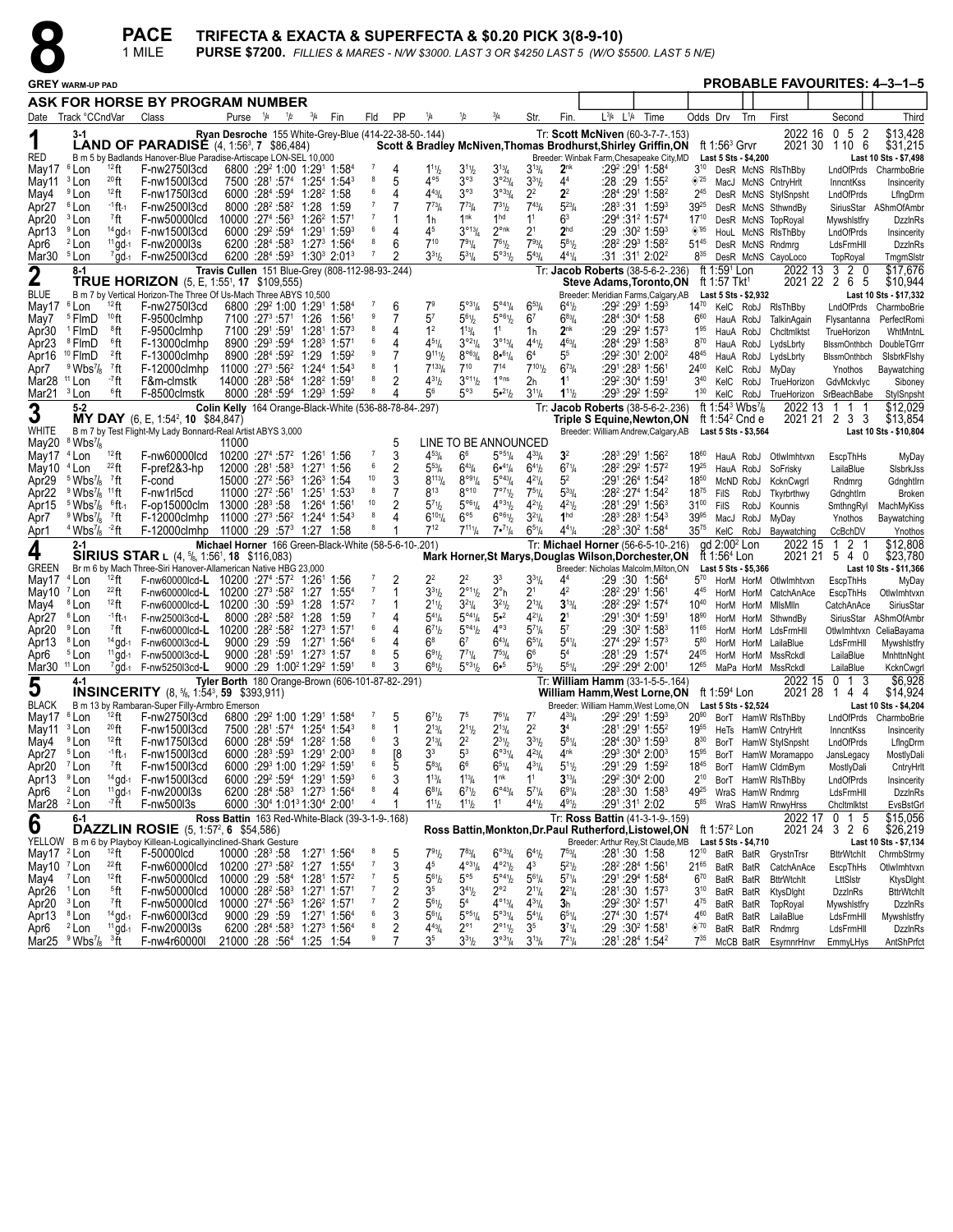

|                                  |                                                                                 |                               | <b>TROT</b><br>1 MILE                                                                   | TRIFECTA & EXACTA & SUPERFECTA & LATE DOUBLE (Races 9 and 10)<br><b>PURSE \$6000.</b> N/W \$1000. LAST 3 OR \$1500. LAST 5 (W/O \$2000. LAST 5 NE) |     |                                                                                                                                               |                     |            |                                      |                                                                      |                                  |                                                   |                                      |                                                                                                                        |                                                     |                              |                                                      |           |                                                            |                                              |                               |
|----------------------------------|---------------------------------------------------------------------------------|-------------------------------|-----------------------------------------------------------------------------------------|----------------------------------------------------------------------------------------------------------------------------------------------------|-----|-----------------------------------------------------------------------------------------------------------------------------------------------|---------------------|------------|--------------------------------------|----------------------------------------------------------------------|----------------------------------|---------------------------------------------------|--------------------------------------|------------------------------------------------------------------------------------------------------------------------|-----------------------------------------------------|------------------------------|------------------------------------------------------|-----------|------------------------------------------------------------|----------------------------------------------|-------------------------------|
|                                  | <b>PURPLE WARM-UP PAD</b>                                                       |                               |                                                                                         |                                                                                                                                                    |     |                                                                                                                                               |                     |            |                                      |                                                                      |                                  |                                                   |                                      |                                                                                                                        |                                                     |                              |                                                      |           | PROBABLE FAVOURITES: 5-2-1-3                               |                                              |                               |
|                                  |                                                                                 |                               | ASK FOR HORSE BY PROGRAM NUMBER                                                         |                                                                                                                                                    |     |                                                                                                                                               |                     |            |                                      |                                                                      |                                  |                                                   |                                      |                                                                                                                        |                                                     |                              |                                                      |           |                                                            |                                              |                               |
|                                  | Date Track °CCndVar                                                             |                               | Class                                                                                   | Purse <sup>1</sup> /4                                                                                                                              | 1/2 | $^{3}/_{4}$<br>Fin                                                                                                                            | Fld                 | PP         | ¼                                    | 1/2                                                                  | $^{3}/_{4}$                      | Str.                                              | Fin.                                 | $L^{3}/_{4}$ $L^{1}/_{4}$                                                                                              | Time                                                |                              | Odds Drv                                             | Trn       | First                                                      | Second                                       | Third                         |
|                                  |                                                                                 |                               |                                                                                         | Lorne House 164 Black-Grey-White (173-20-23-18-.224)                                                                                               |     |                                                                                                                                               |                     |            |                                      |                                                                      |                                  |                                                   |                                      | Tr: Laurie Bako (29-1-4-5-.168)                                                                                        |                                                     |                              | ft $2:022$ Lon                                       |           | 2022 15                                                    | 2 <sub>1</sub><br>$\overline{1}$             | \$9,690                       |
| 1                                |                                                                                 |                               | <b>WHAT CAN I SAY</b> (8, 2:00, 21 \$164,096)                                           |                                                                                                                                                    |     |                                                                                                                                               |                     |            |                                      |                                                                      |                                  |                                                   |                                      | Ashley Bako, Aylmer, ON                                                                                                |                                                     |                              | ft $2:02^3$ Cintn                                    |           | 2021 22 2                                                  | 2 6                                          | \$15,209                      |
| <b>RED</b>                       |                                                                                 |                               | B h 11 by Muscle Mass-Personal Touch-K M Lazer                                          |                                                                                                                                                    |     |                                                                                                                                               | $_{\rm 8}$          |            |                                      |                                                                      | 1 <sup>o</sup> ns                | 1 <sub>ns</sub>                                   |                                      | Breeder: A Knight, Port Stanley, ON                                                                                    |                                                     |                              | Last 5 Sts - \$1,120                                 |           |                                                            |                                              | Last 10 Sts - \$5,880         |
| May18<br>May10 <sup>11</sup> Lon | <sup>3</sup> Lon                                                                | $11$ ft<br>$^{22}$ ft         | Nw3000l3cd<br>Nw75013cd                                                                 |                                                                                                                                                    |     | $8000$ :28 <sup>4</sup> :58 <sup>4</sup> 1:30 2:01 <sup>2</sup><br>6000 :281 :584 1:284 2:00                                                  |                     | 2          | $2^{11}h$<br>$1^{13}$ / <sub>4</sub> | 3 <sup>2</sup><br>1 <sup>ns</sup>                                    | 1 <sup>1</sup>                   | 1 <sup>1</sup>                                    | $5^{51}/4$<br>$3^{23}/4$             |                                                                                                                        | :304 :322 2:022<br>:30 :31ª 2:00ª                   | $22^{25}$<br>7 <sup>55</sup> | HouL BakL<br>HouL BakL                               |           | MrArch<br>FrtnTllrsK                                       | ShoshieDeo<br>MrArch                         | PeterCrown<br>WhatCanISay     |
| May4                             | <sup>2</sup> Lon                                                                | $12$ ft                       | Nw3000l3cd                                                                              | 8000 :284 :59 <sup>2</sup> 1:29                                                                                                                    |     | 1:593                                                                                                                                         |                     | 4          | $4^{51}h$                            | 4 <sup>5</sup>                                                       | $5^{63}$ /4                      | $6^{91}/2$                                        | $6^{103}$ /4                         |                                                                                                                        | $:30:31^2 2:01^4$                                   | $23^{05}$                    | HouL BakL                                            |           | NeonLights                                                 | Savini                                       | Jooner                        |
| Apr27                            | <sup>3</sup> Lon                                                                | -1 ft 1                       | Nw3000l3cd                                                                              |                                                                                                                                                    |     | 8000 :28 <sup>3</sup> :59 <sup>4</sup> 1:30 2:00 <sup>4</sup>                                                                                 | $\overline{7}$      | 3          | $2^{11}h$                            | $2^{11}h$                                                            | $4^{13}/4$                       | $4^{31}/4$                                        | $6^{71}/4$                           |                                                                                                                        | :30²:31ª 2:021                                      | 2960                         | HouL BakL                                            |           | AllMscINSss                                                | PollarHall                                   | Savini                        |
| Apr20                            | <sup>5</sup> Lon                                                                | <sup>7</sup> ft               | Nw3000l3cd                                                                              |                                                                                                                                                    |     | 8000 :291 :59 <sup>2</sup> 1:284 1:581                                                                                                        | 8                   |            | $8^{14}\%$                           | $8^{14}$                                                             | $8^{131}/4$                      | $8^{17}$ <sup>1</sup> / <sub>2</sub>              | $8^{21}$ <sup>1</sup> / <sub>4</sub> |                                                                                                                        | $:29^1:31$ 2:02 <sup>2</sup>                        | $143^{30}$                   | HouL BakL                                            |           | TymlHdn                                                    | AllMscINSss                                  | Willywin                      |
| Apr12                            | <sup>5</sup> Lon                                                                | $12$ ft                       | Nw1000l3cd                                                                              |                                                                                                                                                    |     | 6000 :29 <sup>2</sup> 1:01 1:31 <sup>3</sup> 2:02 <sup>2</sup><br>8000 :28 <sup>3</sup> 1:00 1:30 2:01                                        |                     |            | $1^{11}b$                            | $1^{11}b$                                                            | $1^{11}$ / <sub>2</sub>          | $1^{11}$ / <sub>2</sub>                           | $1\frac{3}{4}$                       |                                                                                                                        | $:30^3:30^4$ 2:02 <sup>2</sup>                      | $\Diamond$ '60               | HouL BakL                                            |           | WhatCanISay                                                | ZrgwjkQn                                     | Jooner                        |
| Apr6<br>Mar29 <sup>4</sup> Lon   | <sup>3</sup> Lon                                                                | $11$ gd-1<br>$-1$ gd-1        | Nw3000l3cd<br>Nw3250l3cd                                                                |                                                                                                                                                    |     | 8000 :29 <sup>2</sup> 1:00 <sup>4</sup> 1:30 <sup>2</sup> 2:01 <sup>4</sup>                                                                   | 8                   | 6<br>3     | $6^{81}/4$<br>$5^{61}/4$             | $6^{7}$ <sup>1</sup> / <sub>2</sub><br>$55\%$                        | $6^{61}/2$<br>$5^{81}/4$         | $4^{51}/2$<br>$6^{13}$                            | $6^{81}/2$<br>$5^{12}$               |                                                                                                                        | :29 <sup>4</sup> :31 <sup>2</sup> 2:02 <sup>3</sup> | 1950<br>$12^{90}$            | HouL BakL                                            |           | Ltstktthsky<br>HouL BakL SpnFrmMgc                         | Savini<br>Ltstktthsky                        | Azucar<br>WkkHnvr             |
|                                  | $5 - 2$                                                                         |                               |                                                                                         | Garrett Rooney 150 Red-White-Black (394-59-59-52-.276)                                                                                             |     |                                                                                                                                               |                     |            |                                      |                                                                      |                                  |                                                   |                                      | Tr: Joseph Shaw (48-3-5-8-.175)                                                                                        |                                                     |                              | ft 1:57 PPk $\frac{5}{8}$                            |           | 2022 20                                                    | 2<br>0<br>3                                  | \$9,474                       |
| $\boldsymbol{2}$                 |                                                                                 |                               | <b>IAM WHAT I AM</b> I (6, $\frac{5}{6}$ , 1:56 <sup>2</sup> , 12 \$72,408)             |                                                                                                                                                    |     |                                                                                                                                               |                     |            |                                      |                                                                      |                                  |                                                   |                                      | Patricia Gibb, London, ON                                                                                              |                                                     |                              | ft 1:56 <sup>2</sup> PPk $\frac{1}{8}$               |           |                                                            | 2021 43 5 4 6                                | \$22,001                      |
| <b>BLUE</b>                      |                                                                                 | $11$ ft:                      | B g 7 by Angus Hall-Zorgwijk Empress-Wesgate Crown                                      |                                                                                                                                                    |     | 8000 :284 :584 1:30 2:01 <sup>2</sup>                                                                                                         |                     |            |                                      |                                                                      | 3 <sup>nk</sup>                  | $4^{23}$ /4                                       | $6^{73}$ /4                          | Breeder: Bruce Cleaver, Corbyville, ON                                                                                 |                                                     | $5^{80}$                     | Last 5 Sts - \$1,970                                 |           |                                                            |                                              | Last 10 Sts - \$7,140         |
| May18<br>May14                   | <sup>3</sup> Lon<br>$2$ Sar $\frac{5}{8}$                                       | $^{27}$ ft $\ddagger$         | Nw3000l3cd-L<br>Nw325013cd-L                                                            | 5000 :284 :59                                                                                                                                      |     | $1:28^3$ 1:58 <sup>4</sup>                                                                                                                    |                     | 2          | $1^{11}b$<br>$4^{41}/4$              | $1\frac{3}{4}$<br>$4^{51}h$                                          | $3°^{21}/4$                      | $5^{51}/4$                                        | $5^{43}$ /4                          | :31':33 2:03                                                                                                           | :29 :30 <sup>4</sup> 1:59 <sup>4</sup>              | $6^{65}$                     | KelC ShaJ<br>CleD ShaJ                               |           | MrArch<br>Willywin                                         | ShoshieDeo<br>WrpAndAHy                      | PeterCrown<br>Jooner          |
| May10 <sup>2</sup> Lon           |                                                                                 | $^{22}$ ft $\ddagger$         | Nw3500l3cd-L                                                                            | 8000 :28 :59                                                                                                                                       |     | 1:28 <sup>4</sup> 1:59 <sup>3</sup>                                                                                                           | 6                   | 4          | 45                                   | $4^{\circ 33}/4$                                                     | $4^{\circ_{13}}/4$               | $4^2$                                             | $5^{31}/4$                           |                                                                                                                        | :29º :31 2:001                                      | 980                          | MooT ShaJ                                            |           | MsclsApInty                                                | Ltstktthsky                                  | ShoshieDeo                    |
| May2                             | <sup>8</sup> Wbs <sup>7</sup> / <sub>8</sub>                                    | $10$ ft $\ddagger$            | Nw3000l5cd-L                                                                            | 13000 :274 :574                                                                                                                                    |     | $1:27$ $1:56^2$                                                                                                                               | 10                  |            | $8^{121}/4$                          | $8^{91}/4$                                                           | $9^{81}/4$                       | $9^{7}$ <sup>1</sup> / <sub>2</sub>               | $10^{83}$ /4                         |                                                                                                                        | $:29:29^3$ 1:581                                    | 2965                         | JamJ ShaJ                                            |           | HoldinAces                                                 | SwansHoney                                   | Wshydtllm                     |
| Apr17                            | $2$ PPk $\frac{5}{8}$                                                           | ft‡                           | Islemile4-L                                                                             |                                                                                                                                                    |     | 11000 :28 :56 <sup>2</sup> 1:25 <sup>3</sup> 1:55 <sup>3</sup>                                                                                | $10$                | 3          | $6^{61}/2$                           | $5^{\circ}7$                                                         | $5^{063} / 4$                    | $5^{53}$ /4                                       | $3^{41}/2$                           |                                                                                                                        | :291 :29 <sup>2</sup> 1:56 <sup>2</sup>             | 1080                         | JamJ ShaJ                                            |           | AdgDLTr                                                    | WslyHnvr                                     | lamWhatIAm                    |
| Apr12                            | $9$ PPk $\frac{5}{8}$                                                           | ft‡                           | Nw2100 I5-L                                                                             |                                                                                                                                                    |     | 5000 :28 <sup>4</sup> :59 <sup>3</sup> 1:28 <sup>2</sup> 1:57 <sup>3</sup>                                                                    | 5                   | 2          | $2^{21}/4$                           | $2^{11}h$                                                            | $4^{23}l_4$                      | $3^{13}/4$                                        | $5^3$                                |                                                                                                                        | :291 :291 1:581                                     | $6^{80}$                     | WalK ShaJ                                            |           | PLJerico                                                   | Phoenician                                   | <b>BillieBlue</b>             |
| Apr3                             | $2$ PPk $\frac{5}{8}$<br>Mar30 $8$ PPk $\frac{5}{8}$                            | ft‡<br>ft‡                    | Fadc ii-L<br>Nw2000 15-L                                                                |                                                                                                                                                    |     | 8000 :28 <sup>3</sup> :57 <sup>2</sup> 1:26 <sup>4</sup> 1:56 <sup>3</sup><br>5000 :28 <sup>4</sup> :57 <sup>3</sup> 1:27 1:57                |                     | Δ<br>5     | $4^{\circ 4}$<br>$2^{11}/4$          | $5^{\circ 4}$ <sup>1</sup> / <sub>2</sub><br>$1^{13}$ / <sub>4</sub> | $6^{91}/2$<br>1 <sup>1</sup>     | $6^{123}/4$<br>$1^{13}$ / <sub>4</sub>            | $6^{18}$<br>$1^{11}/4$               | :29 <sup>2</sup> :30 1:57                                                                                              | $:30^2:31^3$ 2:001                                  | $12^{00}$<br>700             | PenJ ShaJ<br>WalK ShaJ                               |           | ThBgMscl<br>lamWhatIAm                                     | Holton<br>StlSchnr                           | Phoenician<br>AdgDLTr         |
|                                  | 7-2                                                                             |                               |                                                                                         | Tyler Moore 170 Black-Blue-White (288-44-46-46-.294)                                                                                               |     |                                                                                                                                               |                     |            |                                      |                                                                      |                                  |                                                   |                                      | Tr: Joe Pereira (171-18-27-29-.249)                                                                                    |                                                     |                              | ft $Q2:051$ Trrvs                                    |           | 2022<br>$\overline{c}$                                     | 001                                          | \$720                         |
| 3                                |                                                                                 |                               | <b>SG GOLIATH KING</b> $[4, 2:00^2, 8, 571,494)$                                        |                                                                                                                                                    |     |                                                                                                                                               |                     |            |                                      |                                                                      |                                  |                                                   |                                      | Francois Morin, Beauceville, QC                                                                                        |                                                     |                              | ft $2:014$ Trrvs                                     |           |                                                            | 2021 19 2 1 3                                | \$6,336                       |
| WHITE                            |                                                                                 |                               | B g 7 by Lucky Fool-Quinta-Kadabra                                                      |                                                                                                                                                    |     |                                                                                                                                               |                     |            |                                      |                                                                      |                                  |                                                   |                                      | Breeder: Sylvain Grenier, Saint-Rene, QC                                                                               |                                                     |                              | Last 5 Sts - \$720                                   |           |                                                            |                                              | Last 10 Sts - \$4,976         |
| May18                            | <sup>1</sup> Lon                                                                | $11$ ft‡                      | Op8500clm                                                                               |                                                                                                                                                    |     | 6000 :29 1:00 1:30 2:00 2:00                                                                                                                  | 8                   | 2<br>4     | $3^{31}h$                            | $4^{31}/4$<br>32                                                     | $4^{31}/2$<br>$4^{11}/2$         | $4^{43}$ /4                                       | $3^{91}/4$<br>$6^{63}/4$             |                                                                                                                        | :29 <sup>4</sup> :31' 2:02'                         | $3^{40}$                     | MooT PerJ                                            |           | RsRnWhyNt                                                  | ShnSIdr                                      | SgGlthKng                     |
| May1<br>Apr23                    | <sup>1</sup> Trrvs<br><sup>4</sup> Trrvs                                        | $12$ ft $\ddagger$<br>$4$ ft‡ | Nw500pscd<br>Qua                                                                        |                                                                                                                                                    |     | $3700$ :29 <sup>3</sup> :59 <sup>3</sup> 1:29 <sup>2</sup> 1:59 <sup>2</sup><br>$:31^1$ 1:03 <sup>1</sup> 1:34 <sup>3</sup> 2:05 <sup>1</sup> |                     | 3          | $2^{\circ}$ h<br>$1^{11}b$           | $1^{11}h$                                                            | 1 <sup>2</sup>                   | $5^{31}$ / <sub>2</sub><br>1 <sup>1</sup>         | 1 <sub>h</sub>                       |                                                                                                                        | :293 :311 2:004<br>:31º :30ª 2:05ª                  | $11^{50}$<br>nb              | GenS TurL<br>BerP TurL                               |           | PCHsnbrg<br>SgGlthKng                                      | LaaDeeGaa<br>RoyaltyBeer                     | StellaAlpha<br>LBrmnts        |
| Apr16                            | <sup>1</sup> Trrvs                                                              | ®ft‡                          | Qua                                                                                     |                                                                                                                                                    |     | $:30 \quad 1:01^41:33^2 \quad 2:03^4$                                                                                                         |                     | x1         | 32                                   | $3^{21}h$                                                            | $2^{\circ}$ h                    | 2 <sup>1</sup>                                    | $2^{23}$ /4                          |                                                                                                                        | $:31^{\circ} :31$ 2:04 <sup>2</sup>                 | nb                           | BerP TurL                                            |           | PCHsnbrg                                                   | SgGlthKng                                    | MsclsFrvr                     |
| Mar <sub>23</sub>                | $2$ RidC $\frac{5}{8}$                                                          | $1$ gd $\downarrow$ -1 Qua    |                                                                                         |                                                                                                                                                    |     | $:32^2$ 1:05 1:37 <sup>4</sup> 2:09 <sup>3</sup>                                                                                              |                     | 4          | $3^{\circ 9}$                        | 3 <sup>8</sup>                                                       | $3^{921}/4$                      | 2 <sup>1</sup>                                    | $2^{3}/_{4}$                         |                                                                                                                        | $:31^3:31^3$ $2:09^4$                               | nb                           | GuyR TurL                                            |           | FashionKen                                                 | SgGlthKng                                    | CharlieBar                    |
|                                  | Dec26 $12$ RidC $\frac{5}{8}$                                                   |                               | $-2$ gd <sub>+2</sub> Nw30000lcd                                                        |                                                                                                                                                    |     | 6500 :30 <sup>1</sup> 1:00 <sup>4</sup> 1:30 <sup>1</sup> 1:59 <sup>4</sup>                                                                   |                     | Зx         | X7dis                                | X7 dis                                                               | X7dis                            | 7dis                                              | X7 dis                               |                                                                                                                        |                                                     | $34^{60}$                    |                                                      |           | RoyW RoyG UndrcvrStrk                                      | CldNnHnvr                                    | AmigoMio                      |
|                                  |                                                                                 |                               | Dec12 <sup>10</sup> RidC <sup>5</sup> / <sub>8</sub> $^{4}$ gd $\ddagger$ -1 Nw50000lcd |                                                                                                                                                    |     | 6900 :28 <sup>2</sup> :58 <sup>3</sup> 1:27 <sup>4</sup> 1:57 <sup>3</sup>                                                                    | 5                   |            | scratched - vet(sick)                |                                                                      |                                  |                                                   |                                      |                                                                                                                        |                                                     | re                           |                                                      |           | RoyG GloireDream LmcMassGem                                |                                              | FieldGunner                   |
| Dec5                             | $2$ RidC <sup>5</sup> / <sub>8</sub> $-6$ ft <sub>1</sub><br>6-1                |                               | Nw50000lcd                                                                              | Brittany Kennedy Black-White-Red (1-0-0-0-.0)                                                                                                      |     | 6900 :28 :59 <sup>2</sup> 1:28 <sup>3</sup> 1:58                                                                                              |                     | 6          | $6^{111}/2$                          | $5^{\circ 41}/2$ 6 <sup>7</sup>                                      |                                  | $6^{11}$                                          | $6^{141}$                            | Tr: Brittany Kennedy (29-7-7-0-.375)                                                                                   | :29 <sup>4</sup> :30 <sup>4</sup> 2:00 <sup>4</sup> | 47 <sup>10</sup>             |                                                      |           | RoyW RoyG ChqThMgc<br>2022<br>-7                           | RsngRsty<br>$0\quad0\quad0$                  | FieldGunner<br>\$2,600        |
| 4                                |                                                                                 |                               | <b>VICTORIAHASASECRET</b> (5, 2:00 <sup>2</sup> , 9 \$89,565)                           |                                                                                                                                                    |     |                                                                                                                                               |                     |            |                                      |                                                                      |                                  |                                                   |                                      | Brittany Kennedy,Ingersoll,ON                                                                                          |                                                     |                              | ft $2:00^2$ Grvr                                     |           |                                                            | 2021 24 3 4 6                                | \$27,446                      |
| <b>GREEN</b>                     |                                                                                 |                               | B m 6 by Holiday Road-Diamond Victoria-Balanced Image                                   |                                                                                                                                                    |     |                                                                                                                                               |                     |            |                                      |                                                                      |                                  |                                                   |                                      | Breeder: Dean & Ashley Wilson, Kerwood, ON                                                                             |                                                     |                              | Last 5 Sts - \$1,560                                 |           |                                                            |                                              | Last 10 Sts - \$5,960         |
| May18                            | <sup>1</sup> Lon                                                                | $11$ ft                       | Nw1000l3cd                                                                              |                                                                                                                                                    |     | 6000 :293 1:003 1:30 <sup>2</sup> 2:00 <sup>2</sup>                                                                                           | 8                   | 5          | $7^{103}$ /4                         | $7^{71}h$                                                            | $7^{\circ}7$                     | $79\%$                                            | $4^{11}$ <sup>1</sup> / <sub>4</sub> |                                                                                                                        | $:29^4:30^4$ 2:02 <sup>3</sup>                      | $10^{35}$                    |                                                      |           | KenB KenB RsRnWhyNt                                        | ShnSldr                                      | SgGlthKng                     |
| May12<br>Mar15                   | <sup>1</sup> Lon<br><sup>9</sup> Lon                                            | $^{20}$ ft<br>$3$ gd-1        | Qua-t&p<br>Nw1000l3cd-L                                                                 |                                                                                                                                                    |     | :30 1:0011:30 1:59 <sup>2</sup><br>6600 :29 1:02 1:32 2:03 4                                                                                  | 8                   | 2          | $3^{23}$ /4<br>$2^{41}h$             | $3^{41}/4$<br>$2^{13}$ /4                                            | 3 <sup>5</sup><br>4 <sup>4</sup> | 38<br>$5^{91}/2$                                  | $3^{101}/2$<br>$6^{143}$ /4          |                                                                                                                        | :30 :30 2:01 2:<br>:303 :334 2:064                  | nb<br>480                    |                                                      |           | KenB KenB UMkMThnk<br>BorT KenB RunLikeHill                | SisbrkEsy<br>AtIntExprss                     | Vctrhsscrt                    |
| Mar1                             | $4$ Lon                                                                         |                               | $-1$ gd-2 Nw1050l3cd-L                                                                  |                                                                                                                                                    |     | 5000 :283 :59 <sup>2</sup> 1:283 1:594                                                                                                        |                     | 2          | $3^{43}$ /4                          | $3^{33}/4$                                                           | 3 <sup>8</sup>                   | $4^{111}/2$                                       | $5^{19}$ <sup>1</sup> / <sub>2</sub> | vs:30 :33 <sup>2</sup> 2:03 <sup>3</sup>                                                                               |                                                     | $1^{40}$                     |                                                      |           | BorT KenB ZckTThMx                                         | DstylnThndr                                  | Avuncular<br>Avuncular        |
| Feb15 <sup>1</sup> Lon           |                                                                                 | -7ft                          | Nw1500l3cd-L                                                                            |                                                                                                                                                    |     | 7000 :29 1:00 1:31 2:03                                                                                                                       |                     | [8         | $5^{63}$ /4                          | $5^{63}$ /4                                                          | $5^{33}$ / <sub>4</sub>          | $6^{51}/4$                                        | $5^{61}/4$                           |                                                                                                                        | :301:32 2:041                                       | $3^{10}$                     |                                                      |           | BorT KenB FluffMeUp                                        | NeonLights                                   | EtrnIJwl                      |
| Jan26                            | <sup>5</sup> Lon                                                                | -12 ft                        | Nw2500l3cd                                                                              |                                                                                                                                                    |     | 6000 :291 1:00 1:293 2:003                                                                                                                    |                     | 6          | $3^{31}/4$                           | $4^{33}$ /4                                                          | 5 <sup>3</sup>                   | $4^{41}$                                          | 4 <sup>2</sup>                       | :29 <sup>2</sup> :30 <sup>4</sup> 2:01                                                                                 |                                                     | $32^{20}$                    |                                                      | BorT KenB | Ltstktthsky                                                | WhatCanISay                                  | VilfrnchAs                    |
| Jan19                            | <sup>4</sup> Lon                                                                |                               | -6 gd-2 Nw3500l3cd                                                                      |                                                                                                                                                    |     | 8000 :291 1:00 1:294 2:014                                                                                                                    | 8                   | 5          | $5^{63}$ /4                          | $5^{61}/4$                                                           | $6^{71}/2$                       | $5^{63}$ /4                                       | 44                                   |                                                                                                                        | :30 :31º 2:02ª                                      | $5^{45}$                     | BorT KenB                                            |           | IrshThndr                                                  | YCntHbt                                      | KrsMGdnght                    |
| Jan12 <sup>8</sup> Lon           |                                                                                 | -1 ft                         | Nw3500l3cd                                                                              |                                                                                                                                                    |     | 8000 :28 <sup>2</sup> :58 <sup>3</sup> 1:28 1:58 <sup>4</sup>                                                                                 |                     |            | $2^2$                                | $2^{11}h$                                                            | $3^{23}/4$                       | 3 <sup>3</sup>                                    | $5^{53}/4$                           | :294 :31 <sup>2</sup> 2:00                                                                                             |                                                     | 4 <sup>25</sup>              |                                                      |           | BorT KenB SpnFrmMgc                                        | Sicario                                      | Azucar<br>\$1,080             |
| 5                                | $9 - 5$                                                                         |                               | <b>DART GUY</b> $\downarrow$ (3, $\frac{5}{6}$ , 1:57 <sup>3</sup> , 3 \$35,485)        | Colin Kelly 164 Orange-Black-White (536-88-78-84-.297)                                                                                             |     |                                                                                                                                               |                     |            |                                      |                                                                      |                                  |                                                   |                                      | Tr: Francis Guillemette (98-21-14-10-.327)<br>Francis Guillemette, ON-Gestion A&a Belanger Inc, Marc Lacoursiere, QC   |                                                     |                              |                                                      |           | - 8<br>2022<br>2021 4                                      | $0\quad 0$<br>0<br>$\mathbf 0$<br>$0\quad 0$ | \$1,232                       |
| <b>BLACK</b>                     |                                                                                 |                               | B q 5 by Muscle Mass-Whitesand Electra-Angus Hall                                       |                                                                                                                                                    |     |                                                                                                                                               |                     |            |                                      |                                                                      |                                  |                                                   |                                      | Breeder: Joanne Wray, Rockwood, ON                                                                                     |                                                     |                              | Last 5 Sts - \$1,080                                 |           |                                                            |                                              | Last 10 Sts - \$2,312         |
|                                  | May18 <sup>1</sup> Lon                                                          |                               | $11$ ft $\ddagger$ Nw1000l3cd                                                           |                                                                                                                                                    |     | $6000 \cdot 29^3 1 \cdot 00^3 1 \cdot 30^2 2 \cdot 00^2$ 8                                                                                    |                     | 3          | $4^{51}$ /4                          | $3^{931}/4$                                                          | $2^{\circ$ hd                    |                                                   |                                      | 1x <sup>11</sup> / <sub>4</sub> x7p8 <sup>191</sup> / <sub>4</sub> :29 <sup>1</sup> :33 <sup>4</sup> 2:04 <sup>1</sup> |                                                     |                              |                                                      |           | <sup>6'60</sup> KelC GuiF RsRnWhyNt                        | ShnSldr                                      | SgGlthKng                     |
|                                  | May14 <sup>10</sup> FlmD                                                        | 20 ft‡                        | Nw1501l3cd                                                                              |                                                                                                                                                    |     | 6000 :28 <sup>2</sup> :58 <sup>3</sup> 1:28 1:57 <sup>4</sup>                                                                                 | 9<br>6              | 8<br>3     | $8^{12}$<br>$4^{63}/4$               | $8^{81}$ / <sub>2</sub>                                              | $7^{61}/2$<br>$5^5$              | 791/4                                             | $5^{71}h$<br>$5^{113}/4$             | :29 :30 1:591                                                                                                          |                                                     | $16^{05}$                    | KelC GuiF                                            |           | Insanity                                                   | MgcsLckyChrm                                 | YCntHbt                       |
|                                  | Apr30 <sup>5</sup> FlmD<br>Apr23 <sup>5</sup> FlmD                              | ®ft‡<br>®ft‡                  | Nw1500l3cd<br>Nw1580l3cd                                                                |                                                                                                                                                    |     | 6000 :294 1:004 1:30 <sup>2</sup> 1:59 <sup>2</sup><br>6000 :294 1:001 1:293 1:59                                                             |                     |            | $x8^{161}/4$                         | $4^{43}$ / <sub>4</sub><br>$8^{153}/4$                               | $8^{13}$                         | $5^{8}$ <sup>1</sup> / <sub>2</sub><br>$7^{171}h$ | $8^{191}/2$                          |                                                                                                                        | $:29^3:30^2$ 2:01 <sup>4</sup><br>:284 :303 2:024   | $3^{45}$<br>$6^{25}$         | HeTs DufJ<br>HeTs DufJ                               |           | Mackjustice<br>AussieLover                                 | MstrWlkr<br>ArchHall                         | Ycldbthtgrl<br><b>YCntHbt</b> |
|                                  | Apr16 <sup>9</sup> FlmD                                                         | $2$ ft $\ddagger$             | Nw1500l3cd                                                                              |                                                                                                                                                    |     | 6000 :301 1:01 1:31 2:004                                                                                                                     | 9                   | $\sqrt{3}$ | $6^{61}/4$                           | $5^{\circ 6}\%$                                                      | $3^{013}/4$                      | $3^{33}/4$                                        | 4 <sup>5</sup>                       |                                                                                                                        | :291:302 2:014                                      | $1^{90}$                     | HeTs DufJ                                            |           | LsBllyklmg                                                 | MscISpII                                     | Insanity                      |
| Apr7                             | $8$ Wbs $\frac{7}{8}$ $7$ ft:                                                   |                               | Nw395015cd                                                                              |                                                                                                                                                    |     | 13000 :28 :59 1:27 <sup>4</sup> 1:56 <sup>1</sup>                                                                                             | -7                  | 2          | $5^{81}/4$                           | $5^{7}$ <sup>1</sup> / <sub>4</sub>                                  | $6^{63}/4$                       | 6 <sup>9</sup>                                    | $6^{14}$                             | :284:2941:59                                                                                                           |                                                     | 4740                         | ChrC DufJ                                            |           | HorseTrader                                                | TrsrdT                                       | LfWIILvd                      |
|                                  | Mar25 $1$ Wbs <sup>7</sup> / <sub>8</sub> $3$ ft $\ddagger$                     |                               | Cond                                                                                    | 15000 :294 :59                                                                                                                                     |     | 1:28 <sup>1</sup> 1:57 <sup>2</sup>                                                                                                           | $_{9}$              | 8          | $7^{113}/4$                          | $7^{11}$                                                             | $7^{83}$ / <sub>4</sub>          | $7^{83}$ /4                                       | $7^{113}$ /4                         |                                                                                                                        | :284 :294 1:594                                     | $81^{45}$                    | ChrC DufJ                                            |           | OddsOnAmthyst Arrakis                                      |                                              | Exemplar                      |
|                                  | Mar18 <sup>4</sup> Wbs <sup>7</sup> / <sub>8</sub> <sup>8</sup> ft <sup>1</sup> |                               | Nw300015cd                                                                              |                                                                                                                                                    |     | 13000 :27 <sup>3</sup> :58 <sup>1</sup> 1:28 <sup>2</sup> 1:57                                                                                | 10                  | 2          | $7^{71}$ /4                          | $7^{73}$ /4                                                          | $8^{73}/4$                       | $9^{83} / 4$                                      | 9p8 <sup>7</sup>                     |                                                                                                                        | :301:282 1:582                                      |                              | 6965 ChrC DufJ                                       |           | TrsrdT                                                     | FitBitt                                      | Goaltender                    |
| 6                                | 4-1                                                                             |                               | <b>UNPOLISHED</b> L $(3, 7), 1:58^2, 5$ \$29,545)                                       | J Bradley Harris 151 White-Green-Black (219-29-29-19-.234)                                                                                         |     |                                                                                                                                               |                     |            |                                      |                                                                      |                                  |                                                   |                                      | Tr: R Joseph Squires (70-11-3-13-.242)<br>R Squires, Guelph, ON-Crazy Parrot Farmilc, Leander, TX                      |                                                     |                              | ft 1:58 <sup>2</sup> Hop <sup>7</sup> / <sub>8</sub> |           |                                                            | 2022 5 0 0 0<br>2021 21 5 5 3                | \$300<br>\$29,245             |
|                                  |                                                                                 |                               | YELLOW Br m 4 by Musclesprinctonian-Abs Super Hall-Super Catch                          |                                                                                                                                                    |     |                                                                                                                                               |                     |            |                                      |                                                                      |                                  |                                                   |                                      | Breeder: Libby Myers, Napoleon, MI                                                                                     |                                                     |                              | Last 5 Sts - \$300                                   |           |                                                            |                                              | Last 10 Sts - \$11,665        |
| May7                             | 1 FlmD                                                                          | $10$ ft                       | Nw1500l3cd-L                                                                            |                                                                                                                                                    |     | 5700 :284 1:00 1:294 1:584                                                                                                                    |                     | 4          | $3^{31}h$                            | 3 <sup>3</sup>                                                       | $3^{031}/2$                      | $6^{91}/2$                                        | $6^{133}/4$                          |                                                                                                                        | :294 :31 <sup>1</sup> 2:01 <sup>3</sup>             |                              |                                                      |           | 27 <sup>95</sup> RyaJ SquR TtConway                        | Dicentra                                     | AtIntExprss                   |
|                                  | Apr23 <sup>5</sup> FlmD                                                         | $^6$ ft                       | Nw1580l3cd                                                                              |                                                                                                                                                    |     | 6000 :294 1:001 1:293 1:59                                                                                                                    |                     | 6          | $2^{13}/4$                           | $2^{23}$ /4                                                          | $3^{41}/2$                       | 38                                                | $5^{14}$                             |                                                                                                                        | :293:312 2:014                                      |                              |                                                      |           | 1185 RyaJ SquR AussieLover                                 | ArchHall                                     | YCntHbt                       |
| Apr15 <sup>4</sup> Lon           | <sup>10</sup> FlmD                                                              | <sup>7</sup> ft<br>$^{2}$ ft  | Nw25000lcd<br>Nw3r31600lcd                                                              |                                                                                                                                                    |     | 8600 :284 :59 <sup>2</sup> 1:291 1:594<br>$9300 : 284: 592 1:294 2:004$                                                                       | $\overline{7}$<br>8 | 7<br>3     | 2 <sup>2</sup><br>$1^{11}h$          | $3^{21}h$                                                            | $5^{31}/4$                       | $6^{61}/4$<br>2 <sup>1</sup>                      | $7^{143}/4$<br>$6^{43}/4$            |                                                                                                                        | :30 :33 2:024<br>$:30^2:32$ 2:01 <sup>4</sup>       | $7^{45}$                     |                                                      |           | BorT SquR MkThKnght<br>6 <sup>40</sup> MooT SquR JcksnStrm | MvnTThTp                                     | <b>DimanteVic</b>             |
| Apr3                             | Mar27 $1$ FlmD                                                                  | - <sup>8</sup> ft-1           | Nw3r30800lcd                                                                            |                                                                                                                                                    |     | 9300 :29 1:00 21:31 2:01 3                                                                                                                    | -7                  |            | $X7^{12}$                            | $1^{11}h$<br>$7^{18}$                                                | 1 <sub>h</sub><br>7dis           | 6dis                                              | 6dis                                 |                                                                                                                        |                                                     |                              |                                                      |           | 29 <sup>40</sup> RyaJ SquR FlngnDstny                      | OffRdHnvr<br>Dirt                            | MkThKnght<br><b>JcksnStrm</b> |
|                                  | Mar18 <sup>7</sup> Wbs <sup>7</sup> / <sub>8</sub>                              | ®ft                           | Qua                                                                                     |                                                                                                                                                    |     | :29 <sup>2</sup> 1:00 <sup>3</sup> 1:30 <sup>4</sup> 2:00 <sup>2</sup>                                                                        |                     | -1         | $2^{21}h$                            | 3 <sup>2</sup>                                                       | $3^{031}/4$                      | $2^{11}/2$                                        | $3\frac{3}{4}$                       |                                                                                                                        | :30 <sup>2</sup> :29 <sup>1</sup> 2:00 <sup>3</sup> |                              |                                                      |           | nb MooT SquR MhnSlstr                                      | KvnAnthny                                    | Unpolished                    |
| Oct9                             | <sup>2</sup> Nor                                                                | ft                            | 3fbrfut                                                                                 |                                                                                                                                                    |     | 13706 :284 1:00 1:30 <sup>3</sup> 2:00 <sup>2</sup>                                                                                           | 5                   | 3          | $2^1$                                | 2 <sup>1</sup>                                                       | $2^2$                            | $2^{1}$                                           | $2^{33}/4$                           |                                                                                                                        | $:30^{4}:30^{1}$ 2:01 <sup>1</sup>                  |                              |                                                      |           | nr TayC TayC WishfulMar                                    | Unpolished                                   | ShzMrcds                      |
| Sep29 <sup>5</sup> Fwvl          |                                                                                 | ft-2                          | 3ft                                                                                     |                                                                                                                                                    |     | 7567 :301 1:00 1:301 2:022                                                                                                                    | 5                   | 1          | 2 <sup>5</sup>                       | 2 <sup>5</sup>                                                       | $2^8$                            | 25                                                | $2^3$                                | :30 <sup>4</sup> :31 <sup>1</sup> 2:03                                                                                 |                                                     |                              |                                                      |           | nb TayC TayC ShzMrcds                                      |                                              | Unpolished ShyPrincess        |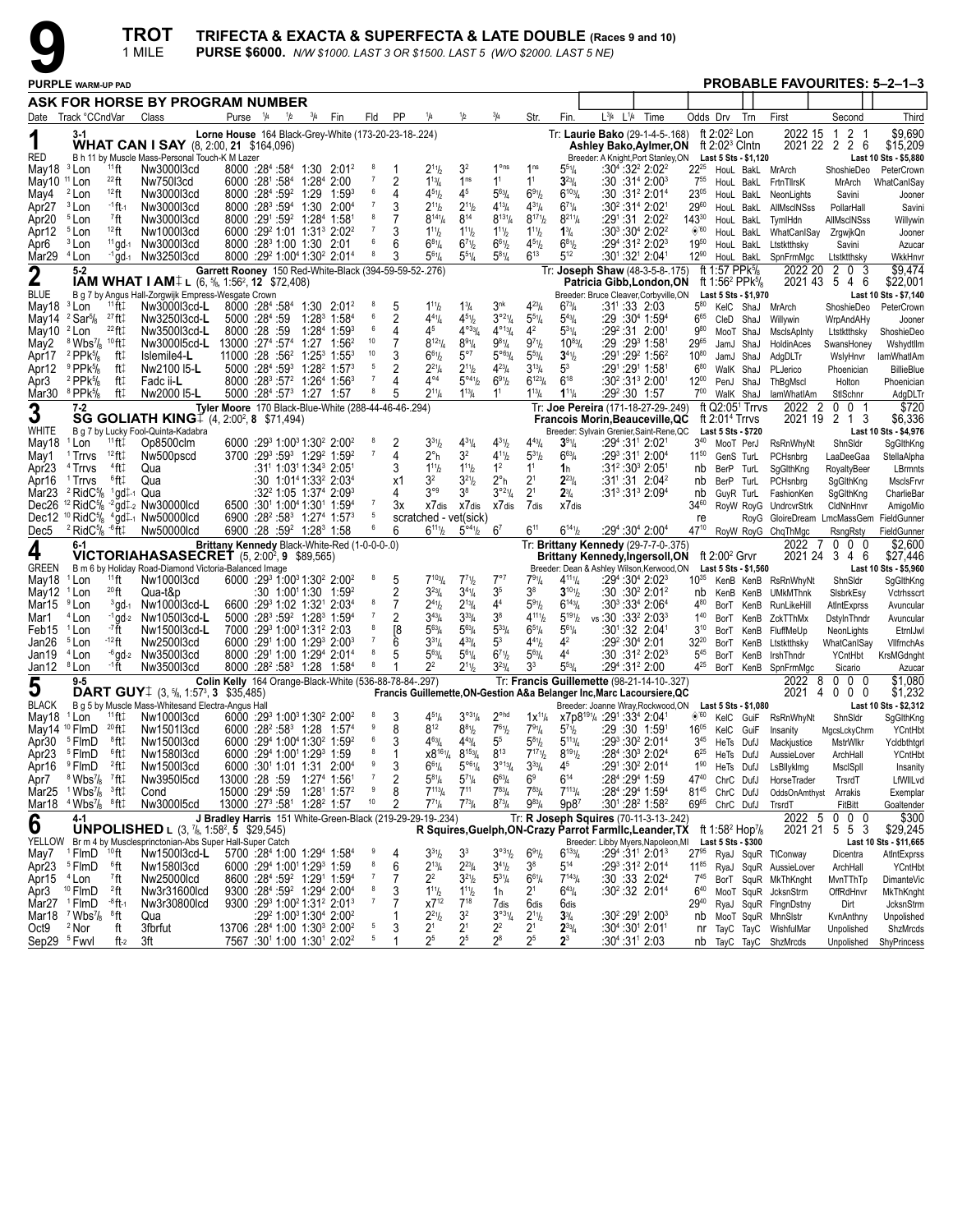$PACE$ <sub>1 MILE</sub>

### **TRIFECTA & EXACTA & SUPER HI-5**

PURSE \$10000. HORSES & GELDINGS - N/W \$5500. LAST 3 (W/O \$7500. LAST 5 N/E) A.E. CLAIMING \$25000. (W-ALL) A.E. N/W \$67500. LIFETIME (W-ALL)

|                                | <b>TAN WARM-UP PAD</b>                             |                               |                                                                                                               |                                                                                                                            |                     |               |                                                                                                                                                          |            |                     |           |                                                            |                                           |                                           |                                           |                                        |                                                                                                    |      |                                            |                                                      |                                                                               |                                                     |                                               | <b>PROBABLE FAVOURITES: 2-1-8-3</b> |
|--------------------------------|----------------------------------------------------|-------------------------------|---------------------------------------------------------------------------------------------------------------|----------------------------------------------------------------------------------------------------------------------------|---------------------|---------------|----------------------------------------------------------------------------------------------------------------------------------------------------------|------------|---------------------|-----------|------------------------------------------------------------|-------------------------------------------|-------------------------------------------|-------------------------------------------|----------------------------------------|----------------------------------------------------------------------------------------------------|------|--------------------------------------------|------------------------------------------------------|-------------------------------------------------------------------------------|-----------------------------------------------------|-----------------------------------------------|-------------------------------------|
|                                |                                                    |                               | ASK FOR HORSE BY PROGRAM NUMBER                                                                               |                                                                                                                            |                     |               |                                                                                                                                                          |            |                     |           |                                                            |                                           |                                           |                                           |                                        |                                                                                                    |      |                                            |                                                      |                                                                               |                                                     |                                               |                                     |
|                                | Date Track °CCndVar                                |                               | Class                                                                                                         |                                                                                                                            | Purse $\frac{1}{4}$ | $\frac{1}{2}$ | $^{3}/_{4}$                                                                                                                                              | Fin        | Fld                 | <b>PP</b> | 1/4                                                        | 1/2                                       | $^{3}/_{4}$                               | Str.                                      | Fin.                                   | L3/4 L1/4                                                                                          | Time | Odds Drv                                   |                                                      | Trn                                                                           | First                                               | Second                                        | Third                               |
|                                | 9-5                                                |                               |                                                                                                               | Tyler Moore 170 Black-Blue-White (288-44-46-46-.294)                                                                       |                     |               |                                                                                                                                                          |            |                     |           |                                                            |                                           |                                           |                                           |                                        | Tr: Garry Macdonald (54-8-8-6-.267)                                                                |      |                                            | ft 1:55 <sup>1</sup> Lon                             |                                                                               | 2022 15                                             | 6<br>4<br>2                                   | \$42,456                            |
|                                |                                                    |                               | YS DELIGHT (4, 1:54 <sup>3</sup> , 10 \$66,879)                                                               |                                                                                                                            |                     |               |                                                                                                                                                          |            |                     |           |                                                            |                                           |                                           |                                           |                                        | Garry Macdonald, Dundas, ON                                                                        |      |                                            | ft 1:54 $3$ Grvr                                     |                                                                               |                                                     | 3<br>2021 14 4 7                              | \$24,423                            |
| RED<br>May17 <sup>5</sup> Lon  |                                                    | $12$ ft                       | B h 5 by Bettors Delight-Kiss Baby Kiss-Western Ideal<br>Nw65000lcd                                           | $10200$ :27 <sup>3</sup> :57 <sup>4</sup> 1:26 <sup>2</sup> 1:56 <sup>1</sup>                                              |                     |               |                                                                                                                                                          |            |                     | 6         |                                                            | 7 <sup>6</sup>                            | $8^{61}$                                  | $8^{6}$ <sup>1</sup> / <sub>2</sub>       | 82                                     | Breeder: Yves Sarrazin, La Presentation, QC                                                        |      | 595                                        |                                                      | Last 5 Sts - \$10,200                                                         | MooT MacG SblAttck                                  | PLOliver                                      | Last 10 Sts - \$26,000<br>Uchsmkssm |
| May10 <sup>10</sup> Lon        |                                                    | $^{22}$ ft                    | Nw65000I                                                                                                      | 10200 :273 :561 1:252 1:552                                                                                                |                     |               |                                                                                                                                                          |            |                     | 2         | $3^{31}/4$                                                 | $2^{\circ}$ h                             | 1 <sup>onk</sup>                          | 2 <sup>hd</sup>                           | $2^{23}$ / <sub>4</sub>                | :291:303 1:56                                                                                      |      | $\circledcirc$ '90                         |                                                      |                                                                               | MooT MacG Uchsmkssm                                 | YsDelight                                     | HllysTrsr                           |
| May3                           | <sup>9</sup> Lon                                   | $11$ SY-1                     | Nw65000lcd                                                                                                    | $10200$ :28 :57 <sup>1</sup> 1:26 <sup>4</sup> 1:57                                                                        |                     |               |                                                                                                                                                          |            |                     |           | $7^{10}$                                                   | $6^{\circ 51}$                            | $6^{\circ 4}$                             | $6^{43}/4$                                | $2^{11}/2$                             | :29º :29ª 1:57ª                                                                                    |      | $2^{55}$                                   |                                                      |                                                                               | MooT MacG HllysTrsr                                 | YsDelight                                     | Bttrbflyn                           |
| Apr19                          | <sup>6</sup> Lon                                   | $^{2}$ gd-1                   | Nw60000lcd                                                                                                    | $10200$ :28 :57 <sup>1</sup> 1:25 <sup>4</sup> 1:55 <sup>4</sup>                                                           |                     |               |                                                                                                                                                          |            | 8                   | 7         | $8^{12}$ <sup>1</sup> / <sub>4</sub>                       | $8^{123}/4$                               | $8^{\circ 93}/4$                          | 8 <sup>9</sup>                            | $6^{41}/4$                             | :28:28 <sup>4</sup> 1:56 <sup>3</sup>                                                              |      | $5^{80}$                                   |                                                      |                                                                               | MooT MacG RylRngd                                   | <b>BttrsVctry</b>                             | PLOliver                            |
| Apr12                          | <sup>10</sup> Lon                                  | $12 +$                        | Nw60000lcd                                                                                                    | 10200 :27 <sup>4</sup> :57 <sup>3</sup> 1:25 <sup>4</sup> 1:55 <sup>1</sup>                                                |                     |               |                                                                                                                                                          |            | 7<br>6              | 6         | $2^{11}h$                                                  | $3^{13}/4$<br>46                          | 3 <sup>2</sup><br>$5^{\circ 4}$           | $3^{13}/4$                                | 1h                                     | :281:29 1:551                                                                                      |      | ◈1 <sup>40</sup>                           |                                                      |                                                                               | MooT MacG YsDelight                                 | HilysTrsr                                     | PLOliver                            |
| Apr5                           | $10$ Lon<br>8-5                                    | $11$ ft                       | Nw55000lcd<br>CL \$25000                                                                                      | 10000 :28 :57 <sup>4</sup> 1:26 <sup>2</sup> 1:55 <sup>1</sup><br>Travis Henry 170 Light Blue-White (797-140-139-100-.314) |                     |               |                                                                                                                                                          |            |                     |           | 4 <sup>5</sup>                                             |                                           |                                           | 46                                        | $2^{41}/4$                             | :281:284 1:56<br>Tr: Tyler Nostadt (173-56-32-16-.457)                                             |      | ◈1"                                        | ft 1:56 <sup>2</sup> Flmd                            |                                                                               | MooT MacG Uchsmkssm<br>2022 17                      | YsDelight<br>3<br>41                          | PLOliver<br>\$29,750                |
| $\mathbf 2$                    |                                                    |                               | <b>JAYDENS PLACE</b> L (6, $\frac{7}{6}$ , 1:51 <sup>2</sup> , 17 \$232,489)                                  |                                                                                                                            |                     |               |                                                                                                                                                          |            |                     |           |                                                            |                                           |                                           |                                           |                                        | <b>Francois Morin, Beauceville, QC</b>                                                             |      |                                            |                                                      | ft 1:52 <sup>4</sup> Wbs <sup>7</sup> / <sub>8</sub>                          | 2021 32                                             | 735                                           | \$55,234                            |
| <b>BLUE</b>                    |                                                    |                               | B g 9 by Vintage Master-Victorias Place-Village Jiffy                                                         |                                                                                                                            |                     |               |                                                                                                                                                          |            |                     |           |                                                            |                                           |                                           |                                           |                                        | Breeder: Cockshutt Stable, Carman Hie Stable Inc, Rockwood, ON                                     |      |                                            |                                                      | Last 5 Sts - \$9,155                                                          |                                                     |                                               | Last 10 Sts - \$16,305              |
| May17 <sup>9</sup> Lon         |                                                    | $12$ ft                       | Preferred-3-L                                                                                                 | $10500$ :27 <sup>4</sup> :57 <sup>3</sup> 1:26 <sup>2</sup> 1:55 <sup>4</sup>                                              |                     |               |                                                                                                                                                          |            |                     | 5         | $1^{13}/4$                                                 | $1^{13}$ /4                               | 2h                                        | 1 <sup>hd</sup>                           | $4^{13}$ / <sub>4</sub>                | :28 <sup>4</sup> :29 <sup>4</sup> 1:561                                                            |      | 295                                        |                                                      |                                                                               | MooT NosT JJPowerball                               | MdrnWrtr                                      | CsmrRchP                            |
| May10<br>May3                  | <sup>8</sup> Lon<br><sup>6</sup> Lon               | $^{22}$ ft<br>$11$ SV-1       | Preferred-3-L<br>Nw3500l3cd-L                                                                                 | 10500 :27 <sup>3</sup> :57 1:25<br>8000 :281 :584                                                                          |                     |               | 1:28 <sup>1</sup> 1:57 <sup>4</sup>                                                                                                                      | 1:54       | 6                   | 1<br>2    | $2^{11}h$<br>$1^{13}$ / <sub>4</sub>                       | $2^{11}h$<br>$1^{11}h$                    | $2^{11}/2$<br>$1^{11}$ / <sub>2</sub>     | 2 <sup>1</sup><br>$1^{11}$ / <sub>2</sub> | $2\frac{3}{4}$<br>1 <sup>1</sup>       | :28 :29 1:541<br>:29 <sup>2</sup> :29 <sup>3</sup> 1:57 <sup>4</sup>                               |      | $5^{45}$<br>$\diamondsuit$ 1 <sup>05</sup> |                                                      | CulT NosT                                                                     | MooT NosT PmbrkLgcyN<br>JydnsPlc                    | JydnsPlc<br>MntnncMn                          | HarryG<br>OffcrJns                  |
| Apr <sub>26</sub>              | <sup>7</sup> Lon                                   | 5 <sup>6</sup>                | Pref-2&3-hcp-L                                                                                                | 13000 :28 :57 <sup>3</sup>                                                                                                 |                     |               | 1:26                                                                                                                                                     | $1:55^{4}$ | 6                   | 3         | $4^{43}$ /4                                                | $4^{\circ 3}$ <sup>1</sup> / <sub>4</sub> | $5^{\circ 4}$ <sup>1</sup> / <sub>4</sub> | $4^{31}/2$                                | $5^1$                                  | :28ª :291 1:56                                                                                     |      | $10^{10}$                                  | SorA NosT                                            |                                                                               | Racemup                                             | ClvrChrctr                                    | PmbrkLgcyN                          |
| Apr14                          | $4$ Wbs $\frac{7}{8}$                              | ®ft                           | 17000clmhp-Lc 13000 :27 <sup>2</sup> :56                                                                      |                                                                                                                            |                     |               | 1:25                                                                                                                                                     | 1:54       |                     |           | $3^{31}$                                                   | $3^{023}/4$                               | $2^{\circ}$ hd                            | 3 <sup>3</sup> / <sub>4</sub>             | $4^{21}b$                              | $:28^2:29^2$ 1:54 <sup>2</sup>                                                                     |      | $27^{35}$                                  | DruJ RiIT                                            |                                                                               | AByNmdSzz                                           | MchnATrck                                     | MssnThr                             |
| Apr1                           | $8$ Wbs <sup>7</sup> / <sub>8</sub> $-2$ ft        |                               | 17000clmhp-L 13000 :27 <sup>2</sup> :57 <sup>1</sup> 1:26 <sup>1</sup> 1:55 <sup>4</sup>                      |                                                                                                                            |                     |               |                                                                                                                                                          |            | $\overline{7}$      | 5         | $3^{31}h$                                                  | $3^{31}h$                                 | $5^{31}/2$                                | $5^{31}/4$                                | $3^{13}/4$                             | :29 :29 1:561                                                                                      |      | $5^{10}$                                   | RoyL RilT                                            |                                                                               | AByNmdSzz                                           | <b>BttrNtbttrA</b>                            | JydnsPlc                            |
| 3                              | 4-1                                                |                               |                                                                                                               | Michael Horner 166 Green-Black-White (58-5-6-10-.201)                                                                      |                     |               |                                                                                                                                                          |            |                     |           |                                                            |                                           |                                           |                                           |                                        | Tr: Michael Horner (56-6-5-10-.216)                                                                |      |                                            | ft 1:54 Lon                                          |                                                                               | 2022 10                                             | 2<br>0<br>2<br>$3\overline{2}$ $\overline{2}$ | \$10,100                            |
| WHITE                          |                                                    |                               | <b>HEZA HANDY MAN</b> (5, 1:54, <b>14</b> \$65,562)<br>B h 5 by Big Jim-Cassidy Seelster-Camluck              |                                                                                                                            |                     |               |                                                                                                                                                          |            |                     |           |                                                            |                                           |                                           |                                           |                                        | <b>Mark Horner, St Marys, ON</b><br>Breeder: Mark & Stephanie Horner, St Marys, ON                 |      |                                            | ft 1:55 <sup>2</sup> Sar <sup>5</sup> / <sub>8</sub> | Last 5 Sts - \$6,300                                                          | 2021 15                                             |                                               | \$16,070<br>Last 10 Sts - \$10,100  |
| May17                          | <sup>9</sup> Lon                                   | $12$ ft                       | Preferred-3                                                                                                   |                                                                                                                            |                     |               | 10500 :27 <sup>4</sup> :57 <sup>3</sup> 1:26 <sup>2</sup> 1:55 <sup>4</sup>                                                                              |            |                     |           | $3^{33}$ /4                                                | $4^{41}$ /4                               | $6^{41}/2$                                | $6^{51}/2$                                | $6^{31}/2$                             | :28 <sup>4</sup> :291 1:56 <sup>2</sup>                                                            |      | ◈1"                                        |                                                      |                                                                               | HorM HorM JJPowerball                               | MdrnWrtr                                      | CsmrRchP                            |
| May11                          | <sup>4</sup> Lon                                   | $^{20}$ ft                    | Nw1000pscd                                                                                                    |                                                                                                                            |                     |               | $9000 : 27^2 : 56^3$ 1:25 <sup>3</sup> 1:54                                                                                                              |            | 8                   | 4i        | $5^{61}$                                                   | $6^{\circ 4}$ <sup>1</sup> / <sub>2</sub> | 2• <sup>1</sup>                           | 1 <sup>3</sup>                            | $1^{53}/4$                             | :28 <sup>2</sup> :28 <sup>1</sup> 1:54                                                             |      | $\diamond$ '85                             |                                                      |                                                                               | KelC HorM HzHndyMn                                  | MksPwrhs                                      | WilsonWall                          |
| May3                           | <sup>11</sup> Lon                                  | $11$ SV-1                     | Nw1000pscd                                                                                                    |                                                                                                                            |                     |               | 7500 :274 :58 <sup>2</sup> 1:27 <sup>2</sup> 1:574                                                                                                       |            | 8<br>8              | 4         | $7^{101}$                                                  | $8^{93}/4$                                | $8^{\circ 61}/2$                          | $7^{61}/4$                                | 3 <sup>hd</sup>                        | :281:291 1:574                                                                                     |      | $17^{10}$                                  |                                                      |                                                                               | HorM HorM CIrdBck                                   | BckstrtLwyr                                   | HzHndyMn                            |
| Apr <sub>26</sub><br>Apr19     | <sup>9</sup> Lon<br>$10$ Lon                       | 5 <sup>6</sup><br>$^{2}$ gd-1 | Nw1250pscd<br>Nw1250pscd                                                                                      | 7500 :27 <sup>3</sup> :57                                                                                                  |                     |               | $1:25^3$ 1:56<br>7500 :28 :59 1:27 <sup>3</sup> 1:57 <sup>3</sup>                                                                                        |            | $\overline{7}$      | 4         | $7^{91}/4$<br>$3^{33}/4$                                   | $7^{81}h$<br>$4^{41}/4$                   | 7°61/2<br>$4^{31}/2$                      | 8 <sup>9</sup><br>$3^{21}/2$              | $7^7$<br>3 <sup>3</sup>                | $:28^1:30^3$ 1:57 <sup>2</sup><br>$:28^2:30$ 1:581                                                 |      | $10^{25}$<br>$12^{95}$                     |                                                      | HorM HorM                                                                     | MdrnWrtr<br>HorM HorM MdrnWrtr                      | Nsprtpnntndd                                  | PrstgSlstr MrCheeseman<br>HzHndyMn  |
| Apr12                          | <sup>7</sup> Lon                                   | $12$ ft                       | Nw1250pscd                                                                                                    |                                                                                                                            |                     |               | 7500 :281 :574 1:26 1:551                                                                                                                                |            | 7                   | 4         | $6^8$                                                      | $7^{81}h$                                 | $7^{51}/4$                                | 6 <sup>6</sup>                            | $7^{71}/4$                             | :27 <sup>3</sup> :29 <sup>3</sup> 1:56 <sup>3</sup>                                                |      | $6^{65}$                                   |                                                      |                                                                               | HorM HorM PrstgSlstr                                | <b>BttrsVctry</b>                             | CmOnBrny                            |
|                                | 8-1                                                |                               |                                                                                                               |                                                                                                                            |                     |               |                                                                                                                                                          |            |                     |           | J Bradley Harris 151 White-Green-Black (219-29-29-19-.234) |                                           |                                           |                                           |                                        | Tr: Rick Edwards (24-1-4-2-.162)                                                                   |      |                                            | ft 1:56 Lon                                          |                                                                               | 2022 14                                             | 140                                           | \$10,680                            |
| 4                              |                                                    |                               | <b>CRANKYS BOY</b> (6, 1:56, 12 \$72,261)                                                                     |                                                                                                                            |                     |               |                                                                                                                                                          |            |                     |           |                                                            |                                           |                                           |                                           |                                        | <b>Rick Edwards, Parkhill, ON</b>                                                                  |      |                                            | ft $2:001$ Lon                                       |                                                                               |                                                     | 2021 23 2 1 1                                 | \$14,640                            |
| <b>GREEN</b>                   | <sup>1</sup> Lon                                   | $^{20}$ ft                    | B g 6 by Astronomical-Treboh Tee-Kentucky Spur<br>Nw600pscd                                                   |                                                                                                                            |                     |               | 7500 :28 <sup>2</sup> :57 <sup>4</sup> 1:26 <sup>4</sup> 1:56                                                                                            |            |                     |           | 1 <sup>2</sup>                                             | 1 <sup>2</sup>                            | 1 <sup>2</sup>                            | $1^{11}$                                  | 1 <sup>1</sup>                         | Breeder: Rick Edwards, Parkhill, ON<br>:29 :291 1:56                                               |      | ⊗1"                                        |                                                      | Last 5 Sts - \$5.320                                                          |                                                     |                                               | Last 10 Sts - \$7,460               |
| May11<br>May3                  | <sup>8</sup> Lon                                   | $11$ SV-1                     | Nw225013cd                                                                                                    |                                                                                                                            |                     |               | 6400 :29 <sup>2</sup> :59 <sup>3</sup> 1:28 <sup>2</sup> 1:57 <sup>1</sup>                                                                               |            | 6                   | 3         | 3 <sup>3</sup>                                             | 5 <sup>4</sup>                            | $4^{31}/2$                                | $3^{4}$ <sup>1</sup> / <sub>2</sub>       | $5^{71}/4$                             | :28 <sup>3</sup> :29 <sup>3</sup> 1:58 <sup>3</sup>                                                |      | 2280                                       |                                                      |                                                                               | HeTr EdwR CrankysBoy<br>BorT EdwR FreddyBear        | StrngEnghN<br>MrtggMyVII                      | BigJourney<br>HomeyJoe              |
| Apr12                          | <sup>3</sup> Lon                                   | $12$ ft                       | Nw1000l3cd                                                                                                    |                                                                                                                            |                     |               | $5000$ :27 <sup>3</sup> :57 <sup>3</sup> 1:26 <sup>1</sup> 1:56 <sup>2</sup>                                                                             |            | 7                   | 3         | 3 <sup>4</sup>                                             | $3^{\circ 2}$                             | $2^{o_2}\frac{1}{2}$                      | $2^{13}$ /4                               | 2 <sub>h</sub>                         | :28 <sup>3</sup> :29 <sup>4</sup> 1:56 <sup>2</sup>                                                |      | $\otimes$ '75                              |                                                      |                                                                               | RyaJ EdwR IrvineJames                               | CrankysBoy                                    | EtrnIRIn                            |
| Apr5                           | <sup>5</sup> Lon                                   | $11$ ft                       | Nw850pscd                                                                                                     | 6000 :271 :574 1:27                                                                                                        |                     |               |                                                                                                                                                          | 1:56       | 8                   | 6         | $7^{11}$                                                   | $7^{61}h$                                 | $8^{\circ 5_{1}}/4$                       | 7 <sup>9</sup>                            | 7 <sup>9</sup>                         | :29:29 <sup>4</sup> 1:57 <sup>4</sup>                                                              |      | 4770                                       |                                                      |                                                                               | RyaJ EdwR ThLnRngr                                  | MrCheeseman                                   | RdThPrpsl                           |
| Mar29                          | <sup>3</sup> Lon                                   | $-1$ gd $-1$                  | Nw800pscd                                                                                                     |                                                                                                                            |                     |               | 6000 :281 :58 1:281 1:582                                                                                                                                |            | $\overline{7}$<br>8 | 6         | $7^{111}$                                                  | $7^{61}/4$                                | 7°41/2                                    | $7^{81}/4$                                | $7^{121}$                              | $:29^4:31^4 2:00^4$                                                                                |      | $23^{15}$                                  |                                                      |                                                                               | RyaJ EdwR CmOnBrny                                  | FrKvnsSk                                      | MoBettor                            |
| Mar <sub>22</sub>              | <sup>3</sup> Lon                                   | $4$ ft                        | Nw1250pscd                                                                                                    |                                                                                                                            |                     |               | 7500 :27 <sup>4</sup> :57 <sup>4</sup> 1:27 1:56 <sup>3</sup>                                                                                            |            |                     | 4         | $7^{93}$                                                   | $8^{\circ 63} / 4$                        | $8•^{61}/4$                               | 8 <sup>7</sup>                            | $8^{51}/2$                             | $:29:29^2$ 1:57 <sup>3</sup>                                                                       |      | 4420                                       | ft $1:562$ Lon                                       |                                                                               | MacB EdwR BttrsVctry                                | <b>BttrBGd</b><br>3 1<br>2                    | MdrnWrtr<br>\$18,615                |
| 5                              | 10-1                                               |                               | <b>MR CHEESEMAN</b> $(5, 1:56^2, 5 \$82,019)$                                                                 | Lorne House 164 Black-Grey-White (173-20-23-18-.224)                                                                       |                     |               |                                                                                                                                                          |            |                     |           |                                                            |                                           |                                           |                                           |                                        | Tr: Scott McNiven (60-3-7-7-.153)<br>Donald Douglas, Ingersoll, ON                                 |      |                                            | ft 1:57 <sup>4</sup> Flmd                            |                                                                               | 2022 17                                             | 2021 30 1 7 3                                 | \$23,904                            |
| <b>BLACK</b>                   |                                                    |                               | B g 5 by Betterthancheddar-Bandolera Hanover-Western Hanover                                                  |                                                                                                                            |                     |               |                                                                                                                                                          |            |                     |           |                                                            |                                           |                                           |                                           |                                        | Breeder: Winbak Farm, Chesapeake City, MD                                                          |      |                                            |                                                      | Last 5 Sts - \$6,175                                                          |                                                     |                                               | Last 10 Sts - \$11,175              |
| May17                          | <sup>9</sup> Lon                                   | $12$ ft                       | Preferred-3                                                                                                   | 10500 :27 <sup>4</sup> :57 <sup>3</sup> 1:26 <sup>2</sup> 1:55 <sup>4</sup>                                                |                     |               |                                                                                                                                                          |            |                     | 2         | $2^{13}/4$                                                 | $2^{13}$ /4                               | $4^{21}/2$                                | $4^{21}$ / <sub>2</sub>                   | 5 <sup>2</sup>                         | :28 <sup>4</sup> :29 <sup>2</sup> 1:561                                                            |      | 2395                                       |                                                      |                                                                               | HouL McNS JJPowerball                               | MdrnWrtr                                      | CsmrRchP                            |
| May10 <sup>9</sup> Lon<br>May3 | <sup>11</sup> Lon                                  | $^{22}$ ft<br>$11$ SV-1       | Nw3500l3cd<br>Nw1000pscd                                                                                      |                                                                                                                            |                     |               | 8000 :28 <sup>2</sup> :58 <sup>2</sup> 1:26 <sup>2</sup> 1:56 <sup>2</sup><br>7500 :27 <sup>4</sup> :58 <sup>2</sup> 1:27 <sup>2</sup> 1:57 <sup>4</sup> |            | 8                   | 1         | $1^{11}h$<br>$1^{13}$ / <sub>4</sub>                       | 1 <sup>ns</sup><br>$2^{13}$ /4            | 1h<br>$3^{11}/4$                          | $1^{11}$<br>3 <sup>2</sup>                | 1 <sup>nk</sup><br>$5\frac{3}{4}$      | $:28:30$ 1:56 <sup>2</sup><br>:28 <sup>4</sup> :30 <sup>2</sup> 1:58                               |      | $7^{65}$<br>765                            |                                                      |                                                                               | HouL McNS MrCheeseman HomeyJoe<br>HouL McNS CIrdBck | BckstrtLwyr                                   | AdoreHim                            |
| Apr <sub>26</sub>              | <sup>9</sup> Lon                                   | 5 <sup>6</sup>                | Nw1250pscd                                                                                                    | 7500 :27 <sup>3</sup> :57                                                                                                  |                     |               | $1:25^3$ 1:56                                                                                                                                            |            |                     | 2         | 3 <sup>3</sup>                                             | 5 <sup>4</sup>                            | 5 <sup>3</sup>                            | $4^{33}$ / <sub>4</sub>                   | $3^{11}/4$                             | :28 <sup>2</sup> :30 1:56                                                                          |      | $25^{85}$                                  |                                                      |                                                                               | HouL McNS MdrnWrtr                                  |                                               | HzHndyMn<br>PrstgSlstr MrCheeseman  |
| Apr19                          | $10$ Lon                                           | $^{2}$ gd-1                   | Nw1250pscd                                                                                                    |                                                                                                                            |                     |               | 7500 :28 :59 1:27 <sup>3</sup> 1:57 <sup>3</sup>                                                                                                         |            | $\overline{7}$      |           | $6^{83}$ /4                                                | $6^{\circ 53}/4$                          | $5^{\circ 4}$ <sup>1</sup> / <sub>2</sub> | $6^{53}$ /4                               | $5^{51}/4$                             | $:28^{\scriptscriptstyle 1}{\cdot}30^{\scriptscriptstyle 1}{\cdot}1$ :58 $^{\scriptscriptstyle 3}$ |      | $17^{10}$                                  |                                                      |                                                                               | HouL McNS MdrnWrtr                                  | Nsprtpnntndd                                  | HzHndyMn                            |
| Apr12                          | ® Lon                                              | $12$ ft                       | Nw850pscd                                                                                                     |                                                                                                                            |                     |               | 6000 :27 <sup>2</sup> :58 <sup>3</sup> 1:28 <sup>1</sup> 1:58 <sup>1</sup>                                                                               |            | 8                   |           | $1^{11}h$                                                  | $1^{11}h$                                 | $1^{11}/4$                                | $1^{11}$ / <sub>2</sub>                   | $1^{11}/4$                             | :293:30 1:581                                                                                      |      |                                            |                                                      |                                                                               | 3 <sup>10</sup> HouL McNS MrCheeseman JackOfClubs   |                                               | <b>BrcksFrtn</b>                    |
| 6                              | $12 - 1$                                           |                               |                                                                                                               | Jason Ryan 170 Green-White (499-61-69-72-.247)                                                                             |                     |               |                                                                                                                                                          |            |                     |           |                                                            |                                           |                                           |                                           |                                        | Tr: John Kennedy (61-10-16-6-.342)                                                                 |      |                                            |                                                      | ft 1:58 <sup>4</sup> Wbs <sup>7</sup> / <sub>8</sub>                          | 2022 15                                             | 2 4 1<br>2021 34 7 4 3                        | \$20,622                            |
| YELLOW                         |                                                    |                               | <b>MORTGAGE MY VILLA</b> (6, 5/8, 1:53 <sup>1</sup> , 18 \$164,093)<br>B g 7 by Blue Burner-My Villa-Mattduff |                                                                                                                            |                     |               |                                                                                                                                                          |            |                     |           |                                                            |                                           |                                           |                                           |                                        | Up A Creek Racing, Elmira, ON<br>Breeder: Diane Bertrand, Edmonton, AB                             |      |                                            |                                                      | ft 1:53 <sup>1</sup> RidC <sup>5</sup> / <sub>8</sub><br>Last 5 Sts - \$4,762 |                                                     |                                               | \$32,145<br>Last 10 Sts - \$9,662   |
| May18 <sup>11</sup> Lon        |                                                    | $11$ ft                       | Nw3500l3cd                                                                                                    |                                                                                                                            |                     |               | 8000 :27 <sup>3</sup> :57 <sup>1</sup> 1:27 <sup>1</sup> 1:57                                                                                            |            |                     |           | $5^{61}$ / <sub>2</sub>                                    | $5^{\circ}$ 51/4                          | 2•11/4                                    | 2 <sup>nk</sup>                           | $2^3$                                  | :291 :301 1:57 <sup>3</sup>                                                                        |      | $8^{25}$                                   |                                                      | RyaJ KenJ                                                                     | HomeyJoe                                            | MrtggMyVII                                    | HsGtSwggr                           |
| May11                          | <sup>4</sup> Lon                                   | $^{20}$ ft                    | Nw1000pscd                                                                                                    |                                                                                                                            |                     |               | $9000 : 27^2 : 56^3$ 1:25 <sup>3</sup> 1:54                                                                                                              |            |                     | 6i        | $7^{111}/4$                                                | 7 <sup>6</sup>                            | 7.33/4                                    | 5 <sup>7</sup>                            | $5^8$                                  | :28 <sup>3</sup> :29 <sup>1</sup> 1:55 <sup>3</sup>                                                |      | $16^{40}$                                  |                                                      | MacJ KenJ                                                                     | HzHndyMn                                            | MksPwrhs                                      | WilsonWall                          |
| May3                           | <sup>8</sup> Lon                                   | $11$ SV-1<br>18 <sub>ft</sub> | Nw2250l3cd                                                                                                    |                                                                                                                            |                     |               | 6400 :29 :59 1:28 1:57                                                                                                                                   |            | 6<br>7              | 2<br>6    | $2^{11}h$<br>$6^8$                                         | $3^{21}/4$<br>6 <sup>5</sup>              | $2^{13}/4$                                | $2^{21}/2$                                | $2^{41}/4$                             | :284 :291 1:58                                                                                     |      | $6^{35}$                                   |                                                      | YouS KenJ                                                                     | FreddyBear                                          | MrtggMyVII                                    | HomeyJoe                            |
| Apr17                          | Apr24 <sup>10</sup> FlmD<br><sup>3</sup> FlmD      | $33$ ft                       | 15000clmhp<br>14000clmhp                                                                                      |                                                                                                                            |                     |               | 8900 :28 :57 <sup>3</sup> 1:25 <sup>4</sup> 1:56 <sup>1</sup><br>8900 :281 :572 1:261 1:56                                                               |            |                     | 6         | $6^{81}/2$                                                 | $6^{61}/4$                                | $6^{51}/4$<br>5• <sup>5</sup>             | 5 <sup>5</sup><br>$6^{4}\%$               | $4^{11}b$<br>$6^{33}/4$                | :281:293 1:562<br>:283 :293 1:564                                                                  |      | $16^{45}$<br>$14^{75}$                     |                                                      | RyaJ KenJ                                                                     | SirGalahad<br>RyaJ KenJ FredsNight                  | <b>MksPwrhs</b><br>RealWicked                 | FredsNight<br>TakeTheDeal           |
| Apr7                           | $7$ Wbs $\frac{7}{8}$ $7$ ft                       |                               | 13000clmhpc                                                                                                   | 13000 :281 :58  1:261  1:544                                                                                               |                     |               |                                                                                                                                                          |            | 9                   | 4         | $6^{83}$ / <sub>4</sub>                                    | $8^{91}/4$                                | $6^{71}/4$                                | $6^{73}/4$                                | $5^{73}/4$                             | :274 :284 1:562                                                                                    |      |                                            |                                                      |                                                                               | 53 <sup>60</sup> YouS HyaS AByNmdSzz                | MssnThr                                       | ThndrngJm                           |
| 7                              | $9-2$                                              |                               | CL \$25000                                                                                                    | Ryan Desroche 155 White-Grey-Blue (414-22-38-50-.144)                                                                      |                     |               |                                                                                                                                                          |            |                     |           |                                                            |                                           |                                           |                                           |                                        | Tr: Jodie Cullen (373-56-54-41-.267)                                                               |      |                                            | ft 1:57 <sup>1</sup> Lon                             |                                                                               | 2022 6                                              | 2 0<br>1                                      | \$12,665                            |
|                                |                                                    |                               | <b>JEWELS DRAGON</b> L (3, <sup>1</sup> , 1:51 <sup>1</sup> , <b>21</b> \$225,335)                            |                                                                                                                            |                     |               |                                                                                                                                                          |            |                     |           |                                                            |                                           |                                           |                                           |                                        | A1stable.Dundas, ON-Paul Sanders, Surrey, BC                                                       |      |                                            |                                                      | ft 1:52 <sup>4</sup> Wbs <sup>7</sup> / <sub>8</sub>                          |                                                     | 2021 27 5 3 4                                 | \$49,442                            |
| <b>PINK</b>                    | <sup>4</sup> FlmD                                  |                               | Br g 6 by Custard The Dragon-Whitesand Jewel-Artiscape BC 15,000                                              | 15000                                                                                                                      |                     |               |                                                                                                                                                          |            |                     | 8         | LINE TO BE ANNOUNCED                                       |                                           |                                           |                                           |                                        | Breeder: Seaspray Stables Ltd, Nanaimo, BC                                                         |      |                                            |                                                      | Last 5 Sts - \$10,165                                                         |                                                     |                                               | Last 10 Sts - \$24,665              |
| May22<br>May12                 | <sup>5</sup> FlmD                                  | 18 ft                         | Op25000clm-L 10500 :281 :572 1:253 1:534                                                                      |                                                                                                                            |                     |               |                                                                                                                                                          |            | 8                   | 5         | $2^{13}/4$                                                 | $2^{13}/4$                                | $2^{11}/2$                                | $2^{11}/2$                                | 2 <sub>h</sub>                         | :28 :28 1:534                                                                                      |      | $1^{90}$                                   | HeTs CulJ                                            |                                                                               | <b>BoltPower</b>                                    | JwlsDrgn                                      | DevilsPeak                          |
| May7                           | $12 \text{ Wbs}$ <sup>8</sup> ft                   |                               | Cond-L                                                                                                        | 16000 :271 :56 1:23 1:51 3                                                                                                 |                     |               |                                                                                                                                                          |            | 10                  | 3         | $8^{111}/2$                                                | $7^{83}$ /4                               | $8^{7}$ <sup>1</sup> / <sub>2</sub>       | $9^{73}$ / <sub>4</sub>                   | $9^{61}/2$                             | :271:274 1:524                                                                                     |      | $23^{90}$                                  | CulT CulJ                                            |                                                                               | Otlwgrbbngrs                                        | CenturyFury                                   | ChiefsBeach                         |
| Apr23                          | $1$ FlmD $12$ ft                                   |                               | Qua                                                                                                           |                                                                                                                            |                     |               | :28 <sup>4</sup> :59 <sup>3</sup> 1:29 1:58                                                                                                              |            |                     | 7         | 1 <sup>2</sup>                                             | $1^{11}h$                                 | $1^{11}$                                  | $1^{21}/2$                                | $1^{21}/2$                             | :29 <sup>2</sup> :29 1:58                                                                          |      | nb                                         | DesR CulJ                                            |                                                                               | JwlsDrgn                                            | <b>Btchlvm</b>                                | TrdntSlstr                          |
| Jan25                          | $9$ Lon                                            | $-12$ ft-1                    | Pref-2-hcp-L                                                                                                  | 13000 :283 :581 1:261 1:55                                                                                                 |                     |               |                                                                                                                                                          |            | 8                   | 4х        | $8x^{11}$                                                  | 8dis                                      | 8xdis                                     | 8dis                                      | 8dis                                   | vl                                                                                                 |      | $5^{55}$                                   | CulT CulJ                                            |                                                                               | CheddarBay                                          | Otlwgrbbngrs                                  | OtkstBIChp                          |
| Jan19 <sup>9</sup> Lon         |                                                    | .6ft                          | Pref-2-hcp-L                                                                                                  | 13000 :264 :56 <sup>3</sup> 1:25 1:54 <sup>2</sup>                                                                         |                     |               |                                                                                                                                                          |            |                     | 6         | 46                                                         | $5^{31}/4$                                | $4^{31}/4$                                | $4^{31}/2$                                | $4^{51}/4$                             | :28 <sup>2</sup> :29 <sup>4</sup> 1:55 <sup>2</sup>                                                |      | $3^{45}$                                   | CulT CulJ                                            |                                                                               | NghtWtchmn                                          | IdlPrcptn                                     | IcyBISctr                           |
| 8                              | $3-1$                                              |                               | <b>PIPEWRENCH CHARLIE</b> $\bigcirc$ (4, E, 1:53 <sup>2</sup> , 8 \$58,316)                                   | Travis Cullen 151 Blue-Grey (808-112-98-93-.244)                                                                           |                     |               |                                                                                                                                                          |            |                     |           |                                                            |                                           |                                           |                                           |                                        | Tr: Jodie Cullen (373-56-54-41-.267)<br>Ronald & Travis Cullen, Dundas, ON                         |      |                                            |                                                      | ft 1:55 <sup>4</sup> Cnd e<br>ft 1:53 <sup>2</sup> Cnd e                      | 2022                                                | $\overline{9}$<br>2 1<br>2<br>2021 17 5 6 3   | \$12,744<br>\$24,284                |
| <b>GREY</b>                    |                                                    |                               | Br h 5 by Trust The Artist-Keystone Divine-Western Hanover                                                    |                                                                                                                            |                     |               |                                                                                                                                                          |            |                     |           |                                                            |                                           |                                           |                                           |                                        | Breeder: Amanda Barron, Okotoks, AB                                                                |      |                                            |                                                      | Last 5 Sts - \$10,919                                                         |                                                     |                                               | Last 10 Sts - \$13,288              |
|                                | May21 <sup>3</sup> Wbs <sup>7</sup> / <sub>8</sub> |                               |                                                                                                               | 15000                                                                                                                      |                     |               |                                                                                                                                                          |            |                     | 8         | LINE TO BE ANNOUNCED                                       |                                           |                                           |                                           |                                        |                                                                                                    |      |                                            |                                                      |                                                                               |                                                     |                                               |                                     |
| Apr9                           | $7$ Cnd e $7$ ft<br>$7$ Cnd e $10$ ft              |                               | Nw8r52000lcd<br>Nw6-7rl-hcp                                                                                   | $10500 : 274 : 57 1:263 1:542$                                                                                             |                     |               | $9000 : 28^2 : 57^2$ 1:26 <sup>1</sup> 1:56 <sup>3</sup>                                                                                                 |            | 6<br>$\overline{7}$ | 1<br>5    | 3 <sup>4</sup><br>$1^{11}h$                                | 3 <sup>3</sup><br>$1^{11}h$               | 3 <sup>5</sup><br>$1^{11}$ / <sub>2</sub> | 36<br>1 <sup>2</sup>                      | $4p3^{7}\frac{1}{4}$<br>1 <sub>h</sub> | :30 :28 <sup>1</sup> 1:55 <sup>4</sup><br>:28 <sup>4</sup> :30 <sup>2</sup> 1:56 <sup>3</sup>      |      | 1480<br>◈1"                                |                                                      | GieP GieP                                                                     | CdnmCgrBx                                           | MnchChrs                                      | PpwrnchChrl                         |
| Apr <sub>2</sub>               | Mar19 <sup>1</sup> Cnd e <sup>11</sup> ft          |                               | Nw6-7rl-hcp                                                                                                   |                                                                                                                            |                     |               | 7700 :284 :593 1:272 1:561                                                                                                                               |            | $_{\rm 8}$          | 8         | $8^{101}/2$                                                | $6^{\circ 5}$ <sup>1</sup> / <sub>4</sub> | $6^{7}$ <sup>1</sup> / <sub>2</sub>       | $5^{7}$ <sup>1</sup> / <sub>2</sub>       | $5^{63}/4$                             | :281:284 1:573                                                                                     |      | $5^{65}$                                   | GieP GieP<br>GieP GieP                               |                                                                               | PpwrnchChrl<br>Tagoras                              | Otlwstrmywthr<br>WstCstBch                    | MystcDrgn<br>MystcDrgn              |
|                                | Mar12 <sup>12</sup> Cnd e <sup>7</sup> ft          |                               | Nw6-7rl-hcp                                                                                                   |                                                                                                                            |                     |               | 7700 :27 <sup>2</sup> :57 1:26 <sup>2</sup> 1:55 <sup>4</sup>                                                                                            |            |                     | 3         | $2^{11}h$                                                  | $2^{11}h$                                 | $2^{11}/2$                                | $2^{11}/2$                                | 1 <sub>h</sub>                         | :29 <sup>2</sup> :29 <sup>1</sup> 1:55 <sup>4</sup>                                                |      | $2^{00}$                                   | GieP GieP                                            |                                                                               | PpwrnchChrl                                         | Tagoras                                       | PhntclMnc                           |
| Mar5 $11$ Cnd e $-3$ ad        |                                                    |                               | Nw7r47000lcd                                                                                                  | 7700 :281 :57 <sup>2</sup> 1:25 <sup>4</sup> 1:55 <sup>3</sup>                                                             |                     |               |                                                                                                                                                          |            | 9                   |           | $3^{11}$ / <sub>4</sub>                                    | $3^{11}/4$                                | 4•7                                       | $3^{81}$ / <sub>2</sub>                   | $3^{53}$ /                             | $:29^3:29^3$ 1:56 <sup>4</sup>                                                                     |      |                                            | $2^{05}$ GieP GieP                                   |                                                                               | ShowStop                                            |                                               | ClssvArtst PowrnchChrl              |

PIPEWRENCH CHARLIE Trainer Change: Philip Giesbrecht to Jodie M Cullen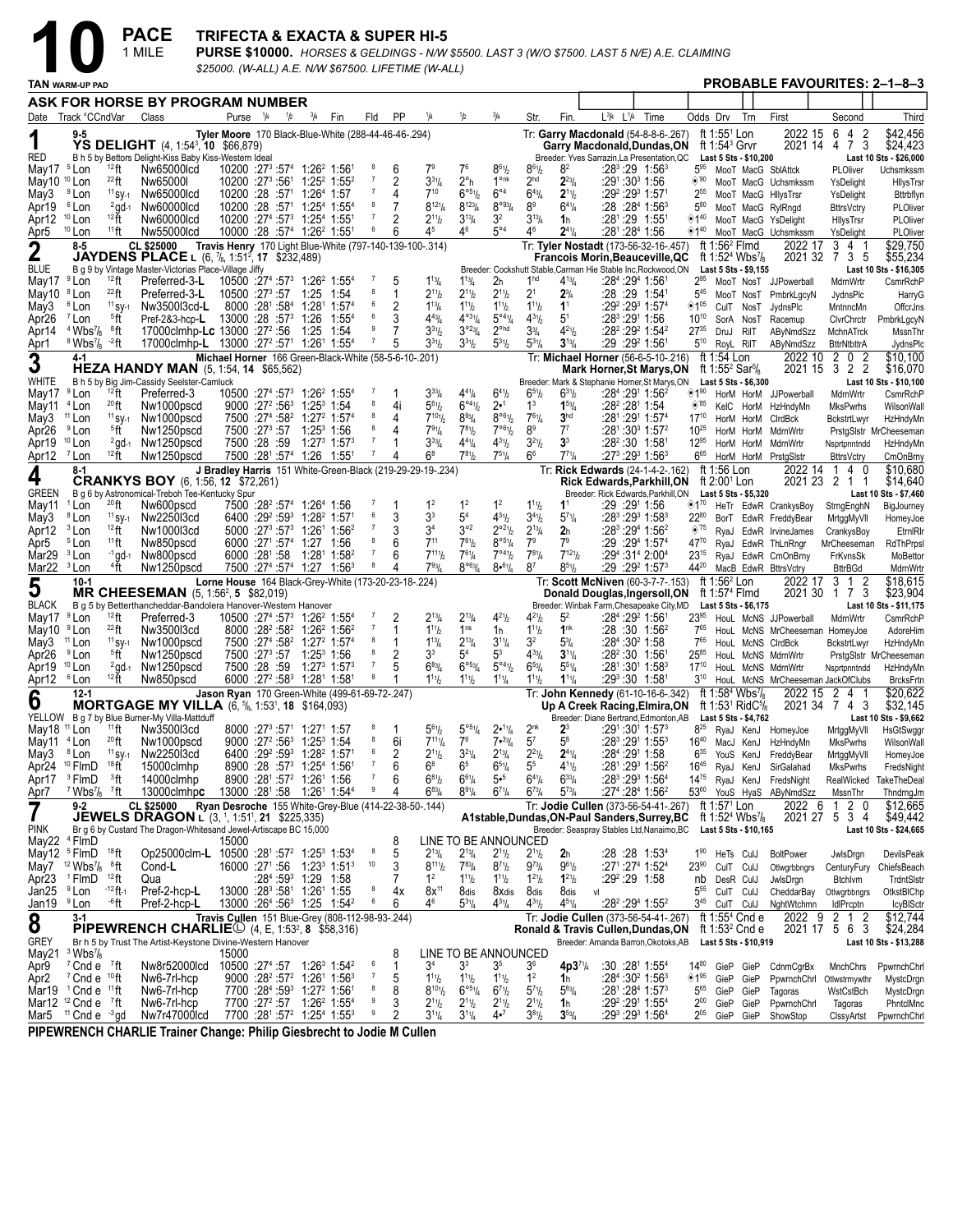| WESTERN FAIR RACEWAY RESULTS<br><b>TUESDAY MAY 17, 2022</b><br>Sibo<br>(4) 1<br><b>WEATHER N/A</b><br>TEMP. 12°C<br><b>TRACK</b> fast<br>VARIANT <sub>0</sub><br>HANDLE \$626,034<br>ÈÝA<br>HN PP<br>Str.<br><b>Odds Driver</b><br>Horse<br>1/4<br>1/2<br>3/4<br>Fin.<br>Time<br><b>TRIF</b> |                     |                     |  |                                                 |                                                                |                                                     |                                                        |                                                          |                                                           |                                                               |              |  |  |
|----------------------------------------------------------------------------------------------------------------------------------------------------------------------------------------------------------------------------------------------------------------------------------------------|---------------------|---------------------|--|-------------------------------------------------|----------------------------------------------------------------|-----------------------------------------------------|--------------------------------------------------------|----------------------------------------------------------|-----------------------------------------------------------|---------------------------------------------------------------|--------------|--|--|
|                                                                                                                                                                                                                                                                                              |                     |                     |  |                                                 |                                                                |                                                     |                                                        |                                                          |                                                           |                                                               |              |  |  |
| RACE1                                                                                                                                                                                                                                                                                        | <b>PACE</b>         |                     |  | 1 MILE F-NW17500LCD                             |                                                                |                                                     |                                                        |                                                          |                                                           | <b>PURSE: \$8,500.</b>                                        | RAC          |  |  |
| Stonebridge Crush                                                                                                                                                                                                                                                                            | 2                   | 2                   |  | $2^{13/4}$                                      | 2 <sup>1</sup> 1/2                                             | $1^{\circ 1}1/a$                                    | 1 <sup>2</sup> 1 <sub>b</sub>                          | 1 <sup>nk</sup>                                          | 1:58 <sup>1</sup>                                         | 730 SorA                                                      | Pem          |  |  |
| Dixie Bayama                                                                                                                                                                                                                                                                                 | 3                   | 3                   |  | $4^{51}/2$                                      | 45                                                             | $3^{o_2}1/4$                                        | $2^{21}/2$                                             | 2 <sup>nk</sup>                                          | 1:58 <sup>1</sup>                                         | 800 YouS                                                      | Yach         |  |  |
| Havartiwon<br>Larjon Ladybug                                                                                                                                                                                                                                                                 | 7<br>5              | 7<br>5              |  | $5^{7}$ <sup>1</sup> / <sub>4</sub><br>$7^{11}$ | $5^{61}h$<br>$7^{10}$ 1/4                                      | $5^{\circ 4}$ <sup>1</sup> / <sub>4</sub><br>7.61/4 | $3^{33}/4$<br>5 <sup>6</sup>                           | $3^{43}/4$<br>$4^{8_1}/4$                                | 1:59 <sup>1</sup><br>1:594                                | 480 KelC<br>6 <sup>15</sup> CulT                              | Clev<br>Bead |  |  |
| ALaModeSeelster                                                                                                                                                                                                                                                                              | 8                   | [8                  |  | 6 <sup>9</sup>                                  | $6^{81}/2$                                                     | 651/4                                               | $6^{71}/2$                                             | $5^{10}$ 1/4                                             | 2:00 <sup>1</sup>                                         | 4450 WraS                                                     | Alex         |  |  |
| Remedy                                                                                                                                                                                                                                                                                       | 1<br>4              | 1<br>4              |  | $3^{31}h$<br>$1^{13}/4$                         | $3^{31}/4$<br>111b                                             | $4^{31}/4$<br>$2^{11/4}$                            | $7^{81}h$<br>$4^{51}$                                  | $6^{133}/4$<br>$7^{13}$ <sub>4</sub>                     | 2:01<br>2:01                                              | 20 <sup>10</sup> BorT<br><sup>*50</sup> MacB                  | Race         |  |  |
| Infinity Seelster<br>Panningfortreasure                                                                                                                                                                                                                                                      | 6                   | 6                   |  | $8^{12}$ <sup>3</sup> / <sub>4</sub>            | $8^{13}1/4$                                                    | $8^{91}/4$                                          | $8^{10}1/2$                                            | $8^{19}1/4$                                              | 2:02                                                      | 55 <sup>95</sup> RooG                                         | Nigh<br>Rocl |  |  |
| (2) 16.60/6.80/3.90 (3) 6.10/4.30 (7) 4.20                                                                                                                                                                                                                                                   |                     |                     |  |                                                 |                                                                |                                                     |                                                        |                                                          | :29<br>:58                                                | 1:274 1:581                                                   | (6) 3        |  |  |
| EXACTA (2-3) \$78.60<br>TRIFECTA (2-3-7) \$297.20                                                                                                                                                                                                                                            |                     |                     |  |                                                 |                                                                |                                                     | SUPERFECTA (2-3-7-5) \$414.60                          |                                                          |                                                           |                                                               | ĖХА<br>\$0.2 |  |  |
| <b>RACE2</b>                                                                                                                                                                                                                                                                                 | <b>PACE</b>         |                     |  | 1 MILE F-50000LCD                               |                                                                |                                                     |                                                        |                                                          |                                                           | <b>PURSE: \$10,000.</b>                                       |              |  |  |
| GreystoneTreasure 2                                                                                                                                                                                                                                                                          | 1                   | 2                   |  | 2 <sup>ns</sup><br>$3^{13}/4$                   | 111b<br>3 <sup>2</sup> 1/2                                     | 111b                                                | 111b                                                   | 13/4                                                     | 1:56 <sup>4</sup>                                         | 3 <sup>65</sup> WraS<br><sup>◆155</sup> KelC                  |              |  |  |
| Better Watch It<br>Charmbo Stormy                                                                                                                                                                                                                                                            | 8                   | 1<br>[8             |  | $5^{51}h$                                       | $5^{51}/4$                                                     | $2^1$ 1/2<br>$5^{23}/4$                             | $2^{11}h$<br>4 <sup>3</sup>                            | 23/4<br>3 <sup>4</sup>                                   | 1:57<br>$1:57^{3}$                                        | 4175 YouS                                                     |              |  |  |
| Pacingdownadream 4                                                                                                                                                                                                                                                                           |                     | 4                   |  | 671/2                                           | 6 <sup>7</sup>                                                 | $7^{4}3/4$                                          | 7 <sup>6</sup>                                         | $4^{41}/4$                                               | $1:57^{3}$                                                | 6585 RyaJ                                                     |              |  |  |
| Katys Delight<br><b>Century Harlot</b>                                                                                                                                                                                                                                                       | 3<br>6              | 3<br>6              |  | 1 <sup>ons</sup><br>$4^{33}/4$                  | $2^{\circ 1}1/2$<br>$4^{\circ}3\frac{1}{4}$                    | 3°11/2<br>4•11b                                     | $5^{31}/2$<br>3 <sup>2</sup> 1/2                       | $5^{4}$ <sup>1</sup> / <sub>2</sub><br>651/2             | 1:57 <sup>3</sup><br>1:57 <sup>4</sup>                    | 175 CulT<br>480 MacB                                          |              |  |  |
| Dazzlin Rosie                                                                                                                                                                                                                                                                                | 5                   | 5                   |  | 791b                                            | $7^{8}3/4$                                                     | $6^{o3}$ <sub>4</sub>                               | $6^{41}h$                                              | 753/4                                                    | 1:58                                                      | 12 <sup>10</sup> BatR                                         |              |  |  |
| BrydownBetterBea                                                                                                                                                                                                                                                                             | 7                   | 7                   |  | $8^{11}1/2$                                     | $8^{10}$ 1/2                                                   | 8°53/4                                              | $8^{7}1/4$                                             | $8^8$                                                    | 1:58 <sup>2</sup>                                         | 38 <sup>55</sup> RooG                                         |              |  |  |
| (2) 9.30/4.40/3.40 (1) 3.40/2.90 (8) 8.00<br>DAILY DOUBLE (2-2) \$70.40                                                                                                                                                                                                                      |                     |                     |  |                                                 |                                                                |                                                     | EXACTA (2-1) \$23.70                                   |                                                          | $:28^3:58$                                                | $1:271$ 1:56 <sup>4</sup>                                     |              |  |  |
| SUPERFECTA (2-1-8-4) \$728.80                                                                                                                                                                                                                                                                |                     |                     |  |                                                 |                                                                |                                                     | TRIFECTA (2-1-8) \$288.60                              |                                                          |                                                           |                                                               |              |  |  |
| RACE3<br>E L Wild Sport                                                                                                                                                                                                                                                                      | <b>PACE</b><br>1    | 1                   |  | 1 MILE 15000CLMCD<br>$1^{13}/4$                 | $1^{13}/4$                                                     | 1 <sup>1</sup>                                      | $1^{11}/4$                                             | 1 <sup>nk</sup>                                          | 1:58                                                      | <b>PURSE: \$7,500.</b><br>12 <sup>90</sup> MooA               |              |  |  |
| William Ross                                                                                                                                                                                                                                                                                 | 3                   | 3                   |  | $2^{13}/4$                                      | $2^{13}/4$                                                     | 3 <sup>1</sup> 1/2                                  | $3^{13}/4$                                             | 2 <sup>nk</sup>                                          | 1:58                                                      | 8 <sup>90</sup> RooG                                          |              |  |  |
| Shadow Warrior                                                                                                                                                                                                                                                                               | 4                   | 4                   |  | $4^{53}/4$                                      | $4^{41}/4$                                                     | $4•^{21}h$                                          | $2^{11}/4$                                             | 3h                                                       | 1:58                                                      | ®'85 WraS                                                     |              |  |  |
| Caseys Dragon<br>Township Willy                                                                                                                                                                                                                                                              | 6<br>2              | 6<br>2              |  | $7^{11}1/a$<br>$3^{3}_{4}$                      | $7^{9}1h$<br>$3^{o_2}$ <sub>4</sub>                            | $6^{51}/4$<br>$2^{\circ}1$                          | $5^{4}$ <sup>1</sup> / <sub>2</sub><br>4 <sup>3</sup>  | $4be^{21}/2$<br>$5^{31/2}$                               | 1:58 <sup>2</sup><br>$1:58^{3}$                           | 3 <sup>10</sup> KelC<br>1400 BorT                             |              |  |  |
| Rymar Champ                                                                                                                                                                                                                                                                                  | 5                   | 5                   |  | $5^{73}/4$                                      | $5^{\scriptscriptstyle 6}$                                     | 5•41/4                                              | 651/2                                                  | $6^{31}h$                                                | $1:58^{3}$                                                | 4 <sup>25</sup> HauA                                          |              |  |  |
| Smilingbillythekid                                                                                                                                                                                                                                                                           | 7                   | 7                   |  | 69%                                             | $6^{7}_{4}$                                                    | 7°61b                                               | 771/4                                                  | $7$ be <sup>7</sup> $1/2$                                | $1:59^{2}$                                                | 1360 HenT                                                     |              |  |  |
| (1) 27.80/14.40/3.60 (3) 10.70/4.30 (4) 2.10<br>EXACTA (1-3) \$106.90                                                                                                                                                                                                                        |                     |                     |  |                                                 |                                                                |                                                     | SUPERFECTA (1-3-4-6) \$2,025.30                        |                                                          | :28 <sup>2</sup><br>:58 <sup>4</sup>                      | $1:27^3$ 1:58                                                 |              |  |  |
| TRIFECTA (1-3-4) \$529.90                                                                                                                                                                                                                                                                    |                     |                     |  |                                                 |                                                                |                                                     |                                                        |                                                          |                                                           |                                                               |              |  |  |
| RACE4<br>OutlawImahotvixen                                                                                                                                                                                                                                                                   | PACE<br>6           | 6                   |  | 1 MILE F-NW60000LCD<br>34                       | 44                                                             | $2^{\circ 2}$                                       | $2^{11}h$                                              | 1 <sup>2</sup>                                           | 1:56                                                      | <b>PURSE: \$10,200.</b><br>3 <sup>75</sup> CulT               |              |  |  |
| Escape The House                                                                                                                                                                                                                                                                             | 1                   | 1                   |  | $\mathbf{1}^2$                                  | 1 <sup>2</sup>                                                 | 1 <sup>2</sup>                                      | 111b                                                   | $2^2$                                                    | 1:56 <sup>2</sup>                                         | <sup>◆120</sup> MacB                                          |              |  |  |
| My Day                                                                                                                                                                                                                                                                                       | 3                   | 3                   |  | $4^{5}_{4}$                                     | 6 <sup>6</sup>                                                 | $5^{\circ 5}$ <sup>1</sup> / <sub>4</sub>           | $4^{3}3/4$                                             | 3 <sup>2</sup>                                           | 1:56 <sup>2</sup>                                         | 1860 HauA                                                     |              |  |  |
| Sirius Star<br>Top Royal                                                                                                                                                                                                                                                                     | $\overline{2}$<br>4 | 2<br>4              |  | 2 <sup>2</sup><br>$6^{7}$ 3/4                   | 2 <sup>2</sup><br>$\frac{1}{7}$ ° <sup>7</sup> 1/ <sub>4</sub> | 3 <sup>3</sup><br>6.61/2                            | $3^{31}/4$<br>6 <sup>6</sup> 3/4                       | 44<br>$5^4\,$                                            | 1:56 <sup>4</sup><br>1:56 <sup>4</sup>                    | 570 HorM<br>5 <sup>00</sup> CouS                              |              |  |  |
| Latte Seelster                                                                                                                                                                                                                                                                               | 7                   | 7                   |  | 7 <sup>9</sup>                                  | $5^{\circ 5}$                                                  | 4•41/4                                              | $5^{51}/2$                                             | $6^{61}/4$                                               | 1:57 <sup>1</sup>                                         | 26 <sup>90</sup> HenE                                         |              |  |  |
| Mywishlistforyou                                                                                                                                                                                                                                                                             | 5                   | 5                   |  | 5°63/4                                          | $3^{\circ 3}$                                                  | $7^{7}1h$                                           | $7^{133/4}$                                            | $7^{17}1h$                                               | 1:59 <sup>2</sup>                                         | 375 KelC                                                      |              |  |  |
| (6) 9.50/4.30/2.20 (1) 3.00/2.60 (3) 6.80<br>EXACTA (6-1) \$27.60                                                                                                                                                                                                                            |                     |                     |  |                                                 |                                                                |                                                     | \$0.20 PICK 3 (2-1-6) \$1,319.95                       |                                                          | $:57^2$<br>:27 <sup>4</sup>                               | 1:26 <sup>1</sup> 1:56                                        |              |  |  |
| SUPERFECTA (6-1-3-2) \$297.00                                                                                                                                                                                                                                                                |                     |                     |  |                                                 |                                                                |                                                     | TRIFECTA (6-1-3) \$153.50                              |                                                          |                                                           |                                                               |              |  |  |
| <b>RACE5</b><br>Sauble Attack                                                                                                                                                                                                                                                                | PACE<br>8           | [8                  |  | 1 MILE NW65000LCD<br>$3^{23}/4$                 | 2°h                                                            | 2°h                                                 | 2h                                                     | 1h                                                       | 1:56 <sup>1</sup>                                         | <b>PURSE: \$10,200.</b><br>42 <sup>25</sup> WraS              |              |  |  |
| P L Oliver                                                                                                                                                                                                                                                                                   | 1                   | 1                   |  | $2^{\circ}1$                                    | 1h                                                             | 1h                                                  | 1h                                                     | 2h                                                       | 1:56 <sup>1</sup>                                         | 7 <sup>55</sup> RyaJ                                          |              |  |  |
| Uchasemikissm                                                                                                                                                                                                                                                                                | 4                   | 4                   |  | $5^6$                                           | $6^{\circ 4}$ <sup>1</sup> / <sub>4</sub>                      | $6 - 41$                                            | 751/4                                                  | 3h                                                       | 1:56 <sup>1</sup>                                         | <sup>→</sup> 1 <sup>25</sup> KelC                             |              |  |  |
| Bettorbeflyin<br><b>Hollys Treasure</b>                                                                                                                                                                                                                                                      | 5<br>2              | 5<br>$\overline{2}$ |  | 671/2<br>$4^{41}h$                              | $8^{\circ 6}$<br>$4^{\circ 23}$                                | 7°51/2<br>$4•^{21}h$                                | $5^{31}/4$<br>$4^{21}/4$                               | 4dh <sup>1</sup> 1/ <sub>4</sub><br>4dh <sup>11</sup> /4 | 1:56 <sup>2</sup><br>$1:56^2$                             | 385 MacB<br>3 <sup>10</sup> HauA                              |              |  |  |
| Harpers Hat Trick                                                                                                                                                                                                                                                                            | 3                   | 3                   |  | 1 <sup>1</sup>                                  | $3^{21/4}$                                                     | 3 <sup>11</sup> b                                   | $3^{13}/4$                                             | $6^{13}/4$                                               | 1:56 <sup>3</sup>                                         | 17 <sup>35</sup> BorT                                         |              |  |  |
| Beef N Cheddar                                                                                                                                                                                                                                                                               | 7                   | 7                   |  | $8^{10}$ <sub>4</sub><br>7 <sup>9</sup>         | $5^{41}/4$<br>7 <sup>6</sup>                                   | $5^{3}1h$<br>$8^{61}h$                              | $6^{4}$ <sup>3</sup> / <sub>4</sub>                    | $7^{13}/4$<br>8 <sup>2</sup>                             | 1:56 <sup>3</sup>                                         | 1870 HenT                                                     |              |  |  |
| <b>Ys Delight</b><br>(8) 86.50/18.90/11.50 (1) 6.80/4.60 (4) 2.80                                                                                                                                                                                                                            | 6                   | 6                   |  |                                                 |                                                                |                                                     | $8^{61}/2$                                             |                                                          | $1:56^{3}$<br>$:27^{3}$<br>$:57^4$                        | 5 <sup>95</sup> MooT<br>1:26 <sup>2</sup> 1:56 <sup>1</sup>   |              |  |  |
| EXACTA (8-1) \$443.00                                                                                                                                                                                                                                                                        |                     |                     |  |                                                 |                                                                |                                                     | SUPER HI-5 (8-1-4-2-5) \$5,394.05                      |                                                          |                                                           |                                                               |              |  |  |
| SUPER HI-5(8-1-4-5-2)\$7,191.80<br><b>RACE6</b>                                                                                                                                                                                                                                              | PACE                |                     |  | 1 MILE F-NW2750L3CD                             |                                                                |                                                     | TRIFECTA (8-1-4) \$2,136.20                            |                                                          |                                                           | <b>PURSE: \$6,800.</b>                                        |              |  |  |
| Release The Baby                                                                                                                                                                                                                                                                             | 1                   | 1                   |  | 2 <sup>1</sup> 1/2                              | 1 <sup>hd</sup>                                                | 13/4                                                | $1^{11}/4$                                             | 1 <sup>nk</sup>                                          | 1:58 <sup>4</sup>                                         | 2 <sup>05</sup> BatR                                          |              |  |  |
| Land Of Paradise                                                                                                                                                                                                                                                                             | 4                   | 4                   |  | $1^{11}h$                                       | 3 <sup>11</sup> b                                              | $3^{13}/4$                                          | $3^{13}/4$                                             | 2 <sup>nk</sup>                                          | 1:58 <sup>4</sup>                                         | 3 <sup>10</sup> DesR                                          |              |  |  |
| Charmbo Brie<br>Insincerity                                                                                                                                                                                                                                                                  | 7<br>5              | 7<br>5              |  | 4 <sup>4</sup> 1 <sup>b</sup><br>671/2          | $2^{\circ \text{hd}}$<br>7 <sup>5</sup>                        | 2°3/4<br>$7^6 \frac{1}{4}$                          | $2^{11/4}$<br>7 <sup>7</sup>                           | 3 <sup>1</sup> h<br>$4^{3}$ <sup>3</sup> / <sub>4</sub>  | 1:59<br>$1:59^{3}$                                        | <sup>◆170</sup> MacP<br>20 <sup>90</sup> BorT                 |              |  |  |
| One Last Bet                                                                                                                                                                                                                                                                                 | 3                   | 3                   |  | $5^6\,$                                         | $4^{\circ 13}$ / <sub>4</sub>                                  | $4^{o_{23}}/4$                                      | $4^{31}/4$                                             | $5^{33}/4$                                               | 1:59 <sup>3</sup>                                         | 4 <sup>35</sup> MacB                                          |              |  |  |
| True Horizon                                                                                                                                                                                                                                                                                 | 6                   | 6                   |  | $7^9$                                           | $5^{\circ 3}1/4$                                               | $5^{\circ 4}$ 1/4                                   | 653/4                                                  | 6 <sup>4</sup> 1/2                                       | $1:59^{3}$                                                | 1470 KelC                                                     |              |  |  |
| Delta Grace Tone<br>(1) 6.10/3.50/2.40 (4) 3.90/2.80 (7) 2.50                                                                                                                                                                                                                                | 2                   | 2                   |  | 3 <sup>3</sup>                                  | $6^{31}/4$                                                     | $6^{4}$ <sup>3</sup> / <sub>4</sub>                 | $5^{4}3/4$                                             | 751/2                                                    | $1:59^{4}$                                                | 2450 WagE<br>$:29^2$ 1:00 1:29 <sup>1</sup> 1:58 <sup>4</sup> |              |  |  |
| EXACTA (1-4) \$17.20                                                                                                                                                                                                                                                                         |                     |                     |  |                                                 |                                                                |                                                     | PICK 4 - \$5000 GUARANTEE (1-6-8-1) \$7,628.45         |                                                          |                                                           |                                                               |              |  |  |
| SUPERFECTA (1-4-7-5) \$71.35<br>RACE7                                                                                                                                                                                                                                                        | <b>PACE</b>         |                     |  | <b>1 MILE F-PREF2&amp;3-HP</b>                  |                                                                |                                                     | TRIFECTA (1-4-7) \$34.80                               |                                                          |                                                           | PURSE: \$12,000.                                              |              |  |  |
| Catch An Ace                                                                                                                                                                                                                                                                                 | 1                   | 1                   |  | $2^{13}/4$                                      | $2^{13}/4$                                                     | 2 <sup>1</sup> 1b                                   | 23/4                                                   | 1 <sup>1</sup>                                           | 1:55 <sup>2</sup>                                         | 10 <sup>10</sup> SorA                                         |              |  |  |
| Saulsbrook Jessie                                                                                                                                                                                                                                                                            | 5                   | 5                   |  | $1^{13}/4$                                      | $1^{13}/4$                                                     | 111/2                                               | 13/4                                                   | 2 <sup>1</sup>                                           | $1:55^{3}$                                                | <sup>◇250</sup> MacB                                          |              |  |  |
| Kickin Cowgirl<br>So Frisky                                                                                                                                                                                                                                                                  | 2<br>6              | 2<br>6              |  | $5^{7}$ <sup>1</sup> / <sub>4</sub><br>$7^{11}$ | $5^5$<br>$7^{\circ}$                                           | 651/4<br>7.61/4                                     | 44<br>$8^{81}/4$                                       | $3^{31}/4$<br>$4^{41}h$                                  | 1:56<br>1:56 <sup>1</sup>                                 | 6 <sup>55</sup> YouS<br>3 <sup>35</sup> KelC                  |              |  |  |
| Millies Million                                                                                                                                                                                                                                                                              | 3                   | 3                   |  | 3 <sup>3</sup> 1/2                              | $3^{31}/4$                                                     | $4^{2}3/4$                                          | $3^{21}/4$                                             | $5^{4}$ <sup>1</sup> / <sub>2</sub>                      | 1:56 <sup>1</sup>                                         | 3 <sup>45</sup> CulT                                          |              |  |  |
| Sporty Tori                                                                                                                                                                                                                                                                                  | $\overline{7}$      | 7                   |  | $8^{13}$                                        | $8^{\rm 9}$<br>6°51b                                           | $8^{\circ 7}$ 1/4                                   | $7^{71}/4$                                             | $6^{43}/4$                                               | $1:56^2$                                                  | 3 <sup>35</sup> RooG                                          |              |  |  |
| Ladies From Hell<br>Laila Blue                                                                                                                                                                                                                                                               | 4<br>8              | 4<br>[8             |  | $6^{\rm o}$<br>$4^{5}$ 1/ <sub>4</sub>          | $4^{\circ 3}$ 1/4                                              | 5•41/4<br>$3^{o_2}1/2$                              | $5^{53}/4$<br>$6^{61}/4$                               | 7 <sup>7</sup> 1h<br>$8^{7}1/2$                          | 1:56 <sup>4</sup><br>1:56 <sup>4</sup>                    | 35 <sup>50</sup> CouS<br>17 <sup>20</sup> HenT                |              |  |  |
| (1) 22.20/6.10/4.10 (5) 4.20/2.60 (2) 4.20                                                                                                                                                                                                                                                   |                     |                     |  |                                                 |                                                                |                                                     |                                                        |                                                          | :28<br>$:57^2$                                            | 1:26 <sup>1</sup> 1:55 <sup>2</sup>                           |              |  |  |
| ÉXACTA (1-5) \$87.30                                                                                                                                                                                                                                                                         |                     |                     |  |                                                 |                                                                |                                                     | SUPERFECTA (1-5-2-6) \$878.60                          |                                                          |                                                           |                                                               |              |  |  |
| TRIFECTA (1-5-2) \$520.00<br>RACE8                                                                                                                                                                                                                                                           | <b>PACE</b>         |                     |  | 1 MILE NW1000L3CD                               |                                                                |                                                     |                                                        |                                                          |                                                           | <b>PURSE: \$5,500.</b>                                        |              |  |  |
| Little Willy                                                                                                                                                                                                                                                                                 | 8                   | [8                  |  | $3^{31}/4$                                      | $3^{013}/4$                                                    | 1 <sup>ons</sup>                                    | 1h                                                     | $1^{13}/4$                                               | 1:56 <sup>4</sup>                                         | 500 BorT                                                      |              |  |  |
| Tero<br>Golden Sand                                                                                                                                                                                                                                                                          | 4<br>1              | 4<br>1              |  | $1^{13}/4$<br>$2^{13}/4$                        | $1^{13}/4$<br>$2^{13}/4$                                       | 2 <sup>ns</sup><br>$3^{13}/4$                       | 2h<br>3 <sup>2</sup>                                   | $2^{13}/4$<br>$3^{21}/4$                                 | 1:57 <sup>1</sup><br>1:57 <sup>1</sup>                    | 6 <sup>10</sup> KelC<br>575 YouS                              |              |  |  |
| Print Media                                                                                                                                                                                                                                                                                  | 6                   | 6                   |  | $5^{6}1/4$                                      | 5°31b                                                          | $4^{o_2}$ <sub>3/4</sub>                            | $4^{\rm 2}$                                            | $4^{23}/4$                                               | 1:57 <sup>2</sup>                                         | 685 HarJ                                                      |              |  |  |
| Sir Pugsley                                                                                                                                                                                                                                                                                  | 5                   | 5                   |  | $4^{4}3/4$                                      | $4^{31}/4$                                                     | $6^{4}$ <sup>3</sup> / <sub>4</sub>                 | $6^{41}/4$                                             | $5^{31}/4$                                               | 1:57 <sup>2</sup>                                         | <sup>◇210</sup> HenT                                          |              |  |  |
| Rolling Rock<br>Joe King                                                                                                                                                                                                                                                                     | 9<br>3              | 7<br>3              |  | 7 <sup>9</sup><br>$6^{07}$ <sub>3/4</sub>       | 7 <sup>6</sup><br>$6^{\circ 5}$                                | $7^{61}/4$<br>5•344                                 | $7^{51}/4$<br>$5^{31}/4$                               | $6^{31}h$<br>$7^{6}$ <sup>1</sup> / <sub>2</sub>         | 1:57 <sup>2</sup><br>1:58                                 | 13 <sup>55</sup> HahJ<br>445 MooT                             |              |  |  |
| MachArtInMotion                                                                                                                                                                                                                                                                              | 2                   | 2                   |  | $8^{10}$ <sub>4</sub>                           | 813                                                            | $8^{20}$ <sup>1</sup> / <sub>4</sub>                | $8^{20}$ 1/ <sub>4</sub>                               | 823                                                      | $2:01^2$                                                  | 745 SorA                                                      |              |  |  |
| Kendal Fresco                                                                                                                                                                                                                                                                                |                     | vet scratch - sick  |  |                                                 |                                                                |                                                     |                                                        |                                                          |                                                           |                                                               |              |  |  |
| (8) 12.00/5.40/3.50 (4) 6.30/4.80 (1) 4.30<br>EXACTA (8-4) \$71.50                                                                                                                                                                                                                           |                     |                     |  |                                                 |                                                                |                                                     | SUPERFECTA (8-4-1-6) \$615.25                          |                                                          | $:28^1:58$                                                | $1:26^3$ 1:56 <sup>4</sup>                                    |              |  |  |
| TRIFECTA (8-4-1) \$315.90                                                                                                                                                                                                                                                                    |                     |                     |  |                                                 |                                                                |                                                     |                                                        |                                                          |                                                           |                                                               |              |  |  |
| <b>RACE9</b><br>J J Powerball                                                                                                                                                                                                                                                                | <b>PACE</b><br>7    | 6                   |  | <b>1 MILE PREFERRED-3</b><br>$4^{5}$ 1/2        | $3^{031}/4$                                                    | 1°h                                                 | 2 <sup>hd</sup>                                        | 1 <sup>nk</sup>                                          | 1:55 <sup>4</sup>                                         | PURSE: \$10,500.<br>680 SorA                                  |              |  |  |
| Modern Writer                                                                                                                                                                                                                                                                                | 8                   | [8<br>3             |  | 5 <sup>7</sup> 1b                               | 5°51/2                                                         | 3°11h                                               | $3^{11}/4$                                             | 2 <sup>nk</sup>                                          | $1:55^{4}$                                                | 760 BorT                                                      |              |  |  |
| Casimir Richie P                                                                                                                                                                                                                                                                             | 4                   |                     |  | 691 <sub>b</sub>                                | $6^{71}/4$                                                     | 5°31b                                               | $5^{3}$ <sup>3</sup> / <sub>4</sub><br>1 <sup>hd</sup> | $3^{11}/4$<br>$4^{13}/4$                                 | 1:56                                                      | 3 <sup>20</sup> BroB                                          |              |  |  |
| Jaydens Place<br>Mr Cheeseman                                                                                                                                                                                                                                                                | 6<br>3              | 5<br>$\overline{2}$ |  | $1^{13}/4$<br>$2^{13}/4$                        | $1^{13}/4$<br>$2^{13}/4$                                       | 2h<br>$4^{21}h$                                     | $4^{21}h$                                              | 5 <sup>2</sup>                                           | 1:56 <sup>1</sup><br>1:56 <sup>1</sup>                    | 2 <sup>95</sup> MooT<br>23 <sup>95</sup> HouL                 |              |  |  |
| Heza Handy Man                                                                                                                                                                                                                                                                               | 1                   | 1                   |  | $3^{3}_{4}$                                     | $4^{41}/4$                                                     | 641b                                                | 651/2                                                  | $6^{31}h$                                                | 1:56 <sup>2</sup>                                         | ◈1 <sup>90</sup> HorM                                         |              |  |  |
| About A Boy                                                                                                                                                                                                                                                                                  | 5                   | 4                   |  | $7^{11}1/a$                                     | $7^{10}$ 1/4                                                   | 7°51/2                                              | $7^{61}/2$                                             | 7 <sup>4</sup> 1/2                                       | $1:56^{3}$                                                | 5 <sup>25</sup> KelC                                          |              |  |  |
| Harry G<br>(7) 15.60/8.50/4.70 (8) 6.10/4.10 (4) 3.90                                                                                                                                                                                                                                        |                     | vet scratch - lame  |  |                                                 |                                                                |                                                     |                                                        |                                                          | :27 <sup>4</sup> :57 <sup>3</sup>                         | $1:26^2$ 1:55 <sup>4</sup>                                    |              |  |  |
| EXACTA (7-8) \$120.50                                                                                                                                                                                                                                                                        |                     |                     |  |                                                 |                                                                |                                                     | SUPERFECTA (7-8-4-6) \$943.65                          |                                                          |                                                           |                                                               |              |  |  |
| TRIFECTA (7-8-4) \$617.80<br>RACE10                                                                                                                                                                                                                                                          | PACE                |                     |  | 1 MILE F-12500CLMHP                             |                                                                |                                                     |                                                        |                                                          |                                                           | <b>PURSE: \$8,000.</b>                                        |              |  |  |
| Rosella                                                                                                                                                                                                                                                                                      | 4                   | 4                   |  | $5^{7}$ <sup>1</sup> / <sub>4</sub>             | $5^{51}/4$                                                     | $6^{o_3}1/2$                                        | $5^{31}/4$                                             | 1 <sup>ns</sup>                                          | 1:57 <sup>2</sup>                                         | 705 MacB                                                      |              |  |  |
| Southwind Bayou                                                                                                                                                                                                                                                                              | 6                   | 6                   |  | $1^{13}/4$                                      | $1^{13}/4$                                                     | 1 <sup>ns</sup>                                     | 1 <sup>ns</sup>                                        | 2 <sup>ns</sup>                                          | 1:57 <sup>2</sup><br>3 <sup>nk</sup><br>1:57 <sup>2</sup> | $*140$ MooT                                                   |              |  |  |
| BlossomOnthebeach<br>Keep Watching                                                                                                                                                                                                                                                           | 3                   | 5<br>5<br>3         |  | 6 <sup>9</sup>                                  | $2^{13}/4$<br>6°51/a                                           | $2^{13/4}$<br>$4^{\circ 2}$                         | 3 <sup>11</sup> b<br>$3^{11}/4$                        | $4^{13}/4$<br>4h                                         | 1:57 <sup>2</sup>                                         | 385<br>6 <sup>35</sup> HenT                                   | CouS         |  |  |
| Style Snapshot                                                                                                                                                                                                                                                                               | 2                   | $\overline{2}$      |  | $4^{51}h$                                       | 3°3/4                                                          | $2^{\circ}$ ns                                      | 2 <sup>ns</sup>                                        | $5^2$                                                    | 1:57 <sup>4</sup>                                         | 185 RooG                                                      |              |  |  |

| Sibonev                                                            |                |                | $3^{33}/4$                | $4^{33}/4$                                | $5^{31}/4$         | $6^{41}/4$                    | $6^{31}/4$      | 1:58              | 18 <sup>90</sup> BorT               |
|--------------------------------------------------------------------|----------------|----------------|---------------------------|-------------------------------------------|--------------------|-------------------------------|-----------------|-------------------|-------------------------------------|
| (4) 16.10/9.30/5.80 (6) 3.60/2.90 (5) 3.90<br>ÈXACTA (4-6) \$90.10 |                |                |                           |                                           |                    | SUPERFECTA (4-6-5-3) \$383.35 |                 | $:28^1:57^4$      | 1:26 <sup>4</sup> 1:57 <sup>2</sup> |
| TRIFECTA (4-6-5) \$236.60                                          |                |                |                           |                                           |                    |                               |                 |                   |                                     |
| RACE11                                                             | <b>PACE</b>    |                | <b>1 MILE PREFERRED 2</b> |                                           |                    |                               |                 |                   | PURSE: \$13,000.                    |
| Pembrook Legacy N6                                                 |                | 6              | $1^{13}/4$                | 111 <sub>b</sub>                          | 111b               | 111b                          | 1 <sup>hd</sup> | 1:53 <sup>3</sup> | 1460 HouL                           |
| Yacht Seelster                                                     | 8              | I <sub>8</sub> | $5^{71}/4$                | $5^{\circ 4}$ <sup>3</sup> / <sub>4</sub> | 3• <sup>3</sup>    | 3 <sup>2</sup> 1 <sub>b</sub> | 2 <sup>hd</sup> | 1:53 <sup>3</sup> | 18 <sup>00</sup> MooT               |
| Clever Character                                                   |                |                | $2^{13}/4$                | 2 <sup>1</sup> 1 <sub>b</sub>             | 2 <sup>1</sup> 1/2 | 2 <sup>1</sup> 1b             | 3 <sup>1</sup>  | 1:53 <sup>4</sup> | 3 <sup>20</sup> CulT                |
| Beachin Lindy                                                      | 7 <sup>†</sup> |                | 813                       | $8^{\circ 9}$                             | $8 - 53/4$         | 551/2                         | 4 <sup>3</sup>  | 1:54 <sup>1</sup> | 3 <sup>50</sup> SorA                |
| Alex Having Fun                                                    | 3              | 3              | $7^{11}$                  | $7^{73}4$                                 | 641b               | $6^{61}$                      | 5 <sup>5</sup>  | $1:54^{3}$        | 345 MacB                            |
| Racemup                                                            |                | $\overline{2}$ | $3^{31}b$                 | $4^{31}/4$                                | $4^3$              | $4^{4}$ 1/4                   | 651b            | $1:54^3$          | 950 HenT                            |
| Night Watchman                                                     | 5              | 5              | 6 <sup>9</sup>            | 6°61/4                                    | 7°43/4             | 7 <sup>7</sup>                | $7^{6}_{4}$     | 1:55              | 765 KelC                            |
| Rockin In Heaven                                                   | 4              | 4              | $4^{51}/4$                | 3°3                                       | 5°3                | $8^{71}/4$                    | $8^{12}1h$      | 1:56              | $\Diamond$ 2 <sup>80</sup> HarJ     |
| (6) 31.20/14.70/7.20 (8) 16.40/6.60 (1) 3.70                       |                |                |                           |                                           |                    |                               |                 | $:27^1:56$        | $1:24^1$ 1:53 <sup>3</sup>          |
| ÈXACTA (6-8) \$606.40                                              |                |                |                           |                                           |                    | LATE DOUBLE (4-6) \$238.50    |                 |                   |                                     |
| \$0.20 PICK 3 (7-4-6) \$1,520.35                                   |                |                |                           |                                           |                    | TRIFECTA (6-8-1) \$1,761.80   |                 |                   |                                     |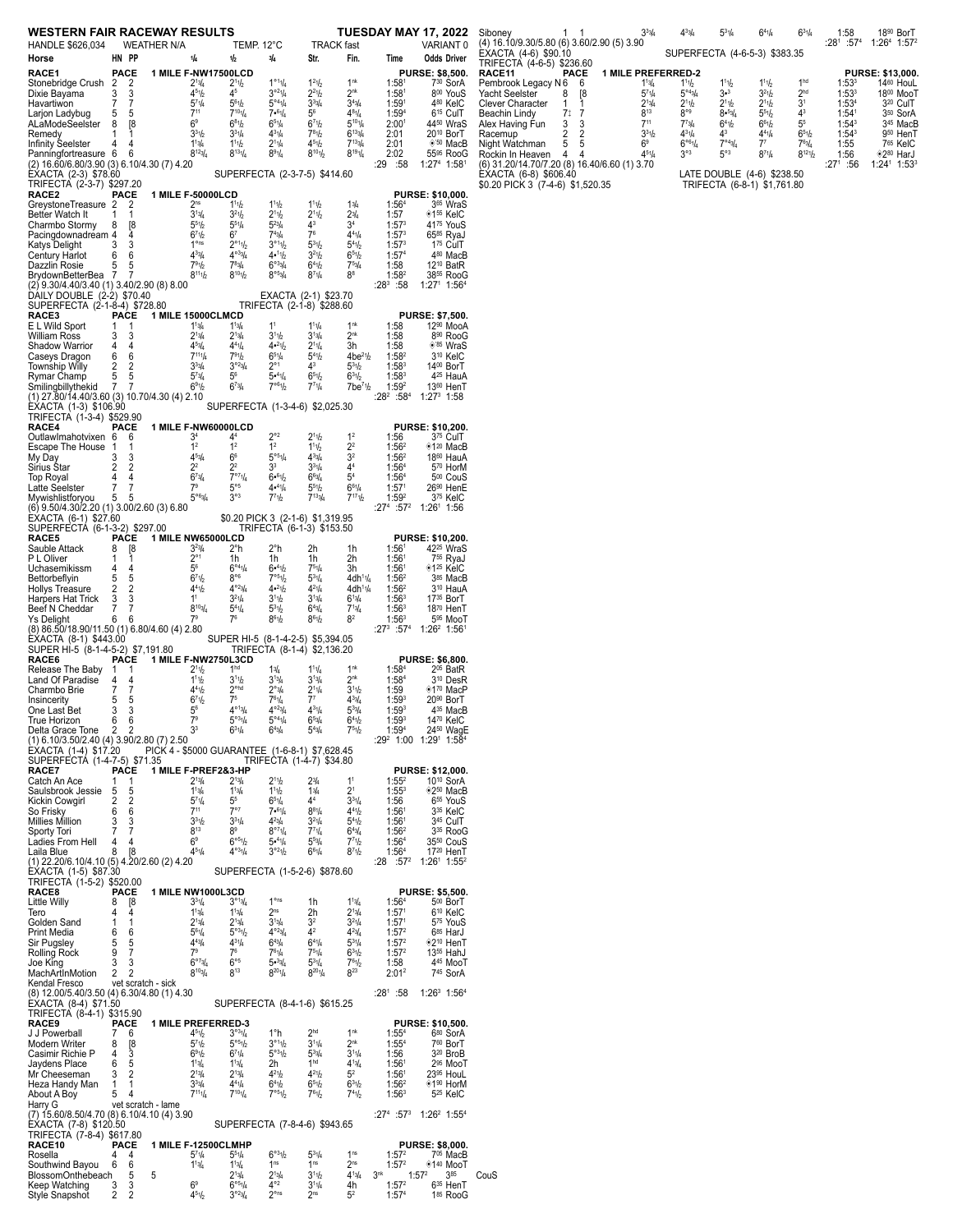### **W H O ' S H O T - DRIVERS**

**Last 10 Days** 3/5/2022 thru 18/5/2022

|  |  |  | <b>Last 5 Days 11/5/2022 thru 18/5/2022</b> |  |
|--|--|--|---------------------------------------------|--|
|  |  |  |                                             |  |

|                          |     |     | Minimum of 1 starts |     |      |             | Minimum of 1<br>starts   |            |     |     |     |      |             |
|--------------------------|-----|-----|---------------------|-----|------|-------------|--------------------------|------------|-----|-----|-----|------|-------------|
| <b>DRIVERS</b>           | Sts | 1st | 2nd                 | 3rd | Win% | <b>UDRS</b> | <b>DRIVERS</b>           | <b>Sts</b> | 1st | 2nd | 3rd | Win% | <b>UDRS</b> |
| Travis J Henry           | 36  | 6   | 2                   | っ   | 16.7 | .216        | Travis J Henry           | 70         | 11  |     | 12  | 15.7 | .269        |
| Anthony P Haughan        | 17  | 4   | 6                   | 3   | 23.5 | .490        | Garrett L Roonev         | 49         | 9   | 6   |     | 18.4 | .272        |
| <b>Scott Coulter</b>     | 19  | 4   |                     | 5   | 21.1 | .327        | Anthony P Haughan        | 39         | 8   | 12  | 6   | 20.5 | .427        |
| Scott A Wrav             | 15  | 4   |                     |     | 26.7 | .370        | Tvler J Borth            | 64         | 8   | 9   | 4   | 12.5 | 223         |
| Tvler J Borth            | 30  | 3   |                     |     | 10.0 | 240         | Travis A Cullen          | 29         | 8   | 3   | հ   | 27.6 | .402        |
| <b>Brett A Macdonald</b> | 31  | 3   | 4                   | 5   | 9.7  | .222        | Colin Kelly              | 50         |     |     | 5   | 14.0 | .251        |
| Colin Kelly              | 27  | 3   | 4                   | 4   | 11.1 | .242        | <b>Brett A Macdonald</b> | 63         | 6   |     | 12  | 9.5  | .220        |
| Louis-Philippe Roy       | 10  | 3   | 3                   |     | 30.0 | .500        | Lorne S House            | 34         | 6   | 5   |     | 17.6 | .267        |
| Austin Sorrie            | 12  | 3   |                     |     | 25.0 | .324        | Scott A Wrav             | 34         | 5   | 6   |     | 14.7 | .303        |
| Lorne S House            | 14  |     |                     |     | 21.4 | 253         | <b>Scott Coulter</b>     | 28         |     |     |     | 17.9 | .317        |

# **W H O ' S H O T - DRIVERS**

|                          | Last 15 Days 25/4/2022 thru 18/5/2022 |     |                     | Last 20 Days 15/4/2022 thru 18/5/2022 |      |             |                          |            |     |     |     |      |             |
|--------------------------|---------------------------------------|-----|---------------------|---------------------------------------|------|-------------|--------------------------|------------|-----|-----|-----|------|-------------|
|                          |                                       |     | Minimum of 1 starts |                                       |      |             | Minimum of 1 starts      |            |     |     |     |      |             |
| <b>DRIVERS</b>           | Sts                                   | 1st | 2nd                 | 3rd                                   | Win% | <b>UDRS</b> | <b>DRIVERS</b>           | <b>Sts</b> | 1st | 2nd | 3rd | Win% | <b>UDRS</b> |
| Travis J Henry           | 105                                   | 22  | 11                  | 16                                    | 21.0 | .318        | Travis J Henry           | 132        | 26  | 15  | 19  | 19.7 | .308        |
| Colin Kelly              | 83                                    | 14  | 13                  | 15                                    | 16.9 | .315        | Tvler J Borth            | 139        | 22  | 22  | 13  | 15.8 | .277        |
| Tvler J Borth            | 101                                   | 13  | 16                  | 10                                    | 12.9 | .249        | Colin Kelly              | 103        | 19  | 17  | 18  | 18.4 | .334        |
| Garrett L Rooney         | 79                                    | 12  | 11                  | 9                                     | 15.2 | .267        | Garrett L Roonev         | 110        | 14  | 17  | 11  | 12.7 | .246        |
| Travis A Cullen          | 47                                    | 11  |                     | 9                                     | 23.4 | .380        | Anthony P Haughan        | 80         | 13  | 15  | 15  | 16.2 | .329        |
| Anthony P Haughan        | 60                                    | 10  | 15                  | 10                                    | 16.7 | .361        | Travis A Cullen          | 63         | 12  | 11  | 12  | 19.0 | .350        |
| <b>Brett A Macdonald</b> | 85                                    | 9   | 8                   | 13                                    | 10.6 | .209        | <b>Scott Coulter</b>     | 57         | 12  | 7   | 9   | 21.1 | .331        |
| Scott A Wray             | 57                                    | 8   | 11                  | 8                                     | 14.0 | .294        | <b>Brett A Macdonald</b> | 111        | 11  | 15  | 19  | 9.9  | .231        |
| <b>Scott Coulter</b>     | 43                                    |     | 6                   | 8                                     | 16.3 | .302        | Scott A Wray             | 75         | 10  | 13  | 13  | 13.3 | .287        |
| Austin Sorrie            | 26                                    |     | 2                   |                                       | 26.9 | .324        | Lorne S House            | 56         | 8   | 8   | 4   | 14.3 | .246        |

|                            |                                       |                |                     |                |       |             | <b>WHO'S HOT-TRAINERS</b> |                                      |                |                |                |                                       |             |  |  |
|----------------------------|---------------------------------------|----------------|---------------------|----------------|-------|-------------|---------------------------|--------------------------------------|----------------|----------------|----------------|---------------------------------------|-------------|--|--|
|                            | Last 5 Days 11/5/2022 thru 18/5/2022  |                |                     |                |       |             |                           | Last 10 Days 3/5/2022 thru 18/5/2022 |                |                |                |                                       |             |  |  |
|                            |                                       |                | Minimum of 1 starts |                |       |             |                           | Minimum of 1 starts                  |                |                |                |                                       |             |  |  |
| <b>TRAINERS</b>            | Sts                                   | 1st            | 2nd                 | 3rd            | Win%  | <b>UTRS</b> | <b>TRAINERS</b>           | <b>Sts</b>                           | 1st            | 2nd            | 3rd            | Win%                                  | <b>UTRS</b> |  |  |
| Lindsey R Kerr             | 11                                    | 3              | 3                   | 2              | 27.3  | .484        | Lindsey R Kerr            | 17                                   | 5              | 4              | 2              | 29.4                                  | .464        |  |  |
| Lorne S House              | 5                                     | 3              |                     | 0              | 60.0  | .711        | Tyler J Nostadt           | 13                                   | 4              | 4              | 0              | 30.8                                  | .478        |  |  |
| <b>Tyler J Nostadt</b>     | 8                                     | 2              | $\overline{2}$      | 0              | 25.0  | .388        | Lorne S House             | 9                                    | 4              | 3              | 0              | 44.4                                  | .629        |  |  |
| Jason T Sherman            | 6                                     | 2              | 2                   | 0              | 33.3  | .518        | Jodie M Cullen            | 15                                   | 4              | 0              | 4              | 26.7                                  | .355        |  |  |
| Donald Lindsey             | 5.                                    | $\overline{2}$ |                     | $\overline{2}$ | 40.0  | .644        | Kyle J Bossence           | 9                                    | 3              |                | $\overline{2}$ | 33.3                                  | .469        |  |  |
| Cameron McQueen            | 6                                     | 2              |                     |                | 33.3  | .481        | Rachel E Andrew           | 6                                    | 3              |                | 0              | 50.0                                  | .592        |  |  |
| <b>Francis Guillemette</b> | 5                                     | 2              |                     | 0              | 40.0  | .511        | Carol Voyer               | 5                                    | 3              |                | 0              | 60.0                                  | .711        |  |  |
| Jodie M Cullen             | 6                                     | 2              | 0                   | 3              | 33.3  | .500        | Ashley Lendvov            |                                      | 3              | 0              | 0              | 42.9                                  | .428        |  |  |
| Rachel E Andrew            |                                       | 2              | 0                   | $\Omega$       | 100.0 | 1.000       | Cassidy Schneider         | 27                                   | $\overline{2}$ | $\overline{2}$ | 3              | 7.4                                   | .152        |  |  |
| Denis W Kerr               | 2                                     | 2              | 0                   | 0              | 100.0 | 1.000       | Jack A Wray               | 5                                    | $\overline{2}$ | $\overline{2}$ |                | 40.0                                  | .688        |  |  |
|                            |                                       |                |                     |                |       |             | WHO'S HOT-TRAINERS        |                                      |                |                |                |                                       |             |  |  |
|                            | Last 15 Days 25/4/2022 thru 18/5/2022 |                |                     |                |       |             |                           |                                      |                |                |                | Last 20 Days 15/4/2022 thru 18/5/2022 |             |  |  |

|     | <b>Last ZU Days</b> 15/4/2022 thru 16/5/2022 |     |     |                     |                                              |                   |     |     |     |     |      |             |
|-----|----------------------------------------------|-----|-----|---------------------|----------------------------------------------|-------------------|-----|-----|-----|-----|------|-------------|
|     |                                              |     |     |                     | Minimum of 1 starts                          |                   |     |     |     |     |      |             |
| Sts | 1st                                          | 2nd | 3rd | Win%                | <b>UTRS</b>                                  | <b>TRAINERS</b>   | Sts | 1st | 2nd | 3rd | Win% | <b>UTRS</b> |
| 33  | 10                                           | 6   | 6   | 30.3                | .464                                         | Lindsey R Kerr    | 40  | 12  | 6   |     | 30.0 | .450        |
| 25  |                                              | 5   |     | 28.0                | .417                                         | Tyler J Nostadt   | 32  | 8   | 8   |     | 25.0 | .420        |
| 22  | 5                                            |     |     | 22.7                | .383                                         | Jodie M Cullen    | 31  |     |     |     | 22.6 | .390        |
| 12  | 4                                            |     |     | 33.3                | .500                                         | Cassidy Schneider | 54  | 5   | 6   |     | 9.3  | .172        |
| 12  | 4                                            |     | 4   | 33.3                | .490                                         | Darryl D Laver    | 24  | 5   |     |     | 20.8 | .375        |
| 8   | 4                                            |     | 0   | 50.0                | .500                                         | Jack A Wray       | 13  | 5   |     |     | 38.5 | 564         |
| 39  |                                              | 4   | 3   | 7.7                 | .159                                         | Kyle J Bossence   | 15  | 4   | 3   | 5.  | 26.7 | .488        |
| 10  | 3                                            | 3   |     | 30.0                | .500                                         | Robert B Doyle    | 23  | 4   | 3   |     | 17.4 | .304        |
| 8   | 3                                            | າ   |     | 37.5                | .555                                         | Lorne S House     | 13  | 4   | 3   |     | 30.8 | .461        |
| 11  | 3                                            | າ   |     | 27.3                | .373                                         | Jason T Sherman   | 15  |     | 3   |     | 26.7 | .377        |
|     |                                              |     |     | Minimum of 1 starts | <b>Last 15 Days</b> 25/4/2022 ullu 16/5/2022 |                   |     |     |     |     |      |             |